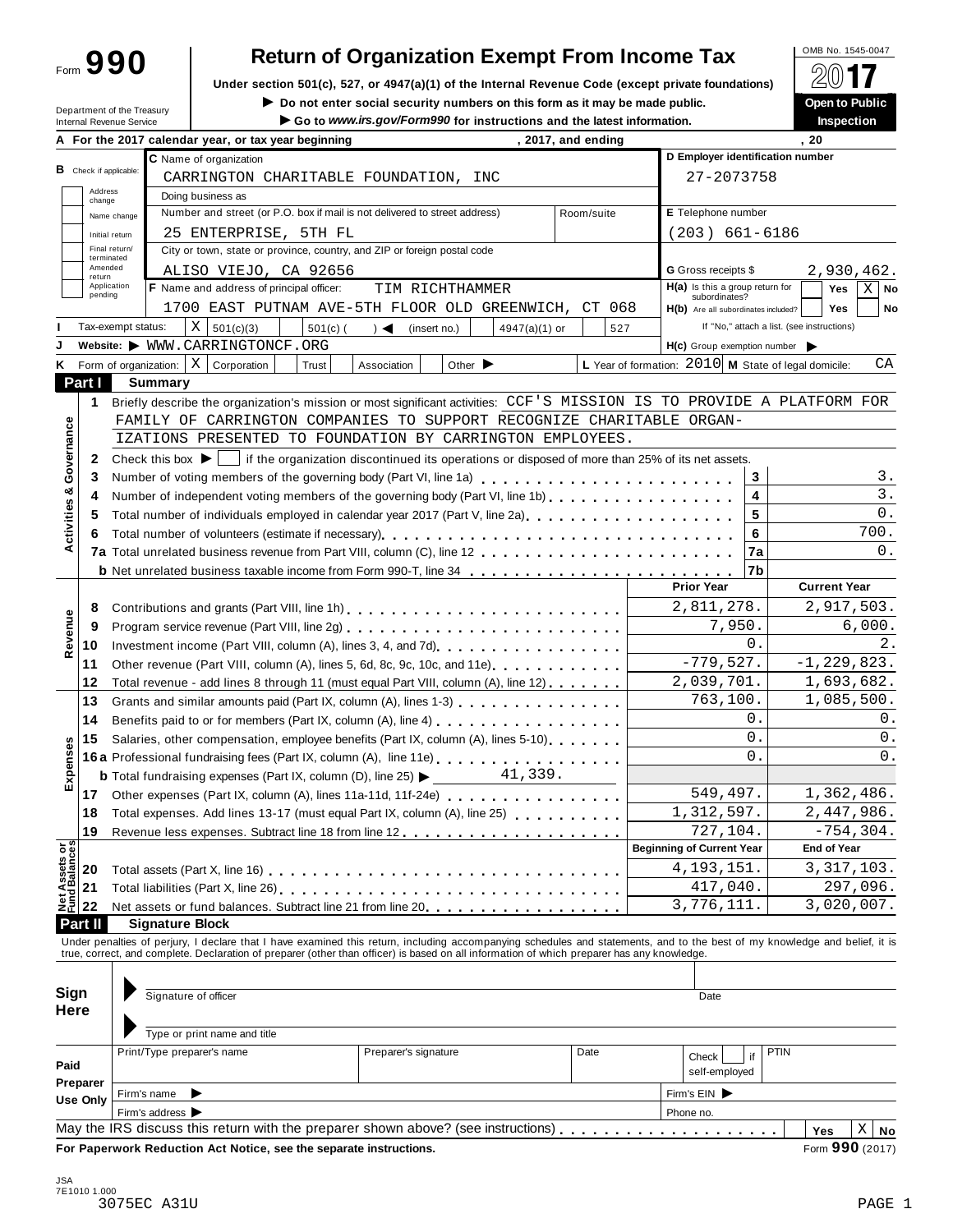|  | CARRINGTON CHARITABLE FOUNDATION, INC | 27-2073758 |
|--|---------------------------------------|------------|
|  |                                       |            |

| Form 990 (2017)                                                                                                                                                                                                                                                                                                                                   | Page 2               |
|---------------------------------------------------------------------------------------------------------------------------------------------------------------------------------------------------------------------------------------------------------------------------------------------------------------------------------------------------|----------------------|
| Part III<br><b>Statement of Program Service Accomplishments</b>                                                                                                                                                                                                                                                                                   |                      |
| 1 Briefly describe the organization's mission:                                                                                                                                                                                                                                                                                                    |                      |
| ATTACHMENT 1                                                                                                                                                                                                                                                                                                                                      |                      |
|                                                                                                                                                                                                                                                                                                                                                   |                      |
|                                                                                                                                                                                                                                                                                                                                                   |                      |
|                                                                                                                                                                                                                                                                                                                                                   |                      |
| Did the organization undertake any significant program services during the year which were not listed on the<br>Yes<br>If "Yes," describe these new services on Schedule O.                                                                                                                                                                       | $ X $ No             |
| Did the organization cease conducting, or make significant changes in how it conducts, any program<br><b>Yes</b>                                                                                                                                                                                                                                  | $\vert$ X $\vert$ No |
| If "Yes," describe these changes on Schedule O.                                                                                                                                                                                                                                                                                                   |                      |
| 4 Describe the organization's program service accomplishments for each of its three largest program services, as measured by<br>expenses. Section $501(c)(3)$ and $501(c)(4)$ organizations are required to report the amount of grants and allocations to others,<br>the total expenses, and revenue, if any, for each program service reported. |                      |
| ) (Expenses \$ $_{2,233,556}$ including grants of \$ $_{936,089}$ ) (Revenue \$<br>4a (Code:<br>ATTACHMENT 2                                                                                                                                                                                                                                      |                      |
|                                                                                                                                                                                                                                                                                                                                                   |                      |
|                                                                                                                                                                                                                                                                                                                                                   |                      |
|                                                                                                                                                                                                                                                                                                                                                   |                      |
|                                                                                                                                                                                                                                                                                                                                                   |                      |
|                                                                                                                                                                                                                                                                                                                                                   |                      |
| 4b (Code:<br>(Expenses \$<br>$_{149,411}$ including grants of \$ $_{149,411}$ (Revenue \$<br>THE FOUNDATION SUPPORTS CHARITIES THROUGH THE COLLECTIVE EFFORTS<br>OF THE CCF BOARD OF DIRECTORS AND ASSOCIATES OF THE CARRINGTON                                                                                                                   |                      |
| FAMILY OF COMPANIES IN AN EFFORT TO ENCOURAGE ASSOCIATE                                                                                                                                                                                                                                                                                           |                      |
| PARTICIPATION AND MAXIMIZE CONTRIBUTIONS TO THOSE CHARITIES. CCF                                                                                                                                                                                                                                                                                  |                      |
| SEEKS TO PROMOTE GIVING BACK TO THE COMMUNITY THROUGH SUPPORT OF                                                                                                                                                                                                                                                                                  |                      |
| THE CHOSEN CHARITIES WHICH REFLECT THE INTERESTS AND PASSIONS OF<br>CARRINGTON ASSOCIATES.                                                                                                                                                                                                                                                        |                      |
|                                                                                                                                                                                                                                                                                                                                                   |                      |
| 4c (Code: ) (Expenses \$ including grants of \$ ) (Revenue \$                                                                                                                                                                                                                                                                                     |                      |
|                                                                                                                                                                                                                                                                                                                                                   |                      |
|                                                                                                                                                                                                                                                                                                                                                   |                      |
|                                                                                                                                                                                                                                                                                                                                                   |                      |
|                                                                                                                                                                                                                                                                                                                                                   |                      |
|                                                                                                                                                                                                                                                                                                                                                   |                      |
| 4d Other program services (Describe in Schedule O.)                                                                                                                                                                                                                                                                                               |                      |
|                                                                                                                                                                                                                                                                                                                                                   |                      |
| (Expenses \$<br>including grants of \$<br>) (Revenue \$<br>4e Total program service expenses > 2,382,967.                                                                                                                                                                                                                                         |                      |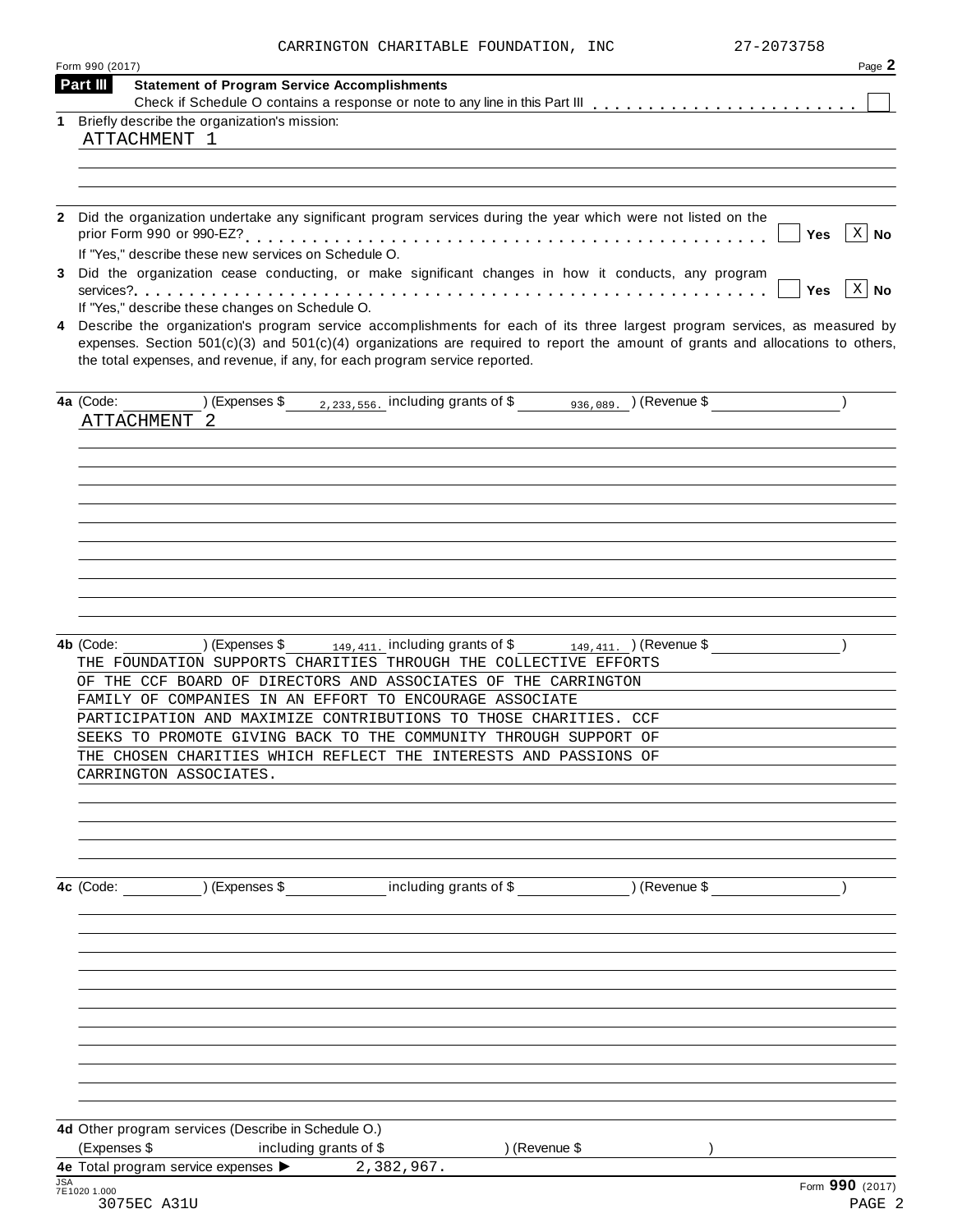|         | Form 990 (2017)                                                                                                                                                                                                                                                                                                                                                                               |                 |     | Page 3      |
|---------|-----------------------------------------------------------------------------------------------------------------------------------------------------------------------------------------------------------------------------------------------------------------------------------------------------------------------------------------------------------------------------------------------|-----------------|-----|-------------|
| Part IV | <b>Checklist of Required Schedules</b>                                                                                                                                                                                                                                                                                                                                                        |                 |     |             |
|         |                                                                                                                                                                                                                                                                                                                                                                                               |                 | Yes | No          |
| 1       | Is the organization described in section $501(c)(3)$ or $4947(a)(1)$ (other than a private foundation)? If "Yes,"                                                                                                                                                                                                                                                                             |                 |     |             |
|         |                                                                                                                                                                                                                                                                                                                                                                                               | 1               | Χ   |             |
| 2       | Is the organization required to complete Schedule B, Schedule of Contributors (see instructions)?.                                                                                                                                                                                                                                                                                            | $\mathbf{2}$    |     | $\mathbf X$ |
| 3       | Did the organization engage in direct or indirect political campaign activities on behalf of or in opposition to                                                                                                                                                                                                                                                                              |                 |     |             |
|         | candidates for public office? If "Yes," complete Schedule C, Part I.<br>Section 501(c)(3) organizations. Did the organization engage in lobbying activities, or have a section 501(h)                                                                                                                                                                                                         | 3               |     | X           |
| 4       |                                                                                                                                                                                                                                                                                                                                                                                               | $\overline{4}$  |     | X           |
| 5       | Is the organization a section $501(c)(4)$ , $501(c)(5)$ , or $501(c)(6)$ organization that receives membership dues,                                                                                                                                                                                                                                                                          |                 |     |             |
|         | assessments, or similar amounts as defined in Revenue Procedure 98-19? If "Yes," complete Schedule C,                                                                                                                                                                                                                                                                                         |                 |     |             |
|         |                                                                                                                                                                                                                                                                                                                                                                                               | 5               |     | X           |
| 6       | Did the organization maintain any donor advised funds or any similar funds or accounts for which donors                                                                                                                                                                                                                                                                                       |                 |     |             |
|         | have the right to provide advice on the distribution or investment of amounts in such funds or accounts? If                                                                                                                                                                                                                                                                                   |                 |     |             |
|         | "Yes," complete Schedule D, Part $l_1, \ldots, l_k, \ldots, l_k, \ldots, l_k, \ldots, l_k, \ldots, l_k, \ldots, l_k, \ldots, l_k, \ldots, l_k, \ldots, l_k, \ldots, l_k, \ldots, l_k, \ldots, l_k, \ldots, l_k, \ldots, l_k, \ldots, l_k, \ldots, l_k, \ldots, l_k, \ldots, l_k, \ldots, l_k, \ldots, l_k, \ldots, l_k, \ldots, l_k, \ldots, l_k, \ldots, l_k, \ldots, l_k, \ldots, l_k, \ld$ | 6               |     | Χ           |
| 7       | Did the organization receive or hold a conservation easement, including easements to preserve open space,                                                                                                                                                                                                                                                                                     |                 |     |             |
|         | the environment, historic land areas, or historic structures? If "Yes," complete Schedule D, Part II.                                                                                                                                                                                                                                                                                         | $\overline{7}$  |     | X           |
| 8       | Did the organization maintain collections of works of art, historical treasures, or other similar assets? If "Yes,"                                                                                                                                                                                                                                                                           |                 |     |             |
|         |                                                                                                                                                                                                                                                                                                                                                                                               | 8               |     | X           |
| 9       | Did the organization report an amount in Part X, line 21, for escrow or custodial account liability, serve as a                                                                                                                                                                                                                                                                               |                 |     |             |
|         | custodian for amounts not listed in Part X; or provide credit counseling, debt management, credit repair, or                                                                                                                                                                                                                                                                                  |                 |     |             |
|         |                                                                                                                                                                                                                                                                                                                                                                                               | 9               |     | Χ           |
| 10      | Did the organization, directly or through a related organization, hold assets in temporarily restricted                                                                                                                                                                                                                                                                                       |                 |     |             |
|         | endowments, permanent endowments, or quasi-endowments? If "Yes," complete Schedule D, Part V.                                                                                                                                                                                                                                                                                                 | 10              |     | Χ           |
| 11      | If the organization's answer to any of the following questions is "Yes," then complete Schedule D, Parts VI,                                                                                                                                                                                                                                                                                  |                 |     |             |
|         | VII, VIII, IX, or X as applicable.                                                                                                                                                                                                                                                                                                                                                            |                 |     |             |
|         | a Did the organization report an amount for land, buildings, and equipment in Part X, line 10? If "Yes,"                                                                                                                                                                                                                                                                                      |                 |     |             |
|         |                                                                                                                                                                                                                                                                                                                                                                                               | 11a             | Χ   |             |
|         | <b>b</b> Did the organization report an amount for investments-other securities in Part X, line 12 that is 5% or more                                                                                                                                                                                                                                                                         |                 |     |             |
|         |                                                                                                                                                                                                                                                                                                                                                                                               | 11 <sub>b</sub> |     | Χ           |
|         | c Did the organization report an amount for investments-program related in Part X, line 13 that is 5% or more                                                                                                                                                                                                                                                                                 |                 |     |             |
|         |                                                                                                                                                                                                                                                                                                                                                                                               | 11c             |     | X           |
|         | d Did the organization report an amount for other assets in Part X, line 15 that is 5% or more of its total assets                                                                                                                                                                                                                                                                            |                 |     |             |
|         | reported in Part X, line 16? If "Yes," complete Schedule D, Part IX.                                                                                                                                                                                                                                                                                                                          | 11d             |     | Χ           |
|         | e Did the organization report an amount for other liabilities in Part X, line 25? If "Yes," complete Schedule D, Part X                                                                                                                                                                                                                                                                       | 11e             |     | Χ           |
|         | f Did the organization's separate or consolidated financial statements for the tax year include a footnote that addresses                                                                                                                                                                                                                                                                     |                 |     |             |
|         | the organization's liability for uncertain tax positions under FIN 48 (ASC 740)? If "Yes," complete Schedule D, Part X                                                                                                                                                                                                                                                                        | 11f             |     | Χ           |
|         | 12a Did the organization obtain separate, independent audited financial statements for the tax year? If "Yes," complete                                                                                                                                                                                                                                                                       |                 | Χ   |             |
|         | <b>b</b> Was the organization included in consolidated, independent audited financial statements for the tax year? If                                                                                                                                                                                                                                                                         | 12a             |     |             |
|         |                                                                                                                                                                                                                                                                                                                                                                                               | 12 <sub>b</sub> |     | Χ           |
| 13      | "Yes," and if the organization answered "No" to line 12a, then completing Schedule D, Parts XI and XII is optional "<br>Is the organization a school described in section $170(b)(1)(A)(ii)?$ If "Yes," complete Schedule E.                                                                                                                                                                  | 13              |     | Χ           |
|         | 14a Did the organization maintain an office, employees, or agents outside of the United States?.                                                                                                                                                                                                                                                                                              | 14a             |     | Χ           |
|         | <b>b</b> Did the organization have aggregate revenues or expenses of more than \$10,000 from grantmaking,                                                                                                                                                                                                                                                                                     |                 |     |             |
|         | fundraising, business, investment, and program service activities outside the United States, or aggregate                                                                                                                                                                                                                                                                                     |                 |     |             |
|         | foreign investments valued at \$100,000 or more? If "Yes," complete Schedule F, Parts I and IV                                                                                                                                                                                                                                                                                                | 14 <sub>b</sub> |     | Χ           |
| 15      | Did the organization report on Part IX, column (A), line 3, more than \$5,000 of grants or other assistance to or                                                                                                                                                                                                                                                                             |                 |     |             |
|         |                                                                                                                                                                                                                                                                                                                                                                                               | 15              | Χ   |             |
| 16      | Did the organization report on Part IX, column (A), line 3, more than \$5,000 of aggregate grants or other                                                                                                                                                                                                                                                                                    |                 |     |             |
|         | assistance to or for foreign individuals? If "Yes," complete Schedule F, Parts III and IV                                                                                                                                                                                                                                                                                                     | 16              |     | Χ           |
| 17      | Did the organization report a total of more than \$15,000 of expenses for professional fundraising services on                                                                                                                                                                                                                                                                                |                 |     |             |
|         | Part IX, column (A), lines 6 and 11e? If "Yes," complete Schedule G, Part I (see instructions)                                                                                                                                                                                                                                                                                                | 17              |     | Χ           |
| 18      | Did the organization report more than \$15,000 total of fundraising event gross income and contributions on                                                                                                                                                                                                                                                                                   |                 |     |             |
|         |                                                                                                                                                                                                                                                                                                                                                                                               | 18              | Χ   |             |
| 19      | Did the organization report more than \$15,000 of gross income from gaming activities on Part VIII, line 9a?                                                                                                                                                                                                                                                                                  |                 |     |             |
|         |                                                                                                                                                                                                                                                                                                                                                                                               | 19              |     | Χ           |

Form **990** (2017)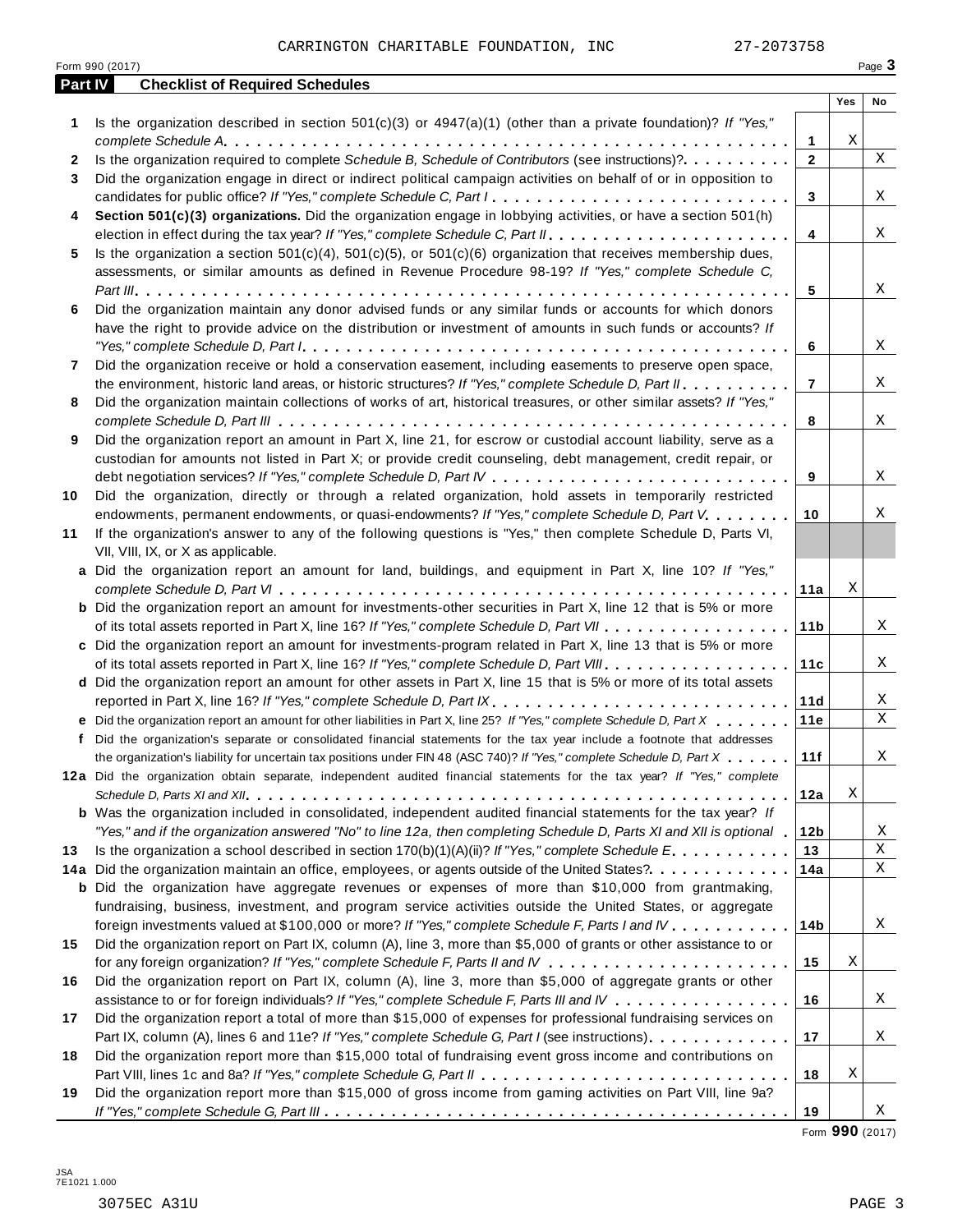| Yes<br>No<br>20a<br>Χ<br>Did the organization operate one or more hospital facilities? If "Yes," complete Schedule H.<br>20 a<br>20 <sub>b</sub><br>If "Yes" to line 20a, did the organization attach a copy of its audited financial statements to this return?<br>b<br>Did the organization report more than \$5,000 of grants or other assistance to any domestic organization or<br>21<br>Χ<br>21<br>domestic government on Part IX, column (A), line 1? If "Yes," complete Schedule I, Parts I and II.<br>Did the organization report more than \$5,000 of grants or other assistance to or for domestic individuals on<br>22<br>X<br>22<br>Did the organization answer "Yes" to Part VII, Section A, line 3, 4, or 5 about compensation of the<br>23<br>organization's current and former officers, directors, trustees, key employees, and highest compensated<br>X<br>23<br>Did the organization have a tax-exempt bond issue with an outstanding principal amount of more than<br>24 a<br>\$100,000 as of the last day of the year, that was issued after December 31, 2002? If "Yes," answer lines 24b<br>24a<br>Χ<br>through 24d and complete Schedule K. If "No," go to line 25a $\ldots \ldots \ldots \ldots \ldots \ldots \ldots \ldots \ldots \ldots \ldots$<br>24b<br>Did the organization invest any proceeds of tax-exempt bonds beyond a temporary period exception?<br>b<br>Did the organization maintain an escrow account other than a refunding escrow at any time during the year<br>c<br>24c<br>24d<br>Did the organization act as an "on behalf of" issuer for bonds outstanding at any time during the year?<br>d<br>Section 501(c)(3), 501(c)(4), and 501(c)(29) organizations. Did the organization engage in an excess benefit<br>25 a<br>X<br>25a<br>transaction with a disqualified person during the year? If "Yes," complete Schedule L, Part $1, \ldots, \ldots, \ldots$<br>Is the organization aware that it engaged in an excess benefit transaction with a disqualified person in a prior<br>b<br>year, and that the transaction has not been reported on any of the organization's prior Forms 990 or 990-EZ?<br>X<br>25 <sub>b</sub><br>Did the organization report any amount on Part X, line 5, 6, or 22 for receivables from or payables to any<br>26<br>current or former officers, directors, trustees, key employees, highest compensated employees, or<br>X<br>26<br>Did the organization provide a grant or other assistance to an officer, director, trustee, key employee,<br>27<br>substantial contributor or employee thereof, a grant selection committee member, or to a 35% controlled<br>Χ<br>27<br>entity or family member of any of these persons? If "Yes," complete Schedule L, Part III.<br>Was the organization a party to a business transaction with one of the following parties (see Schedule L,<br>28<br>Part IV instructions for applicable filing thresholds, conditions, and exceptions):<br>Χ<br>28a<br>A current or former officer, director, trustee, or key employee? If "Yes," complete Schedule L, Part IV<br>а<br>A family member of a current or former officer, director, trustee, or key employee? If "Yes," complete<br>b<br>28b<br>Χ<br>An entity of which a current or former officer, director, trustee, or key employee (or a family member thereof)<br>c<br>Χ<br>was an officer, director, trustee, or direct or indirect owner? If "Yes," complete Schedule L, Part IV.<br>28c<br>Χ<br>29<br>Did the organization receive more than \$25,000 in non-cash contributions? If "Yes," complete Schedule M<br>29<br>Did the organization receive contributions of art, historical treasures, or other similar assets, or qualified<br>30<br>Χ<br>30<br>Did the organization liquidate, terminate, or dissolve and cease operations? If "Yes," complete Schedule N,<br>31<br>X<br>31<br>Did the organization sell, exchange, dispose of, or transfer more than 25% of its net assets? If "Yes,"<br>32<br>X<br>32<br>Did the organization own 100% of an entity disregarded as separate from the organization under Regulations<br>33<br>Χ<br>33<br>sections 301.7701-2 and 301.7701-3? If "Yes," complete Schedule R, Part $l_1, \ldots, l_l, l_l, \ldots, l_l, l_l, \ldots, l_l, l_l$<br>Was the organization related to any tax-exempt or taxable entity? If "Yes," complete Schedule R, Part II, III,<br>34<br>Χ<br>34<br>X<br>35a<br>Did the organization have a controlled entity within the meaning of section $512(b)(13)? \ldots \ldots \ldots \ldots$<br>35 a<br>If "Yes" to line 35a, did the organization receive any payment from or engage in any transaction with a<br>b<br>controlled entity within the meaning of section 512(b)(13)? If "Yes," complete Schedule R, Part V, line 2<br>35 <sub>b</sub><br>Section 501(c)(3) organizations. Did the organization make any transfers to an exempt non-charitable<br>36<br>X<br>36<br>Did the organization conduct more than 5% of its activities through an entity that is not a related organization<br>37<br>and that is treated as a partnership for federal income tax purposes? If "Yes," complete Schedule R,<br>Χ<br>37<br>Did the organization complete Schedule O and provide explanations in Schedule O for Part VI, lines 11b and<br>38 | Part IV | <b>Checklist of Required Schedules (continued)</b>                 |    |   |  |
|---------------------------------------------------------------------------------------------------------------------------------------------------------------------------------------------------------------------------------------------------------------------------------------------------------------------------------------------------------------------------------------------------------------------------------------------------------------------------------------------------------------------------------------------------------------------------------------------------------------------------------------------------------------------------------------------------------------------------------------------------------------------------------------------------------------------------------------------------------------------------------------------------------------------------------------------------------------------------------------------------------------------------------------------------------------------------------------------------------------------------------------------------------------------------------------------------------------------------------------------------------------------------------------------------------------------------------------------------------------------------------------------------------------------------------------------------------------------------------------------------------------------------------------------------------------------------------------------------------------------------------------------------------------------------------------------------------------------------------------------------------------------------------------------------------------------------------------------------------------------------------------------------------------------------------------------------------------------------------------------------------------------------------------------------------------------------------------------------------------------------------------------------------------------------------------------------------------------------------------------------------------------------------------------------------------------------------------------------------------------------------------------------------------------------------------------------------------------------------------------------------------------------------------------------------------------------------------------------------------------------------------------------------------------------------------------------------------------------------------------------------------------------------------------------------------------------------------------------------------------------------------------------------------------------------------------------------------------------------------------------------------------------------------------------------------------------------------------------------------------------------------------------------------------------------------------------------------------------------------------------------------------------------------------------------------------------------------------------------------------------------------------------------------------------------------------------------------------------------------------------------------------------------------------------------------------------------------------------------------------------------------------------------------------------------------------------------------------------------------------------------------------------------------------------------------------------------------------------------------------------------------------------------------------------------------------------------------------------------------------------------------------------------------------------------------------------------------------------------------------------------------------------------------------------------------------------------------------------------------------------------------------------------------------------------------------------------------------------------------------------------------------------------------------------------------------------------------------------------------------------------------------------------------------------------------------------------------------------------------------------------------------------------------------------------------------------------------------------------------------------------------------------------------------------------------------------------------------------------------------------------------------------------------------------------------------------------------------------------------------------------------------------------------------------------------------------------------------------------------------------------------------------------------------------------------------------------------------------------------------------------------------------------------------------|---------|--------------------------------------------------------------------|----|---|--|
|                                                                                                                                                                                                                                                                                                                                                                                                                                                                                                                                                                                                                                                                                                                                                                                                                                                                                                                                                                                                                                                                                                                                                                                                                                                                                                                                                                                                                                                                                                                                                                                                                                                                                                                                                                                                                                                                                                                                                                                                                                                                                                                                                                                                                                                                                                                                                                                                                                                                                                                                                                                                                                                                                                                                                                                                                                                                                                                                                                                                                                                                                                                                                                                                                                                                                                                                                                                                                                                                                                                                                                                                                                                                                                                                                                                                                                                                                                                                                                                                                                                                                                                                                                                                                                                                                                                                                                                                                                                                                                                                                                                                                                                                                                                                                                                                                                                                                                                                                                                                                                                                                                                                                                                                                                                                                                   |         |                                                                    |    |   |  |
|                                                                                                                                                                                                                                                                                                                                                                                                                                                                                                                                                                                                                                                                                                                                                                                                                                                                                                                                                                                                                                                                                                                                                                                                                                                                                                                                                                                                                                                                                                                                                                                                                                                                                                                                                                                                                                                                                                                                                                                                                                                                                                                                                                                                                                                                                                                                                                                                                                                                                                                                                                                                                                                                                                                                                                                                                                                                                                                                                                                                                                                                                                                                                                                                                                                                                                                                                                                                                                                                                                                                                                                                                                                                                                                                                                                                                                                                                                                                                                                                                                                                                                                                                                                                                                                                                                                                                                                                                                                                                                                                                                                                                                                                                                                                                                                                                                                                                                                                                                                                                                                                                                                                                                                                                                                                                                   |         |                                                                    |    |   |  |
|                                                                                                                                                                                                                                                                                                                                                                                                                                                                                                                                                                                                                                                                                                                                                                                                                                                                                                                                                                                                                                                                                                                                                                                                                                                                                                                                                                                                                                                                                                                                                                                                                                                                                                                                                                                                                                                                                                                                                                                                                                                                                                                                                                                                                                                                                                                                                                                                                                                                                                                                                                                                                                                                                                                                                                                                                                                                                                                                                                                                                                                                                                                                                                                                                                                                                                                                                                                                                                                                                                                                                                                                                                                                                                                                                                                                                                                                                                                                                                                                                                                                                                                                                                                                                                                                                                                                                                                                                                                                                                                                                                                                                                                                                                                                                                                                                                                                                                                                                                                                                                                                                                                                                                                                                                                                                                   |         |                                                                    |    |   |  |
|                                                                                                                                                                                                                                                                                                                                                                                                                                                                                                                                                                                                                                                                                                                                                                                                                                                                                                                                                                                                                                                                                                                                                                                                                                                                                                                                                                                                                                                                                                                                                                                                                                                                                                                                                                                                                                                                                                                                                                                                                                                                                                                                                                                                                                                                                                                                                                                                                                                                                                                                                                                                                                                                                                                                                                                                                                                                                                                                                                                                                                                                                                                                                                                                                                                                                                                                                                                                                                                                                                                                                                                                                                                                                                                                                                                                                                                                                                                                                                                                                                                                                                                                                                                                                                                                                                                                                                                                                                                                                                                                                                                                                                                                                                                                                                                                                                                                                                                                                                                                                                                                                                                                                                                                                                                                                                   |         |                                                                    |    |   |  |
|                                                                                                                                                                                                                                                                                                                                                                                                                                                                                                                                                                                                                                                                                                                                                                                                                                                                                                                                                                                                                                                                                                                                                                                                                                                                                                                                                                                                                                                                                                                                                                                                                                                                                                                                                                                                                                                                                                                                                                                                                                                                                                                                                                                                                                                                                                                                                                                                                                                                                                                                                                                                                                                                                                                                                                                                                                                                                                                                                                                                                                                                                                                                                                                                                                                                                                                                                                                                                                                                                                                                                                                                                                                                                                                                                                                                                                                                                                                                                                                                                                                                                                                                                                                                                                                                                                                                                                                                                                                                                                                                                                                                                                                                                                                                                                                                                                                                                                                                                                                                                                                                                                                                                                                                                                                                                                   |         |                                                                    |    |   |  |
|                                                                                                                                                                                                                                                                                                                                                                                                                                                                                                                                                                                                                                                                                                                                                                                                                                                                                                                                                                                                                                                                                                                                                                                                                                                                                                                                                                                                                                                                                                                                                                                                                                                                                                                                                                                                                                                                                                                                                                                                                                                                                                                                                                                                                                                                                                                                                                                                                                                                                                                                                                                                                                                                                                                                                                                                                                                                                                                                                                                                                                                                                                                                                                                                                                                                                                                                                                                                                                                                                                                                                                                                                                                                                                                                                                                                                                                                                                                                                                                                                                                                                                                                                                                                                                                                                                                                                                                                                                                                                                                                                                                                                                                                                                                                                                                                                                                                                                                                                                                                                                                                                                                                                                                                                                                                                                   |         |                                                                    |    |   |  |
|                                                                                                                                                                                                                                                                                                                                                                                                                                                                                                                                                                                                                                                                                                                                                                                                                                                                                                                                                                                                                                                                                                                                                                                                                                                                                                                                                                                                                                                                                                                                                                                                                                                                                                                                                                                                                                                                                                                                                                                                                                                                                                                                                                                                                                                                                                                                                                                                                                                                                                                                                                                                                                                                                                                                                                                                                                                                                                                                                                                                                                                                                                                                                                                                                                                                                                                                                                                                                                                                                                                                                                                                                                                                                                                                                                                                                                                                                                                                                                                                                                                                                                                                                                                                                                                                                                                                                                                                                                                                                                                                                                                                                                                                                                                                                                                                                                                                                                                                                                                                                                                                                                                                                                                                                                                                                                   |         |                                                                    |    |   |  |
|                                                                                                                                                                                                                                                                                                                                                                                                                                                                                                                                                                                                                                                                                                                                                                                                                                                                                                                                                                                                                                                                                                                                                                                                                                                                                                                                                                                                                                                                                                                                                                                                                                                                                                                                                                                                                                                                                                                                                                                                                                                                                                                                                                                                                                                                                                                                                                                                                                                                                                                                                                                                                                                                                                                                                                                                                                                                                                                                                                                                                                                                                                                                                                                                                                                                                                                                                                                                                                                                                                                                                                                                                                                                                                                                                                                                                                                                                                                                                                                                                                                                                                                                                                                                                                                                                                                                                                                                                                                                                                                                                                                                                                                                                                                                                                                                                                                                                                                                                                                                                                                                                                                                                                                                                                                                                                   |         |                                                                    |    |   |  |
|                                                                                                                                                                                                                                                                                                                                                                                                                                                                                                                                                                                                                                                                                                                                                                                                                                                                                                                                                                                                                                                                                                                                                                                                                                                                                                                                                                                                                                                                                                                                                                                                                                                                                                                                                                                                                                                                                                                                                                                                                                                                                                                                                                                                                                                                                                                                                                                                                                                                                                                                                                                                                                                                                                                                                                                                                                                                                                                                                                                                                                                                                                                                                                                                                                                                                                                                                                                                                                                                                                                                                                                                                                                                                                                                                                                                                                                                                                                                                                                                                                                                                                                                                                                                                                                                                                                                                                                                                                                                                                                                                                                                                                                                                                                                                                                                                                                                                                                                                                                                                                                                                                                                                                                                                                                                                                   |         |                                                                    |    |   |  |
|                                                                                                                                                                                                                                                                                                                                                                                                                                                                                                                                                                                                                                                                                                                                                                                                                                                                                                                                                                                                                                                                                                                                                                                                                                                                                                                                                                                                                                                                                                                                                                                                                                                                                                                                                                                                                                                                                                                                                                                                                                                                                                                                                                                                                                                                                                                                                                                                                                                                                                                                                                                                                                                                                                                                                                                                                                                                                                                                                                                                                                                                                                                                                                                                                                                                                                                                                                                                                                                                                                                                                                                                                                                                                                                                                                                                                                                                                                                                                                                                                                                                                                                                                                                                                                                                                                                                                                                                                                                                                                                                                                                                                                                                                                                                                                                                                                                                                                                                                                                                                                                                                                                                                                                                                                                                                                   |         |                                                                    |    |   |  |
|                                                                                                                                                                                                                                                                                                                                                                                                                                                                                                                                                                                                                                                                                                                                                                                                                                                                                                                                                                                                                                                                                                                                                                                                                                                                                                                                                                                                                                                                                                                                                                                                                                                                                                                                                                                                                                                                                                                                                                                                                                                                                                                                                                                                                                                                                                                                                                                                                                                                                                                                                                                                                                                                                                                                                                                                                                                                                                                                                                                                                                                                                                                                                                                                                                                                                                                                                                                                                                                                                                                                                                                                                                                                                                                                                                                                                                                                                                                                                                                                                                                                                                                                                                                                                                                                                                                                                                                                                                                                                                                                                                                                                                                                                                                                                                                                                                                                                                                                                                                                                                                                                                                                                                                                                                                                                                   |         |                                                                    |    |   |  |
|                                                                                                                                                                                                                                                                                                                                                                                                                                                                                                                                                                                                                                                                                                                                                                                                                                                                                                                                                                                                                                                                                                                                                                                                                                                                                                                                                                                                                                                                                                                                                                                                                                                                                                                                                                                                                                                                                                                                                                                                                                                                                                                                                                                                                                                                                                                                                                                                                                                                                                                                                                                                                                                                                                                                                                                                                                                                                                                                                                                                                                                                                                                                                                                                                                                                                                                                                                                                                                                                                                                                                                                                                                                                                                                                                                                                                                                                                                                                                                                                                                                                                                                                                                                                                                                                                                                                                                                                                                                                                                                                                                                                                                                                                                                                                                                                                                                                                                                                                                                                                                                                                                                                                                                                                                                                                                   |         |                                                                    |    |   |  |
|                                                                                                                                                                                                                                                                                                                                                                                                                                                                                                                                                                                                                                                                                                                                                                                                                                                                                                                                                                                                                                                                                                                                                                                                                                                                                                                                                                                                                                                                                                                                                                                                                                                                                                                                                                                                                                                                                                                                                                                                                                                                                                                                                                                                                                                                                                                                                                                                                                                                                                                                                                                                                                                                                                                                                                                                                                                                                                                                                                                                                                                                                                                                                                                                                                                                                                                                                                                                                                                                                                                                                                                                                                                                                                                                                                                                                                                                                                                                                                                                                                                                                                                                                                                                                                                                                                                                                                                                                                                                                                                                                                                                                                                                                                                                                                                                                                                                                                                                                                                                                                                                                                                                                                                                                                                                                                   |         |                                                                    |    |   |  |
|                                                                                                                                                                                                                                                                                                                                                                                                                                                                                                                                                                                                                                                                                                                                                                                                                                                                                                                                                                                                                                                                                                                                                                                                                                                                                                                                                                                                                                                                                                                                                                                                                                                                                                                                                                                                                                                                                                                                                                                                                                                                                                                                                                                                                                                                                                                                                                                                                                                                                                                                                                                                                                                                                                                                                                                                                                                                                                                                                                                                                                                                                                                                                                                                                                                                                                                                                                                                                                                                                                                                                                                                                                                                                                                                                                                                                                                                                                                                                                                                                                                                                                                                                                                                                                                                                                                                                                                                                                                                                                                                                                                                                                                                                                                                                                                                                                                                                                                                                                                                                                                                                                                                                                                                                                                                                                   |         |                                                                    |    |   |  |
|                                                                                                                                                                                                                                                                                                                                                                                                                                                                                                                                                                                                                                                                                                                                                                                                                                                                                                                                                                                                                                                                                                                                                                                                                                                                                                                                                                                                                                                                                                                                                                                                                                                                                                                                                                                                                                                                                                                                                                                                                                                                                                                                                                                                                                                                                                                                                                                                                                                                                                                                                                                                                                                                                                                                                                                                                                                                                                                                                                                                                                                                                                                                                                                                                                                                                                                                                                                                                                                                                                                                                                                                                                                                                                                                                                                                                                                                                                                                                                                                                                                                                                                                                                                                                                                                                                                                                                                                                                                                                                                                                                                                                                                                                                                                                                                                                                                                                                                                                                                                                                                                                                                                                                                                                                                                                                   |         |                                                                    |    |   |  |
|                                                                                                                                                                                                                                                                                                                                                                                                                                                                                                                                                                                                                                                                                                                                                                                                                                                                                                                                                                                                                                                                                                                                                                                                                                                                                                                                                                                                                                                                                                                                                                                                                                                                                                                                                                                                                                                                                                                                                                                                                                                                                                                                                                                                                                                                                                                                                                                                                                                                                                                                                                                                                                                                                                                                                                                                                                                                                                                                                                                                                                                                                                                                                                                                                                                                                                                                                                                                                                                                                                                                                                                                                                                                                                                                                                                                                                                                                                                                                                                                                                                                                                                                                                                                                                                                                                                                                                                                                                                                                                                                                                                                                                                                                                                                                                                                                                                                                                                                                                                                                                                                                                                                                                                                                                                                                                   |         |                                                                    |    |   |  |
|                                                                                                                                                                                                                                                                                                                                                                                                                                                                                                                                                                                                                                                                                                                                                                                                                                                                                                                                                                                                                                                                                                                                                                                                                                                                                                                                                                                                                                                                                                                                                                                                                                                                                                                                                                                                                                                                                                                                                                                                                                                                                                                                                                                                                                                                                                                                                                                                                                                                                                                                                                                                                                                                                                                                                                                                                                                                                                                                                                                                                                                                                                                                                                                                                                                                                                                                                                                                                                                                                                                                                                                                                                                                                                                                                                                                                                                                                                                                                                                                                                                                                                                                                                                                                                                                                                                                                                                                                                                                                                                                                                                                                                                                                                                                                                                                                                                                                                                                                                                                                                                                                                                                                                                                                                                                                                   |         |                                                                    |    |   |  |
|                                                                                                                                                                                                                                                                                                                                                                                                                                                                                                                                                                                                                                                                                                                                                                                                                                                                                                                                                                                                                                                                                                                                                                                                                                                                                                                                                                                                                                                                                                                                                                                                                                                                                                                                                                                                                                                                                                                                                                                                                                                                                                                                                                                                                                                                                                                                                                                                                                                                                                                                                                                                                                                                                                                                                                                                                                                                                                                                                                                                                                                                                                                                                                                                                                                                                                                                                                                                                                                                                                                                                                                                                                                                                                                                                                                                                                                                                                                                                                                                                                                                                                                                                                                                                                                                                                                                                                                                                                                                                                                                                                                                                                                                                                                                                                                                                                                                                                                                                                                                                                                                                                                                                                                                                                                                                                   |         |                                                                    |    |   |  |
|                                                                                                                                                                                                                                                                                                                                                                                                                                                                                                                                                                                                                                                                                                                                                                                                                                                                                                                                                                                                                                                                                                                                                                                                                                                                                                                                                                                                                                                                                                                                                                                                                                                                                                                                                                                                                                                                                                                                                                                                                                                                                                                                                                                                                                                                                                                                                                                                                                                                                                                                                                                                                                                                                                                                                                                                                                                                                                                                                                                                                                                                                                                                                                                                                                                                                                                                                                                                                                                                                                                                                                                                                                                                                                                                                                                                                                                                                                                                                                                                                                                                                                                                                                                                                                                                                                                                                                                                                                                                                                                                                                                                                                                                                                                                                                                                                                                                                                                                                                                                                                                                                                                                                                                                                                                                                                   |         |                                                                    |    |   |  |
|                                                                                                                                                                                                                                                                                                                                                                                                                                                                                                                                                                                                                                                                                                                                                                                                                                                                                                                                                                                                                                                                                                                                                                                                                                                                                                                                                                                                                                                                                                                                                                                                                                                                                                                                                                                                                                                                                                                                                                                                                                                                                                                                                                                                                                                                                                                                                                                                                                                                                                                                                                                                                                                                                                                                                                                                                                                                                                                                                                                                                                                                                                                                                                                                                                                                                                                                                                                                                                                                                                                                                                                                                                                                                                                                                                                                                                                                                                                                                                                                                                                                                                                                                                                                                                                                                                                                                                                                                                                                                                                                                                                                                                                                                                                                                                                                                                                                                                                                                                                                                                                                                                                                                                                                                                                                                                   |         |                                                                    |    |   |  |
|                                                                                                                                                                                                                                                                                                                                                                                                                                                                                                                                                                                                                                                                                                                                                                                                                                                                                                                                                                                                                                                                                                                                                                                                                                                                                                                                                                                                                                                                                                                                                                                                                                                                                                                                                                                                                                                                                                                                                                                                                                                                                                                                                                                                                                                                                                                                                                                                                                                                                                                                                                                                                                                                                                                                                                                                                                                                                                                                                                                                                                                                                                                                                                                                                                                                                                                                                                                                                                                                                                                                                                                                                                                                                                                                                                                                                                                                                                                                                                                                                                                                                                                                                                                                                                                                                                                                                                                                                                                                                                                                                                                                                                                                                                                                                                                                                                                                                                                                                                                                                                                                                                                                                                                                                                                                                                   |         |                                                                    |    |   |  |
|                                                                                                                                                                                                                                                                                                                                                                                                                                                                                                                                                                                                                                                                                                                                                                                                                                                                                                                                                                                                                                                                                                                                                                                                                                                                                                                                                                                                                                                                                                                                                                                                                                                                                                                                                                                                                                                                                                                                                                                                                                                                                                                                                                                                                                                                                                                                                                                                                                                                                                                                                                                                                                                                                                                                                                                                                                                                                                                                                                                                                                                                                                                                                                                                                                                                                                                                                                                                                                                                                                                                                                                                                                                                                                                                                                                                                                                                                                                                                                                                                                                                                                                                                                                                                                                                                                                                                                                                                                                                                                                                                                                                                                                                                                                                                                                                                                                                                                                                                                                                                                                                                                                                                                                                                                                                                                   |         |                                                                    |    |   |  |
|                                                                                                                                                                                                                                                                                                                                                                                                                                                                                                                                                                                                                                                                                                                                                                                                                                                                                                                                                                                                                                                                                                                                                                                                                                                                                                                                                                                                                                                                                                                                                                                                                                                                                                                                                                                                                                                                                                                                                                                                                                                                                                                                                                                                                                                                                                                                                                                                                                                                                                                                                                                                                                                                                                                                                                                                                                                                                                                                                                                                                                                                                                                                                                                                                                                                                                                                                                                                                                                                                                                                                                                                                                                                                                                                                                                                                                                                                                                                                                                                                                                                                                                                                                                                                                                                                                                                                                                                                                                                                                                                                                                                                                                                                                                                                                                                                                                                                                                                                                                                                                                                                                                                                                                                                                                                                                   |         |                                                                    |    |   |  |
|                                                                                                                                                                                                                                                                                                                                                                                                                                                                                                                                                                                                                                                                                                                                                                                                                                                                                                                                                                                                                                                                                                                                                                                                                                                                                                                                                                                                                                                                                                                                                                                                                                                                                                                                                                                                                                                                                                                                                                                                                                                                                                                                                                                                                                                                                                                                                                                                                                                                                                                                                                                                                                                                                                                                                                                                                                                                                                                                                                                                                                                                                                                                                                                                                                                                                                                                                                                                                                                                                                                                                                                                                                                                                                                                                                                                                                                                                                                                                                                                                                                                                                                                                                                                                                                                                                                                                                                                                                                                                                                                                                                                                                                                                                                                                                                                                                                                                                                                                                                                                                                                                                                                                                                                                                                                                                   |         |                                                                    |    |   |  |
|                                                                                                                                                                                                                                                                                                                                                                                                                                                                                                                                                                                                                                                                                                                                                                                                                                                                                                                                                                                                                                                                                                                                                                                                                                                                                                                                                                                                                                                                                                                                                                                                                                                                                                                                                                                                                                                                                                                                                                                                                                                                                                                                                                                                                                                                                                                                                                                                                                                                                                                                                                                                                                                                                                                                                                                                                                                                                                                                                                                                                                                                                                                                                                                                                                                                                                                                                                                                                                                                                                                                                                                                                                                                                                                                                                                                                                                                                                                                                                                                                                                                                                                                                                                                                                                                                                                                                                                                                                                                                                                                                                                                                                                                                                                                                                                                                                                                                                                                                                                                                                                                                                                                                                                                                                                                                                   |         |                                                                    |    |   |  |
|                                                                                                                                                                                                                                                                                                                                                                                                                                                                                                                                                                                                                                                                                                                                                                                                                                                                                                                                                                                                                                                                                                                                                                                                                                                                                                                                                                                                                                                                                                                                                                                                                                                                                                                                                                                                                                                                                                                                                                                                                                                                                                                                                                                                                                                                                                                                                                                                                                                                                                                                                                                                                                                                                                                                                                                                                                                                                                                                                                                                                                                                                                                                                                                                                                                                                                                                                                                                                                                                                                                                                                                                                                                                                                                                                                                                                                                                                                                                                                                                                                                                                                                                                                                                                                                                                                                                                                                                                                                                                                                                                                                                                                                                                                                                                                                                                                                                                                                                                                                                                                                                                                                                                                                                                                                                                                   |         |                                                                    |    |   |  |
|                                                                                                                                                                                                                                                                                                                                                                                                                                                                                                                                                                                                                                                                                                                                                                                                                                                                                                                                                                                                                                                                                                                                                                                                                                                                                                                                                                                                                                                                                                                                                                                                                                                                                                                                                                                                                                                                                                                                                                                                                                                                                                                                                                                                                                                                                                                                                                                                                                                                                                                                                                                                                                                                                                                                                                                                                                                                                                                                                                                                                                                                                                                                                                                                                                                                                                                                                                                                                                                                                                                                                                                                                                                                                                                                                                                                                                                                                                                                                                                                                                                                                                                                                                                                                                                                                                                                                                                                                                                                                                                                                                                                                                                                                                                                                                                                                                                                                                                                                                                                                                                                                                                                                                                                                                                                                                   |         |                                                                    |    |   |  |
|                                                                                                                                                                                                                                                                                                                                                                                                                                                                                                                                                                                                                                                                                                                                                                                                                                                                                                                                                                                                                                                                                                                                                                                                                                                                                                                                                                                                                                                                                                                                                                                                                                                                                                                                                                                                                                                                                                                                                                                                                                                                                                                                                                                                                                                                                                                                                                                                                                                                                                                                                                                                                                                                                                                                                                                                                                                                                                                                                                                                                                                                                                                                                                                                                                                                                                                                                                                                                                                                                                                                                                                                                                                                                                                                                                                                                                                                                                                                                                                                                                                                                                                                                                                                                                                                                                                                                                                                                                                                                                                                                                                                                                                                                                                                                                                                                                                                                                                                                                                                                                                                                                                                                                                                                                                                                                   |         |                                                                    |    |   |  |
|                                                                                                                                                                                                                                                                                                                                                                                                                                                                                                                                                                                                                                                                                                                                                                                                                                                                                                                                                                                                                                                                                                                                                                                                                                                                                                                                                                                                                                                                                                                                                                                                                                                                                                                                                                                                                                                                                                                                                                                                                                                                                                                                                                                                                                                                                                                                                                                                                                                                                                                                                                                                                                                                                                                                                                                                                                                                                                                                                                                                                                                                                                                                                                                                                                                                                                                                                                                                                                                                                                                                                                                                                                                                                                                                                                                                                                                                                                                                                                                                                                                                                                                                                                                                                                                                                                                                                                                                                                                                                                                                                                                                                                                                                                                                                                                                                                                                                                                                                                                                                                                                                                                                                                                                                                                                                                   |         |                                                                    |    |   |  |
|                                                                                                                                                                                                                                                                                                                                                                                                                                                                                                                                                                                                                                                                                                                                                                                                                                                                                                                                                                                                                                                                                                                                                                                                                                                                                                                                                                                                                                                                                                                                                                                                                                                                                                                                                                                                                                                                                                                                                                                                                                                                                                                                                                                                                                                                                                                                                                                                                                                                                                                                                                                                                                                                                                                                                                                                                                                                                                                                                                                                                                                                                                                                                                                                                                                                                                                                                                                                                                                                                                                                                                                                                                                                                                                                                                                                                                                                                                                                                                                                                                                                                                                                                                                                                                                                                                                                                                                                                                                                                                                                                                                                                                                                                                                                                                                                                                                                                                                                                                                                                                                                                                                                                                                                                                                                                                   |         |                                                                    |    |   |  |
|                                                                                                                                                                                                                                                                                                                                                                                                                                                                                                                                                                                                                                                                                                                                                                                                                                                                                                                                                                                                                                                                                                                                                                                                                                                                                                                                                                                                                                                                                                                                                                                                                                                                                                                                                                                                                                                                                                                                                                                                                                                                                                                                                                                                                                                                                                                                                                                                                                                                                                                                                                                                                                                                                                                                                                                                                                                                                                                                                                                                                                                                                                                                                                                                                                                                                                                                                                                                                                                                                                                                                                                                                                                                                                                                                                                                                                                                                                                                                                                                                                                                                                                                                                                                                                                                                                                                                                                                                                                                                                                                                                                                                                                                                                                                                                                                                                                                                                                                                                                                                                                                                                                                                                                                                                                                                                   |         |                                                                    |    |   |  |
|                                                                                                                                                                                                                                                                                                                                                                                                                                                                                                                                                                                                                                                                                                                                                                                                                                                                                                                                                                                                                                                                                                                                                                                                                                                                                                                                                                                                                                                                                                                                                                                                                                                                                                                                                                                                                                                                                                                                                                                                                                                                                                                                                                                                                                                                                                                                                                                                                                                                                                                                                                                                                                                                                                                                                                                                                                                                                                                                                                                                                                                                                                                                                                                                                                                                                                                                                                                                                                                                                                                                                                                                                                                                                                                                                                                                                                                                                                                                                                                                                                                                                                                                                                                                                                                                                                                                                                                                                                                                                                                                                                                                                                                                                                                                                                                                                                                                                                                                                                                                                                                                                                                                                                                                                                                                                                   |         |                                                                    |    |   |  |
|                                                                                                                                                                                                                                                                                                                                                                                                                                                                                                                                                                                                                                                                                                                                                                                                                                                                                                                                                                                                                                                                                                                                                                                                                                                                                                                                                                                                                                                                                                                                                                                                                                                                                                                                                                                                                                                                                                                                                                                                                                                                                                                                                                                                                                                                                                                                                                                                                                                                                                                                                                                                                                                                                                                                                                                                                                                                                                                                                                                                                                                                                                                                                                                                                                                                                                                                                                                                                                                                                                                                                                                                                                                                                                                                                                                                                                                                                                                                                                                                                                                                                                                                                                                                                                                                                                                                                                                                                                                                                                                                                                                                                                                                                                                                                                                                                                                                                                                                                                                                                                                                                                                                                                                                                                                                                                   |         |                                                                    |    |   |  |
|                                                                                                                                                                                                                                                                                                                                                                                                                                                                                                                                                                                                                                                                                                                                                                                                                                                                                                                                                                                                                                                                                                                                                                                                                                                                                                                                                                                                                                                                                                                                                                                                                                                                                                                                                                                                                                                                                                                                                                                                                                                                                                                                                                                                                                                                                                                                                                                                                                                                                                                                                                                                                                                                                                                                                                                                                                                                                                                                                                                                                                                                                                                                                                                                                                                                                                                                                                                                                                                                                                                                                                                                                                                                                                                                                                                                                                                                                                                                                                                                                                                                                                                                                                                                                                                                                                                                                                                                                                                                                                                                                                                                                                                                                                                                                                                                                                                                                                                                                                                                                                                                                                                                                                                                                                                                                                   |         |                                                                    |    |   |  |
|                                                                                                                                                                                                                                                                                                                                                                                                                                                                                                                                                                                                                                                                                                                                                                                                                                                                                                                                                                                                                                                                                                                                                                                                                                                                                                                                                                                                                                                                                                                                                                                                                                                                                                                                                                                                                                                                                                                                                                                                                                                                                                                                                                                                                                                                                                                                                                                                                                                                                                                                                                                                                                                                                                                                                                                                                                                                                                                                                                                                                                                                                                                                                                                                                                                                                                                                                                                                                                                                                                                                                                                                                                                                                                                                                                                                                                                                                                                                                                                                                                                                                                                                                                                                                                                                                                                                                                                                                                                                                                                                                                                                                                                                                                                                                                                                                                                                                                                                                                                                                                                                                                                                                                                                                                                                                                   |         |                                                                    |    |   |  |
|                                                                                                                                                                                                                                                                                                                                                                                                                                                                                                                                                                                                                                                                                                                                                                                                                                                                                                                                                                                                                                                                                                                                                                                                                                                                                                                                                                                                                                                                                                                                                                                                                                                                                                                                                                                                                                                                                                                                                                                                                                                                                                                                                                                                                                                                                                                                                                                                                                                                                                                                                                                                                                                                                                                                                                                                                                                                                                                                                                                                                                                                                                                                                                                                                                                                                                                                                                                                                                                                                                                                                                                                                                                                                                                                                                                                                                                                                                                                                                                                                                                                                                                                                                                                                                                                                                                                                                                                                                                                                                                                                                                                                                                                                                                                                                                                                                                                                                                                                                                                                                                                                                                                                                                                                                                                                                   |         |                                                                    |    |   |  |
|                                                                                                                                                                                                                                                                                                                                                                                                                                                                                                                                                                                                                                                                                                                                                                                                                                                                                                                                                                                                                                                                                                                                                                                                                                                                                                                                                                                                                                                                                                                                                                                                                                                                                                                                                                                                                                                                                                                                                                                                                                                                                                                                                                                                                                                                                                                                                                                                                                                                                                                                                                                                                                                                                                                                                                                                                                                                                                                                                                                                                                                                                                                                                                                                                                                                                                                                                                                                                                                                                                                                                                                                                                                                                                                                                                                                                                                                                                                                                                                                                                                                                                                                                                                                                                                                                                                                                                                                                                                                                                                                                                                                                                                                                                                                                                                                                                                                                                                                                                                                                                                                                                                                                                                                                                                                                                   |         |                                                                    |    |   |  |
|                                                                                                                                                                                                                                                                                                                                                                                                                                                                                                                                                                                                                                                                                                                                                                                                                                                                                                                                                                                                                                                                                                                                                                                                                                                                                                                                                                                                                                                                                                                                                                                                                                                                                                                                                                                                                                                                                                                                                                                                                                                                                                                                                                                                                                                                                                                                                                                                                                                                                                                                                                                                                                                                                                                                                                                                                                                                                                                                                                                                                                                                                                                                                                                                                                                                                                                                                                                                                                                                                                                                                                                                                                                                                                                                                                                                                                                                                                                                                                                                                                                                                                                                                                                                                                                                                                                                                                                                                                                                                                                                                                                                                                                                                                                                                                                                                                                                                                                                                                                                                                                                                                                                                                                                                                                                                                   |         |                                                                    |    |   |  |
|                                                                                                                                                                                                                                                                                                                                                                                                                                                                                                                                                                                                                                                                                                                                                                                                                                                                                                                                                                                                                                                                                                                                                                                                                                                                                                                                                                                                                                                                                                                                                                                                                                                                                                                                                                                                                                                                                                                                                                                                                                                                                                                                                                                                                                                                                                                                                                                                                                                                                                                                                                                                                                                                                                                                                                                                                                                                                                                                                                                                                                                                                                                                                                                                                                                                                                                                                                                                                                                                                                                                                                                                                                                                                                                                                                                                                                                                                                                                                                                                                                                                                                                                                                                                                                                                                                                                                                                                                                                                                                                                                                                                                                                                                                                                                                                                                                                                                                                                                                                                                                                                                                                                                                                                                                                                                                   |         |                                                                    |    |   |  |
|                                                                                                                                                                                                                                                                                                                                                                                                                                                                                                                                                                                                                                                                                                                                                                                                                                                                                                                                                                                                                                                                                                                                                                                                                                                                                                                                                                                                                                                                                                                                                                                                                                                                                                                                                                                                                                                                                                                                                                                                                                                                                                                                                                                                                                                                                                                                                                                                                                                                                                                                                                                                                                                                                                                                                                                                                                                                                                                                                                                                                                                                                                                                                                                                                                                                                                                                                                                                                                                                                                                                                                                                                                                                                                                                                                                                                                                                                                                                                                                                                                                                                                                                                                                                                                                                                                                                                                                                                                                                                                                                                                                                                                                                                                                                                                                                                                                                                                                                                                                                                                                                                                                                                                                                                                                                                                   |         |                                                                    |    |   |  |
|                                                                                                                                                                                                                                                                                                                                                                                                                                                                                                                                                                                                                                                                                                                                                                                                                                                                                                                                                                                                                                                                                                                                                                                                                                                                                                                                                                                                                                                                                                                                                                                                                                                                                                                                                                                                                                                                                                                                                                                                                                                                                                                                                                                                                                                                                                                                                                                                                                                                                                                                                                                                                                                                                                                                                                                                                                                                                                                                                                                                                                                                                                                                                                                                                                                                                                                                                                                                                                                                                                                                                                                                                                                                                                                                                                                                                                                                                                                                                                                                                                                                                                                                                                                                                                                                                                                                                                                                                                                                                                                                                                                                                                                                                                                                                                                                                                                                                                                                                                                                                                                                                                                                                                                                                                                                                                   |         |                                                                    |    |   |  |
|                                                                                                                                                                                                                                                                                                                                                                                                                                                                                                                                                                                                                                                                                                                                                                                                                                                                                                                                                                                                                                                                                                                                                                                                                                                                                                                                                                                                                                                                                                                                                                                                                                                                                                                                                                                                                                                                                                                                                                                                                                                                                                                                                                                                                                                                                                                                                                                                                                                                                                                                                                                                                                                                                                                                                                                                                                                                                                                                                                                                                                                                                                                                                                                                                                                                                                                                                                                                                                                                                                                                                                                                                                                                                                                                                                                                                                                                                                                                                                                                                                                                                                                                                                                                                                                                                                                                                                                                                                                                                                                                                                                                                                                                                                                                                                                                                                                                                                                                                                                                                                                                                                                                                                                                                                                                                                   |         |                                                                    |    |   |  |
|                                                                                                                                                                                                                                                                                                                                                                                                                                                                                                                                                                                                                                                                                                                                                                                                                                                                                                                                                                                                                                                                                                                                                                                                                                                                                                                                                                                                                                                                                                                                                                                                                                                                                                                                                                                                                                                                                                                                                                                                                                                                                                                                                                                                                                                                                                                                                                                                                                                                                                                                                                                                                                                                                                                                                                                                                                                                                                                                                                                                                                                                                                                                                                                                                                                                                                                                                                                                                                                                                                                                                                                                                                                                                                                                                                                                                                                                                                                                                                                                                                                                                                                                                                                                                                                                                                                                                                                                                                                                                                                                                                                                                                                                                                                                                                                                                                                                                                                                                                                                                                                                                                                                                                                                                                                                                                   |         |                                                                    |    |   |  |
|                                                                                                                                                                                                                                                                                                                                                                                                                                                                                                                                                                                                                                                                                                                                                                                                                                                                                                                                                                                                                                                                                                                                                                                                                                                                                                                                                                                                                                                                                                                                                                                                                                                                                                                                                                                                                                                                                                                                                                                                                                                                                                                                                                                                                                                                                                                                                                                                                                                                                                                                                                                                                                                                                                                                                                                                                                                                                                                                                                                                                                                                                                                                                                                                                                                                                                                                                                                                                                                                                                                                                                                                                                                                                                                                                                                                                                                                                                                                                                                                                                                                                                                                                                                                                                                                                                                                                                                                                                                                                                                                                                                                                                                                                                                                                                                                                                                                                                                                                                                                                                                                                                                                                                                                                                                                                                   |         |                                                                    |    |   |  |
|                                                                                                                                                                                                                                                                                                                                                                                                                                                                                                                                                                                                                                                                                                                                                                                                                                                                                                                                                                                                                                                                                                                                                                                                                                                                                                                                                                                                                                                                                                                                                                                                                                                                                                                                                                                                                                                                                                                                                                                                                                                                                                                                                                                                                                                                                                                                                                                                                                                                                                                                                                                                                                                                                                                                                                                                                                                                                                                                                                                                                                                                                                                                                                                                                                                                                                                                                                                                                                                                                                                                                                                                                                                                                                                                                                                                                                                                                                                                                                                                                                                                                                                                                                                                                                                                                                                                                                                                                                                                                                                                                                                                                                                                                                                                                                                                                                                                                                                                                                                                                                                                                                                                                                                                                                                                                                   |         |                                                                    |    |   |  |
|                                                                                                                                                                                                                                                                                                                                                                                                                                                                                                                                                                                                                                                                                                                                                                                                                                                                                                                                                                                                                                                                                                                                                                                                                                                                                                                                                                                                                                                                                                                                                                                                                                                                                                                                                                                                                                                                                                                                                                                                                                                                                                                                                                                                                                                                                                                                                                                                                                                                                                                                                                                                                                                                                                                                                                                                                                                                                                                                                                                                                                                                                                                                                                                                                                                                                                                                                                                                                                                                                                                                                                                                                                                                                                                                                                                                                                                                                                                                                                                                                                                                                                                                                                                                                                                                                                                                                                                                                                                                                                                                                                                                                                                                                                                                                                                                                                                                                                                                                                                                                                                                                                                                                                                                                                                                                                   |         |                                                                    |    |   |  |
|                                                                                                                                                                                                                                                                                                                                                                                                                                                                                                                                                                                                                                                                                                                                                                                                                                                                                                                                                                                                                                                                                                                                                                                                                                                                                                                                                                                                                                                                                                                                                                                                                                                                                                                                                                                                                                                                                                                                                                                                                                                                                                                                                                                                                                                                                                                                                                                                                                                                                                                                                                                                                                                                                                                                                                                                                                                                                                                                                                                                                                                                                                                                                                                                                                                                                                                                                                                                                                                                                                                                                                                                                                                                                                                                                                                                                                                                                                                                                                                                                                                                                                                                                                                                                                                                                                                                                                                                                                                                                                                                                                                                                                                                                                                                                                                                                                                                                                                                                                                                                                                                                                                                                                                                                                                                                                   |         |                                                                    |    |   |  |
|                                                                                                                                                                                                                                                                                                                                                                                                                                                                                                                                                                                                                                                                                                                                                                                                                                                                                                                                                                                                                                                                                                                                                                                                                                                                                                                                                                                                                                                                                                                                                                                                                                                                                                                                                                                                                                                                                                                                                                                                                                                                                                                                                                                                                                                                                                                                                                                                                                                                                                                                                                                                                                                                                                                                                                                                                                                                                                                                                                                                                                                                                                                                                                                                                                                                                                                                                                                                                                                                                                                                                                                                                                                                                                                                                                                                                                                                                                                                                                                                                                                                                                                                                                                                                                                                                                                                                                                                                                                                                                                                                                                                                                                                                                                                                                                                                                                                                                                                                                                                                                                                                                                                                                                                                                                                                                   |         |                                                                    |    |   |  |
|                                                                                                                                                                                                                                                                                                                                                                                                                                                                                                                                                                                                                                                                                                                                                                                                                                                                                                                                                                                                                                                                                                                                                                                                                                                                                                                                                                                                                                                                                                                                                                                                                                                                                                                                                                                                                                                                                                                                                                                                                                                                                                                                                                                                                                                                                                                                                                                                                                                                                                                                                                                                                                                                                                                                                                                                                                                                                                                                                                                                                                                                                                                                                                                                                                                                                                                                                                                                                                                                                                                                                                                                                                                                                                                                                                                                                                                                                                                                                                                                                                                                                                                                                                                                                                                                                                                                                                                                                                                                                                                                                                                                                                                                                                                                                                                                                                                                                                                                                                                                                                                                                                                                                                                                                                                                                                   |         |                                                                    |    |   |  |
|                                                                                                                                                                                                                                                                                                                                                                                                                                                                                                                                                                                                                                                                                                                                                                                                                                                                                                                                                                                                                                                                                                                                                                                                                                                                                                                                                                                                                                                                                                                                                                                                                                                                                                                                                                                                                                                                                                                                                                                                                                                                                                                                                                                                                                                                                                                                                                                                                                                                                                                                                                                                                                                                                                                                                                                                                                                                                                                                                                                                                                                                                                                                                                                                                                                                                                                                                                                                                                                                                                                                                                                                                                                                                                                                                                                                                                                                                                                                                                                                                                                                                                                                                                                                                                                                                                                                                                                                                                                                                                                                                                                                                                                                                                                                                                                                                                                                                                                                                                                                                                                                                                                                                                                                                                                                                                   |         |                                                                    |    |   |  |
|                                                                                                                                                                                                                                                                                                                                                                                                                                                                                                                                                                                                                                                                                                                                                                                                                                                                                                                                                                                                                                                                                                                                                                                                                                                                                                                                                                                                                                                                                                                                                                                                                                                                                                                                                                                                                                                                                                                                                                                                                                                                                                                                                                                                                                                                                                                                                                                                                                                                                                                                                                                                                                                                                                                                                                                                                                                                                                                                                                                                                                                                                                                                                                                                                                                                                                                                                                                                                                                                                                                                                                                                                                                                                                                                                                                                                                                                                                                                                                                                                                                                                                                                                                                                                                                                                                                                                                                                                                                                                                                                                                                                                                                                                                                                                                                                                                                                                                                                                                                                                                                                                                                                                                                                                                                                                                   |         |                                                                    |    |   |  |
|                                                                                                                                                                                                                                                                                                                                                                                                                                                                                                                                                                                                                                                                                                                                                                                                                                                                                                                                                                                                                                                                                                                                                                                                                                                                                                                                                                                                                                                                                                                                                                                                                                                                                                                                                                                                                                                                                                                                                                                                                                                                                                                                                                                                                                                                                                                                                                                                                                                                                                                                                                                                                                                                                                                                                                                                                                                                                                                                                                                                                                                                                                                                                                                                                                                                                                                                                                                                                                                                                                                                                                                                                                                                                                                                                                                                                                                                                                                                                                                                                                                                                                                                                                                                                                                                                                                                                                                                                                                                                                                                                                                                                                                                                                                                                                                                                                                                                                                                                                                                                                                                                                                                                                                                                                                                                                   |         |                                                                    |    |   |  |
|                                                                                                                                                                                                                                                                                                                                                                                                                                                                                                                                                                                                                                                                                                                                                                                                                                                                                                                                                                                                                                                                                                                                                                                                                                                                                                                                                                                                                                                                                                                                                                                                                                                                                                                                                                                                                                                                                                                                                                                                                                                                                                                                                                                                                                                                                                                                                                                                                                                                                                                                                                                                                                                                                                                                                                                                                                                                                                                                                                                                                                                                                                                                                                                                                                                                                                                                                                                                                                                                                                                                                                                                                                                                                                                                                                                                                                                                                                                                                                                                                                                                                                                                                                                                                                                                                                                                                                                                                                                                                                                                                                                                                                                                                                                                                                                                                                                                                                                                                                                                                                                                                                                                                                                                                                                                                                   |         |                                                                    |    |   |  |
|                                                                                                                                                                                                                                                                                                                                                                                                                                                                                                                                                                                                                                                                                                                                                                                                                                                                                                                                                                                                                                                                                                                                                                                                                                                                                                                                                                                                                                                                                                                                                                                                                                                                                                                                                                                                                                                                                                                                                                                                                                                                                                                                                                                                                                                                                                                                                                                                                                                                                                                                                                                                                                                                                                                                                                                                                                                                                                                                                                                                                                                                                                                                                                                                                                                                                                                                                                                                                                                                                                                                                                                                                                                                                                                                                                                                                                                                                                                                                                                                                                                                                                                                                                                                                                                                                                                                                                                                                                                                                                                                                                                                                                                                                                                                                                                                                                                                                                                                                                                                                                                                                                                                                                                                                                                                                                   |         |                                                                    |    |   |  |
|                                                                                                                                                                                                                                                                                                                                                                                                                                                                                                                                                                                                                                                                                                                                                                                                                                                                                                                                                                                                                                                                                                                                                                                                                                                                                                                                                                                                                                                                                                                                                                                                                                                                                                                                                                                                                                                                                                                                                                                                                                                                                                                                                                                                                                                                                                                                                                                                                                                                                                                                                                                                                                                                                                                                                                                                                                                                                                                                                                                                                                                                                                                                                                                                                                                                                                                                                                                                                                                                                                                                                                                                                                                                                                                                                                                                                                                                                                                                                                                                                                                                                                                                                                                                                                                                                                                                                                                                                                                                                                                                                                                                                                                                                                                                                                                                                                                                                                                                                                                                                                                                                                                                                                                                                                                                                                   |         | 19? Note. All Form 990 filers are required to complete Schedule O. | 38 | Χ |  |

Form **990** (2017)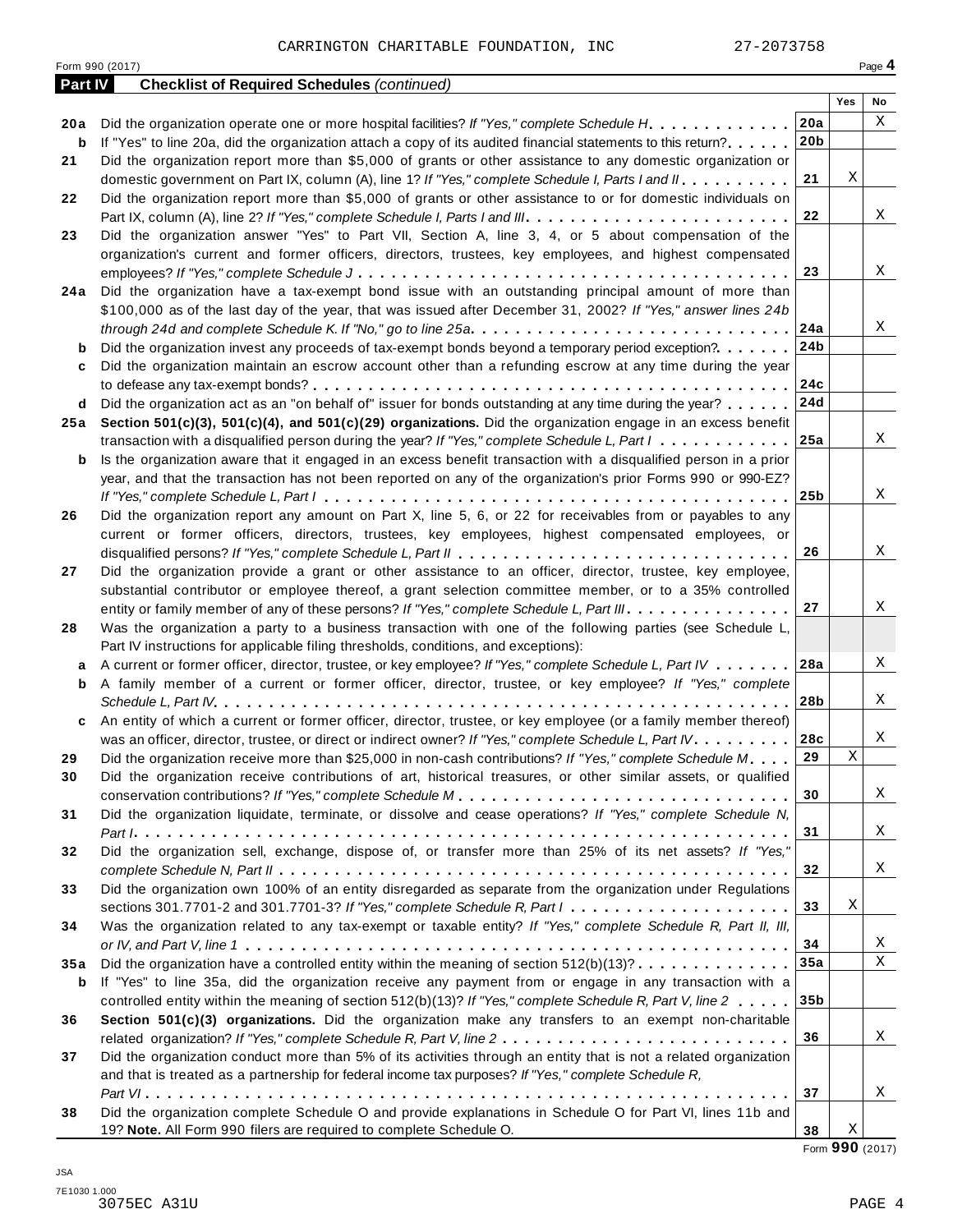CARRINGTON CHARITABLE FOUNDATION, INC 27-2073758

|     | <b>Part V</b><br><b>Statements Regarding Other IRS Filings and Tax Compliance</b>                                                    |                |     |    |
|-----|--------------------------------------------------------------------------------------------------------------------------------------|----------------|-----|----|
|     | Check if Schedule O contains a response or note to any line in this Part V                                                           |                | Yes | No |
|     | 0.<br>1a<br>1a Enter the number reported in Box 3 of Form 1096. Enter -0- if not applicable                                          |                |     |    |
|     | 0.<br>1b<br><b>b</b> Enter the number of Forms W-2G included in line 1a. Enter -0- if not applicable                                 |                |     |    |
|     | c Did the organization comply with backup withholding rules for reportable payments to vendors and                                   |                |     |    |
|     |                                                                                                                                      | 1c             | Χ   |    |
|     | 2a Enter the number of employees reported on Form W-3, Transmittal of Wage and Tax                                                   |                |     |    |
|     | 0.<br>2a<br>Statements, filed for the calendar year ending with or within the year covered by this return. .                         |                |     |    |
|     | <b>b</b> If at least one is reported on line 2a, did the organization file all required federal employment tax returns?              | 2b             |     |    |
|     | Note. If the sum of lines 1a and 2a is greater than 250, you may be required to e-file (see instructions)                            |                |     |    |
|     | 3a Did the organization have unrelated business gross income of \$1,000 or more during the year?                                     | 3a             |     | X  |
|     | <b>b</b> If "Yes," has it filed a Form 990-T for this year? If "No" to line 3b, provide an explanation in Schedule O                 | 3 <sub>b</sub> |     |    |
|     | 4a At any time during the calendar year, did the organization have an interest in, or a signature or other authority                 |                |     |    |
|     | over, a financial account in a foreign country (such as a bank account, securities account, or other financial                       |                |     |    |
|     |                                                                                                                                      | 4a             |     | X  |
|     | <b>b</b> If "Yes," enter the name of the foreign country: $\blacktriangleright$ __                                                   |                |     |    |
|     | See instructions for filing requirements for FinCEN Form 114, Report of Foreign Bank and Financial Accounts                          |                |     |    |
|     | (FBAR).                                                                                                                              |                |     |    |
|     | 5a Was the organization a party to a prohibited tax shelter transaction at any time during the tax year?                             | 5a             |     | Χ  |
|     | <b>b</b> Did any taxable party notify the organization that it was or is a party to a prohibited tax shelter transaction?            | 5b             |     | X  |
|     |                                                                                                                                      | 5c             |     |    |
|     | 6a Does the organization have annual gross receipts that are normally greater than \$100,000, and did the                            |                |     |    |
|     | organization solicit any contributions that were not tax deductible as charitable contributions?                                     | 6a             |     | X  |
|     | <b>b</b> If "Yes," did the organization include with every solicitation an express statement that such contributions or              |                |     |    |
|     |                                                                                                                                      | 6b             |     |    |
| 7   | Organizations that may receive deductible contributions under section 170(c).                                                        |                |     |    |
|     | a Did the organization receive a payment in excess of \$75 made partly as a contribution and partly for goods                        |                |     |    |
|     |                                                                                                                                      | 7а             | Χ   |    |
|     | <b>b</b> If "Yes," did the organization notify the donor of the value of the goods or services provided?                             | 7b             | Χ   |    |
|     | c Did the organization sell, exchange, or otherwise dispose of tangible personal property for which it was                           |                |     |    |
|     |                                                                                                                                      | 7c             |     | X  |
|     | 7d                                                                                                                                   |                |     |    |
|     | e Did the organization receive any funds, directly or indirectly, to pay premiums on a personal benefit contract?                    | 7е             |     | X  |
|     | f Did the organization, during the year, pay premiums, directly or indirectly, on a personal benefit contract?                       | 7f             |     | X  |
|     | g If the organization received a contribution of qualified intellectual property, did the organization file Form 8899 as required?   | 7g             |     |    |
|     | h If the organization received a contribution of cars, boats, airplanes, or other vehicles, did the organization file a Form 1098-C? | 7h             |     |    |
|     | Sponsoring organizations maintaining donor advised funds. Did a donor advised fund maintained by the                                 |                |     |    |
|     | sponsoring organization have excess business holdings at any time during the year?                                                   | 8              |     |    |
| 9   | Sponsoring organizations maintaining donor advised funds.                                                                            |                |     |    |
|     | a Did the sponsoring organization make any taxable distributions under section 4966?                                                 | 9а             |     |    |
|     | <b>b</b> Did the sponsoring organization make a distribution to a donor, donor advisor, or related person?                           | 9b             |     |    |
| 10  | Section 501(c)(7) organizations. Enter:                                                                                              |                |     |    |
|     | 10a<br>a Initiation fees and capital contributions included on Part VIII, line 12                                                    |                |     |    |
|     | 10 <sub>b</sub><br><b>b</b> Gross receipts, included on Form 990, Part VIII, line 12, for public use of club facilities.             |                |     |    |
| 11  | Section 501(c)(12) organizations. Enter:                                                                                             |                |     |    |
|     | 11a                                                                                                                                  |                |     |    |
|     | <b>b</b> Gross income from other sources (Do not net amounts due or paid to other sources                                            |                |     |    |
|     | 11b                                                                                                                                  |                |     |    |
|     | 12a Section 4947(a)(1) non-exempt charitable trusts. Is the organization filing Form 990 in lieu of Form 1041?                       | 12a            |     |    |
|     | 12b<br><b>b</b> If "Yes," enter the amount of tax-exempt interest received or accrued during the year                                |                |     |    |
| 13  | Section 501(c)(29) qualified nonprofit health insurance issuers.                                                                     |                |     |    |
|     | <b>a</b> Is the organization licensed to issue qualified health plans in more than one state?                                        | 13a            |     |    |
|     | Note. See the instructions for additional information the organization must report on Schedule O.                                    |                |     |    |
|     | <b>b</b> Enter the amount of reserves the organization is required to maintain by the states in which                                |                |     |    |
|     | 13 <sub>b</sub><br>the organization is licensed to issue qualified health plans $\ldots \ldots \ldots \ldots \ldots \ldots \ldots$   |                |     |    |
|     | 13c<br>c Enter the amount of reserves on hand enterprised research research in the series of the series of the series                |                |     |    |
|     | 14a Did the organization receive any payments for indoor tanning services during the tax year?                                       | 14a            |     | Χ  |
|     |                                                                                                                                      |                |     |    |
| JSA | <b>b</b> If "Yes," has it filed a Form 720 to report these payments? If "No," provide an explanation in Schedule $0$                 | 14b            |     |    |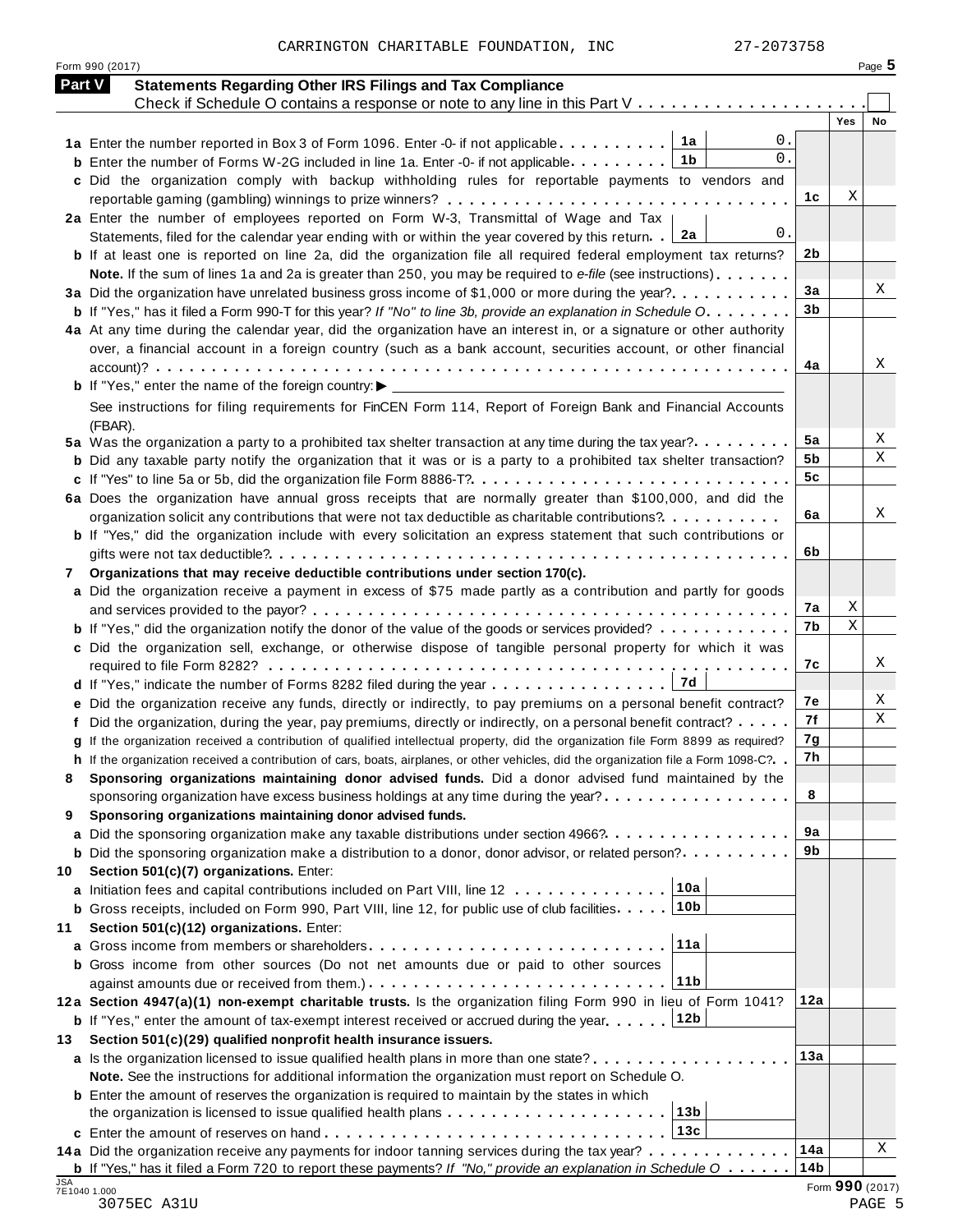|        | 27-2073758<br>Form 990 (2017)<br>CARRINGTON CHARITABLE FOUNDATION, INC                                                                                                                                                         |                 |     | Page 6 |
|--------|--------------------------------------------------------------------------------------------------------------------------------------------------------------------------------------------------------------------------------|-----------------|-----|--------|
|        | <b>Part VI</b><br>Governance, Management, and Disclosure For each "Yes" response to lines 2 through 7b below, and for a "No"                                                                                                   |                 |     |        |
|        | response to line 8a, 8b, or 10b below, describe the circumstances, processes, or changes in Schedule O. See instructions.                                                                                                      |                 |     |        |
|        |                                                                                                                                                                                                                                |                 |     | X      |
|        | <b>Section A. Governing Body and Management</b>                                                                                                                                                                                |                 | Yes | No     |
|        |                                                                                                                                                                                                                                |                 |     |        |
|        | 1a<br>1a Enter the number of voting members of the governing body at the end of the tax year<br>If there are material differences in voting rights among members of the governing body, or                                     |                 |     |        |
|        | if the governing body delegated broad authority to an executive committee or similar                                                                                                                                           |                 |     |        |
|        | committee, explain in Schedule O.<br>1b                                                                                                                                                                                        |                 |     |        |
| b<br>2 | Enter the number of voting members included in line 1a, above, who are independent                                                                                                                                             |                 |     |        |
|        | Did any officer, director, trustee, or key employee have a family relationship or a business relationship with                                                                                                                 | 2               |     | X      |
|        |                                                                                                                                                                                                                                |                 |     |        |
|        | Did the organization delegate control over management duties customarily performed by or under the direct                                                                                                                      | 3               |     | Χ      |
|        | supervision of officers, directors, or trustees, or key employees to a management company or other person?<br>Did the organization make any significant changes to its governing documents since the prior Form 990 was filed? | 4               |     | Х      |
|        | Did the organization become aware during the year of a significant diversion of the organization's assets?                                                                                                                     | 5               |     | Χ      |
|        |                                                                                                                                                                                                                                | 6               |     | Χ      |
| 7a     | Did the organization have members, stockholders, or other persons who had the power to elect or appoint                                                                                                                        |                 |     |        |
|        |                                                                                                                                                                                                                                | 7a              |     | X      |
| b      | Are any governance decisions of the organization reserved to (or subject to approval by) members,                                                                                                                              |                 |     |        |
|        |                                                                                                                                                                                                                                | 7b              |     | Χ      |
|        | Did the organization contemporaneously document the meetings held or written actions undertaken during                                                                                                                         |                 |     |        |
|        | the year by the following:                                                                                                                                                                                                     |                 |     |        |
| a      |                                                                                                                                                                                                                                | 8a              | Χ   |        |
| b      | Each committee with authority to act on behalf of the governing body?                                                                                                                                                          | 8b              | Χ   |        |
|        | Is there any officer, director, trustee, or key employee listed in Part VII, Section A, who cannot be reached at                                                                                                               |                 |     |        |
|        | the organization's mailing address? If "Yes," provide the names and addresses in Schedule O                                                                                                                                    | 9               |     | X      |
|        | Section B. Policies (This Section B requests information about policies not required by the Internal Revenue Code.)                                                                                                            |                 |     |        |
|        |                                                                                                                                                                                                                                |                 | Yes | No     |
| 10a    |                                                                                                                                                                                                                                | 10a             |     | Χ      |
| b      | If "Yes," did the organization have written policies and procedures governing the activities of such chapters,                                                                                                                 |                 |     |        |
|        | affiliates, and branches to ensure their operations are consistent with the organization's exempt purposes?                                                                                                                    | 10 <sub>b</sub> |     |        |
| 11 a   | Has the organization provided a complete copy of this Form 990 to all members of its governing body before filing the form?                                                                                                    | 11a             | Χ   |        |
| b      | Describe in Schedule O the process, if any, used by the organization to review this Form 990.                                                                                                                                  | 12a             | X   |        |
| 12a    | Did the organization have a written conflict of interest policy? If "No," go to line 13                                                                                                                                        |                 |     |        |
|        | <b>b</b> Were officers, directors, or trustees, and key employees required to disclose annually interests that could give                                                                                                      | 12 <sub>b</sub> | X   |        |
|        | Did the organization regularly and consistently monitor and enforce compliance with the policy? If "Yes,                                                                                                                       |                 |     |        |
|        |                                                                                                                                                                                                                                | 12c             | X   |        |
|        | describe in Schedule O how this was done with example to contain the content of the series of the series of th<br>Did the organization have a written whistleblower policy?                                                    | 13              |     | X      |
|        | Did the organization have a written document retention and destruction policy?                                                                                                                                                 | 14              | Χ   |        |
|        | Did the process for determining compensation of the following persons include a review and approval by                                                                                                                         |                 |     |        |
|        | independent persons, comparability data, and contemporaneous substantiation of the deliberation and decision?                                                                                                                  |                 |     |        |
| a      |                                                                                                                                                                                                                                | 15a             |     | Χ      |
| b      |                                                                                                                                                                                                                                | 15b             |     | X      |
|        | If "Yes" to line 15a or 15b, describe the process in Schedule O (see instructions).                                                                                                                                            |                 |     |        |
|        | 16a Did the organization invest in, contribute assets to, or participate in a joint venture or similar arrangement                                                                                                             |                 |     |        |
|        |                                                                                                                                                                                                                                | 16a             |     | X      |
|        | <b>b</b> If "Yes," did the organization follow a written policy or procedure requiring the organization to evaluate its                                                                                                        |                 |     |        |
|        | participation in joint venture arrangements under applicable federal tax law, and take steps to safeguard the                                                                                                                  |                 |     |        |
|        |                                                                                                                                                                                                                                | 16b             |     |        |
|        | <b>Section C. Disclosure</b>                                                                                                                                                                                                   |                 |     |        |
|        | List the states with which a copy of this Form 990 is required to be filed $\blacktriangleright \frac{CA, CT, IN}{AN}$ , NY,                                                                                                   |                 |     |        |
|        | Section 6104 requires an organization to make its Forms 1023 (or 1024 if applicable), 990, and 990-T (Section 501(c)(3)s only)                                                                                                 |                 |     |        |
|        | available for public inspection. Indicate how you made these available. Check all that apply.<br>$\mathbf{x}$<br>Own website<br>Another's website<br>Upon request<br>Other (explain in Schedule O)<br>$\vert X \vert$          |                 |     |        |
|        |                                                                                                                                                                                                                                |                 |     |        |

**19** Describe in Schedule O whether (and if so, how) the organization made its governing documents, conflict of interest policy, and financial statements available to the public during the tax year.

**20** nnancial statements available to the public during the tax year.<br>State the name, address, and telephone number of the person who possesses the organization's books and records:<br>TANIA RADCLIFF 1700 E PUTNAM AVE, 5TH FLOOR O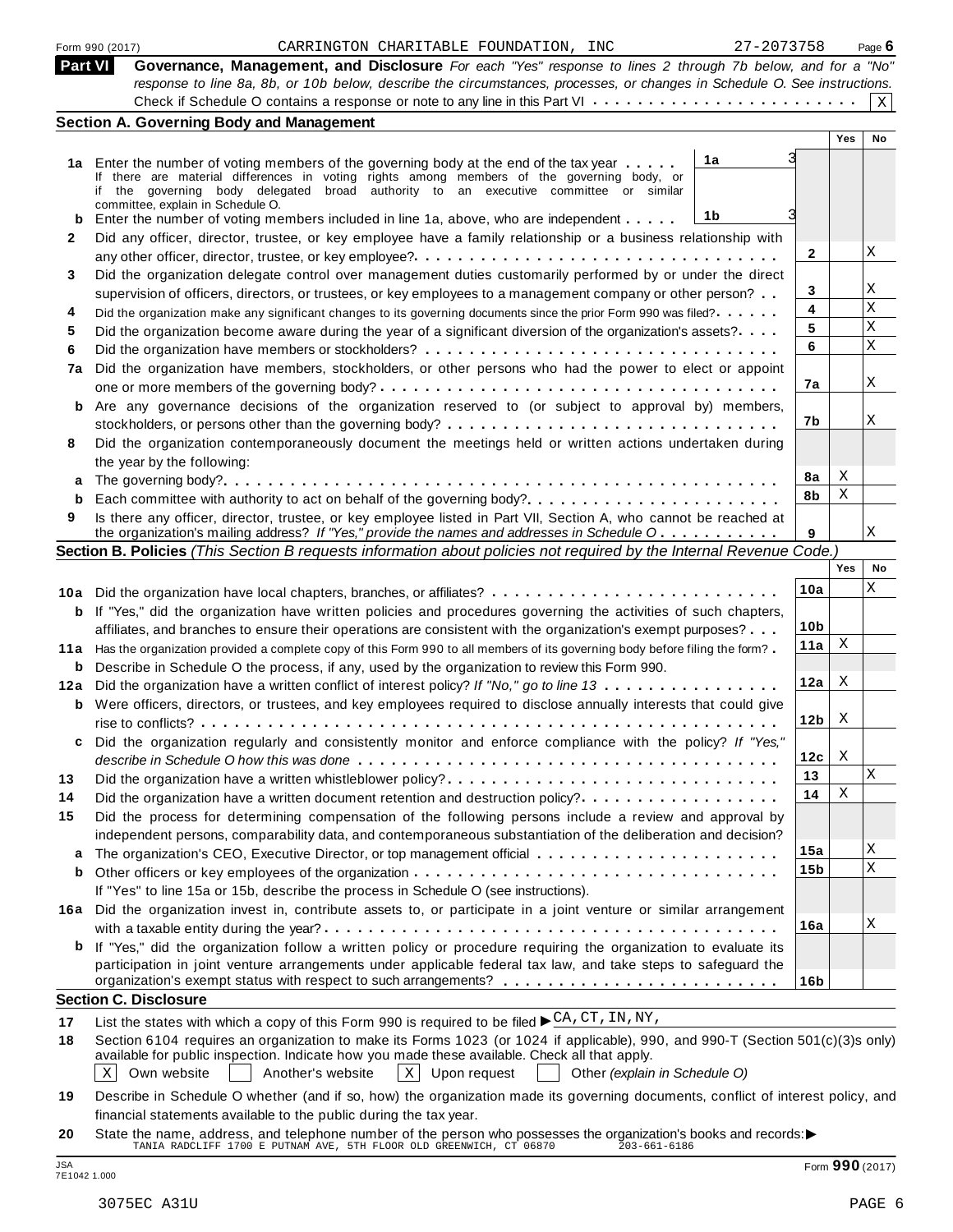⊤

| <b>Part VII</b> Compensation of Officers, Directors, Trustees, Key Employees, Highest Compensated Employees, and<br><b>Independent Contractors</b>            |  |
|---------------------------------------------------------------------------------------------------------------------------------------------------------------|--|
|                                                                                                                                                               |  |
| Section A. Officers, Directors, Trustees, Key Employees, and Highest Compensated Employees                                                                    |  |
| 1a Complete this table for all persons required to be listed. Report compensation for the calendar year ending with or within the<br>organization's tax year. |  |

anization's lax year.<br>● List all of the organization's **current** officers, directors, trustees (whether individuals or organizations), regardless of amount of<br>nnensation Enter -0- in columns (D) (E) and (E) if no compensa compensation. Enter -0- in columns (D), (E), and (F) if no compensation was paid.

• List all of the organization's **current** key employees, if any. See instructions for definition of "key employee."<br>● List the experientials five expect highest expressed explores (other than an efficer director of

**Example in the organization's current** key employees, if any. See instructions for definition of key employee.<br>• List the organization's five **current** highest compensated employees (other than an officer, director, trust who received reportable compensation (Box 5 of Form W-2 and/or Box 7 of Form 1099-MISC) of more than \$100,000 from the

organization and any related organizations.<br>• List all of the organization's **former** officers, key employees, and highest compensated employees who received more than<br>\$1.00.000 of reportable componention from the erganiza \$100,000 of reportable compensation from the organization and any related organizations.

% List all of the organization's **former directors or trustees** that received, in the capacity as a former director or trustee of the organization, more than \$10,000 of reportable compensation from the organization and any related organizations.

List persons in the following order: individual trustees or directors; institutional trustees; officers; key employees; highest compensated employees; and former such persons.

┱

T

Check this box if neither the organization nor any related organization compensated any current officer, director, or trustee. X

 $\overline{\phantom{a}}$ 

Τ

| (A)<br>Name and Title          | (B)<br>Average<br>hours per<br>week (list any<br>hours for<br>related<br>organizations<br>below dotted<br>line) | Individual trustee<br>or director | Institutional trustee | Officer     | (C)<br>Position<br>Key employee | (do not check more than one<br>box, unless person is both an<br>officer and a director/trustee)<br>Highest compensated<br>employee | Former | (D)<br>Reportable<br>compensation<br>from<br>the<br>organization<br>(W-2/1099-MISC) | (E)<br>Reportable<br>compensation from<br>related<br>organizations<br>(W-2/1099-MISC) | (F)<br>Estimated<br>amount of<br>other<br>compensation<br>from the<br>organization<br>and related<br>organizations |
|--------------------------------|-----------------------------------------------------------------------------------------------------------------|-----------------------------------|-----------------------|-------------|---------------------------------|------------------------------------------------------------------------------------------------------------------------------------|--------|-------------------------------------------------------------------------------------|---------------------------------------------------------------------------------------|--------------------------------------------------------------------------------------------------------------------|
| (1) ROSEMARY ROSE              | 15.00                                                                                                           |                                   |                       |             |                                 |                                                                                                                                    |        |                                                                                     |                                                                                       |                                                                                                                    |
| CHAIRPERESON & DIRECTOR        | 0.                                                                                                              | X                                 |                       |             |                                 |                                                                                                                                    |        | 0.                                                                                  | 0.                                                                                    | $0$ .                                                                                                              |
| (2) LORNA GORDON               | 15.00                                                                                                           |                                   |                       |             |                                 |                                                                                                                                    |        |                                                                                     |                                                                                       |                                                                                                                    |
| <b>DIRECTOR</b>                | 0.                                                                                                              | X                                 |                       |             |                                 |                                                                                                                                    |        | 0.                                                                                  | 0.                                                                                    | $0$ .                                                                                                              |
| (3) SHELLEY CLOYD              | 10.00                                                                                                           |                                   |                       |             |                                 |                                                                                                                                    |        |                                                                                     |                                                                                       |                                                                                                                    |
| <b>DIRECTOR</b>                | 0.                                                                                                              | Χ                                 |                       |             |                                 |                                                                                                                                    |        | $0$ .                                                                               | 0.                                                                                    | $\mathsf 0$ .                                                                                                      |
| (4)LOUIS J GARDAY,<br>CPA      | 1.00                                                                                                            |                                   |                       |             |                                 |                                                                                                                                    |        |                                                                                     |                                                                                       |                                                                                                                    |
| TREASURER                      | 45.00                                                                                                           |                                   |                       | $\mathbf X$ |                                 |                                                                                                                                    |        | $0$ .                                                                               | 0.                                                                                    | $\mathsf 0$ .                                                                                                      |
| (5)LORI GRIGG                  | 1.00                                                                                                            |                                   |                       |             |                                 |                                                                                                                                    |        |                                                                                     |                                                                                       |                                                                                                                    |
| VICE PRESIDENT                 | 45.00                                                                                                           |                                   |                       | $\mathbf X$ |                                 |                                                                                                                                    |        | 0.                                                                                  | $0$ .                                                                                 | $0$ .                                                                                                              |
| (6) MICHELLE LAWRENCE          | 40.00                                                                                                           |                                   |                       |             |                                 |                                                                                                                                    |        |                                                                                     |                                                                                       |                                                                                                                    |
| EXECUTIVE DIR OF COMMUNITY REL | 5.00                                                                                                            |                                   |                       | Χ           |                                 |                                                                                                                                    |        | $0$ .                                                                               | $0$ .                                                                                 | $\mathsf 0$ .                                                                                                      |
| (7)                            |                                                                                                                 |                                   |                       |             |                                 |                                                                                                                                    |        |                                                                                     |                                                                                       |                                                                                                                    |
| (8)                            |                                                                                                                 |                                   |                       |             |                                 |                                                                                                                                    |        |                                                                                     |                                                                                       |                                                                                                                    |
| (9)                            |                                                                                                                 |                                   |                       |             |                                 |                                                                                                                                    |        |                                                                                     |                                                                                       |                                                                                                                    |
| (10)                           |                                                                                                                 |                                   |                       |             |                                 |                                                                                                                                    |        |                                                                                     |                                                                                       |                                                                                                                    |
| (11)                           |                                                                                                                 |                                   |                       |             |                                 |                                                                                                                                    |        |                                                                                     |                                                                                       |                                                                                                                    |
| (12)                           |                                                                                                                 |                                   |                       |             |                                 |                                                                                                                                    |        |                                                                                     |                                                                                       |                                                                                                                    |
| (13)                           |                                                                                                                 |                                   |                       |             |                                 |                                                                                                                                    |        |                                                                                     |                                                                                       |                                                                                                                    |
| (14)                           |                                                                                                                 |                                   |                       |             |                                 |                                                                                                                                    |        |                                                                                     |                                                                                       |                                                                                                                    |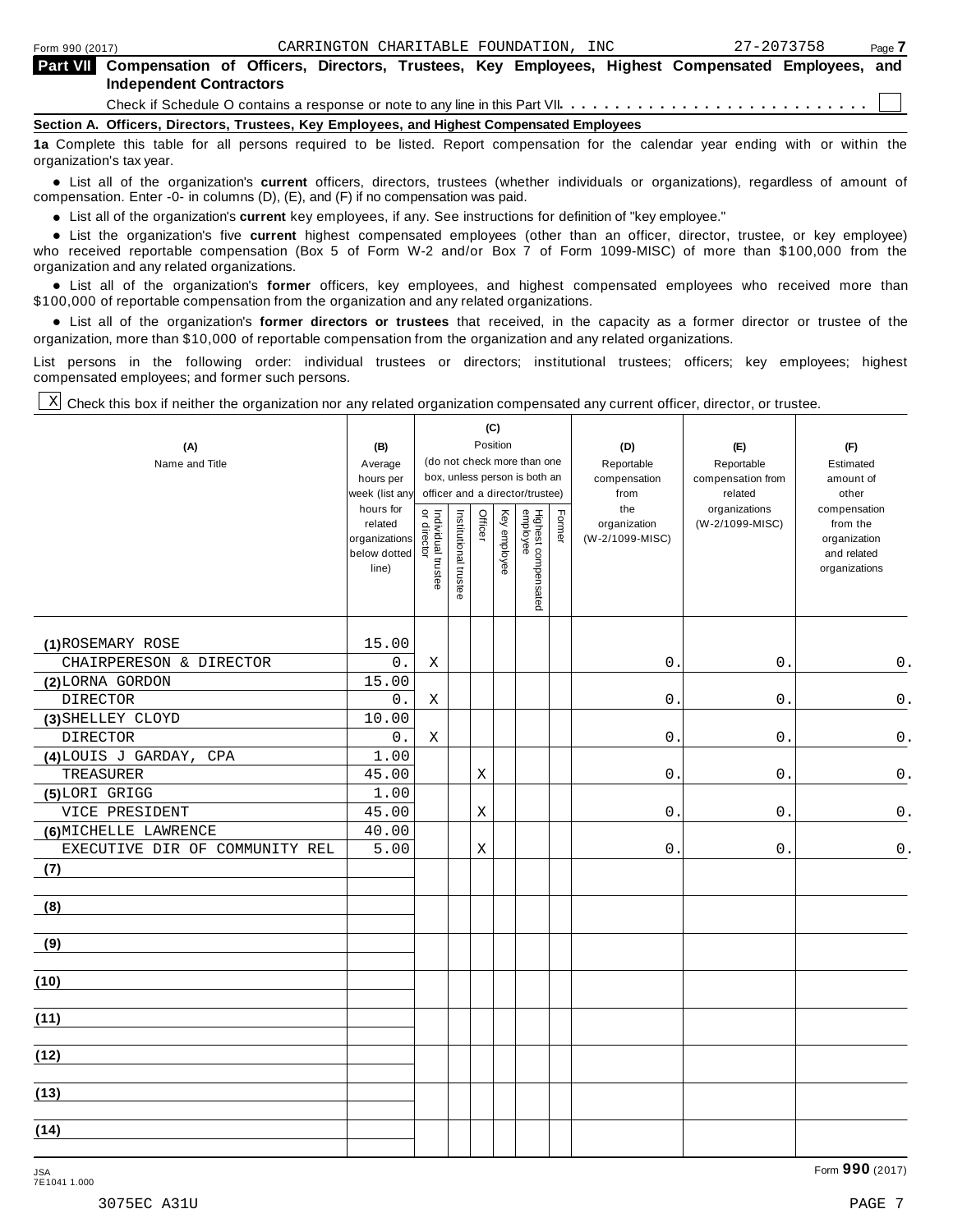| <b>Part VII</b><br>Section A. Officers, Directors, Trustees, Key Employees, and Highest Compensated Employees (continued)                                                                                                                                   |                                                                |                                       |                       |                 |              |                                                                    |        |                                           |                                                   |                              |                                                                          |                |  |
|-------------------------------------------------------------------------------------------------------------------------------------------------------------------------------------------------------------------------------------------------------------|----------------------------------------------------------------|---------------------------------------|-----------------------|-----------------|--------------|--------------------------------------------------------------------|--------|-------------------------------------------|---------------------------------------------------|------------------------------|--------------------------------------------------------------------------|----------------|--|
| (A)<br>Name and title                                                                                                                                                                                                                                       | (B)<br>Average<br>hours per<br>week (list any                  |                                       |                       | (C)<br>Position |              | (do not check more than one<br>box, unless person is both an       |        | (D)<br>Reportable<br>compensation<br>from | (E)<br>Reportable<br>compensation from<br>related |                              | (F)<br>Estimated<br>amount of<br>other                                   |                |  |
|                                                                                                                                                                                                                                                             | hours for<br>related<br>organizations<br>below dotted<br>line) | ਰੋਂ ਦ<br>dividual trustee<br>director | Institutional trustee | Officer         | Key employee | officer and a director/trustee)<br>Highest compensated<br>employee | Former | the<br>organization<br>(W-2/1099-MISC)    | organizations<br>(W-2/1099-MISC)                  |                              | compensation<br>from the<br>organization<br>and related<br>organizations |                |  |
|                                                                                                                                                                                                                                                             |                                                                |                                       |                       |                 |              |                                                                    |        |                                           |                                                   |                              |                                                                          |                |  |
|                                                                                                                                                                                                                                                             |                                                                |                                       |                       |                 |              |                                                                    |        |                                           |                                                   |                              |                                                                          |                |  |
|                                                                                                                                                                                                                                                             |                                                                |                                       |                       |                 |              |                                                                    |        |                                           |                                                   |                              |                                                                          |                |  |
|                                                                                                                                                                                                                                                             |                                                                |                                       |                       |                 |              |                                                                    |        |                                           |                                                   |                              |                                                                          |                |  |
|                                                                                                                                                                                                                                                             |                                                                |                                       |                       |                 |              |                                                                    |        |                                           |                                                   |                              |                                                                          |                |  |
|                                                                                                                                                                                                                                                             |                                                                |                                       |                       |                 |              |                                                                    |        |                                           |                                                   |                              |                                                                          |                |  |
|                                                                                                                                                                                                                                                             |                                                                |                                       |                       |                 |              |                                                                    |        |                                           |                                                   |                              |                                                                          |                |  |
|                                                                                                                                                                                                                                                             |                                                                |                                       |                       |                 |              |                                                                    |        |                                           |                                                   |                              |                                                                          |                |  |
|                                                                                                                                                                                                                                                             |                                                                |                                       |                       |                 |              |                                                                    |        |                                           |                                                   |                              |                                                                          |                |  |
|                                                                                                                                                                                                                                                             |                                                                |                                       |                       |                 |              |                                                                    |        |                                           |                                                   |                              |                                                                          |                |  |
|                                                                                                                                                                                                                                                             |                                                                |                                       |                       |                 |              |                                                                    |        |                                           |                                                   |                              |                                                                          |                |  |
| 1b Sub-total<br>c Total from continuation sheets to Part VII, Section A                                                                                                                                                                                     |                                                                |                                       |                       |                 |              |                                                                    |        | $0$ .<br>0<br>$0$ .                       |                                                   | $\mathbf 0$ .<br>$0$ .<br>0. |                                                                          | 0.<br>О.<br>0. |  |
| 2 Total number of individuals (including but not limited to those listed above) who received more than \$100,000 of<br>reportable compensation from the organization $\blacktriangleright$                                                                  |                                                                | 0.                                    |                       |                 |              |                                                                    |        |                                           |                                                   |                              |                                                                          |                |  |
| Did the organization list any former officer, director, or trustee, key employee, or highest compensated                                                                                                                                                    |                                                                |                                       |                       |                 |              |                                                                    |        |                                           |                                                   |                              | Yes                                                                      | No             |  |
| employee on line 1a? If "Yes," complete Schedule J for such individual<br>For any individual listed on line 1a, is the sum of reportable compensation and other compensation from the                                                                       |                                                                |                                       |                       |                 |              |                                                                    |        |                                           |                                                   |                              | 3                                                                        | Χ              |  |
| organization and related organizations greater than \$150,000? If "Yes," complete Schedule J for such                                                                                                                                                       |                                                                |                                       |                       |                 |              |                                                                    |        |                                           |                                                   |                              | 4                                                                        | Χ              |  |
| Did any person listed on line 1a receive or accrue compensation from any unrelated organization or individual<br>for services rendered to the organization? If "Yes," complete Schedule J for such person<br><b>Section B. Independent Contractors</b>      |                                                                |                                       |                       |                 |              |                                                                    |        |                                           |                                                   |                              | 5                                                                        | Χ              |  |
| 1 Complete this table for your five highest compensated independent contractors that received more than \$100,000 of<br>compensation from the organization. Report compensation for the calendar year ending with or within the organization's tax<br>year. |                                                                |                                       |                       |                 |              |                                                                    |        |                                           |                                                   |                              |                                                                          |                |  |
|                                                                                                                                                                                                                                                             | (A)<br>Name and business address                               |                                       |                       |                 |              |                                                                    |        | (B)<br>Description of services            |                                                   |                              | (C)<br>Compensation                                                      |                |  |
| ATTACHMENT 3                                                                                                                                                                                                                                                |                                                                |                                       |                       |                 |              |                                                                    |        |                                           |                                                   |                              |                                                                          |                |  |
|                                                                                                                                                                                                                                                             |                                                                |                                       |                       |                 |              |                                                                    |        |                                           |                                                   |                              |                                                                          |                |  |
|                                                                                                                                                                                                                                                             |                                                                |                                       |                       |                 |              |                                                                    |        |                                           |                                                   |                              |                                                                          |                |  |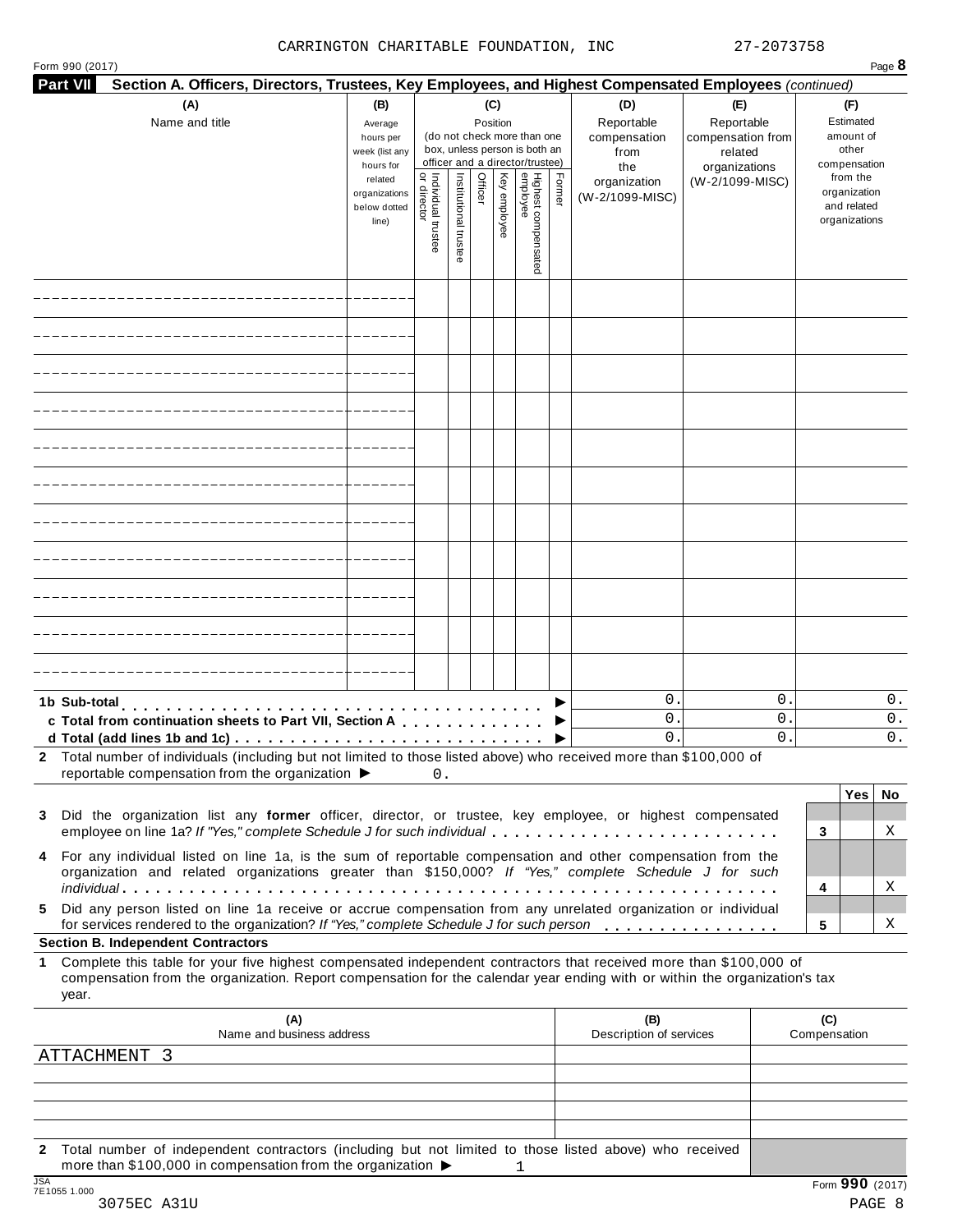| Form 990 (2017) |  |  |
|-----------------|--|--|
|                 |  |  |

| (B)<br>(A)<br>Total revenue<br>Unrelated<br>Related or<br>business<br>exempt<br>function<br>revenue<br>revenue<br><b>Contributions, Gifts, Grants</b><br>and Other Similar Amounts<br>1a<br>Federated campaigns <b>Federated</b><br>1a<br>1b<br>Membership dues<br>b<br>1c<br>2, 475, 147.<br>Fundraising events <b>Fundraising</b><br>c<br>1 <sub>d</sub><br>Related organizations <b>and the set of the set of the set of the set of the set of the set of the set of the set of the set of the set of the set of the set of the set of the set of the set of the set of the set of the set </b><br>d<br>1e<br>Government grants (contributions)<br>е<br>All other contributions, gifts, grants,<br>f<br>1f<br>and similar amounts not included above<br>442,356.<br><b>College</b><br>Noncash contributions included in lines 1a-1f: \$<br>g<br>h<br>2,917,503<br>Program Service Revenue<br><b>Business Code</b><br>900099<br>6,000.<br>6,000.<br>CARRINGTON HOUSE<br>2a<br>b<br>c<br><u> 1989 - Andrea State Barbara, amerikan personal di sebagai personal di sebagai personal di sebagai personal d</u><br>d<br>е<br>All other program service revenue<br>Total. Add lines 2a-2f ▶<br>g<br>6,000<br>Investment income<br>3<br>(including dividends,<br>interest,<br>and other similar amounts). ATTACHMENT 4<br>$2$ .<br>$\mathbf 0$ .<br>Income from investment of tax-exempt bond proceeds $\blacksquare$<br>4<br>5<br>$\mathbb O$ .<br>(i) Real<br>(ii) Personal<br>Gross rents and the state of the state of the state of the state of the state of the state of the state of the<br>6a<br>Less: rental expenses<br>$\mathbf b$<br>Rental income or (loss)<br>c<br>Net rental income or (loss) ▶<br>d<br>$\mathbb O$ .<br>(i) Securities<br>(ii) Other<br>Gross amount from sales of<br>7а<br>assets other than inventory<br>Less: cost or other basis<br>b<br>and sales expenses<br>Gain or (loss) <b>comparison</b><br>c<br>q<br>О.<br>8a Gross income from fundraising<br>Other Revenue<br>ATCH 5<br>of contributions reported on line 1c).<br>See Part IV, line 18<br>a<br>Less: direct expenses<br>1,236,780.<br>b<br>b<br>Net income or (loss) from fundraising events $ATCH$ 6<br>c<br>$-1, 236, 780.$<br>Gross income from gaming activities.<br>9а<br>See Part IV, line 19 expansion and a<br>Less: direct expenses<br>b<br>b<br>Net income or (loss) from gaming activities ________<br>$\mathbf{0}$ .<br>c<br>Gross<br>sales of inventory,<br>less<br>10a<br>returns and allowances and allowances<br>Less: cost of goods sold  b<br>b<br>Net income or (loss) from sales of inventory ▶<br>c<br>$\mathbf{0}$ .<br><b>Business Code</b><br>Miscellaneous Revenue<br>900099<br>6,957.<br>6,957.<br>OTHER INCOME<br>11a<br>b<br>the control of the control of the control of the control of the control of the control of<br>c<br>the control of the control of the control of the control of the control of the control of<br>All other revenue entitled and a series of the series of the series of the series of the series of the series<br>d<br>6,957.<br>е |  |  |  |     |                                                                  |
|--------------------------------------------------------------------------------------------------------------------------------------------------------------------------------------------------------------------------------------------------------------------------------------------------------------------------------------------------------------------------------------------------------------------------------------------------------------------------------------------------------------------------------------------------------------------------------------------------------------------------------------------------------------------------------------------------------------------------------------------------------------------------------------------------------------------------------------------------------------------------------------------------------------------------------------------------------------------------------------------------------------------------------------------------------------------------------------------------------------------------------------------------------------------------------------------------------------------------------------------------------------------------------------------------------------------------------------------------------------------------------------------------------------------------------------------------------------------------------------------------------------------------------------------------------------------------------------------------------------------------------------------------------------------------------------------------------------------------------------------------------------------------------------------------------------------------------------------------------------------------------------------------------------------------------------------------------------------------------------------------------------------------------------------------------------------------------------------------------------------------------------------------------------------------------------------------------------------------------------------------------------------------------------------------------------------------------------------------------------------------------------------------------------------------------------------------------------------------------------------------------------------------------------------------------------------------------------------------------------------------------------------------------------------------------------------------------------------------------------------------------------------------------------------------------------------------------------------------------------------------------------------------------------------------------------------------------------------------------------------------------------------------------------------------------------------------------------|--|--|--|-----|------------------------------------------------------------------|
|                                                                                                                                                                                                                                                                                                                                                                                                                                                                                                                                                                                                                                                                                                                                                                                                                                                                                                                                                                                                                                                                                                                                                                                                                                                                                                                                                                                                                                                                                                                                                                                                                                                                                                                                                                                                                                                                                                                                                                                                                                                                                                                                                                                                                                                                                                                                                                                                                                                                                                                                                                                                                                                                                                                                                                                                                                                                                                                                                                                                                                                                                      |  |  |  | (C) | (D)<br>Revenue<br>excluded from tax<br>under sections<br>512-514 |
|                                                                                                                                                                                                                                                                                                                                                                                                                                                                                                                                                                                                                                                                                                                                                                                                                                                                                                                                                                                                                                                                                                                                                                                                                                                                                                                                                                                                                                                                                                                                                                                                                                                                                                                                                                                                                                                                                                                                                                                                                                                                                                                                                                                                                                                                                                                                                                                                                                                                                                                                                                                                                                                                                                                                                                                                                                                                                                                                                                                                                                                                                      |  |  |  |     |                                                                  |
|                                                                                                                                                                                                                                                                                                                                                                                                                                                                                                                                                                                                                                                                                                                                                                                                                                                                                                                                                                                                                                                                                                                                                                                                                                                                                                                                                                                                                                                                                                                                                                                                                                                                                                                                                                                                                                                                                                                                                                                                                                                                                                                                                                                                                                                                                                                                                                                                                                                                                                                                                                                                                                                                                                                                                                                                                                                                                                                                                                                                                                                                                      |  |  |  |     |                                                                  |
|                                                                                                                                                                                                                                                                                                                                                                                                                                                                                                                                                                                                                                                                                                                                                                                                                                                                                                                                                                                                                                                                                                                                                                                                                                                                                                                                                                                                                                                                                                                                                                                                                                                                                                                                                                                                                                                                                                                                                                                                                                                                                                                                                                                                                                                                                                                                                                                                                                                                                                                                                                                                                                                                                                                                                                                                                                                                                                                                                                                                                                                                                      |  |  |  |     |                                                                  |
|                                                                                                                                                                                                                                                                                                                                                                                                                                                                                                                                                                                                                                                                                                                                                                                                                                                                                                                                                                                                                                                                                                                                                                                                                                                                                                                                                                                                                                                                                                                                                                                                                                                                                                                                                                                                                                                                                                                                                                                                                                                                                                                                                                                                                                                                                                                                                                                                                                                                                                                                                                                                                                                                                                                                                                                                                                                                                                                                                                                                                                                                                      |  |  |  |     |                                                                  |
|                                                                                                                                                                                                                                                                                                                                                                                                                                                                                                                                                                                                                                                                                                                                                                                                                                                                                                                                                                                                                                                                                                                                                                                                                                                                                                                                                                                                                                                                                                                                                                                                                                                                                                                                                                                                                                                                                                                                                                                                                                                                                                                                                                                                                                                                                                                                                                                                                                                                                                                                                                                                                                                                                                                                                                                                                                                                                                                                                                                                                                                                                      |  |  |  |     | 2.                                                               |
|                                                                                                                                                                                                                                                                                                                                                                                                                                                                                                                                                                                                                                                                                                                                                                                                                                                                                                                                                                                                                                                                                                                                                                                                                                                                                                                                                                                                                                                                                                                                                                                                                                                                                                                                                                                                                                                                                                                                                                                                                                                                                                                                                                                                                                                                                                                                                                                                                                                                                                                                                                                                                                                                                                                                                                                                                                                                                                                                                                                                                                                                                      |  |  |  |     |                                                                  |
|                                                                                                                                                                                                                                                                                                                                                                                                                                                                                                                                                                                                                                                                                                                                                                                                                                                                                                                                                                                                                                                                                                                                                                                                                                                                                                                                                                                                                                                                                                                                                                                                                                                                                                                                                                                                                                                                                                                                                                                                                                                                                                                                                                                                                                                                                                                                                                                                                                                                                                                                                                                                                                                                                                                                                                                                                                                                                                                                                                                                                                                                                      |  |  |  |     |                                                                  |
|                                                                                                                                                                                                                                                                                                                                                                                                                                                                                                                                                                                                                                                                                                                                                                                                                                                                                                                                                                                                                                                                                                                                                                                                                                                                                                                                                                                                                                                                                                                                                                                                                                                                                                                                                                                                                                                                                                                                                                                                                                                                                                                                                                                                                                                                                                                                                                                                                                                                                                                                                                                                                                                                                                                                                                                                                                                                                                                                                                                                                                                                                      |  |  |  |     |                                                                  |
|                                                                                                                                                                                                                                                                                                                                                                                                                                                                                                                                                                                                                                                                                                                                                                                                                                                                                                                                                                                                                                                                                                                                                                                                                                                                                                                                                                                                                                                                                                                                                                                                                                                                                                                                                                                                                                                                                                                                                                                                                                                                                                                                                                                                                                                                                                                                                                                                                                                                                                                                                                                                                                                                                                                                                                                                                                                                                                                                                                                                                                                                                      |  |  |  |     |                                                                  |
|                                                                                                                                                                                                                                                                                                                                                                                                                                                                                                                                                                                                                                                                                                                                                                                                                                                                                                                                                                                                                                                                                                                                                                                                                                                                                                                                                                                                                                                                                                                                                                                                                                                                                                                                                                                                                                                                                                                                                                                                                                                                                                                                                                                                                                                                                                                                                                                                                                                                                                                                                                                                                                                                                                                                                                                                                                                                                                                                                                                                                                                                                      |  |  |  |     |                                                                  |
|                                                                                                                                                                                                                                                                                                                                                                                                                                                                                                                                                                                                                                                                                                                                                                                                                                                                                                                                                                                                                                                                                                                                                                                                                                                                                                                                                                                                                                                                                                                                                                                                                                                                                                                                                                                                                                                                                                                                                                                                                                                                                                                                                                                                                                                                                                                                                                                                                                                                                                                                                                                                                                                                                                                                                                                                                                                                                                                                                                                                                                                                                      |  |  |  |     | $-1, 236, 780.$                                                  |
|                                                                                                                                                                                                                                                                                                                                                                                                                                                                                                                                                                                                                                                                                                                                                                                                                                                                                                                                                                                                                                                                                                                                                                                                                                                                                                                                                                                                                                                                                                                                                                                                                                                                                                                                                                                                                                                                                                                                                                                                                                                                                                                                                                                                                                                                                                                                                                                                                                                                                                                                                                                                                                                                                                                                                                                                                                                                                                                                                                                                                                                                                      |  |  |  |     |                                                                  |
|                                                                                                                                                                                                                                                                                                                                                                                                                                                                                                                                                                                                                                                                                                                                                                                                                                                                                                                                                                                                                                                                                                                                                                                                                                                                                                                                                                                                                                                                                                                                                                                                                                                                                                                                                                                                                                                                                                                                                                                                                                                                                                                                                                                                                                                                                                                                                                                                                                                                                                                                                                                                                                                                                                                                                                                                                                                                                                                                                                                                                                                                                      |  |  |  |     |                                                                  |
|                                                                                                                                                                                                                                                                                                                                                                                                                                                                                                                                                                                                                                                                                                                                                                                                                                                                                                                                                                                                                                                                                                                                                                                                                                                                                                                                                                                                                                                                                                                                                                                                                                                                                                                                                                                                                                                                                                                                                                                                                                                                                                                                                                                                                                                                                                                                                                                                                                                                                                                                                                                                                                                                                                                                                                                                                                                                                                                                                                                                                                                                                      |  |  |  |     |                                                                  |
|                                                                                                                                                                                                                                                                                                                                                                                                                                                                                                                                                                                                                                                                                                                                                                                                                                                                                                                                                                                                                                                                                                                                                                                                                                                                                                                                                                                                                                                                                                                                                                                                                                                                                                                                                                                                                                                                                                                                                                                                                                                                                                                                                                                                                                                                                                                                                                                                                                                                                                                                                                                                                                                                                                                                                                                                                                                                                                                                                                                                                                                                                      |  |  |  |     |                                                                  |
|                                                                                                                                                                                                                                                                                                                                                                                                                                                                                                                                                                                                                                                                                                                                                                                                                                                                                                                                                                                                                                                                                                                                                                                                                                                                                                                                                                                                                                                                                                                                                                                                                                                                                                                                                                                                                                                                                                                                                                                                                                                                                                                                                                                                                                                                                                                                                                                                                                                                                                                                                                                                                                                                                                                                                                                                                                                                                                                                                                                                                                                                                      |  |  |  |     |                                                                  |
|                                                                                                                                                                                                                                                                                                                                                                                                                                                                                                                                                                                                                                                                                                                                                                                                                                                                                                                                                                                                                                                                                                                                                                                                                                                                                                                                                                                                                                                                                                                                                                                                                                                                                                                                                                                                                                                                                                                                                                                                                                                                                                                                                                                                                                                                                                                                                                                                                                                                                                                                                                                                                                                                                                                                                                                                                                                                                                                                                                                                                                                                                      |  |  |  |     |                                                                  |
|                                                                                                                                                                                                                                                                                                                                                                                                                                                                                                                                                                                                                                                                                                                                                                                                                                                                                                                                                                                                                                                                                                                                                                                                                                                                                                                                                                                                                                                                                                                                                                                                                                                                                                                                                                                                                                                                                                                                                                                                                                                                                                                                                                                                                                                                                                                                                                                                                                                                                                                                                                                                                                                                                                                                                                                                                                                                                                                                                                                                                                                                                      |  |  |  |     |                                                                  |
| 12<br>1,693,682.<br>12,957.                                                                                                                                                                                                                                                                                                                                                                                                                                                                                                                                                                                                                                                                                                                                                                                                                                                                                                                                                                                                                                                                                                                                                                                                                                                                                                                                                                                                                                                                                                                                                                                                                                                                                                                                                                                                                                                                                                                                                                                                                                                                                                                                                                                                                                                                                                                                                                                                                                                                                                                                                                                                                                                                                                                                                                                                                                                                                                                                                                                                                                                          |  |  |  |     | $-1, 236, 778.$                                                  |

JSA Form **990** (2017) 7E1051 1.000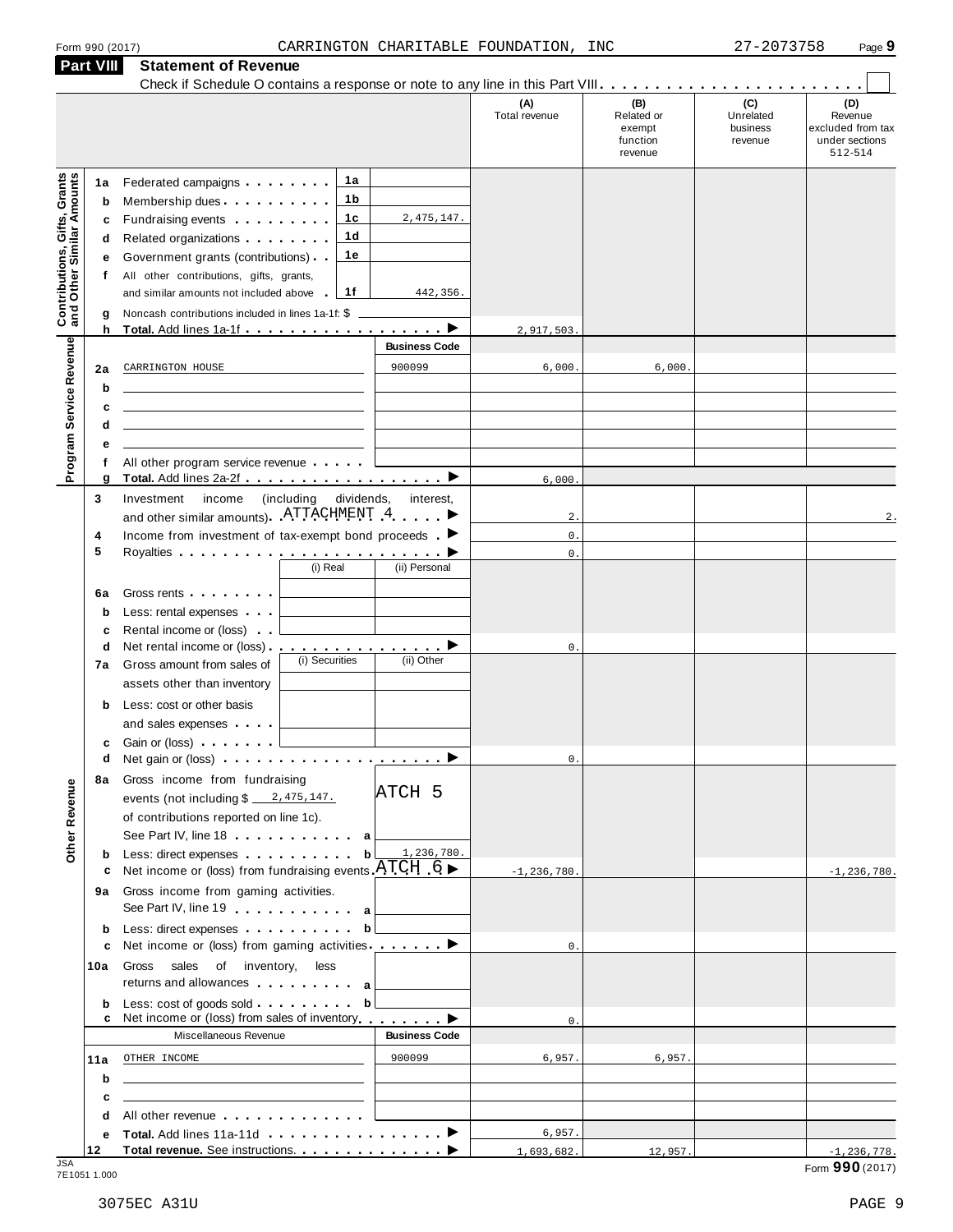|            | <b>Part IX</b> Statement of Functional Expenses                                                                                                                                                                                      |                       |                                    |                                           |                                |  |  |
|------------|--------------------------------------------------------------------------------------------------------------------------------------------------------------------------------------------------------------------------------------|-----------------------|------------------------------------|-------------------------------------------|--------------------------------|--|--|
|            | Section 501(c)(3) and 501(c)(4) organizations must complete all columns. All other organizations must complete column (A).                                                                                                           |                       |                                    |                                           |                                |  |  |
|            |                                                                                                                                                                                                                                      |                       |                                    |                                           |                                |  |  |
|            | Do not include amounts reported on lines 6b, 7b,<br>8b, 9b, and 10b of Part VIII.                                                                                                                                                    | (A)<br>Total expenses | (B)<br>Program service<br>expenses | (C)<br>Management and<br>general expenses | (D)<br>Fundraising<br>expenses |  |  |
|            | 1 Grants and other assistance to domestic organizations                                                                                                                                                                              |                       |                                    |                                           |                                |  |  |
|            | and domestic governments. See Part IV, line 21                                                                                                                                                                                       | 1,080,202.            | 1,080,202.                         |                                           |                                |  |  |
|            | 2 Grants and other assistance to domestic<br>individuals. See Part IV, line 22                                                                                                                                                       | 0                     |                                    |                                           |                                |  |  |
|            | 3 Grants and other assistance to foreign                                                                                                                                                                                             |                       |                                    |                                           |                                |  |  |
|            | organizations, foreign governments, and foreign                                                                                                                                                                                      |                       |                                    |                                           |                                |  |  |
|            | individuals. See Part IV, lines 15 and 16                                                                                                                                                                                            | 5,298.                | 5,298.                             |                                           |                                |  |  |
|            | Benefits paid to or for members                                                                                                                                                                                                      | 0                     |                                    |                                           |                                |  |  |
|            | 5 Compensation of current officers, directors,<br>trustees, and key employees                                                                                                                                                        | 0                     |                                    |                                           |                                |  |  |
|            | 6 Compensation not included above, to disqualified<br>persons (as defined under section 4958(f)(1)) and                                                                                                                              |                       |                                    |                                           |                                |  |  |
|            | persons described in section 4958(c)(3)(B)                                                                                                                                                                                           | 0                     |                                    |                                           |                                |  |  |
|            | 7 Other salaries and wages                                                                                                                                                                                                           | 0                     |                                    |                                           |                                |  |  |
|            | 8 Pension plan accruals and contributions (include                                                                                                                                                                                   |                       |                                    |                                           |                                |  |  |
|            | section 401(k) and 403(b) employer contributions)                                                                                                                                                                                    | 0                     |                                    |                                           |                                |  |  |
| 9          | Other employee benefits                                                                                                                                                                                                              | 0                     |                                    |                                           |                                |  |  |
| 10         |                                                                                                                                                                                                                                      | 0                     |                                    |                                           |                                |  |  |
|            | 11 Fees for services (non-employees):                                                                                                                                                                                                |                       |                                    |                                           |                                |  |  |
|            | a Management                                                                                                                                                                                                                         | 0                     |                                    |                                           |                                |  |  |
|            | b Legal entering the service of the basic service of the basic service of the basic service of the b                                                                                                                                 | 4,928.                |                                    | 4,928.<br>2,160.                          |                                |  |  |
|            | c Accounting                                                                                                                                                                                                                         | 2,160.<br>0           |                                    |                                           |                                |  |  |
|            | d Lobbying                                                                                                                                                                                                                           | 0                     |                                    |                                           |                                |  |  |
|            | e Professional fundraising services. See Part IV, line 17<br>f Investment management fees                                                                                                                                            | 0                     |                                    |                                           |                                |  |  |
|            | 9 Other. (If line 11g amount exceeds 10% of line 25, column                                                                                                                                                                          |                       |                                    |                                           |                                |  |  |
|            | (A) amount, list line 11g expenses on Schedule O.)                                                                                                                                                                                   | 0                     |                                    |                                           |                                |  |  |
|            | 12 Advertising and promotion                                                                                                                                                                                                         | 0                     |                                    |                                           |                                |  |  |
| 13         | Office expenses <b>contained contained contained contained contained contained contained </b>                                                                                                                                        | 5,007.                |                                    | 5,007.                                    |                                |  |  |
| 14.        | Information technology                                                                                                                                                                                                               | 9,737.                |                                    | 9,737.                                    |                                |  |  |
| 15         | Royalties experiences and a series and a series of the series of the series of the series of the series of the                                                                                                                       | 0                     |                                    |                                           |                                |  |  |
|            | 16 Occupancy                                                                                                                                                                                                                         | 0                     |                                    |                                           |                                |  |  |
|            |                                                                                                                                                                                                                                      | 0                     |                                    |                                           |                                |  |  |
|            | 18 Payments of travel or entertainment expenses                                                                                                                                                                                      |                       |                                    |                                           |                                |  |  |
|            | for any federal, state, or local public officials                                                                                                                                                                                    | 0                     |                                    |                                           |                                |  |  |
|            | 19 Conferences, conventions, and meetings                                                                                                                                                                                            | 0                     |                                    |                                           |                                |  |  |
| 20         | Interest                                                                                                                                                                                                                             | 0                     |                                    |                                           |                                |  |  |
| 21         | Payments to affiliates expansion of the set of the set of the set of the set of the set of the set of the set o                                                                                                                      | 0<br>8,781.           | 8,781.                             |                                           |                                |  |  |
| 22         | Depreciation, depletion, and amortization                                                                                                                                                                                            | 0                     |                                    |                                           |                                |  |  |
| 23         | Insurance <b>All According to the Contract of the Contract of the Contract of the Contract of the Contract of the Contract of the Contract of the Contract of the Contract of the Contract of the Contract of the Contract of th</b> |                       |                                    |                                           |                                |  |  |
| 24         | Other expenses. Itemize expenses not covered<br>above (List miscellaneous expenses in line 24e. If                                                                                                                                   |                       |                                    |                                           |                                |  |  |
|            | line 24e amount exceeds 10% of line 25, column                                                                                                                                                                                       |                       |                                    |                                           |                                |  |  |
|            | (A) amount, list line 24e expenses on Schedule O.)                                                                                                                                                                                   |                       |                                    |                                           |                                |  |  |
|            | aSTATE & CITY REGISTRATION FE                                                                                                                                                                                                        | 1,848.                |                                    | 1,848.                                    |                                |  |  |
|            | <b>bCREDIT CARD MERCHANT PROC. F</b>                                                                                                                                                                                                 | 38,183.               |                                    |                                           | 38,183.                        |  |  |
|            | <b>CARRINGTON HOUSE EXPENSES</b>                                                                                                                                                                                                     | 9,392.                | 9,392.                             |                                           |                                |  |  |
|            | dSUPPLIES                                                                                                                                                                                                                            | 3,156.                |                                    |                                           | 3,156.                         |  |  |
|            | e All other expenses ATCH<br>-7                                                                                                                                                                                                      | 1,279,294.            | 1,279,294.                         |                                           |                                |  |  |
|            | 25 Total functional expenses. Add lines 1 through 24e                                                                                                                                                                                | 2,447,986.            | 2,382,967.                         | 23,680.                                   | 41,339.                        |  |  |
|            | 26 Joint costs. Complete this line only if the<br>organization reported in column (B) joint costs<br>from a combined educational campaign and<br>fundraising solicitation. Check here $\blacktriangleright$<br>if                    |                       |                                    |                                           |                                |  |  |
|            | following SOP 98-2 (ASC 958-720)                                                                                                                                                                                                     | 0                     |                                    |                                           |                                |  |  |
| <b>JSA</b> | 7E1052 1.000                                                                                                                                                                                                                         |                       |                                    |                                           | Form 990 (2017)                |  |  |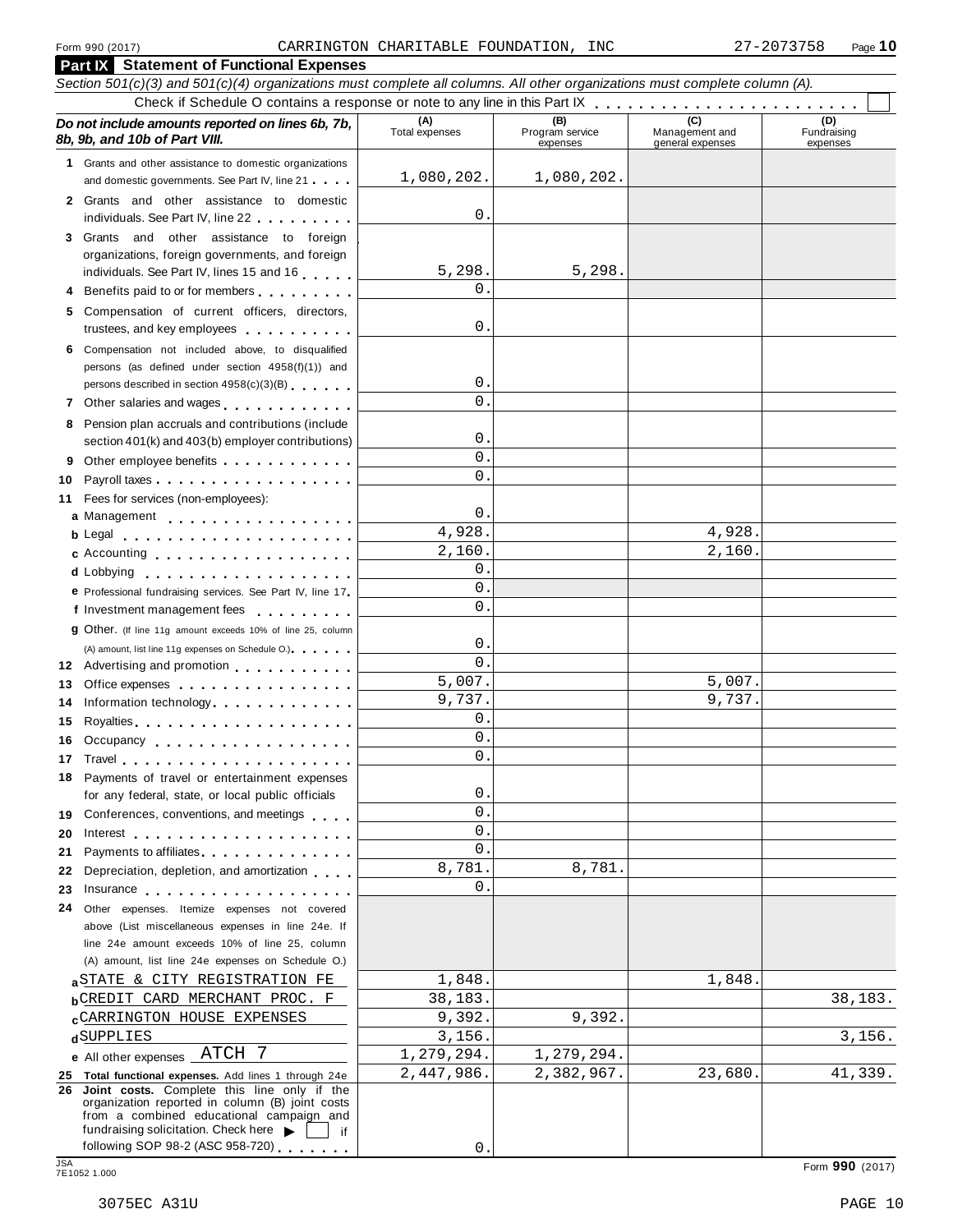| (A)<br>(B)<br>Beginning of year<br>End of year<br>2,849,263.<br>$\mathbf{1}$<br>1<br>15,019.<br>$\overline{2}$<br>$\mathbf{2}$<br>429,488.<br>$\mathbf{3}$<br>Pledges and grants receivable, net<br>3<br>0.<br>$\overline{\mathbf{4}}$<br>4<br>Loans and other receivables from current and former officers, directors,<br>5<br>trustees, key employees, and highest compensated employees.<br>0.<br>5<br>Complete Part II of Schedule L<br>Loans and other receivables from other disqualified persons (as defined under section<br>6<br>$4958(f)(1)$ , persons described in section $4958(c)(3)(B)$ , and contributing employers<br>and sponsoring organizations of section $501(c)(9)$ voluntary employees' beneficiary<br>$0$ .<br>$0$ .<br>6<br>organizations (see instructions). Complete Part II of Schedule L<br>ssets<br>$\overline{0}$ .<br>$\overline{7}$<br>0.<br>7<br>217,799.<br>8<br>Inventories for sale or use enterpreteration of the contract of the sale or use of the contract of the contract of the contract of the contract of the contract of the contract of the contract of the contract of the contrac<br>8<br>225, 416.<br>294, 263.<br>Prepaid expenses and deferred charges experiences. ATCH 8<br>9<br>9<br>10a Land, buildings, and equipment: cost or<br>412,199.<br>other basis. Complete Part VI of Schedule D   10a  <br><b>b</b> Less: accumulated depreciation $10b$ 33,661.<br>$387, 319.$ 10c<br>378,538.<br>0.111<br>11<br>0.112<br>12<br>Investments - other securities. See Part IV, line 11<br>0.113<br>13<br>Investments - program-related. See Part IV, line 11<br>0.1<br>14<br>14<br>0.1<br>15<br>15<br>4, 193, 151.<br>∣ 16<br>16<br>Total assets. Add lines 1 through 15 (must equal line 34)<br>$197, 242.$ 17<br>17<br>Accounts payable and accrued expenses<br>$\overline{2}19,798.$ 18<br>18<br>0.119<br>19<br>0.1<br>20<br>20<br>0.1<br>21<br>21<br>Escrow or custodial account liability. Complete Part IV of Schedule D<br>22<br>Loans and other payables to current and former officers, directors,<br>Liabilities<br>trustees, key employees, highest compensated employees, and<br>0.22<br>disqualified persons. Complete Part II of Schedule L.<br>$\vert$ .<br>Secured mortgages and notes payable to unrelated third parties<br>23<br>23<br>0.1<br>Unsecured notes and loans payable to unrelated third parties [1, 1, 1, 1, 1, 1]<br>24<br>24<br>Other liabilities (including federal income tax, payables to related third<br>25<br>parties, and other liabilities not included on lines 17-24). Complete Part X<br>0.<br>$0$ .<br>of Schedule D<br>25<br>417,040.<br>297,096.<br>26<br>26<br>Organizations that follow SFAS 117 (ASC 958), check here ▶<br>$\vert$ X $\vert$ and<br><b>Fund Balances</b><br>complete lines 27 through 29, and lines 33 and 34.<br>2,329,130.<br>3,020,007.<br>27<br>27<br>1,446,981.<br>28<br>28<br>Permanently restricted net assets<br>29<br>0.<br>29<br>Organizations that do not follow SFAS 117 (ASC 958), check here ▶<br>and<br>Net Assets or<br>complete lines 30 through 34.<br>30<br>30<br>Paid-in or capital surplus, or land, building, or equipment fund<br><br>31<br>31<br>Retained earnings, endowment, accumulated income, or other funds<br>32<br>32<br>$\overline{3,776,111}.$<br>33<br>33<br>Total liabilities and net assets/fund balances<br>34<br>4, 193, 151.<br>34 | <b>Part X</b> | <b>Balance Sheet</b> |  |              |
|----------------------------------------------------------------------------------------------------------------------------------------------------------------------------------------------------------------------------------------------------------------------------------------------------------------------------------------------------------------------------------------------------------------------------------------------------------------------------------------------------------------------------------------------------------------------------------------------------------------------------------------------------------------------------------------------------------------------------------------------------------------------------------------------------------------------------------------------------------------------------------------------------------------------------------------------------------------------------------------------------------------------------------------------------------------------------------------------------------------------------------------------------------------------------------------------------------------------------------------------------------------------------------------------------------------------------------------------------------------------------------------------------------------------------------------------------------------------------------------------------------------------------------------------------------------------------------------------------------------------------------------------------------------------------------------------------------------------------------------------------------------------------------------------------------------------------------------------------------------------------------------------------------------------------------------------------------------------------------------------------------------------------------------------------------------------------------------------------------------------------------------------------------------------------------------------------------------------------------------------------------------------------------------------------------------------------------------------------------------------------------------------------------------------------------------------------------------------------------------------------------------------------------------------------------------------------------------------------------------------------------------------------------------------------------------------------------------------------------------------------------------------------------------------------------------------------------------------------------------------------------------------------------------------------------------------------------------------------------------------------------------------------------------------------------------------------------------------------------------------------------------------------------------------------------------------------------------------------------------------------------------------------------------------------------------------------------------------------------------------------------------------|---------------|----------------------|--|--------------|
|                                                                                                                                                                                                                                                                                                                                                                                                                                                                                                                                                                                                                                                                                                                                                                                                                                                                                                                                                                                                                                                                                                                                                                                                                                                                                                                                                                                                                                                                                                                                                                                                                                                                                                                                                                                                                                                                                                                                                                                                                                                                                                                                                                                                                                                                                                                                                                                                                                                                                                                                                                                                                                                                                                                                                                                                                                                                                                                                                                                                                                                                                                                                                                                                                                                                                                                                                                                              |               |                      |  |              |
|                                                                                                                                                                                                                                                                                                                                                                                                                                                                                                                                                                                                                                                                                                                                                                                                                                                                                                                                                                                                                                                                                                                                                                                                                                                                                                                                                                                                                                                                                                                                                                                                                                                                                                                                                                                                                                                                                                                                                                                                                                                                                                                                                                                                                                                                                                                                                                                                                                                                                                                                                                                                                                                                                                                                                                                                                                                                                                                                                                                                                                                                                                                                                                                                                                                                                                                                                                                              |               |                      |  |              |
|                                                                                                                                                                                                                                                                                                                                                                                                                                                                                                                                                                                                                                                                                                                                                                                                                                                                                                                                                                                                                                                                                                                                                                                                                                                                                                                                                                                                                                                                                                                                                                                                                                                                                                                                                                                                                                                                                                                                                                                                                                                                                                                                                                                                                                                                                                                                                                                                                                                                                                                                                                                                                                                                                                                                                                                                                                                                                                                                                                                                                                                                                                                                                                                                                                                                                                                                                                                              |               |                      |  | 2,298,007.   |
|                                                                                                                                                                                                                                                                                                                                                                                                                                                                                                                                                                                                                                                                                                                                                                                                                                                                                                                                                                                                                                                                                                                                                                                                                                                                                                                                                                                                                                                                                                                                                                                                                                                                                                                                                                                                                                                                                                                                                                                                                                                                                                                                                                                                                                                                                                                                                                                                                                                                                                                                                                                                                                                                                                                                                                                                                                                                                                                                                                                                                                                                                                                                                                                                                                                                                                                                                                                              |               |                      |  | 15,019.      |
|                                                                                                                                                                                                                                                                                                                                                                                                                                                                                                                                                                                                                                                                                                                                                                                                                                                                                                                                                                                                                                                                                                                                                                                                                                                                                                                                                                                                                                                                                                                                                                                                                                                                                                                                                                                                                                                                                                                                                                                                                                                                                                                                                                                                                                                                                                                                                                                                                                                                                                                                                                                                                                                                                                                                                                                                                                                                                                                                                                                                                                                                                                                                                                                                                                                                                                                                                                                              |               |                      |  | 400, 123.    |
|                                                                                                                                                                                                                                                                                                                                                                                                                                                                                                                                                                                                                                                                                                                                                                                                                                                                                                                                                                                                                                                                                                                                                                                                                                                                                                                                                                                                                                                                                                                                                                                                                                                                                                                                                                                                                                                                                                                                                                                                                                                                                                                                                                                                                                                                                                                                                                                                                                                                                                                                                                                                                                                                                                                                                                                                                                                                                                                                                                                                                                                                                                                                                                                                                                                                                                                                                                                              |               |                      |  | 0.           |
|                                                                                                                                                                                                                                                                                                                                                                                                                                                                                                                                                                                                                                                                                                                                                                                                                                                                                                                                                                                                                                                                                                                                                                                                                                                                                                                                                                                                                                                                                                                                                                                                                                                                                                                                                                                                                                                                                                                                                                                                                                                                                                                                                                                                                                                                                                                                                                                                                                                                                                                                                                                                                                                                                                                                                                                                                                                                                                                                                                                                                                                                                                                                                                                                                                                                                                                                                                                              |               |                      |  |              |
|                                                                                                                                                                                                                                                                                                                                                                                                                                                                                                                                                                                                                                                                                                                                                                                                                                                                                                                                                                                                                                                                                                                                                                                                                                                                                                                                                                                                                                                                                                                                                                                                                                                                                                                                                                                                                                                                                                                                                                                                                                                                                                                                                                                                                                                                                                                                                                                                                                                                                                                                                                                                                                                                                                                                                                                                                                                                                                                                                                                                                                                                                                                                                                                                                                                                                                                                                                                              |               |                      |  |              |
|                                                                                                                                                                                                                                                                                                                                                                                                                                                                                                                                                                                                                                                                                                                                                                                                                                                                                                                                                                                                                                                                                                                                                                                                                                                                                                                                                                                                                                                                                                                                                                                                                                                                                                                                                                                                                                                                                                                                                                                                                                                                                                                                                                                                                                                                                                                                                                                                                                                                                                                                                                                                                                                                                                                                                                                                                                                                                                                                                                                                                                                                                                                                                                                                                                                                                                                                                                                              |               |                      |  | $0$ .        |
|                                                                                                                                                                                                                                                                                                                                                                                                                                                                                                                                                                                                                                                                                                                                                                                                                                                                                                                                                                                                                                                                                                                                                                                                                                                                                                                                                                                                                                                                                                                                                                                                                                                                                                                                                                                                                                                                                                                                                                                                                                                                                                                                                                                                                                                                                                                                                                                                                                                                                                                                                                                                                                                                                                                                                                                                                                                                                                                                                                                                                                                                                                                                                                                                                                                                                                                                                                                              |               |                      |  |              |
|                                                                                                                                                                                                                                                                                                                                                                                                                                                                                                                                                                                                                                                                                                                                                                                                                                                                                                                                                                                                                                                                                                                                                                                                                                                                                                                                                                                                                                                                                                                                                                                                                                                                                                                                                                                                                                                                                                                                                                                                                                                                                                                                                                                                                                                                                                                                                                                                                                                                                                                                                                                                                                                                                                                                                                                                                                                                                                                                                                                                                                                                                                                                                                                                                                                                                                                                                                                              |               |                      |  | 0.           |
|                                                                                                                                                                                                                                                                                                                                                                                                                                                                                                                                                                                                                                                                                                                                                                                                                                                                                                                                                                                                                                                                                                                                                                                                                                                                                                                                                                                                                                                                                                                                                                                                                                                                                                                                                                                                                                                                                                                                                                                                                                                                                                                                                                                                                                                                                                                                                                                                                                                                                                                                                                                                                                                                                                                                                                                                                                                                                                                                                                                                                                                                                                                                                                                                                                                                                                                                                                                              |               |                      |  |              |
|                                                                                                                                                                                                                                                                                                                                                                                                                                                                                                                                                                                                                                                                                                                                                                                                                                                                                                                                                                                                                                                                                                                                                                                                                                                                                                                                                                                                                                                                                                                                                                                                                                                                                                                                                                                                                                                                                                                                                                                                                                                                                                                                                                                                                                                                                                                                                                                                                                                                                                                                                                                                                                                                                                                                                                                                                                                                                                                                                                                                                                                                                                                                                                                                                                                                                                                                                                                              |               |                      |  |              |
|                                                                                                                                                                                                                                                                                                                                                                                                                                                                                                                                                                                                                                                                                                                                                                                                                                                                                                                                                                                                                                                                                                                                                                                                                                                                                                                                                                                                                                                                                                                                                                                                                                                                                                                                                                                                                                                                                                                                                                                                                                                                                                                                                                                                                                                                                                                                                                                                                                                                                                                                                                                                                                                                                                                                                                                                                                                                                                                                                                                                                                                                                                                                                                                                                                                                                                                                                                                              |               |                      |  |              |
|                                                                                                                                                                                                                                                                                                                                                                                                                                                                                                                                                                                                                                                                                                                                                                                                                                                                                                                                                                                                                                                                                                                                                                                                                                                                                                                                                                                                                                                                                                                                                                                                                                                                                                                                                                                                                                                                                                                                                                                                                                                                                                                                                                                                                                                                                                                                                                                                                                                                                                                                                                                                                                                                                                                                                                                                                                                                                                                                                                                                                                                                                                                                                                                                                                                                                                                                                                                              |               |                      |  |              |
|                                                                                                                                                                                                                                                                                                                                                                                                                                                                                                                                                                                                                                                                                                                                                                                                                                                                                                                                                                                                                                                                                                                                                                                                                                                                                                                                                                                                                                                                                                                                                                                                                                                                                                                                                                                                                                                                                                                                                                                                                                                                                                                                                                                                                                                                                                                                                                                                                                                                                                                                                                                                                                                                                                                                                                                                                                                                                                                                                                                                                                                                                                                                                                                                                                                                                                                                                                                              |               |                      |  | 0.           |
|                                                                                                                                                                                                                                                                                                                                                                                                                                                                                                                                                                                                                                                                                                                                                                                                                                                                                                                                                                                                                                                                                                                                                                                                                                                                                                                                                                                                                                                                                                                                                                                                                                                                                                                                                                                                                                                                                                                                                                                                                                                                                                                                                                                                                                                                                                                                                                                                                                                                                                                                                                                                                                                                                                                                                                                                                                                                                                                                                                                                                                                                                                                                                                                                                                                                                                                                                                                              |               |                      |  | 0.           |
|                                                                                                                                                                                                                                                                                                                                                                                                                                                                                                                                                                                                                                                                                                                                                                                                                                                                                                                                                                                                                                                                                                                                                                                                                                                                                                                                                                                                                                                                                                                                                                                                                                                                                                                                                                                                                                                                                                                                                                                                                                                                                                                                                                                                                                                                                                                                                                                                                                                                                                                                                                                                                                                                                                                                                                                                                                                                                                                                                                                                                                                                                                                                                                                                                                                                                                                                                                                              |               |                      |  | 0.           |
|                                                                                                                                                                                                                                                                                                                                                                                                                                                                                                                                                                                                                                                                                                                                                                                                                                                                                                                                                                                                                                                                                                                                                                                                                                                                                                                                                                                                                                                                                                                                                                                                                                                                                                                                                                                                                                                                                                                                                                                                                                                                                                                                                                                                                                                                                                                                                                                                                                                                                                                                                                                                                                                                                                                                                                                                                                                                                                                                                                                                                                                                                                                                                                                                                                                                                                                                                                                              |               |                      |  | 0.           |
|                                                                                                                                                                                                                                                                                                                                                                                                                                                                                                                                                                                                                                                                                                                                                                                                                                                                                                                                                                                                                                                                                                                                                                                                                                                                                                                                                                                                                                                                                                                                                                                                                                                                                                                                                                                                                                                                                                                                                                                                                                                                                                                                                                                                                                                                                                                                                                                                                                                                                                                                                                                                                                                                                                                                                                                                                                                                                                                                                                                                                                                                                                                                                                                                                                                                                                                                                                                              |               |                      |  | 0.           |
|                                                                                                                                                                                                                                                                                                                                                                                                                                                                                                                                                                                                                                                                                                                                                                                                                                                                                                                                                                                                                                                                                                                                                                                                                                                                                                                                                                                                                                                                                                                                                                                                                                                                                                                                                                                                                                                                                                                                                                                                                                                                                                                                                                                                                                                                                                                                                                                                                                                                                                                                                                                                                                                                                                                                                                                                                                                                                                                                                                                                                                                                                                                                                                                                                                                                                                                                                                                              |               |                      |  | 3, 317, 103. |
|                                                                                                                                                                                                                                                                                                                                                                                                                                                                                                                                                                                                                                                                                                                                                                                                                                                                                                                                                                                                                                                                                                                                                                                                                                                                                                                                                                                                                                                                                                                                                                                                                                                                                                                                                                                                                                                                                                                                                                                                                                                                                                                                                                                                                                                                                                                                                                                                                                                                                                                                                                                                                                                                                                                                                                                                                                                                                                                                                                                                                                                                                                                                                                                                                                                                                                                                                                                              |               |                      |  | 297,096.     |
|                                                                                                                                                                                                                                                                                                                                                                                                                                                                                                                                                                                                                                                                                                                                                                                                                                                                                                                                                                                                                                                                                                                                                                                                                                                                                                                                                                                                                                                                                                                                                                                                                                                                                                                                                                                                                                                                                                                                                                                                                                                                                                                                                                                                                                                                                                                                                                                                                                                                                                                                                                                                                                                                                                                                                                                                                                                                                                                                                                                                                                                                                                                                                                                                                                                                                                                                                                                              |               |                      |  | $0$ .        |
|                                                                                                                                                                                                                                                                                                                                                                                                                                                                                                                                                                                                                                                                                                                                                                                                                                                                                                                                                                                                                                                                                                                                                                                                                                                                                                                                                                                                                                                                                                                                                                                                                                                                                                                                                                                                                                                                                                                                                                                                                                                                                                                                                                                                                                                                                                                                                                                                                                                                                                                                                                                                                                                                                                                                                                                                                                                                                                                                                                                                                                                                                                                                                                                                                                                                                                                                                                                              |               |                      |  | 0.           |
|                                                                                                                                                                                                                                                                                                                                                                                                                                                                                                                                                                                                                                                                                                                                                                                                                                                                                                                                                                                                                                                                                                                                                                                                                                                                                                                                                                                                                                                                                                                                                                                                                                                                                                                                                                                                                                                                                                                                                                                                                                                                                                                                                                                                                                                                                                                                                                                                                                                                                                                                                                                                                                                                                                                                                                                                                                                                                                                                                                                                                                                                                                                                                                                                                                                                                                                                                                                              |               |                      |  | 0.           |
|                                                                                                                                                                                                                                                                                                                                                                                                                                                                                                                                                                                                                                                                                                                                                                                                                                                                                                                                                                                                                                                                                                                                                                                                                                                                                                                                                                                                                                                                                                                                                                                                                                                                                                                                                                                                                                                                                                                                                                                                                                                                                                                                                                                                                                                                                                                                                                                                                                                                                                                                                                                                                                                                                                                                                                                                                                                                                                                                                                                                                                                                                                                                                                                                                                                                                                                                                                                              |               |                      |  | 0.           |
|                                                                                                                                                                                                                                                                                                                                                                                                                                                                                                                                                                                                                                                                                                                                                                                                                                                                                                                                                                                                                                                                                                                                                                                                                                                                                                                                                                                                                                                                                                                                                                                                                                                                                                                                                                                                                                                                                                                                                                                                                                                                                                                                                                                                                                                                                                                                                                                                                                                                                                                                                                                                                                                                                                                                                                                                                                                                                                                                                                                                                                                                                                                                                                                                                                                                                                                                                                                              |               |                      |  |              |
|                                                                                                                                                                                                                                                                                                                                                                                                                                                                                                                                                                                                                                                                                                                                                                                                                                                                                                                                                                                                                                                                                                                                                                                                                                                                                                                                                                                                                                                                                                                                                                                                                                                                                                                                                                                                                                                                                                                                                                                                                                                                                                                                                                                                                                                                                                                                                                                                                                                                                                                                                                                                                                                                                                                                                                                                                                                                                                                                                                                                                                                                                                                                                                                                                                                                                                                                                                                              |               |                      |  |              |
|                                                                                                                                                                                                                                                                                                                                                                                                                                                                                                                                                                                                                                                                                                                                                                                                                                                                                                                                                                                                                                                                                                                                                                                                                                                                                                                                                                                                                                                                                                                                                                                                                                                                                                                                                                                                                                                                                                                                                                                                                                                                                                                                                                                                                                                                                                                                                                                                                                                                                                                                                                                                                                                                                                                                                                                                                                                                                                                                                                                                                                                                                                                                                                                                                                                                                                                                                                                              |               |                      |  | $0$ .        |
|                                                                                                                                                                                                                                                                                                                                                                                                                                                                                                                                                                                                                                                                                                                                                                                                                                                                                                                                                                                                                                                                                                                                                                                                                                                                                                                                                                                                                                                                                                                                                                                                                                                                                                                                                                                                                                                                                                                                                                                                                                                                                                                                                                                                                                                                                                                                                                                                                                                                                                                                                                                                                                                                                                                                                                                                                                                                                                                                                                                                                                                                                                                                                                                                                                                                                                                                                                                              |               |                      |  | $0$ .        |
|                                                                                                                                                                                                                                                                                                                                                                                                                                                                                                                                                                                                                                                                                                                                                                                                                                                                                                                                                                                                                                                                                                                                                                                                                                                                                                                                                                                                                                                                                                                                                                                                                                                                                                                                                                                                                                                                                                                                                                                                                                                                                                                                                                                                                                                                                                                                                                                                                                                                                                                                                                                                                                                                                                                                                                                                                                                                                                                                                                                                                                                                                                                                                                                                                                                                                                                                                                                              |               |                      |  | $0$ .        |
|                                                                                                                                                                                                                                                                                                                                                                                                                                                                                                                                                                                                                                                                                                                                                                                                                                                                                                                                                                                                                                                                                                                                                                                                                                                                                                                                                                                                                                                                                                                                                                                                                                                                                                                                                                                                                                                                                                                                                                                                                                                                                                                                                                                                                                                                                                                                                                                                                                                                                                                                                                                                                                                                                                                                                                                                                                                                                                                                                                                                                                                                                                                                                                                                                                                                                                                                                                                              |               |                      |  |              |
|                                                                                                                                                                                                                                                                                                                                                                                                                                                                                                                                                                                                                                                                                                                                                                                                                                                                                                                                                                                                                                                                                                                                                                                                                                                                                                                                                                                                                                                                                                                                                                                                                                                                                                                                                                                                                                                                                                                                                                                                                                                                                                                                                                                                                                                                                                                                                                                                                                                                                                                                                                                                                                                                                                                                                                                                                                                                                                                                                                                                                                                                                                                                                                                                                                                                                                                                                                                              |               |                      |  |              |
|                                                                                                                                                                                                                                                                                                                                                                                                                                                                                                                                                                                                                                                                                                                                                                                                                                                                                                                                                                                                                                                                                                                                                                                                                                                                                                                                                                                                                                                                                                                                                                                                                                                                                                                                                                                                                                                                                                                                                                                                                                                                                                                                                                                                                                                                                                                                                                                                                                                                                                                                                                                                                                                                                                                                                                                                                                                                                                                                                                                                                                                                                                                                                                                                                                                                                                                                                                                              |               |                      |  |              |
|                                                                                                                                                                                                                                                                                                                                                                                                                                                                                                                                                                                                                                                                                                                                                                                                                                                                                                                                                                                                                                                                                                                                                                                                                                                                                                                                                                                                                                                                                                                                                                                                                                                                                                                                                                                                                                                                                                                                                                                                                                                                                                                                                                                                                                                                                                                                                                                                                                                                                                                                                                                                                                                                                                                                                                                                                                                                                                                                                                                                                                                                                                                                                                                                                                                                                                                                                                                              |               |                      |  |              |
|                                                                                                                                                                                                                                                                                                                                                                                                                                                                                                                                                                                                                                                                                                                                                                                                                                                                                                                                                                                                                                                                                                                                                                                                                                                                                                                                                                                                                                                                                                                                                                                                                                                                                                                                                                                                                                                                                                                                                                                                                                                                                                                                                                                                                                                                                                                                                                                                                                                                                                                                                                                                                                                                                                                                                                                                                                                                                                                                                                                                                                                                                                                                                                                                                                                                                                                                                                                              |               |                      |  |              |
|                                                                                                                                                                                                                                                                                                                                                                                                                                                                                                                                                                                                                                                                                                                                                                                                                                                                                                                                                                                                                                                                                                                                                                                                                                                                                                                                                                                                                                                                                                                                                                                                                                                                                                                                                                                                                                                                                                                                                                                                                                                                                                                                                                                                                                                                                                                                                                                                                                                                                                                                                                                                                                                                                                                                                                                                                                                                                                                                                                                                                                                                                                                                                                                                                                                                                                                                                                                              |               |                      |  |              |
|                                                                                                                                                                                                                                                                                                                                                                                                                                                                                                                                                                                                                                                                                                                                                                                                                                                                                                                                                                                                                                                                                                                                                                                                                                                                                                                                                                                                                                                                                                                                                                                                                                                                                                                                                                                                                                                                                                                                                                                                                                                                                                                                                                                                                                                                                                                                                                                                                                                                                                                                                                                                                                                                                                                                                                                                                                                                                                                                                                                                                                                                                                                                                                                                                                                                                                                                                                                              |               |                      |  | $0$ .        |
|                                                                                                                                                                                                                                                                                                                                                                                                                                                                                                                                                                                                                                                                                                                                                                                                                                                                                                                                                                                                                                                                                                                                                                                                                                                                                                                                                                                                                                                                                                                                                                                                                                                                                                                                                                                                                                                                                                                                                                                                                                                                                                                                                                                                                                                                                                                                                                                                                                                                                                                                                                                                                                                                                                                                                                                                                                                                                                                                                                                                                                                                                                                                                                                                                                                                                                                                                                                              |               |                      |  | $0$ .        |
|                                                                                                                                                                                                                                                                                                                                                                                                                                                                                                                                                                                                                                                                                                                                                                                                                                                                                                                                                                                                                                                                                                                                                                                                                                                                                                                                                                                                                                                                                                                                                                                                                                                                                                                                                                                                                                                                                                                                                                                                                                                                                                                                                                                                                                                                                                                                                                                                                                                                                                                                                                                                                                                                                                                                                                                                                                                                                                                                                                                                                                                                                                                                                                                                                                                                                                                                                                                              |               |                      |  |              |
|                                                                                                                                                                                                                                                                                                                                                                                                                                                                                                                                                                                                                                                                                                                                                                                                                                                                                                                                                                                                                                                                                                                                                                                                                                                                                                                                                                                                                                                                                                                                                                                                                                                                                                                                                                                                                                                                                                                                                                                                                                                                                                                                                                                                                                                                                                                                                                                                                                                                                                                                                                                                                                                                                                                                                                                                                                                                                                                                                                                                                                                                                                                                                                                                                                                                                                                                                                                              |               |                      |  |              |
|                                                                                                                                                                                                                                                                                                                                                                                                                                                                                                                                                                                                                                                                                                                                                                                                                                                                                                                                                                                                                                                                                                                                                                                                                                                                                                                                                                                                                                                                                                                                                                                                                                                                                                                                                                                                                                                                                                                                                                                                                                                                                                                                                                                                                                                                                                                                                                                                                                                                                                                                                                                                                                                                                                                                                                                                                                                                                                                                                                                                                                                                                                                                                                                                                                                                                                                                                                                              |               |                      |  |              |
|                                                                                                                                                                                                                                                                                                                                                                                                                                                                                                                                                                                                                                                                                                                                                                                                                                                                                                                                                                                                                                                                                                                                                                                                                                                                                                                                                                                                                                                                                                                                                                                                                                                                                                                                                                                                                                                                                                                                                                                                                                                                                                                                                                                                                                                                                                                                                                                                                                                                                                                                                                                                                                                                                                                                                                                                                                                                                                                                                                                                                                                                                                                                                                                                                                                                                                                                                                                              |               |                      |  |              |
|                                                                                                                                                                                                                                                                                                                                                                                                                                                                                                                                                                                                                                                                                                                                                                                                                                                                                                                                                                                                                                                                                                                                                                                                                                                                                                                                                                                                                                                                                                                                                                                                                                                                                                                                                                                                                                                                                                                                                                                                                                                                                                                                                                                                                                                                                                                                                                                                                                                                                                                                                                                                                                                                                                                                                                                                                                                                                                                                                                                                                                                                                                                                                                                                                                                                                                                                                                                              |               |                      |  | 3,020,007.   |
|                                                                                                                                                                                                                                                                                                                                                                                                                                                                                                                                                                                                                                                                                                                                                                                                                                                                                                                                                                                                                                                                                                                                                                                                                                                                                                                                                                                                                                                                                                                                                                                                                                                                                                                                                                                                                                                                                                                                                                                                                                                                                                                                                                                                                                                                                                                                                                                                                                                                                                                                                                                                                                                                                                                                                                                                                                                                                                                                                                                                                                                                                                                                                                                                                                                                                                                                                                                              |               |                      |  | 3, 317, 103. |

Form **990** (2017)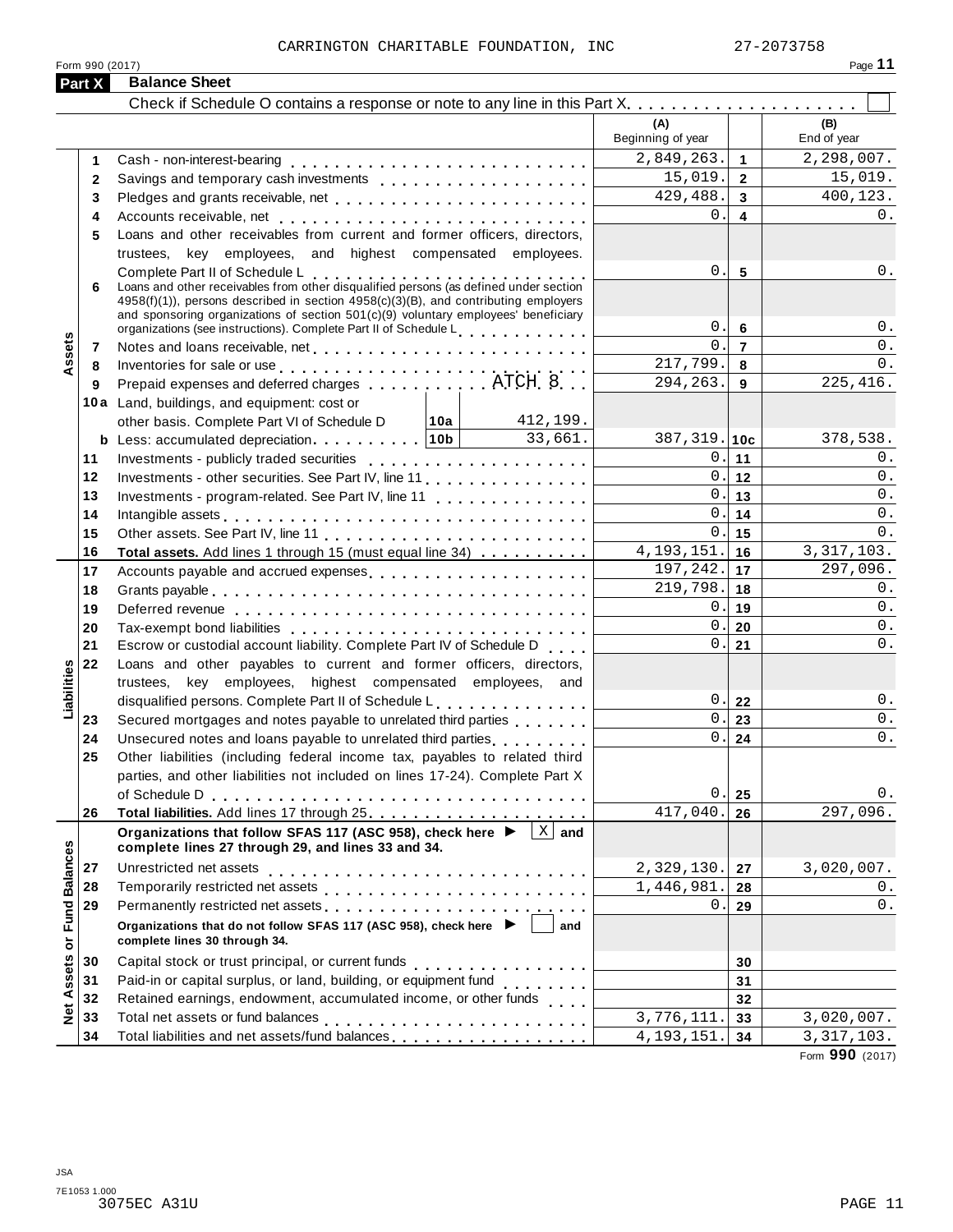CARRINGTON CHARITABLE FOUNDATION, INC 27-2073758

|                 | Form 990 (2017)                                                                                                       |                |                |              | Page 12     |
|-----------------|-----------------------------------------------------------------------------------------------------------------------|----------------|----------------|--------------|-------------|
| <b>Part XI</b>  | <b>Reconciliation of Net Assets</b>                                                                                   |                |                |              |             |
|                 |                                                                                                                       |                |                |              | $\mathbf X$ |
| 1               | Total revenue (must equal Part VIII, column (A), line 12)                                                             | $\mathbf{1}$   |                | 1,693,682.   |             |
| $\mathbf{2}$    | Total expenses (must equal Part IX, column (A), line 25)                                                              | $\overline{2}$ |                | 2,447,986.   |             |
| 3               | Revenue less expenses. Subtract line 2 from line 1                                                                    | 3              |                | $-754, 304.$ |             |
| 4               | Net assets or fund balances at beginning of year (must equal Part X, line 33, column (A))                             | 4              |                | 3,776,111.   |             |
| 5               | Net unrealized gains (losses) on investments                                                                          | 5              |                |              | 0.          |
| 6               |                                                                                                                       | 6              |                | 437,044.     |             |
| $\overline{7}$  |                                                                                                                       | $\overline{7}$ |                |              | 0.          |
| 8               |                                                                                                                       | 8              |                |              | 0.          |
| 9               | Other changes in net assets or fund balances (explain in Schedule O)                                                  | 9              |                | $-438,844.$  |             |
| 10              | Net assets or fund balances at end of year. Combine lines 3 through 9 (must equal Part X, line                        |                |                |              |             |
|                 |                                                                                                                       | 10             |                | 3,020,007.   |             |
| <b>Part XII</b> | <b>Financial Statements and Reporting</b>                                                                             |                |                |              |             |
|                 |                                                                                                                       |                |                |              |             |
|                 |                                                                                                                       |                |                | Yes          | No          |
| 1               | $X$ Accrual<br>Cash<br>Accounting method used to prepare the Form 990:  <br>Other                                     |                |                |              |             |
|                 | If the organization changed its method of accounting from a prior year or checked "Other," explain in                 |                |                |              |             |
|                 | Schedule O.                                                                                                           |                |                |              |             |
|                 | 2a Were the organization's financial statements compiled or reviewed by an independent accountant?                    |                | 2a             |              | Χ           |
|                 | If "Yes," check a box below to indicate whether the financial statements for the year were compiled or                |                |                |              |             |
|                 | reviewed on a separate basis, consolidated basis, or both:                                                            |                |                |              |             |
|                 | Separate basis<br><b>Consolidated basis</b><br>Both consolidated and separate basis                                   |                |                |              |             |
|                 | <b>b</b> Were the organization's financial statements audited by an independent accountant?                           |                | 2 <sub>b</sub> | Χ            |             |
|                 | If "Yes," check a box below to indicate whether the financial statements for the year were audited on a               |                |                |              |             |
|                 | separate basis, consolidated basis, or both:                                                                          |                |                |              |             |
|                 | $\lfloor x \rfloor$ Consolidated basis<br>Separate basis<br>Both consolidated and separate basis                      |                |                |              |             |
|                 | c If "Yes" to line 2a or 2b, does the organization have a committee that assumes responsibility for oversight         |                |                |              |             |
|                 | of the audit, review, or compilation of its financial statements and selection of an independent accountant?          |                | 2c             | Χ            |             |
|                 | If the organization changed either its oversight process or selection process during the tax year, explain in         |                |                |              |             |
|                 | Schedule O.                                                                                                           |                |                |              |             |
|                 | 3a As a result of a federal award, was the organization required to undergo an audit or audits as set forth in        |                |                |              |             |
|                 |                                                                                                                       |                | 3a             |              | Χ           |
|                 | <b>b</b> If "Yes," did the organization undergo the required audit or audits? If the organization did not undergo the |                |                |              |             |
|                 | required audit or audits, explain why in Schedule O and describe any steps taken to undergo such audits.              |                | 3 <sub>b</sub> |              |             |

Form **990** (2017)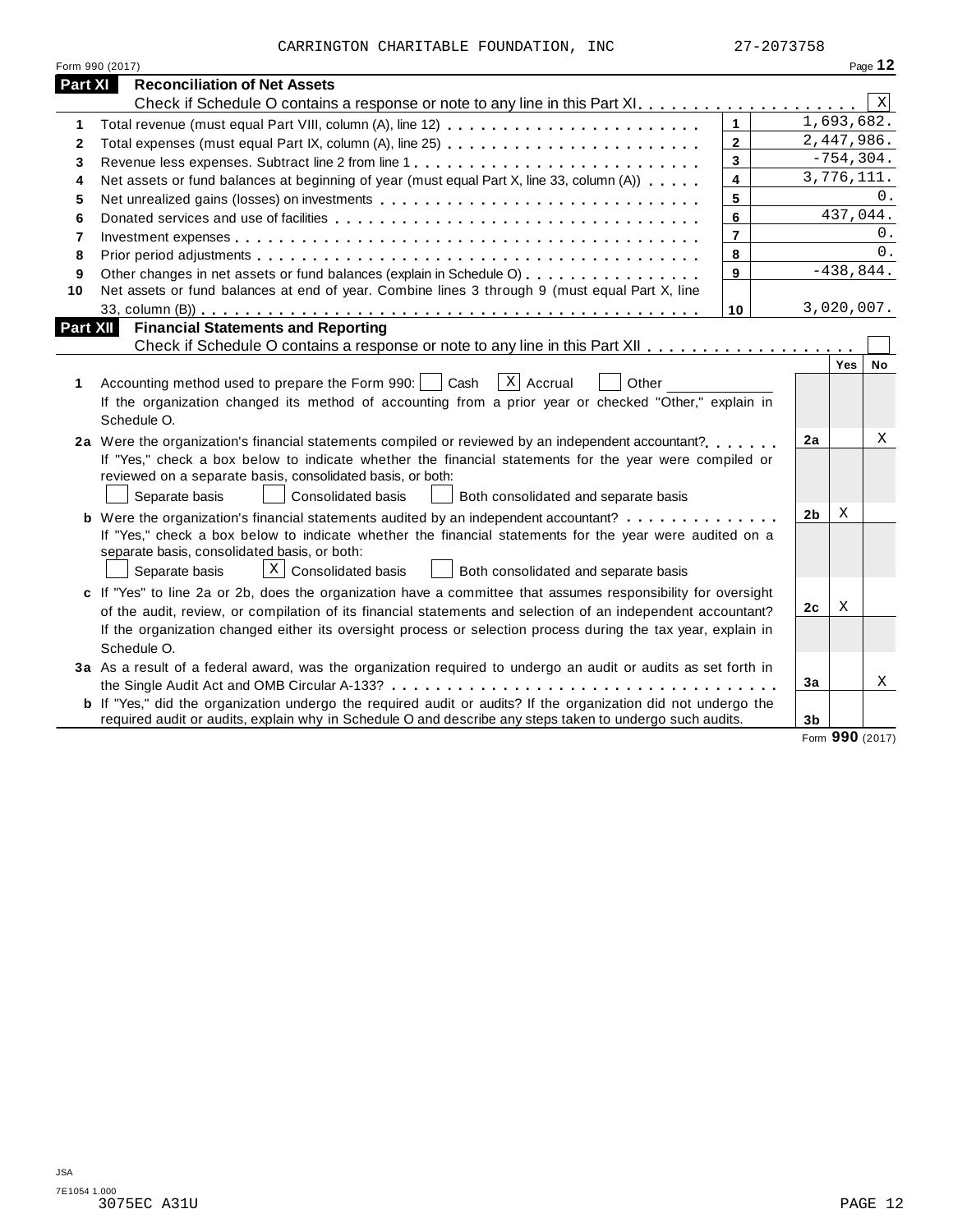| <b>SCHEDULE A</b>                                                                                                                                                                                                                                                                                                  |  |  |
|--------------------------------------------------------------------------------------------------------------------------------------------------------------------------------------------------------------------------------------------------------------------------------------------------------------------|--|--|
| $\sqrt{2}$ $\sqrt{2}$ $\sqrt{2}$ $\sqrt{2}$ $\sqrt{2}$ $\sqrt{2}$ $\sqrt{2}$ $\sqrt{2}$ $\sqrt{2}$ $\sqrt{2}$ $\sqrt{2}$ $\sqrt{2}$ $\sqrt{2}$ $\sqrt{2}$ $\sqrt{2}$ $\sqrt{2}$ $\sqrt{2}$ $\sqrt{2}$ $\sqrt{2}$ $\sqrt{2}$ $\sqrt{2}$ $\sqrt{2}$ $\sqrt{2}$ $\sqrt{2}$ $\sqrt{2}$ $\sqrt{2}$ $\sqrt{2}$ $\sqrt{2$ |  |  |

## **CHEDULE A Public Charity Status and Public Support**  $\frac{100\text{dB No. }1545-0047}{000\text{dB}}$

(Form 990 or 990-EZ) complete if the organization is a section 501(c)(3) organization or a section 4947(a)(1) nonexempt charitable trust.  $2017$ 

|        |                                                               |                                   |                                                            | Attach to Form 990 or Form 990-EZ.                                                                                                                                                                    |     |                                                                   | Complete if the organization is a section 501(c)(3) organization or a section $4947(a)(1)$ nonexempt charitable trust.                                                                                                                            | ZV I I                                                                                                                           |
|--------|---------------------------------------------------------------|-----------------------------------|------------------------------------------------------------|-------------------------------------------------------------------------------------------------------------------------------------------------------------------------------------------------------|-----|-------------------------------------------------------------------|---------------------------------------------------------------------------------------------------------------------------------------------------------------------------------------------------------------------------------------------------|----------------------------------------------------------------------------------------------------------------------------------|
|        | Department of the Treasury<br><b>Internal Revenue Service</b> |                                   |                                                            | Go to www.irs.gov/Form990 for instructions and the latest information.                                                                                                                                |     |                                                                   |                                                                                                                                                                                                                                                   | <b>Open to Public</b><br>Inspection                                                                                              |
|        | Name of the organization                                      |                                   |                                                            |                                                                                                                                                                                                       |     |                                                                   | <b>Employer identification number</b>                                                                                                                                                                                                             |                                                                                                                                  |
|        |                                                               |                                   | CARRINGTON CHARITABLE FOUNDATION, INC                      |                                                                                                                                                                                                       |     |                                                                   | 27-2073758                                                                                                                                                                                                                                        |                                                                                                                                  |
| Part I |                                                               |                                   |                                                            |                                                                                                                                                                                                       |     |                                                                   | Reason for Public Charity Status (All organizations must complete this part.) See instructions.                                                                                                                                                   |                                                                                                                                  |
|        |                                                               |                                   |                                                            | The organization is not a private foundation because it is: (For lines 1 through 12, check only one box.)                                                                                             |     |                                                                   |                                                                                                                                                                                                                                                   |                                                                                                                                  |
| 1      |                                                               |                                   |                                                            | A church, convention of churches, or association of churches described in section 170(b)(1)(A)(i).                                                                                                    |     |                                                                   |                                                                                                                                                                                                                                                   |                                                                                                                                  |
| 2      |                                                               |                                   |                                                            | A school described in section 170(b)(1)(A)(ii). (Attach Schedule E (Form 990 or 990-EZ).)                                                                                                             |     |                                                                   |                                                                                                                                                                                                                                                   |                                                                                                                                  |
| 3      |                                                               |                                   |                                                            | A hospital or a cooperative hospital service organization described in section 170(b)(1)(A)(iii).                                                                                                     |     |                                                                   |                                                                                                                                                                                                                                                   |                                                                                                                                  |
| 4      |                                                               | hospital's name, city, and state: |                                                            |                                                                                                                                                                                                       |     |                                                                   | A medical research organization operated in conjunction with a hospital described in section 170(b)(1)(A)(iii). Enter the                                                                                                                         |                                                                                                                                  |
| 5      |                                                               |                                   |                                                            |                                                                                                                                                                                                       |     |                                                                   |                                                                                                                                                                                                                                                   | An organization operated for the benefit of a college or university owned or operated by a governmental unit described in        |
|        |                                                               |                                   | section 170(b)(1)(A)(iv). (Complete Part II.)              |                                                                                                                                                                                                       |     |                                                                   |                                                                                                                                                                                                                                                   |                                                                                                                                  |
| 6      |                                                               |                                   |                                                            | A federal, state, or local government or governmental unit described in section 170(b)(1)(A)(v).                                                                                                      |     |                                                                   |                                                                                                                                                                                                                                                   |                                                                                                                                  |
| 7      | X                                                             |                                   |                                                            |                                                                                                                                                                                                       |     |                                                                   |                                                                                                                                                                                                                                                   | An organization that normally receives a substantial part of its support from a governmental unit or from the general public     |
|        |                                                               |                                   | described in section 170(b)(1)(A)(vi). (Complete Part II.) |                                                                                                                                                                                                       |     |                                                                   |                                                                                                                                                                                                                                                   |                                                                                                                                  |
| 8      |                                                               |                                   |                                                            | A community trust described in section 170(b)(1)(A)(vi). (Complete Part II.)                                                                                                                          |     |                                                                   |                                                                                                                                                                                                                                                   |                                                                                                                                  |
| 9      |                                                               |                                   |                                                            |                                                                                                                                                                                                       |     |                                                                   | An agricultural research organization described in section 170(b)(1)(A)(ix) operated in conjunction with a land-grant college                                                                                                                     |                                                                                                                                  |
|        |                                                               |                                   |                                                            |                                                                                                                                                                                                       |     |                                                                   | or university or a non-land-grant college of agriculture (see instructions). Enter the name, city, and state of the college or                                                                                                                    |                                                                                                                                  |
|        | university:                                                   |                                   |                                                            |                                                                                                                                                                                                       |     |                                                                   |                                                                                                                                                                                                                                                   |                                                                                                                                  |
| 10     |                                                               |                                   |                                                            |                                                                                                                                                                                                       |     |                                                                   | An organization that normally receives: (1) more than 331/3% of its support from contributions, membership fees, and gross                                                                                                                        |                                                                                                                                  |
| 11     |                                                               |                                   |                                                            | acquired by the organization after June 30, 1975. See section 509(a)(2). (Complete Part III.)<br>An organization organized and operated exclusively to test for public safety. See section 509(a)(4). |     |                                                                   | receipts from activities related to its exempt functions - subject to certain exceptions, and (2) no more than 331/3% of its<br>support from gross investment income and unrelated business taxable income (less section 511 tax) from businesses |                                                                                                                                  |
| 12     |                                                               |                                   |                                                            |                                                                                                                                                                                                       |     |                                                                   |                                                                                                                                                                                                                                                   | An organization organized and operated exclusively for the benefit of, to perform the functions of, or to carry out the purposes |
|        |                                                               |                                   |                                                            |                                                                                                                                                                                                       |     |                                                                   |                                                                                                                                                                                                                                                   | of one or more publicly supported organizations described in section 509(a)(1) or section 509(a)(2). See section 509(a)(3).      |
|        |                                                               |                                   |                                                            |                                                                                                                                                                                                       |     |                                                                   |                                                                                                                                                                                                                                                   | Check the box in lines 12a through 12d that describes the type of supporting organization and complete lines 12e, 12f, and 12g.  |
|        |                                                               |                                   |                                                            |                                                                                                                                                                                                       |     |                                                                   |                                                                                                                                                                                                                                                   |                                                                                                                                  |
| a      |                                                               |                                   |                                                            |                                                                                                                                                                                                       |     |                                                                   | Type I. A supporting organization operated, supervised, or controlled by its supported organization(s), typically by giving                                                                                                                       |                                                                                                                                  |
|        |                                                               |                                   |                                                            |                                                                                                                                                                                                       |     |                                                                   | the supported organization(s) the power to regularly appoint or elect a majority of the directors or trustees of the                                                                                                                              |                                                                                                                                  |
|        |                                                               |                                   |                                                            | supporting organization. You must complete Part IV, Sections A and B.                                                                                                                                 |     |                                                                   |                                                                                                                                                                                                                                                   |                                                                                                                                  |
| b      |                                                               |                                   |                                                            |                                                                                                                                                                                                       |     |                                                                   | Type II. A supporting organization supervised or controlled in connection with its supported organization(s), by having                                                                                                                           |                                                                                                                                  |
|        |                                                               |                                   |                                                            |                                                                                                                                                                                                       |     |                                                                   | control or management of the supporting organization vested in the same persons that control or manage the supported                                                                                                                              |                                                                                                                                  |
|        |                                                               |                                   |                                                            | organization(s). You must complete Part IV, Sections A and C.                                                                                                                                         |     |                                                                   |                                                                                                                                                                                                                                                   |                                                                                                                                  |
| c      |                                                               |                                   |                                                            |                                                                                                                                                                                                       |     |                                                                   | Type III functionally integrated. A supporting organization operated in connection with, and functionally integrated with,                                                                                                                        |                                                                                                                                  |
|        |                                                               |                                   |                                                            | its supported organization(s) (see instructions). You must complete Part IV, Sections A, D, and E.                                                                                                    |     |                                                                   |                                                                                                                                                                                                                                                   |                                                                                                                                  |
| d      |                                                               |                                   |                                                            |                                                                                                                                                                                                       |     |                                                                   | Type III non-functionally integrated. A supporting organization operated in connection with its supported organization(s)                                                                                                                         |                                                                                                                                  |
|        |                                                               |                                   |                                                            |                                                                                                                                                                                                       |     |                                                                   | that is not functionally integrated. The organization generally must satisfy a distribution requirement and an attentiveness                                                                                                                      |                                                                                                                                  |
|        |                                                               |                                   |                                                            | requirement (see instructions). You must complete Part IV, Sections A and D, and Part V.                                                                                                              |     |                                                                   |                                                                                                                                                                                                                                                   |                                                                                                                                  |
| е      |                                                               |                                   |                                                            |                                                                                                                                                                                                       |     |                                                                   | Check this box if the organization received a written determination from the IRS that it is a Type I, Type II, Type III                                                                                                                           |                                                                                                                                  |
|        |                                                               |                                   |                                                            | functionally integrated, or Type III non-functionally integrated supporting organization.                                                                                                             |     |                                                                   |                                                                                                                                                                                                                                                   |                                                                                                                                  |
| t      |                                                               |                                   |                                                            |                                                                                                                                                                                                       |     |                                                                   |                                                                                                                                                                                                                                                   |                                                                                                                                  |
| g      |                                                               |                                   |                                                            | Provide the following information about the supported organization(s).                                                                                                                                |     |                                                                   |                                                                                                                                                                                                                                                   |                                                                                                                                  |
|        | (i) Name of supported organization                            |                                   | (ii) EIN                                                   | (iii) Type of organization<br>(described on lines 1-10)<br>above (see instructions))                                                                                                                  |     | (iv) Is the organization<br>listed in your governing<br>document? | (v) Amount of monetary<br>support (see<br>instructions)                                                                                                                                                                                           | (vi) Amount of<br>other support (see<br>instructions)                                                                            |
|        |                                                               |                                   |                                                            |                                                                                                                                                                                                       | Yes | No                                                                |                                                                                                                                                                                                                                                   |                                                                                                                                  |
|        |                                                               |                                   |                                                            |                                                                                                                                                                                                       |     |                                                                   |                                                                                                                                                                                                                                                   |                                                                                                                                  |
| (A)    |                                                               |                                   |                                                            |                                                                                                                                                                                                       |     |                                                                   |                                                                                                                                                                                                                                                   |                                                                                                                                  |
| (B)    |                                                               |                                   |                                                            |                                                                                                                                                                                                       |     |                                                                   |                                                                                                                                                                                                                                                   |                                                                                                                                  |
|        |                                                               |                                   |                                                            |                                                                                                                                                                                                       |     |                                                                   |                                                                                                                                                                                                                                                   |                                                                                                                                  |
| (C)    |                                                               |                                   |                                                            |                                                                                                                                                                                                       |     |                                                                   |                                                                                                                                                                                                                                                   |                                                                                                                                  |
|        |                                                               |                                   |                                                            |                                                                                                                                                                                                       |     |                                                                   |                                                                                                                                                                                                                                                   |                                                                                                                                  |
| (D)    |                                                               |                                   |                                                            |                                                                                                                                                                                                       |     |                                                                   |                                                                                                                                                                                                                                                   |                                                                                                                                  |
|        |                                                               |                                   |                                                            |                                                                                                                                                                                                       |     |                                                                   |                                                                                                                                                                                                                                                   |                                                                                                                                  |
| (E)    |                                                               |                                   |                                                            |                                                                                                                                                                                                       |     |                                                                   |                                                                                                                                                                                                                                                   |                                                                                                                                  |
| Total  |                                                               |                                   |                                                            |                                                                                                                                                                                                       |     |                                                                   |                                                                                                                                                                                                                                                   |                                                                                                                                  |

For Paperwork Reduction Act Notice, see the Instructions for Form 990 or 990-EZ. Schedule A (Form 990 or 990-EZ) 2017 JSA 7E1210 1.000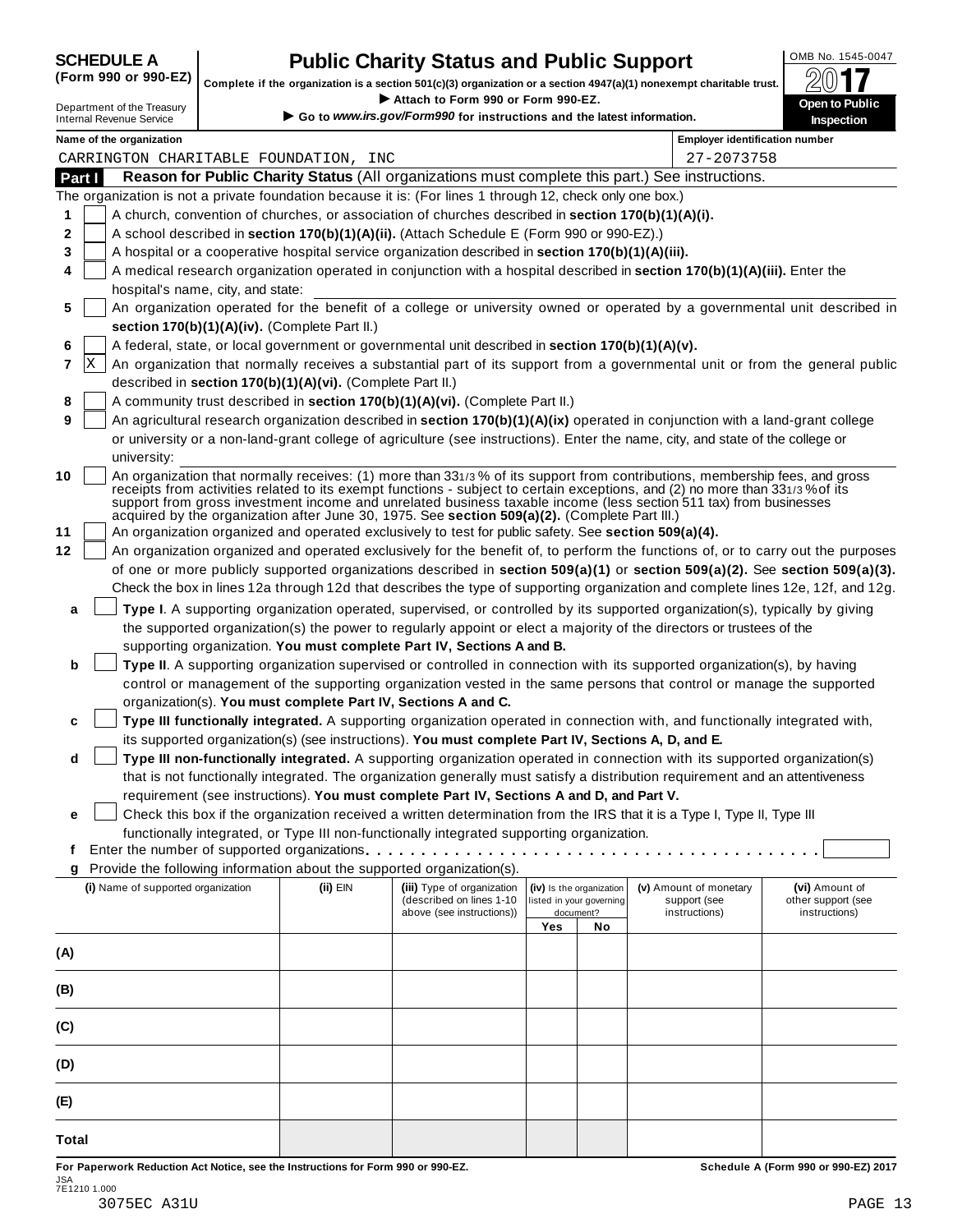**Support Schedule for Organizations Described in Sections 170(b)(1)(A)(iv) and 170(b)(1)(A)(vi)** (Complete only if you checked the box on line 5, 7, or 8 of Part I or if the organization failed to qualify under Part III. If the organization fails to qualify under the tests listed below, please complete Part III.) **Part II**

| <b>Section A. Public Support</b>                                                                                                                                                                                                                                                                                |                                                                                                                                                                                                                                       |            |                                                                                        |                         |                                                                                                      |                                                                                                                                                                                                                                                                                                                                                                                                                                                                                                                                                                                                                                                                                                                                                                                                                                                                                                                                                                                                                                                                                                                                                                                                                                                                                                                                                                                                                                                                                                                                                                                  |
|-----------------------------------------------------------------------------------------------------------------------------------------------------------------------------------------------------------------------------------------------------------------------------------------------------------------|---------------------------------------------------------------------------------------------------------------------------------------------------------------------------------------------------------------------------------------|------------|----------------------------------------------------------------------------------------|-------------------------|------------------------------------------------------------------------------------------------------|----------------------------------------------------------------------------------------------------------------------------------------------------------------------------------------------------------------------------------------------------------------------------------------------------------------------------------------------------------------------------------------------------------------------------------------------------------------------------------------------------------------------------------------------------------------------------------------------------------------------------------------------------------------------------------------------------------------------------------------------------------------------------------------------------------------------------------------------------------------------------------------------------------------------------------------------------------------------------------------------------------------------------------------------------------------------------------------------------------------------------------------------------------------------------------------------------------------------------------------------------------------------------------------------------------------------------------------------------------------------------------------------------------------------------------------------------------------------------------------------------------------------------------------------------------------------------------|
|                                                                                                                                                                                                                                                                                                                 | (a) 2013                                                                                                                                                                                                                              | (b) $2014$ | (c) 2015                                                                               | $(d)$ 2016              | (e) 2017                                                                                             | (f) Total                                                                                                                                                                                                                                                                                                                                                                                                                                                                                                                                                                                                                                                                                                                                                                                                                                                                                                                                                                                                                                                                                                                                                                                                                                                                                                                                                                                                                                                                                                                                                                        |
| Gifts,<br>grants,<br>contributions,<br>and<br>membership fees received. (Do not<br>include any "unusual grants.")                                                                                                                                                                                               | 1,374,116.                                                                                                                                                                                                                            | 3,103,597. | 3, 335, 316.                                                                           | 2,802,094.              | 2,917,503.                                                                                           | 13,532,626.                                                                                                                                                                                                                                                                                                                                                                                                                                                                                                                                                                                                                                                                                                                                                                                                                                                                                                                                                                                                                                                                                                                                                                                                                                                                                                                                                                                                                                                                                                                                                                      |
| Tax<br>revenues<br>levied<br>for<br>the<br>organization's benefit and either paid<br>to or expended on its behalf                                                                                                                                                                                               |                                                                                                                                                                                                                                       |            |                                                                                        |                         |                                                                                                      | 0.                                                                                                                                                                                                                                                                                                                                                                                                                                                                                                                                                                                                                                                                                                                                                                                                                                                                                                                                                                                                                                                                                                                                                                                                                                                                                                                                                                                                                                                                                                                                                                               |
| The value of services or facilities<br>furnished by a governmental unit to the<br>organization without charge                                                                                                                                                                                                   |                                                                                                                                                                                                                                       |            |                                                                                        |                         |                                                                                                      | 0.                                                                                                                                                                                                                                                                                                                                                                                                                                                                                                                                                                                                                                                                                                                                                                                                                                                                                                                                                                                                                                                                                                                                                                                                                                                                                                                                                                                                                                                                                                                                                                               |
| Total. Add lines 1 through 3                                                                                                                                                                                                                                                                                    | 1,374,116.                                                                                                                                                                                                                            | 3,103,597. | 3, 335, 316.                                                                           | 2,802,094.              | 2,917,503.                                                                                           | 13,532,626.                                                                                                                                                                                                                                                                                                                                                                                                                                                                                                                                                                                                                                                                                                                                                                                                                                                                                                                                                                                                                                                                                                                                                                                                                                                                                                                                                                                                                                                                                                                                                                      |
| The portion of total contributions by<br>each<br>person<br>(other<br>than<br>a<br>governmental<br>unit<br>publicly<br>or<br>supported organization) included on<br>line 1 that exceeds 2% of the amount                                                                                                         |                                                                                                                                                                                                                                       |            |                                                                                        |                         |                                                                                                      |                                                                                                                                                                                                                                                                                                                                                                                                                                                                                                                                                                                                                                                                                                                                                                                                                                                                                                                                                                                                                                                                                                                                                                                                                                                                                                                                                                                                                                                                                                                                                                                  |
|                                                                                                                                                                                                                                                                                                                 |                                                                                                                                                                                                                                       |            |                                                                                        |                         |                                                                                                      | 2,964,842.                                                                                                                                                                                                                                                                                                                                                                                                                                                                                                                                                                                                                                                                                                                                                                                                                                                                                                                                                                                                                                                                                                                                                                                                                                                                                                                                                                                                                                                                                                                                                                       |
|                                                                                                                                                                                                                                                                                                                 |                                                                                                                                                                                                                                       |            |                                                                                        |                         |                                                                                                      | 10,567,784.                                                                                                                                                                                                                                                                                                                                                                                                                                                                                                                                                                                                                                                                                                                                                                                                                                                                                                                                                                                                                                                                                                                                                                                                                                                                                                                                                                                                                                                                                                                                                                      |
|                                                                                                                                                                                                                                                                                                                 |                                                                                                                                                                                                                                       |            |                                                                                        |                         |                                                                                                      | (f) Total                                                                                                                                                                                                                                                                                                                                                                                                                                                                                                                                                                                                                                                                                                                                                                                                                                                                                                                                                                                                                                                                                                                                                                                                                                                                                                                                                                                                                                                                                                                                                                        |
|                                                                                                                                                                                                                                                                                                                 | 1,374,116.                                                                                                                                                                                                                            |            |                                                                                        | 2,802,094               |                                                                                                      | 13,532,626.                                                                                                                                                                                                                                                                                                                                                                                                                                                                                                                                                                                                                                                                                                                                                                                                                                                                                                                                                                                                                                                                                                                                                                                                                                                                                                                                                                                                                                                                                                                                                                      |
| Gross income from interest, dividends,<br>payments received on securities loans,<br>rents, royalties, and income from<br>similar sources experiences                                                                                                                                                            | 7.                                                                                                                                                                                                                                    | 6.         |                                                                                        |                         | 2.                                                                                                   | 15.                                                                                                                                                                                                                                                                                                                                                                                                                                                                                                                                                                                                                                                                                                                                                                                                                                                                                                                                                                                                                                                                                                                                                                                                                                                                                                                                                                                                                                                                                                                                                                              |
| Net income from unrelated business<br>activities, whether or not the business<br>is regularly carried on the control of the control of the control of the control of the control of the control of the control of the control of the control of the control of the control of the control of the control of the |                                                                                                                                                                                                                                       |            |                                                                                        |                         |                                                                                                      | 0.                                                                                                                                                                                                                                                                                                                                                                                                                                                                                                                                                                                                                                                                                                                                                                                                                                                                                                                                                                                                                                                                                                                                                                                                                                                                                                                                                                                                                                                                                                                                                                               |
| Other income. Do not include gain or<br>loss from the sale of capital assets<br>(Explain in Part VI.)                                                                                                                                                                                                           |                                                                                                                                                                                                                                       |            |                                                                                        |                         |                                                                                                      | 0.                                                                                                                                                                                                                                                                                                                                                                                                                                                                                                                                                                                                                                                                                                                                                                                                                                                                                                                                                                                                                                                                                                                                                                                                                                                                                                                                                                                                                                                                                                                                                                               |
| Total support. Add lines 7 through 10                                                                                                                                                                                                                                                                           |                                                                                                                                                                                                                                       |            |                                                                                        |                         |                                                                                                      | 13,532,641.                                                                                                                                                                                                                                                                                                                                                                                                                                                                                                                                                                                                                                                                                                                                                                                                                                                                                                                                                                                                                                                                                                                                                                                                                                                                                                                                                                                                                                                                                                                                                                      |
|                                                                                                                                                                                                                                                                                                                 |                                                                                                                                                                                                                                       |            |                                                                                        |                         |                                                                                                      |                                                                                                                                                                                                                                                                                                                                                                                                                                                                                                                                                                                                                                                                                                                                                                                                                                                                                                                                                                                                                                                                                                                                                                                                                                                                                                                                                                                                                                                                                                                                                                                  |
|                                                                                                                                                                                                                                                                                                                 |                                                                                                                                                                                                                                       |            |                                                                                        |                         |                                                                                                      |                                                                                                                                                                                                                                                                                                                                                                                                                                                                                                                                                                                                                                                                                                                                                                                                                                                                                                                                                                                                                                                                                                                                                                                                                                                                                                                                                                                                                                                                                                                                                                                  |
|                                                                                                                                                                                                                                                                                                                 |                                                                                                                                                                                                                                       |            |                                                                                        |                         |                                                                                                      |                                                                                                                                                                                                                                                                                                                                                                                                                                                                                                                                                                                                                                                                                                                                                                                                                                                                                                                                                                                                                                                                                                                                                                                                                                                                                                                                                                                                                                                                                                                                                                                  |
|                                                                                                                                                                                                                                                                                                                 |                                                                                                                                                                                                                                       |            |                                                                                        |                         |                                                                                                      | 78.09%<br>74.30%                                                                                                                                                                                                                                                                                                                                                                                                                                                                                                                                                                                                                                                                                                                                                                                                                                                                                                                                                                                                                                                                                                                                                                                                                                                                                                                                                                                                                                                                                                                                                                 |
|                                                                                                                                                                                                                                                                                                                 |                                                                                                                                                                                                                                       |            |                                                                                        |                         |                                                                                                      |                                                                                                                                                                                                                                                                                                                                                                                                                                                                                                                                                                                                                                                                                                                                                                                                                                                                                                                                                                                                                                                                                                                                                                                                                                                                                                                                                                                                                                                                                                                                                                                  |
|                                                                                                                                                                                                                                                                                                                 |                                                                                                                                                                                                                                       |            |                                                                                        |                         |                                                                                                      | Χ                                                                                                                                                                                                                                                                                                                                                                                                                                                                                                                                                                                                                                                                                                                                                                                                                                                                                                                                                                                                                                                                                                                                                                                                                                                                                                                                                                                                                                                                                                                                                                                |
|                                                                                                                                                                                                                                                                                                                 |                                                                                                                                                                                                                                       |            |                                                                                        |                         |                                                                                                      |                                                                                                                                                                                                                                                                                                                                                                                                                                                                                                                                                                                                                                                                                                                                                                                                                                                                                                                                                                                                                                                                                                                                                                                                                                                                                                                                                                                                                                                                                                                                                                                  |
|                                                                                                                                                                                                                                                                                                                 |                                                                                                                                                                                                                                       |            |                                                                                        |                         |                                                                                                      |                                                                                                                                                                                                                                                                                                                                                                                                                                                                                                                                                                                                                                                                                                                                                                                                                                                                                                                                                                                                                                                                                                                                                                                                                                                                                                                                                                                                                                                                                                                                                                                  |
|                                                                                                                                                                                                                                                                                                                 |                                                                                                                                                                                                                                       |            |                                                                                        |                         |                                                                                                      |                                                                                                                                                                                                                                                                                                                                                                                                                                                                                                                                                                                                                                                                                                                                                                                                                                                                                                                                                                                                                                                                                                                                                                                                                                                                                                                                                                                                                                                                                                                                                                                  |
|                                                                                                                                                                                                                                                                                                                 |                                                                                                                                                                                                                                       |            |                                                                                        |                         |                                                                                                      |                                                                                                                                                                                                                                                                                                                                                                                                                                                                                                                                                                                                                                                                                                                                                                                                                                                                                                                                                                                                                                                                                                                                                                                                                                                                                                                                                                                                                                                                                                                                                                                  |
|                                                                                                                                                                                                                                                                                                                 |                                                                                                                                                                                                                                       |            |                                                                                        |                         |                                                                                                      |                                                                                                                                                                                                                                                                                                                                                                                                                                                                                                                                                                                                                                                                                                                                                                                                                                                                                                                                                                                                                                                                                                                                                                                                                                                                                                                                                                                                                                                                                                                                                                                  |
|                                                                                                                                                                                                                                                                                                                 |                                                                                                                                                                                                                                       |            |                                                                                        |                         |                                                                                                      |                                                                                                                                                                                                                                                                                                                                                                                                                                                                                                                                                                                                                                                                                                                                                                                                                                                                                                                                                                                                                                                                                                                                                                                                                                                                                                                                                                                                                                                                                                                                                                                  |
|                                                                                                                                                                                                                                                                                                                 |                                                                                                                                                                                                                                       |            |                                                                                        |                         |                                                                                                      |                                                                                                                                                                                                                                                                                                                                                                                                                                                                                                                                                                                                                                                                                                                                                                                                                                                                                                                                                                                                                                                                                                                                                                                                                                                                                                                                                                                                                                                                                                                                                                                  |
|                                                                                                                                                                                                                                                                                                                 |                                                                                                                                                                                                                                       |            |                                                                                        |                         |                                                                                                      |                                                                                                                                                                                                                                                                                                                                                                                                                                                                                                                                                                                                                                                                                                                                                                                                                                                                                                                                                                                                                                                                                                                                                                                                                                                                                                                                                                                                                                                                                                                                                                                  |
|                                                                                                                                                                                                                                                                                                                 |                                                                                                                                                                                                                                       |            |                                                                                        |                         |                                                                                                      |                                                                                                                                                                                                                                                                                                                                                                                                                                                                                                                                                                                                                                                                                                                                                                                                                                                                                                                                                                                                                                                                                                                                                                                                                                                                                                                                                                                                                                                                                                                                                                                  |
|                                                                                                                                                                                                                                                                                                                 | Calendar year (or fiscal year beginning in)<br>shown on line 11, column (f)<br>Public support. Subtract line 5 from line 4<br><b>Section B. Total Support</b><br>Calendar year (or fiscal year beginning in) ▶<br>Amounts from line 4 | (a) $2013$ | (b) $2014$<br>3,103,597.<br><b>Section C. Computation of Public Support Percentage</b> | (c) 2015<br>3, 335, 316 | $(d)$ 2016<br>Public support percentage for 2017 (line 6, column (f) divided by line 11, column (f). | (e) 2017<br>2,917,503.<br>First five years. If the Form 990 is for the organization's first, second, third, fourth, or fifth tax year as a section 501(c)(3)<br>organization, check this box and stop here entired to the state of the state of the state of the state of the state of the state of the state of the state of the state of the state of the state of the state of the state o<br>14<br>16a 331/3% support test - 2017. If the organization did not check the box on line 13, and line 14 is 331/3% or more, check this<br>b 331/3% support test - 2016. If the organization did not check a box on line 13 or 16a, and line 15 is 331/3% or more, check<br>17a 10%-facts-and-circumstances test - 2017. If the organization did not check a box on line 13, 16a, or 16b, and line 14 is<br>10% or more, and if the organization meets the "facts-and-circumstances" test, check this box and stop here. Explain in<br>Part VI how the organization meets the "facts-and-circumstances" test. The organization qualifies as a publicly supported<br><b>b 10%-facts-and-circumstances test - 2016.</b> If the organization did not check a box on line 13, 16a, 16b, or 17a, and line<br>15 is 10% or more, and if the organization meets the "facts-and-circumstances" test, check this box and stop here.<br>Explain in Part VI how the organization meets the "facts-and-circumstances" test. The organization qualifies as a publicly<br>Private foundation. If the organization did not check a box on line 13, 16a, 16b, 17a, or 17b, check this box and see |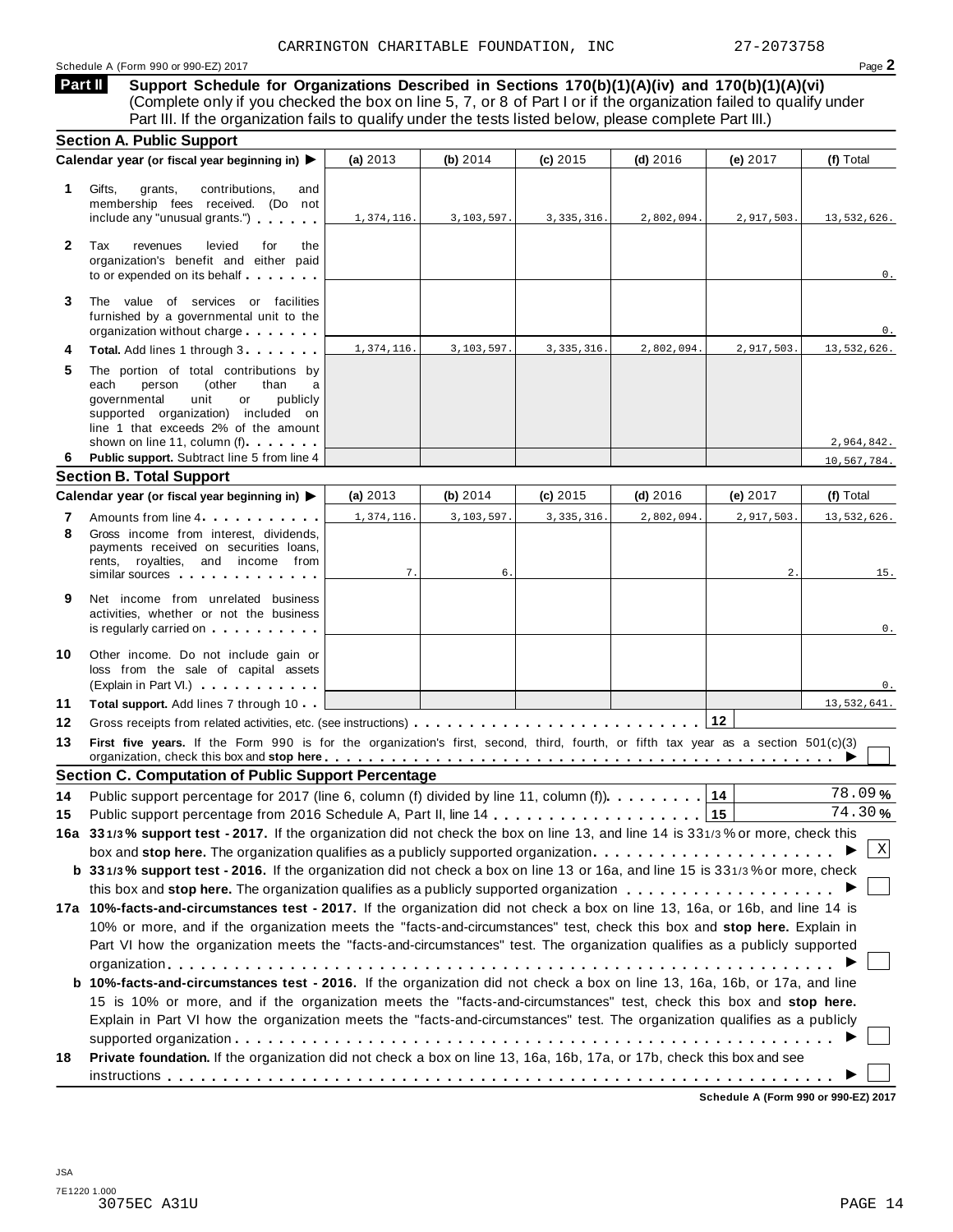### Schedule <sup>A</sup> (Form <sup>990</sup> or 990-EZ) <sup>2017</sup> Page **3**

**Support Schedule for Organizations Described in Section 509(a)(2)** (Complete only if you checked the box on line 10 of Part I or if the organization failed to qualify under Part II. If the organization fails to qualify under the tests listed below, please complete Part II.) **Part III**

| <b>Section A. Public Support</b>                                                                                                                                                                                                                             |                                                                                                                                                                                                                                                                                                                                                                                                                                                                                                                                                                                                                                                                                                                                                                                                                                                                                                                                                                                                                                                                                                                                                                                                                                                                                                                                                                                                                                                                                                                                                                                                                                                                                                                                                                                                |            |                                                                                                               |            |                                                                                                                                                                                                                                                                                                                                             |                                                                                                                                                  |
|--------------------------------------------------------------------------------------------------------------------------------------------------------------------------------------------------------------------------------------------------------------|------------------------------------------------------------------------------------------------------------------------------------------------------------------------------------------------------------------------------------------------------------------------------------------------------------------------------------------------------------------------------------------------------------------------------------------------------------------------------------------------------------------------------------------------------------------------------------------------------------------------------------------------------------------------------------------------------------------------------------------------------------------------------------------------------------------------------------------------------------------------------------------------------------------------------------------------------------------------------------------------------------------------------------------------------------------------------------------------------------------------------------------------------------------------------------------------------------------------------------------------------------------------------------------------------------------------------------------------------------------------------------------------------------------------------------------------------------------------------------------------------------------------------------------------------------------------------------------------------------------------------------------------------------------------------------------------------------------------------------------------------------------------------------------------|------------|---------------------------------------------------------------------------------------------------------------|------------|---------------------------------------------------------------------------------------------------------------------------------------------------------------------------------------------------------------------------------------------------------------------------------------------------------------------------------------------|--------------------------------------------------------------------------------------------------------------------------------------------------|
|                                                                                                                                                                                                                                                              | (a) 2013                                                                                                                                                                                                                                                                                                                                                                                                                                                                                                                                                                                                                                                                                                                                                                                                                                                                                                                                                                                                                                                                                                                                                                                                                                                                                                                                                                                                                                                                                                                                                                                                                                                                                                                                                                                       | (b) $2014$ | $(c)$ 2015                                                                                                    | $(d)$ 2016 | (e) 2017                                                                                                                                                                                                                                                                                                                                    | (f) Total                                                                                                                                        |
|                                                                                                                                                                                                                                                              |                                                                                                                                                                                                                                                                                                                                                                                                                                                                                                                                                                                                                                                                                                                                                                                                                                                                                                                                                                                                                                                                                                                                                                                                                                                                                                                                                                                                                                                                                                                                                                                                                                                                                                                                                                                                |            |                                                                                                               |            |                                                                                                                                                                                                                                                                                                                                             |                                                                                                                                                  |
| received. (Do not include any "unusual grants.")                                                                                                                                                                                                             |                                                                                                                                                                                                                                                                                                                                                                                                                                                                                                                                                                                                                                                                                                                                                                                                                                                                                                                                                                                                                                                                                                                                                                                                                                                                                                                                                                                                                                                                                                                                                                                                                                                                                                                                                                                                |            |                                                                                                               |            |                                                                                                                                                                                                                                                                                                                                             |                                                                                                                                                  |
|                                                                                                                                                                                                                                                              |                                                                                                                                                                                                                                                                                                                                                                                                                                                                                                                                                                                                                                                                                                                                                                                                                                                                                                                                                                                                                                                                                                                                                                                                                                                                                                                                                                                                                                                                                                                                                                                                                                                                                                                                                                                                |            |                                                                                                               |            |                                                                                                                                                                                                                                                                                                                                             |                                                                                                                                                  |
| sold or services performed, or facilities                                                                                                                                                                                                                    |                                                                                                                                                                                                                                                                                                                                                                                                                                                                                                                                                                                                                                                                                                                                                                                                                                                                                                                                                                                                                                                                                                                                                                                                                                                                                                                                                                                                                                                                                                                                                                                                                                                                                                                                                                                                |            |                                                                                                               |            |                                                                                                                                                                                                                                                                                                                                             |                                                                                                                                                  |
| furnished in any activity that is related to the                                                                                                                                                                                                             |                                                                                                                                                                                                                                                                                                                                                                                                                                                                                                                                                                                                                                                                                                                                                                                                                                                                                                                                                                                                                                                                                                                                                                                                                                                                                                                                                                                                                                                                                                                                                                                                                                                                                                                                                                                                |            |                                                                                                               |            |                                                                                                                                                                                                                                                                                                                                             |                                                                                                                                                  |
| organization's tax-exempt purpose                                                                                                                                                                                                                            |                                                                                                                                                                                                                                                                                                                                                                                                                                                                                                                                                                                                                                                                                                                                                                                                                                                                                                                                                                                                                                                                                                                                                                                                                                                                                                                                                                                                                                                                                                                                                                                                                                                                                                                                                                                                |            |                                                                                                               |            |                                                                                                                                                                                                                                                                                                                                             |                                                                                                                                                  |
|                                                                                                                                                                                                                                                              |                                                                                                                                                                                                                                                                                                                                                                                                                                                                                                                                                                                                                                                                                                                                                                                                                                                                                                                                                                                                                                                                                                                                                                                                                                                                                                                                                                                                                                                                                                                                                                                                                                                                                                                                                                                                |            |                                                                                                               |            |                                                                                                                                                                                                                                                                                                                                             |                                                                                                                                                  |
|                                                                                                                                                                                                                                                              |                                                                                                                                                                                                                                                                                                                                                                                                                                                                                                                                                                                                                                                                                                                                                                                                                                                                                                                                                                                                                                                                                                                                                                                                                                                                                                                                                                                                                                                                                                                                                                                                                                                                                                                                                                                                |            |                                                                                                               |            |                                                                                                                                                                                                                                                                                                                                             |                                                                                                                                                  |
|                                                                                                                                                                                                                                                              |                                                                                                                                                                                                                                                                                                                                                                                                                                                                                                                                                                                                                                                                                                                                                                                                                                                                                                                                                                                                                                                                                                                                                                                                                                                                                                                                                                                                                                                                                                                                                                                                                                                                                                                                                                                                |            |                                                                                                               |            |                                                                                                                                                                                                                                                                                                                                             |                                                                                                                                                  |
|                                                                                                                                                                                                                                                              |                                                                                                                                                                                                                                                                                                                                                                                                                                                                                                                                                                                                                                                                                                                                                                                                                                                                                                                                                                                                                                                                                                                                                                                                                                                                                                                                                                                                                                                                                                                                                                                                                                                                                                                                                                                                |            |                                                                                                               |            |                                                                                                                                                                                                                                                                                                                                             |                                                                                                                                                  |
|                                                                                                                                                                                                                                                              |                                                                                                                                                                                                                                                                                                                                                                                                                                                                                                                                                                                                                                                                                                                                                                                                                                                                                                                                                                                                                                                                                                                                                                                                                                                                                                                                                                                                                                                                                                                                                                                                                                                                                                                                                                                                |            |                                                                                                               |            |                                                                                                                                                                                                                                                                                                                                             |                                                                                                                                                  |
|                                                                                                                                                                                                                                                              |                                                                                                                                                                                                                                                                                                                                                                                                                                                                                                                                                                                                                                                                                                                                                                                                                                                                                                                                                                                                                                                                                                                                                                                                                                                                                                                                                                                                                                                                                                                                                                                                                                                                                                                                                                                                |            |                                                                                                               |            |                                                                                                                                                                                                                                                                                                                                             |                                                                                                                                                  |
|                                                                                                                                                                                                                                                              |                                                                                                                                                                                                                                                                                                                                                                                                                                                                                                                                                                                                                                                                                                                                                                                                                                                                                                                                                                                                                                                                                                                                                                                                                                                                                                                                                                                                                                                                                                                                                                                                                                                                                                                                                                                                |            |                                                                                                               |            |                                                                                                                                                                                                                                                                                                                                             |                                                                                                                                                  |
|                                                                                                                                                                                                                                                              |                                                                                                                                                                                                                                                                                                                                                                                                                                                                                                                                                                                                                                                                                                                                                                                                                                                                                                                                                                                                                                                                                                                                                                                                                                                                                                                                                                                                                                                                                                                                                                                                                                                                                                                                                                                                |            |                                                                                                               |            |                                                                                                                                                                                                                                                                                                                                             |                                                                                                                                                  |
|                                                                                                                                                                                                                                                              |                                                                                                                                                                                                                                                                                                                                                                                                                                                                                                                                                                                                                                                                                                                                                                                                                                                                                                                                                                                                                                                                                                                                                                                                                                                                                                                                                                                                                                                                                                                                                                                                                                                                                                                                                                                                |            |                                                                                                               |            |                                                                                                                                                                                                                                                                                                                                             |                                                                                                                                                  |
|                                                                                                                                                                                                                                                              |                                                                                                                                                                                                                                                                                                                                                                                                                                                                                                                                                                                                                                                                                                                                                                                                                                                                                                                                                                                                                                                                                                                                                                                                                                                                                                                                                                                                                                                                                                                                                                                                                                                                                                                                                                                                |            |                                                                                                               |            |                                                                                                                                                                                                                                                                                                                                             |                                                                                                                                                  |
|                                                                                                                                                                                                                                                              |                                                                                                                                                                                                                                                                                                                                                                                                                                                                                                                                                                                                                                                                                                                                                                                                                                                                                                                                                                                                                                                                                                                                                                                                                                                                                                                                                                                                                                                                                                                                                                                                                                                                                                                                                                                                |            |                                                                                                               |            |                                                                                                                                                                                                                                                                                                                                             |                                                                                                                                                  |
|                                                                                                                                                                                                                                                              |                                                                                                                                                                                                                                                                                                                                                                                                                                                                                                                                                                                                                                                                                                                                                                                                                                                                                                                                                                                                                                                                                                                                                                                                                                                                                                                                                                                                                                                                                                                                                                                                                                                                                                                                                                                                |            |                                                                                                               |            |                                                                                                                                                                                                                                                                                                                                             |                                                                                                                                                  |
| from other than disqualified<br>received                                                                                                                                                                                                                     |                                                                                                                                                                                                                                                                                                                                                                                                                                                                                                                                                                                                                                                                                                                                                                                                                                                                                                                                                                                                                                                                                                                                                                                                                                                                                                                                                                                                                                                                                                                                                                                                                                                                                                                                                                                                |            |                                                                                                               |            |                                                                                                                                                                                                                                                                                                                                             |                                                                                                                                                  |
| persons that exceed the greater of \$5,000                                                                                                                                                                                                                   |                                                                                                                                                                                                                                                                                                                                                                                                                                                                                                                                                                                                                                                                                                                                                                                                                                                                                                                                                                                                                                                                                                                                                                                                                                                                                                                                                                                                                                                                                                                                                                                                                                                                                                                                                                                                |            |                                                                                                               |            |                                                                                                                                                                                                                                                                                                                                             |                                                                                                                                                  |
| or 1% of the amount on line 13 for the year                                                                                                                                                                                                                  |                                                                                                                                                                                                                                                                                                                                                                                                                                                                                                                                                                                                                                                                                                                                                                                                                                                                                                                                                                                                                                                                                                                                                                                                                                                                                                                                                                                                                                                                                                                                                                                                                                                                                                                                                                                                |            |                                                                                                               |            |                                                                                                                                                                                                                                                                                                                                             |                                                                                                                                                  |
|                                                                                                                                                                                                                                                              |                                                                                                                                                                                                                                                                                                                                                                                                                                                                                                                                                                                                                                                                                                                                                                                                                                                                                                                                                                                                                                                                                                                                                                                                                                                                                                                                                                                                                                                                                                                                                                                                                                                                                                                                                                                                |            |                                                                                                               |            |                                                                                                                                                                                                                                                                                                                                             |                                                                                                                                                  |
|                                                                                                                                                                                                                                                              |                                                                                                                                                                                                                                                                                                                                                                                                                                                                                                                                                                                                                                                                                                                                                                                                                                                                                                                                                                                                                                                                                                                                                                                                                                                                                                                                                                                                                                                                                                                                                                                                                                                                                                                                                                                                |            |                                                                                                               |            |                                                                                                                                                                                                                                                                                                                                             |                                                                                                                                                  |
| $line 6.)$                                                                                                                                                                                                                                                   |                                                                                                                                                                                                                                                                                                                                                                                                                                                                                                                                                                                                                                                                                                                                                                                                                                                                                                                                                                                                                                                                                                                                                                                                                                                                                                                                                                                                                                                                                                                                                                                                                                                                                                                                                                                                |            |                                                                                                               |            |                                                                                                                                                                                                                                                                                                                                             |                                                                                                                                                  |
|                                                                                                                                                                                                                                                              |                                                                                                                                                                                                                                                                                                                                                                                                                                                                                                                                                                                                                                                                                                                                                                                                                                                                                                                                                                                                                                                                                                                                                                                                                                                                                                                                                                                                                                                                                                                                                                                                                                                                                                                                                                                                |            |                                                                                                               |            |                                                                                                                                                                                                                                                                                                                                             |                                                                                                                                                  |
|                                                                                                                                                                                                                                                              | (a) $2013$                                                                                                                                                                                                                                                                                                                                                                                                                                                                                                                                                                                                                                                                                                                                                                                                                                                                                                                                                                                                                                                                                                                                                                                                                                                                                                                                                                                                                                                                                                                                                                                                                                                                                                                                                                                     | (b) $2014$ | $(c)$ 2015                                                                                                    | $(d)$ 2016 | (e) $2017$                                                                                                                                                                                                                                                                                                                                  | (f) Total                                                                                                                                        |
|                                                                                                                                                                                                                                                              |                                                                                                                                                                                                                                                                                                                                                                                                                                                                                                                                                                                                                                                                                                                                                                                                                                                                                                                                                                                                                                                                                                                                                                                                                                                                                                                                                                                                                                                                                                                                                                                                                                                                                                                                                                                                |            |                                                                                                               |            |                                                                                                                                                                                                                                                                                                                                             |                                                                                                                                                  |
| payments received on securities loans,<br>rents, royalties, and income from similar                                                                                                                                                                          |                                                                                                                                                                                                                                                                                                                                                                                                                                                                                                                                                                                                                                                                                                                                                                                                                                                                                                                                                                                                                                                                                                                                                                                                                                                                                                                                                                                                                                                                                                                                                                                                                                                                                                                                                                                                |            |                                                                                                               |            |                                                                                                                                                                                                                                                                                                                                             |                                                                                                                                                  |
|                                                                                                                                                                                                                                                              |                                                                                                                                                                                                                                                                                                                                                                                                                                                                                                                                                                                                                                                                                                                                                                                                                                                                                                                                                                                                                                                                                                                                                                                                                                                                                                                                                                                                                                                                                                                                                                                                                                                                                                                                                                                                |            |                                                                                                               |            |                                                                                                                                                                                                                                                                                                                                             |                                                                                                                                                  |
|                                                                                                                                                                                                                                                              |                                                                                                                                                                                                                                                                                                                                                                                                                                                                                                                                                                                                                                                                                                                                                                                                                                                                                                                                                                                                                                                                                                                                                                                                                                                                                                                                                                                                                                                                                                                                                                                                                                                                                                                                                                                                |            |                                                                                                               |            |                                                                                                                                                                                                                                                                                                                                             |                                                                                                                                                  |
|                                                                                                                                                                                                                                                              |                                                                                                                                                                                                                                                                                                                                                                                                                                                                                                                                                                                                                                                                                                                                                                                                                                                                                                                                                                                                                                                                                                                                                                                                                                                                                                                                                                                                                                                                                                                                                                                                                                                                                                                                                                                                |            |                                                                                                               |            |                                                                                                                                                                                                                                                                                                                                             |                                                                                                                                                  |
|                                                                                                                                                                                                                                                              |                                                                                                                                                                                                                                                                                                                                                                                                                                                                                                                                                                                                                                                                                                                                                                                                                                                                                                                                                                                                                                                                                                                                                                                                                                                                                                                                                                                                                                                                                                                                                                                                                                                                                                                                                                                                |            |                                                                                                               |            |                                                                                                                                                                                                                                                                                                                                             |                                                                                                                                                  |
|                                                                                                                                                                                                                                                              |                                                                                                                                                                                                                                                                                                                                                                                                                                                                                                                                                                                                                                                                                                                                                                                                                                                                                                                                                                                                                                                                                                                                                                                                                                                                                                                                                                                                                                                                                                                                                                                                                                                                                                                                                                                                |            |                                                                                                               |            |                                                                                                                                                                                                                                                                                                                                             |                                                                                                                                                  |
| activities not included in line 10b,<br>whether or not the business is regularly                                                                                                                                                                             |                                                                                                                                                                                                                                                                                                                                                                                                                                                                                                                                                                                                                                                                                                                                                                                                                                                                                                                                                                                                                                                                                                                                                                                                                                                                                                                                                                                                                                                                                                                                                                                                                                                                                                                                                                                                |            |                                                                                                               |            |                                                                                                                                                                                                                                                                                                                                             |                                                                                                                                                  |
|                                                                                                                                                                                                                                                              |                                                                                                                                                                                                                                                                                                                                                                                                                                                                                                                                                                                                                                                                                                                                                                                                                                                                                                                                                                                                                                                                                                                                                                                                                                                                                                                                                                                                                                                                                                                                                                                                                                                                                                                                                                                                |            |                                                                                                               |            |                                                                                                                                                                                                                                                                                                                                             |                                                                                                                                                  |
|                                                                                                                                                                                                                                                              |                                                                                                                                                                                                                                                                                                                                                                                                                                                                                                                                                                                                                                                                                                                                                                                                                                                                                                                                                                                                                                                                                                                                                                                                                                                                                                                                                                                                                                                                                                                                                                                                                                                                                                                                                                                                |            |                                                                                                               |            |                                                                                                                                                                                                                                                                                                                                             |                                                                                                                                                  |
|                                                                                                                                                                                                                                                              |                                                                                                                                                                                                                                                                                                                                                                                                                                                                                                                                                                                                                                                                                                                                                                                                                                                                                                                                                                                                                                                                                                                                                                                                                                                                                                                                                                                                                                                                                                                                                                                                                                                                                                                                                                                                |            |                                                                                                               |            |                                                                                                                                                                                                                                                                                                                                             |                                                                                                                                                  |
|                                                                                                                                                                                                                                                              |                                                                                                                                                                                                                                                                                                                                                                                                                                                                                                                                                                                                                                                                                                                                                                                                                                                                                                                                                                                                                                                                                                                                                                                                                                                                                                                                                                                                                                                                                                                                                                                                                                                                                                                                                                                                |            |                                                                                                               |            |                                                                                                                                                                                                                                                                                                                                             |                                                                                                                                                  |
|                                                                                                                                                                                                                                                              |                                                                                                                                                                                                                                                                                                                                                                                                                                                                                                                                                                                                                                                                                                                                                                                                                                                                                                                                                                                                                                                                                                                                                                                                                                                                                                                                                                                                                                                                                                                                                                                                                                                                                                                                                                                                |            |                                                                                                               |            |                                                                                                                                                                                                                                                                                                                                             |                                                                                                                                                  |
|                                                                                                                                                                                                                                                              |                                                                                                                                                                                                                                                                                                                                                                                                                                                                                                                                                                                                                                                                                                                                                                                                                                                                                                                                                                                                                                                                                                                                                                                                                                                                                                                                                                                                                                                                                                                                                                                                                                                                                                                                                                                                |            |                                                                                                               |            |                                                                                                                                                                                                                                                                                                                                             |                                                                                                                                                  |
|                                                                                                                                                                                                                                                              |                                                                                                                                                                                                                                                                                                                                                                                                                                                                                                                                                                                                                                                                                                                                                                                                                                                                                                                                                                                                                                                                                                                                                                                                                                                                                                                                                                                                                                                                                                                                                                                                                                                                                                                                                                                                |            |                                                                                                               |            |                                                                                                                                                                                                                                                                                                                                             |                                                                                                                                                  |
|                                                                                                                                                                                                                                                              |                                                                                                                                                                                                                                                                                                                                                                                                                                                                                                                                                                                                                                                                                                                                                                                                                                                                                                                                                                                                                                                                                                                                                                                                                                                                                                                                                                                                                                                                                                                                                                                                                                                                                                                                                                                                |            |                                                                                                               |            |                                                                                                                                                                                                                                                                                                                                             |                                                                                                                                                  |
|                                                                                                                                                                                                                                                              |                                                                                                                                                                                                                                                                                                                                                                                                                                                                                                                                                                                                                                                                                                                                                                                                                                                                                                                                                                                                                                                                                                                                                                                                                                                                                                                                                                                                                                                                                                                                                                                                                                                                                                                                                                                                |            |                                                                                                               |            |                                                                                                                                                                                                                                                                                                                                             | %                                                                                                                                                |
|                                                                                                                                                                                                                                                              |                                                                                                                                                                                                                                                                                                                                                                                                                                                                                                                                                                                                                                                                                                                                                                                                                                                                                                                                                                                                                                                                                                                                                                                                                                                                                                                                                                                                                                                                                                                                                                                                                                                                                                                                                                                                |            |                                                                                                               |            |                                                                                                                                                                                                                                                                                                                                             | %                                                                                                                                                |
|                                                                                                                                                                                                                                                              |                                                                                                                                                                                                                                                                                                                                                                                                                                                                                                                                                                                                                                                                                                                                                                                                                                                                                                                                                                                                                                                                                                                                                                                                                                                                                                                                                                                                                                                                                                                                                                                                                                                                                                                                                                                                |            |                                                                                                               |            |                                                                                                                                                                                                                                                                                                                                             |                                                                                                                                                  |
|                                                                                                                                                                                                                                                              |                                                                                                                                                                                                                                                                                                                                                                                                                                                                                                                                                                                                                                                                                                                                                                                                                                                                                                                                                                                                                                                                                                                                                                                                                                                                                                                                                                                                                                                                                                                                                                                                                                                                                                                                                                                                |            |                                                                                                               |            |                                                                                                                                                                                                                                                                                                                                             |                                                                                                                                                  |
| Investment income percentage for 2017 (line 10c, column (f) divided by line 13, column (f) $\ldots$ ,,,,,,,                                                                                                                                                  |                                                                                                                                                                                                                                                                                                                                                                                                                                                                                                                                                                                                                                                                                                                                                                                                                                                                                                                                                                                                                                                                                                                                                                                                                                                                                                                                                                                                                                                                                                                                                                                                                                                                                                                                                                                                |            |                                                                                                               |            | 17                                                                                                                                                                                                                                                                                                                                          | %                                                                                                                                                |
|                                                                                                                                                                                                                                                              |                                                                                                                                                                                                                                                                                                                                                                                                                                                                                                                                                                                                                                                                                                                                                                                                                                                                                                                                                                                                                                                                                                                                                                                                                                                                                                                                                                                                                                                                                                                                                                                                                                                                                                                                                                                                |            |                                                                                                               |            | 18                                                                                                                                                                                                                                                                                                                                          | %                                                                                                                                                |
|                                                                                                                                                                                                                                                              |                                                                                                                                                                                                                                                                                                                                                                                                                                                                                                                                                                                                                                                                                                                                                                                                                                                                                                                                                                                                                                                                                                                                                                                                                                                                                                                                                                                                                                                                                                                                                                                                                                                                                                                                                                                                |            |                                                                                                               |            |                                                                                                                                                                                                                                                                                                                                             |                                                                                                                                                  |
| 19a 331/3% support tests - 2017. If the organization did not check the box on line 14, and line 15 is more than 331/3%, and line                                                                                                                             |                                                                                                                                                                                                                                                                                                                                                                                                                                                                                                                                                                                                                                                                                                                                                                                                                                                                                                                                                                                                                                                                                                                                                                                                                                                                                                                                                                                                                                                                                                                                                                                                                                                                                                                                                                                                |            |                                                                                                               |            |                                                                                                                                                                                                                                                                                                                                             |                                                                                                                                                  |
| 17 is not more than 331/3%, check this box and stop here. The organization qualifies as a publicly supported organization                                                                                                                                    |                                                                                                                                                                                                                                                                                                                                                                                                                                                                                                                                                                                                                                                                                                                                                                                                                                                                                                                                                                                                                                                                                                                                                                                                                                                                                                                                                                                                                                                                                                                                                                                                                                                                                                                                                                                                |            |                                                                                                               |            |                                                                                                                                                                                                                                                                                                                                             |                                                                                                                                                  |
| <b>b</b> 331/3% support tests - 2016. If the organization did not check a box on line 14 or line 19a, and line 16 is more than 331/3%, and                                                                                                                   |                                                                                                                                                                                                                                                                                                                                                                                                                                                                                                                                                                                                                                                                                                                                                                                                                                                                                                                                                                                                                                                                                                                                                                                                                                                                                                                                                                                                                                                                                                                                                                                                                                                                                                                                                                                                |            |                                                                                                               |            |                                                                                                                                                                                                                                                                                                                                             |                                                                                                                                                  |
| line 18 is not more than 331/3%, check this box and stop here. The organization qualifies as a publicly supported organization<br>Private foundation. If the organization did not check a box on line 14, 19a, or 19b, check this box and see instructions ▶ |                                                                                                                                                                                                                                                                                                                                                                                                                                                                                                                                                                                                                                                                                                                                                                                                                                                                                                                                                                                                                                                                                                                                                                                                                                                                                                                                                                                                                                                                                                                                                                                                                                                                                                                                                                                                |            |                                                                                                               |            |                                                                                                                                                                                                                                                                                                                                             |                                                                                                                                                  |
|                                                                                                                                                                                                                                                              | Calendar year (or fiscal year beginning in) $\blacktriangleright$<br>Gifts, grants, contributions, and membership fees<br>Gross receipts from admissions, merchandise<br>Gross receipts from activities that are not an<br>unrelated trade or business under section 513<br>Tax<br>revenues<br>levied<br>for<br>the<br>organization's benefit and either paid to<br>or expended on its behalf <b>contains the set of the set of the set of the set of the set of the set of the set of the set of the set of the set of the set of the set of the set of the set of the set of the set of the set of</b><br>The value of services or facilities<br>furnished by a governmental unit to the<br>organization without charge<br>Total. Add lines 1 through 5<br>7a Amounts included on lines 1, 2, and 3<br>received from disqualified persons<br><b>b</b> Amounts included on lines 2 and 3<br>c Add lines 7a and 7b<br>Public support. (Subtract line 7c from<br><b>Section B. Total Support</b><br>Calendar year (or fiscal year beginning in) ▶<br>Amounts from line 6<br>10 a Gross income from interest, dividends,<br>$sources$<br><b>b</b> Unrelated business taxable income (less<br>section 511 taxes) from businesses<br>acquired after June 30, 1975<br>c Add lines 10a and 10b<br>Net income from unrelated business<br>carried on the carried on the control of the care of the control of the control of the control of the control of the control of the control of the control of the control of the control of the control of the control of the<br>Other income. Do not include gain or<br>loss from the sale of capital assets<br>(Explain in Part VI.) <b>All and Strategies</b><br>Total support. (Add lines 9, 10c, 11,<br>and $12.$ ) $\cdots$ $\cdots$ $\cdots$ $\cdots$ |            | Section C. Computation of Public Support Percentage<br>Section D. Computation of Investment Income Percentage |            | Public support percentage for 2017 (line 8, column (f) divided by line 13, column (f) [1] [1] $\ldots$ [1] $\ldots$ [1] $\ldots$ [1] $\ldots$ [1] $\ldots$ [1] $\ldots$ [1] $\ldots$ [1] $\ldots$ [1] $\ldots$ [1] $\ldots$ [1] $\ldots$ [1] $\ldots$ [1] $\ldots$ [1<br>Public support percentage from 2016 Schedule A, Part III, line 15. | First five years. If the Form 990 is for the organization's first, second, third, fourth, or fifth tax year as a section $501(c)(3)$<br>15<br>16 |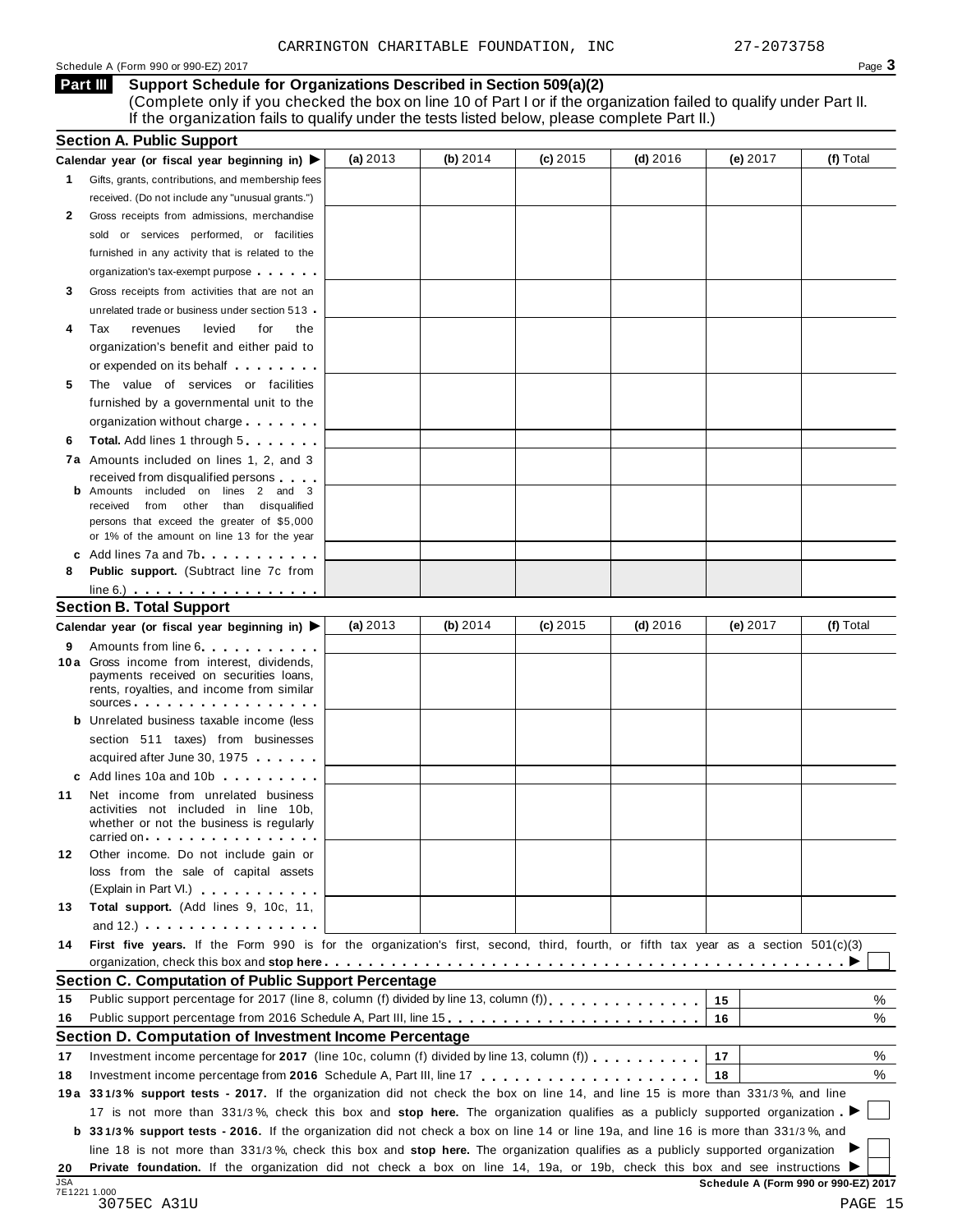**Yes No**

**2**

**3a**

**3b**

**3c**

**4a**

**4b**

**4c**

**5a**

**5b 5c**

**6**

**7**

**8**

**9a**

**9b**

**9c**

**10a**

## **Part IV Supporting Organizations**

(Complete only if you checked a box in line 12 on Part I. If you checked 12a of Part I, complete Sections A and B. If you checked 12b of Part I, complete Sections A and C. If you checked 12c of Part I, complete Sections A, D, and E. If you checked 12d of Part I, complete Sections A and D, and complete Part V.)

## **Section A. All Supporting Organizations**

- **1** Are all of the organization's supported organizations listed by name in the organization's governing documents? *If "No," describe in Part VI how the supported organizations are designated. If designated by class or purpose, describe the designation. If historic and continuing relationship, explain.* **1**
- **2** Did the organization have any supported organization that does not have an IRS determination of status under section 509(a)(1) or (2)? *If"Yes," explain in Part VI how the organization determined that the supported organization was described in section 509(a)(1) or (2).*
- **3 a** Did the organization have a supported organization described in section 501(c)(4), (5), or (6)? *If "Yes," answer (b) and (c) below.*
- **b** Did the organization confirm that each supported organization qualified under section 501(c)(4), (5), or (6) and | satisfied the public support tests under section 509(a)(2)? *If "Yes," describe in Part VI when and how the organization made the determination.*
- **c** Did the organization ensure that all support to such organizations was used exclusively for section 170(c)(2)(B) purposes? *If"Yes," explain in Part VI what controls the organization put in place to ensure such use.*
- **4 a** Was any supported organization not organized in the United States ("foreign supported organization")? *If "Yes," and if you checked 12a or 12b in Part I, answer (b) and (c) below.*
- **b** Did the organization have ultimate control and discretion in deciding whether to make grants to the foreign | supported organization? *If "Yes," describe in Part VI how the organization had such control and discretion despite being controlled or supervised by or in connection with its supported organizations.*
- **c** Did the organization support any foreign supported organization that does not have an IRS determination | under sections 501(c)(3) and 509(a)(1) or (2)? *If "Yes," explain in Part VI what controls the organization used to ensure that all support to the foreign supported organization was used exclusively for section 170(c)(2)(B) purposes.*
- **5 a** Did the organization add, substitute, or remove any supported organizations during the tax year? *If "Yes,"* answer (b) and (c) below (if applicable). Also, provide detail in Part VI, including (i) the names and EIN *numbers of the supported organizations added, substituted, or removed; (ii) the reasons for each such action;* (iii) the authority under the organization's organizing document authorizing such action; and (iv) how the action *was accomplished (such as by amendment to the organizing document).*
- **b** Type I or Type II only. Was any added or substituted supported organization part of a class already | designated in the organization's organizing document?
- **c Substitutions only.** Was the substitution the result of an event beyond the organization's control?
- **6** Did the organization provide support (whether in the form of grants or the provision of services or facilities) to anyone other than (i) its supported organizations, (ii) individuals that are part of the charitable class benefited by one or more of its supported organizations, or (iii) other supporting organizations that also support or benefit one or more of the filing organization's supported organizations? *If"Yes," provide detail in Part VI.*
- **7** Did the organization provide a grant, loan, compensation, or other similar payment to a substantial contributor (defined in section 4958(c)(3)(C)), a family member of a substantial contributor, or a 35% controlled entity with regard to a substantial contributor? *If"Yes," complete Part I of Schedule L (Form 990 or 990-EZ).*
- **8** Did the organization make a loan to a disqualified person (as defined in section 4958) not described in line 7? *If "Yes," complete Part I of Schedule L (Form 990 or 990-EZ).*
- **a** Was the organization controlled directly or indirectly at any time during the tax year by one or more | **9** disqualified persons as defined in section 4946 (other than foundation managers and organizations described in section 509(a)(1) or (2))? *If"Yes," provide detail in Part VI.*
- **b** Did one or more disqualified persons (as defined in line 9a) hold a controlling interest in any entity in which | the supporting organization had an interest? *If"Yes," provide detail in Part VI.*
- **c** Did a disqualified person (as defined in line 9a) have an ownership interest in, or derive any personal benefit from, assets in which the supporting organization also had an interest? *If"Yes," provide detail in Part VI.*
- **10a** Was the organization subject to the excess business holdings rules of section 4943 because of section | 4943(f) (regarding certain Type II supporting organizations, and all Type III non-functionally integrated supporting organizations)? *If"Yes," answer 10b below.*
	- **b** Did the organization have any excess business holdings in the tax year? *(Use Schedule C, Form 4720, to determine whether the organization had excess business holdings.)*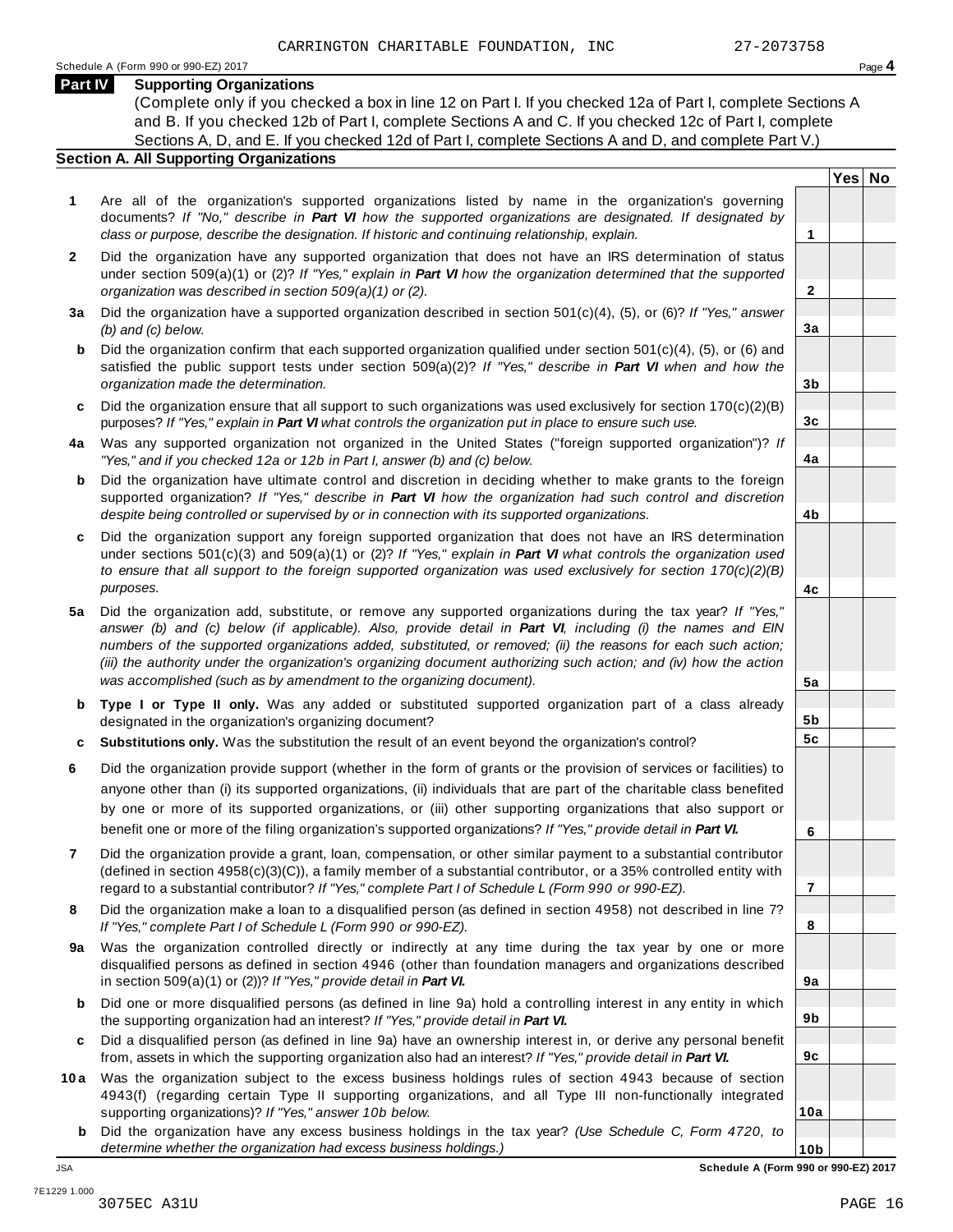|                  | Schedule A (Form 990 or 990-EZ) 2017                                                                                                                                                                                                                                                                                                                                                                                                                                                                                                                                                                                                                                         |                 |        | Page 5 |
|------------------|------------------------------------------------------------------------------------------------------------------------------------------------------------------------------------------------------------------------------------------------------------------------------------------------------------------------------------------------------------------------------------------------------------------------------------------------------------------------------------------------------------------------------------------------------------------------------------------------------------------------------------------------------------------------------|-----------------|--------|--------|
| Part IV          | <b>Supporting Organizations (continued)</b>                                                                                                                                                                                                                                                                                                                                                                                                                                                                                                                                                                                                                                  |                 |        |        |
|                  |                                                                                                                                                                                                                                                                                                                                                                                                                                                                                                                                                                                                                                                                              |                 | Yes No |        |
| 11<br>a          | Has the organization accepted a gift or contribution from any of the following persons?<br>A person who directly or indirectly controls, either alone or together with persons described in (b) and (c)                                                                                                                                                                                                                                                                                                                                                                                                                                                                      |                 |        |        |
|                  | below, the governing body of a supported organization?                                                                                                                                                                                                                                                                                                                                                                                                                                                                                                                                                                                                                       | 11a             |        |        |
| b                | A family member of a person described in (a) above?                                                                                                                                                                                                                                                                                                                                                                                                                                                                                                                                                                                                                          | 11 <sub>b</sub> |        |        |
|                  | c A 35% controlled entity of a person described in (a) or (b) above? If "Yes" to a, b, or c, provide detail in Part VI.                                                                                                                                                                                                                                                                                                                                                                                                                                                                                                                                                      | 11c             |        |        |
|                  | <b>Section B. Type I Supporting Organizations</b>                                                                                                                                                                                                                                                                                                                                                                                                                                                                                                                                                                                                                            |                 |        |        |
|                  |                                                                                                                                                                                                                                                                                                                                                                                                                                                                                                                                                                                                                                                                              |                 | Yes No |        |
| 1                | Did the directors, trustees, or membership of one or more supported organizations have the power to<br>regularly appoint or elect at least a majority of the organization's directors or trustees at all times during the<br>tax year? If "No," describe in Part VI how the supported organization(s) effectively operated, supervised, or<br>controlled the organization's activities. If the organization had more than one supported organization,<br>describe how the powers to appoint and/or remove directors or trustees were allocated among the supported<br>organizations and what conditions or restrictions, if any, applied to such powers during the tax year. | 1               |        |        |
| 2                | Did the organization operate for the benefit of any supported organization other than the supported<br>organization(s) that operated, supervised, or controlled the supporting organization? If "Yes," explain in Part<br>VI how providing such benefit carried out the purposes of the supported organization(s) that operated,<br>supervised, or controlled the supporting organization.                                                                                                                                                                                                                                                                                   | 2               |        |        |
|                  | <b>Section C. Type II Supporting Organizations</b>                                                                                                                                                                                                                                                                                                                                                                                                                                                                                                                                                                                                                           |                 |        |        |
|                  |                                                                                                                                                                                                                                                                                                                                                                                                                                                                                                                                                                                                                                                                              |                 | Yes No |        |
| 1                | Were a majority of the organization's directors or trustees during the tax year also a majority of the directors<br>or trustees of each of the organization's supported organization(s)? If "No," describe in Part VI how control<br>or management of the supporting organization was vested in the same persons that controlled or managed                                                                                                                                                                                                                                                                                                                                  |                 |        |        |
|                  | the supported organization(s).                                                                                                                                                                                                                                                                                                                                                                                                                                                                                                                                                                                                                                               | 1               |        |        |
|                  | <b>Section D. All Type III Supporting Organizations</b>                                                                                                                                                                                                                                                                                                                                                                                                                                                                                                                                                                                                                      |                 |        |        |
|                  |                                                                                                                                                                                                                                                                                                                                                                                                                                                                                                                                                                                                                                                                              |                 | Yes No |        |
| 1                | Did the organization provide to each of its supported organizations, by the last day of the fifth month of the<br>organization's tax year, (i) a written notice describing the type and amount of support provided during the prior<br>tax year, (ii) a copy of the Form 990 that was most recently filed as of the date of notification, and (iii) copies of<br>the organization's governing documents in effect on the date of notification, to the extent not previously<br>provided?                                                                                                                                                                                     | 1               |        |        |
| 2                | Were any of the organization's officers, directors, or trustees either (i) appointed or elected by the supported<br>organization(s) or (ii) serving on the governing body of a supported organization? If "No," explain in Part VI how<br>the organization maintained a close and continuous working relationship with the supported organization(s).                                                                                                                                                                                                                                                                                                                        | $\mathbf{2}$    |        |        |
| 3                | By reason of the relationship described in (2), did the organization's supported organizations have a<br>significant voice in the organization's investment policies and in directing the use of the organization's<br>income or assets at all times during the tax year? If "Yes," describe in Part VI the role the organization's<br>supported organizations played in this regard.                                                                                                                                                                                                                                                                                        | 3               |        |        |
|                  | Section E. Type III Functionally Integrated Supporting Organizations                                                                                                                                                                                                                                                                                                                                                                                                                                                                                                                                                                                                         |                 |        |        |
| 1<br>a<br>b<br>c | Check the box next to the method that the organization used to satisfy the Integral Part Test during the year (see instructions).<br>The organization satisfied the Activities Test. Complete line 2 below.<br>The organization is the parent of each of its supported organizations. Complete line 3 below.<br>The organization supported a governmental entity. Describe in Part VI how you supported a government entity (see instructions).                                                                                                                                                                                                                              |                 |        |        |
|                  |                                                                                                                                                                                                                                                                                                                                                                                                                                                                                                                                                                                                                                                                              |                 | Yes No |        |
| 2<br>a           | Activities Test. Answer (a) and (b) below.<br>Did substantially all of the organization's activities during the tax year directly further the exempt purposes of<br>the supported organization(s) to which the organization was responsive? If "Yes," then in Part VI identify<br>those supported organizations and explain how these activities directly furthered their exempt purposes,<br>how the organization was responsive to those supported organizations, and how the organization determined<br>that these activities constituted substantially all of its activities.                                                                                            | 2a              |        |        |
| b                | Did the activities described in (a) constitute activities that, but for the organization's involvement, one or more<br>of the organization's supported organization(s) would have been engaged in? If "Yes," explain in Part VI the<br>reasons for the organization's position that its supported organization(s) would have engaged in these<br>activities but for the organization's involvement.                                                                                                                                                                                                                                                                          | 2 <sub>b</sub>  |        |        |
| 3<br>a           | Parent of Supported Organizations. Answer (a) and (b) below.<br>Did the organization have the power to regularly appoint or elect a majority of the officers, directors, or<br>trustees of each of the supported organizations? Provide details in Part VI.                                                                                                                                                                                                                                                                                                                                                                                                                  | 3a              |        |        |
|                  | <b>b</b> Did the organization exercise a substantial degree of direction over the policies, programs, and activities of each                                                                                                                                                                                                                                                                                                                                                                                                                                                                                                                                                 |                 |        |        |
|                  | of its supported organizations? If "Yes," describe in Part VI the role played by the organization in this regard.                                                                                                                                                                                                                                                                                                                                                                                                                                                                                                                                                            | 3 <sub>b</sub>  |        |        |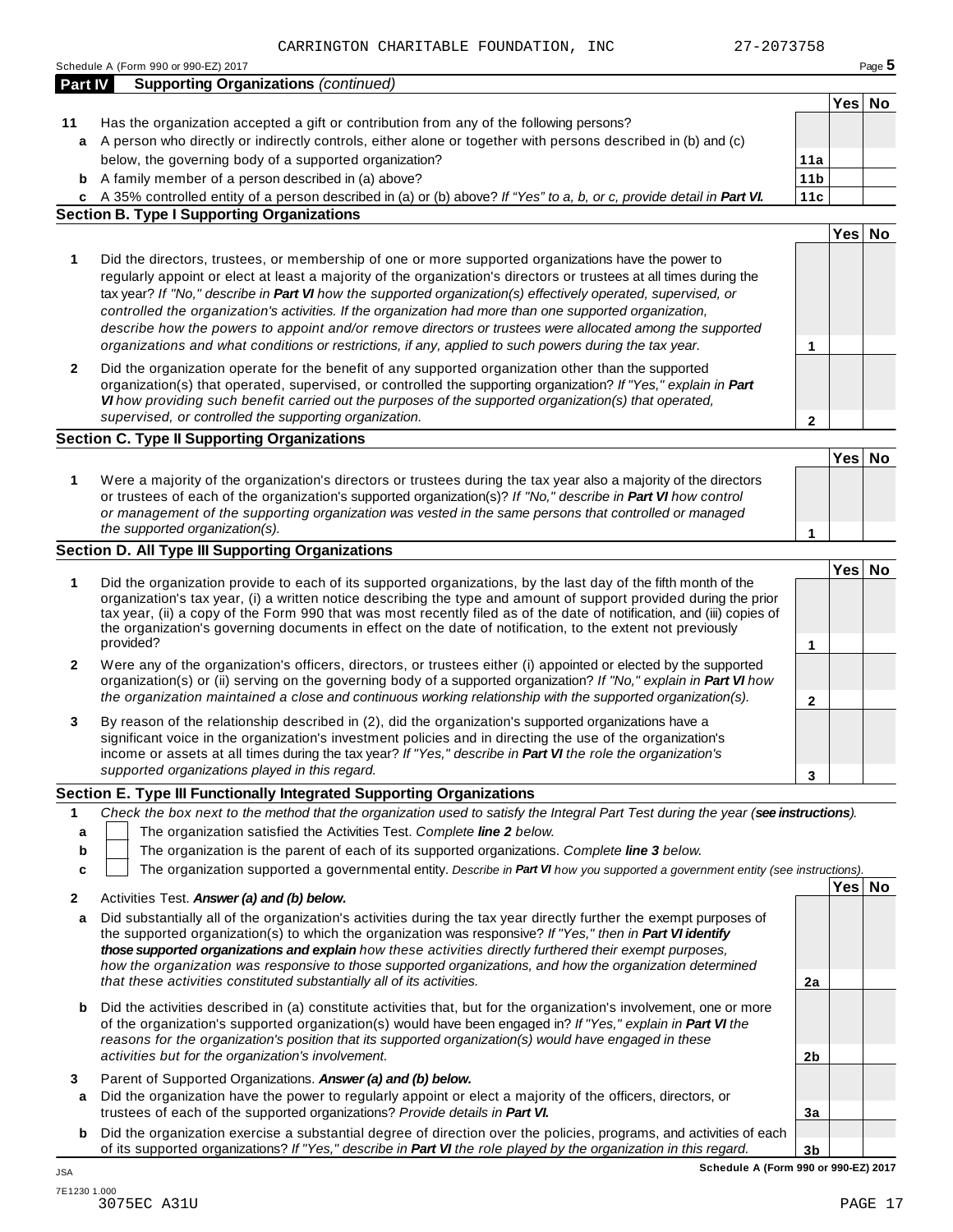| Schedule A (Form 990 or 990-EZ) 2017                                                                                                             |                         |                | Page $6$                       |
|--------------------------------------------------------------------------------------------------------------------------------------------------|-------------------------|----------------|--------------------------------|
| Type III Non-Functionally Integrated 509(a)(3) Supporting Organizations<br><b>Part V</b>                                                         |                         |                |                                |
| $\mathbf{1}$<br>Check here if the organization satisfied the Integral Part Test as a qualifying trust on Nov. 20, 1970 (explain in Part VI). See |                         |                |                                |
| instructions. All other Type III non-functionally integrated supporting organizations must complete Sections A through E.                        |                         |                |                                |
| Section A - Adjusted Net Income                                                                                                                  |                         | (A) Prior Year | (B) Current Year<br>(optional) |
| 1 Net short-term capital gain                                                                                                                    | $\mathbf 1$             |                |                                |
| 2 Recoveries of prior-year distributions                                                                                                         | $\mathbf{2}$            |                |                                |
| 3 Other gross income (see instructions)                                                                                                          | 3                       |                |                                |
| 4 Add lines 1 through 3.                                                                                                                         | 4                       |                |                                |
| <b>5</b> Depreciation and depletion                                                                                                              | 5                       |                |                                |
| 6 Portion of operating expenses paid or incurred for production or                                                                               |                         |                |                                |
| collection of gross income or for management, conservation, or                                                                                   |                         |                |                                |
| maintenance of property held for production of income (see instructions)                                                                         | 6                       |                |                                |
| 7 Other expenses (see instructions)                                                                                                              | $\overline{\mathbf{r}}$ |                |                                |
| 8 Adjusted Net Income (subtract lines 5, 6, and 7 from line 4).                                                                                  | 8                       |                |                                |
| <b>Section B - Minimum Asset Amount</b>                                                                                                          |                         | (A) Prior Year | (B) Current Year<br>(optional) |
| 1 Aggregate fair market value of all non-exempt-use assets (see                                                                                  |                         |                |                                |
| instructions for short tax year or assets held for part of year):                                                                                |                         |                |                                |
| a Average monthly value of securities                                                                                                            | 1a                      |                |                                |
| <b>b</b> Average monthly cash balances                                                                                                           | 1 <sub>b</sub>          |                |                                |
| c Fair market value of other non-exempt-use assets                                                                                               | 1c                      |                |                                |
| d Total (add lines 1a, 1b, and 1c)                                                                                                               | 1 <sub>d</sub>          |                |                                |
| e Discount claimed for blockage or other                                                                                                         |                         |                |                                |
| factors (explain in detail in Part VI):                                                                                                          |                         |                |                                |
| 2 Acquisition indebtedness applicable to non-exempt-use assets                                                                                   | $\mathbf{2}$            |                |                                |
| 3 Subtract line 2 from line 1d.                                                                                                                  | $\mathbf{3}$            |                |                                |
| 4 Cash deemed held for exempt use. Enter 1-1/2% of line 3 (for greater amount,<br>see instructions).                                             | 4                       |                |                                |
| 5 Net value of non-exempt-use assets (subtract line 4 from line 3)                                                                               | 5                       |                |                                |
| 6 Multiply line 5 by .035.                                                                                                                       | 6                       |                |                                |
| 7 Recoveries of prior-year distributions                                                                                                         | $\overline{7}$          |                |                                |
| 8 Minimum Asset Amount (add line 7 to line 6)                                                                                                    | 8                       |                |                                |
| <b>Section C - Distributable Amount</b>                                                                                                          |                         |                | <b>Current Year</b>            |
| 1 Adjusted net income for prior year (from Section A, line 8, Column A)                                                                          | $\mathbf{1}$            |                |                                |
| 2 Enter 85% of line 1.                                                                                                                           | $\mathbf{2}$            |                |                                |
| 3 Minimum asset amount for prior year (from Section B, line 8, Column A)                                                                         | 3                       |                |                                |
| 4 Enter greater of line 2 or line 3.                                                                                                             | 4                       |                |                                |
| 5 Income tax imposed in prior year                                                                                                               | 5                       |                |                                |
| 6 Distributable Amount. Subtract line 5 from line 4, unless subject to                                                                           |                         |                |                                |
| emergency temporary reduction (see instructions).                                                                                                | 6                       |                |                                |

**7 Check here if the current year is the organization's first as a non-functionally integrated Type III supporting organization (see** instructions).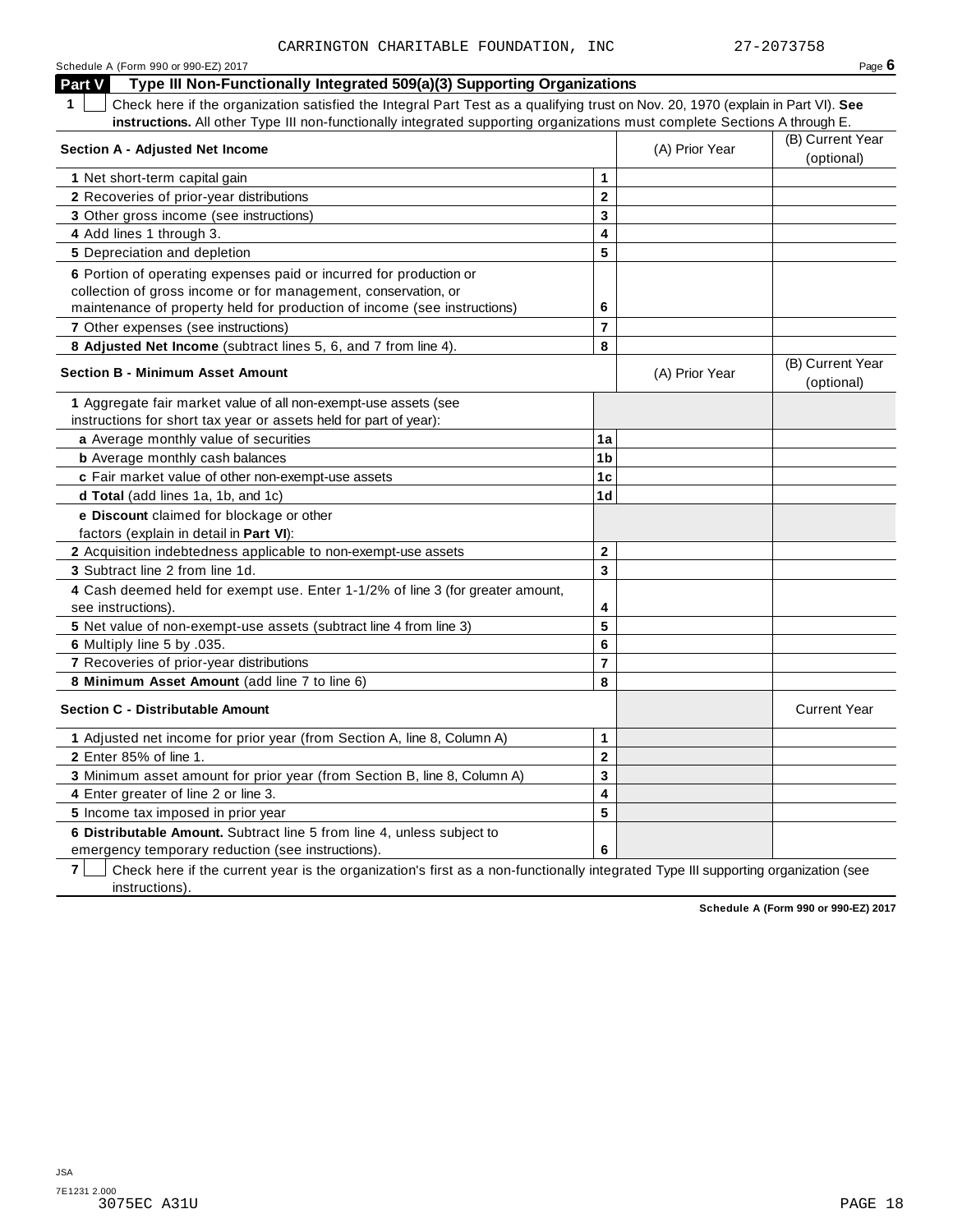|                | Schedule A (Form 990 or 990-EZ) 2017                                                                              |                                    |                                               | Page 7                                           |
|----------------|-------------------------------------------------------------------------------------------------------------------|------------------------------------|-----------------------------------------------|--------------------------------------------------|
| Part V         | Type III Non-Functionally Integrated 509(a)(3) Supporting Organizations (continued)                               |                                    |                                               |                                                  |
|                | <b>Section D - Distributions</b>                                                                                  |                                    |                                               | <b>Current Year</b>                              |
| 1.             | Amounts paid to supported organizations to accomplish exempt purposes                                             |                                    |                                               |                                                  |
| $\mathbf{2}$   | Amounts paid to perform activity that directly furthers exempt purposes of supported                              |                                    |                                               |                                                  |
|                | organizations, in excess of income from activity                                                                  |                                    |                                               |                                                  |
| 3              | Administrative expenses paid to accomplish exempt purposes of supported organizations                             |                                    |                                               |                                                  |
| 4              | Amounts paid to acquire exempt-use assets                                                                         |                                    |                                               |                                                  |
| 5              | Qualified set-aside amounts (prior IRS approval required)                                                         |                                    |                                               |                                                  |
| 6              | Other distributions (describe in Part VI). See instructions.                                                      |                                    |                                               |                                                  |
| 7              | Total annual distributions. Add lines 1 through 6.                                                                |                                    |                                               |                                                  |
| 8              | Distributions to attentive supported organizations to which the organization is responsive                        |                                    |                                               |                                                  |
|                | (provide details in Part VI). See instructions.                                                                   |                                    |                                               |                                                  |
| 9              | Distributable amount for 2017 from Section C, line 6                                                              |                                    |                                               |                                                  |
| 10             | Line 8 amount divided by Line 9 amount                                                                            |                                    |                                               |                                                  |
|                | Section E - Distribution Allocations (see instructions)                                                           | (i)<br><b>Excess Distributions</b> | (ii)<br><b>Underdistributions</b><br>Pre-2017 | (iii)<br><b>Distributable</b><br>Amount for 2017 |
| 1              | Distributable amount for 2017 from Section C, line 6                                                              |                                    |                                               |                                                  |
| $\mathbf{2}$   | Underdistributions, if any, for years prior to 2017                                                               |                                    |                                               |                                                  |
|                | (reasonable cause required-explain in Part VI). See                                                               |                                    |                                               |                                                  |
|                | instructions.                                                                                                     |                                    |                                               |                                                  |
| 3              | Excess distributions carryover, if any, to 2017                                                                   |                                    |                                               |                                                  |
| а              |                                                                                                                   |                                    |                                               |                                                  |
| b              | From 2013                                                                                                         |                                    |                                               |                                                  |
| c              |                                                                                                                   |                                    |                                               |                                                  |
| d              | From 2015 $\frac{1}{2}$                                                                                           |                                    |                                               |                                                  |
| е              | From 2016 <b></b>                                                                                                 |                                    |                                               |                                                  |
| f              | Total of lines 3a through e                                                                                       |                                    |                                               |                                                  |
| g              | Applied to underdistributions of prior years                                                                      |                                    |                                               |                                                  |
| h              | Applied to 2017 distributable amount                                                                              |                                    |                                               |                                                  |
| j.             | Carryover from 2012 not applied (see instructions)                                                                |                                    |                                               |                                                  |
|                | Remainder. Subtract lines 3g, 3h, and 3i from 3f.                                                                 |                                    |                                               |                                                  |
| 4              | Distributions for 2017 from                                                                                       |                                    |                                               |                                                  |
|                | Section D, line 7:                                                                                                |                                    |                                               |                                                  |
| a              | Applied to underdistributions of prior years                                                                      |                                    |                                               |                                                  |
| b              | Applied to 2017 distributable amount                                                                              |                                    |                                               |                                                  |
| 5              | Remainder. Subtract lines 4a and 4b from 4.                                                                       |                                    |                                               |                                                  |
|                | Remaining underdistributions for years prior to 2017, if<br>any. Subtract lines 3g and 4a from line 2. For result |                                    |                                               |                                                  |
|                | greater than zero, explain in Part VI. See instructions.                                                          |                                    |                                               |                                                  |
| 6              | Remaining underdistributions for 2017. Subtract lines 3h                                                          |                                    |                                               |                                                  |
|                | and 4b from line 1. For result greater than zero, explain in                                                      |                                    |                                               |                                                  |
|                | Part VI. See instructions.                                                                                        |                                    |                                               |                                                  |
| $\overline{7}$ | Excess distributions carryover to 2018. Add lines 3j                                                              |                                    |                                               |                                                  |
|                | and 4c.                                                                                                           |                                    |                                               |                                                  |
| 8              | Breakdown of line 7:                                                                                              |                                    |                                               |                                                  |
| a              | Excess from 2013                                                                                                  |                                    |                                               |                                                  |
| b              | Excess from 2014                                                                                                  |                                    |                                               |                                                  |
| c              | Excess from 2015                                                                                                  |                                    |                                               |                                                  |
| d              | Excess from 2016                                                                                                  |                                    |                                               |                                                  |
| е              | Excess from 2017                                                                                                  |                                    |                                               |                                                  |
|                |                                                                                                                   |                                    |                                               | Schodule A (Form 000 or 000 E7) 2017             |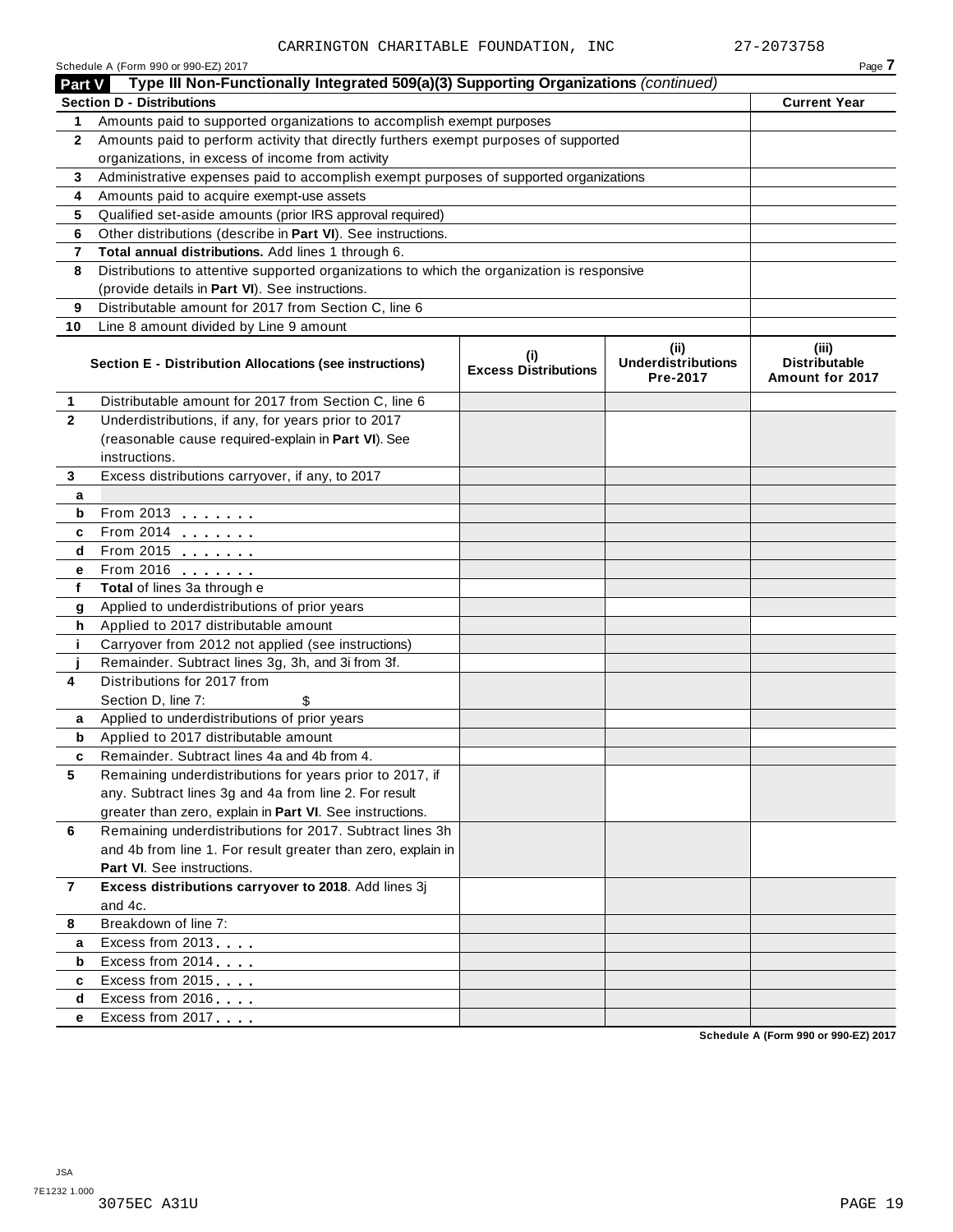Schedule <sup>A</sup> (Form <sup>990</sup> or 990-EZ) <sup>2017</sup> Page **8**

**Supplemental Information.** Provide the explanations required by Part II, line 10; Part II, line 17a or 17b; Part **Part VI** III, line 12; Part IV, Section A, lines 1, 2, 3b, 3c, 4b, 4c, 5a, 6, 9a, 9b, 9c, 11a, 11b, and 11c; Part IV, Section B, lines 1 and 2; Part IV, Section C, line 1; Part IV, Section D, lines 2 and 3; Part IV, Section E, lines 1c, 2a, 2b, 3a and 3b; Part V, line 1; Part V, Section B, line 1e; Part V, Section D, lines 5, 6, and 8; and Part V, Section E, lines 2, 5, and 6. Also complete this part for any additional information. (See instructions.)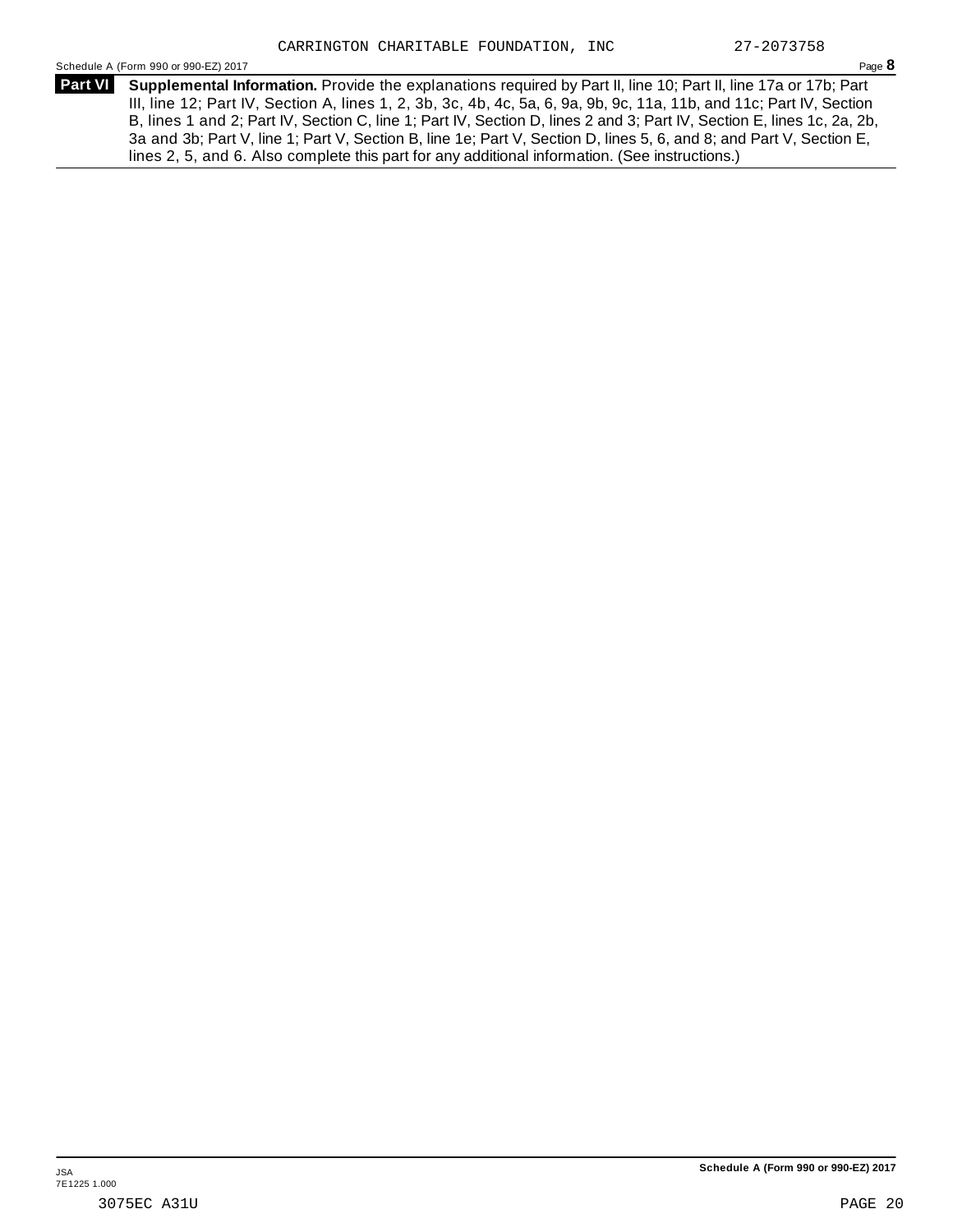| <b>SCHEDULE D</b> |  |
|-------------------|--|
| (Form 990)        |  |

# Supplemental Financial Statements<br>  $\triangleright$  Complete if the organization answered "Yes" on Form 990,<br>
Part IV, line 6, 7, 8, 9, 10, 11a, 11b, 11c, 11d, 11e, 11f, 12a, or 12b.<br>  $\triangleright$  Attach to Form 990.<br>  $\cdot$  Attach to Form

Department of the Treasury<br> **Department of the Treasury**<br> **Attach to Form 990.**<br> **Attach to Form 990.**<br> **Open to public in the Conditions of the International in the International in the International in the Internationa** 

| Department of the Treasury |                                 |                                                                                                                                                                                                                                | Attach to Form 990.                                                    |                                                    | <b>Open to Public</b>           |
|----------------------------|---------------------------------|--------------------------------------------------------------------------------------------------------------------------------------------------------------------------------------------------------------------------------|------------------------------------------------------------------------|----------------------------------------------------|---------------------------------|
|                            | <b>Internal Revenue Service</b> |                                                                                                                                                                                                                                | Go to www.irs.gov/Form990 for instructions and the latest information. |                                                    | <b>Inspection</b>               |
|                            | Name of the organization        |                                                                                                                                                                                                                                |                                                                        | <b>Employer identification number</b>              |                                 |
|                            |                                 | CARRINGTON CHARITABLE FOUNDATION, INC                                                                                                                                                                                          |                                                                        | 27-2073758                                         |                                 |
|                            | Part I                          | Organizations Maintaining Donor Advised Funds or Other Similar Funds or Accounts.                                                                                                                                              |                                                                        |                                                    |                                 |
|                            |                                 | Complete if the organization answered "Yes" on Form 990, Part IV, line 6.                                                                                                                                                      |                                                                        |                                                    |                                 |
|                            |                                 |                                                                                                                                                                                                                                | (a) Donor advised funds                                                | (b) Funds and other accounts                       |                                 |
| 1                          |                                 | Total number at end of year example.                                                                                                                                                                                           |                                                                        |                                                    |                                 |
| 2                          |                                 | Aggregate value of contributions to (during year)                                                                                                                                                                              |                                                                        |                                                    |                                 |
| 3                          |                                 | Aggregate value of grants from (during year)                                                                                                                                                                                   |                                                                        |                                                    |                                 |
| 4                          |                                 | Aggregate value at end of year                                                                                                                                                                                                 |                                                                        |                                                    |                                 |
| 5                          |                                 | Did the organization inform all donors and donor advisors in writing that the assets held in donor advised                                                                                                                     |                                                                        |                                                    |                                 |
|                            |                                 | funds are the organization's property, subject to the organization's exclusive legal control?                                                                                                                                  |                                                                        |                                                    | Yes<br>No                       |
| 6                          |                                 | Did the organization inform all grantees, donors, and donor advisors in writing that grant funds can be used                                                                                                                   |                                                                        |                                                    |                                 |
|                            |                                 | only for charitable purposes and not for the benefit of the donor or donor advisor, or for any other purpose                                                                                                                   |                                                                        |                                                    |                                 |
|                            |                                 |                                                                                                                                                                                                                                |                                                                        |                                                    | Yes<br>No                       |
|                            | Part II                         | <b>Conservation Easements.</b>                                                                                                                                                                                                 |                                                                        |                                                    |                                 |
|                            |                                 | Complete if the organization answered "Yes" on Form 990, Part IV, line 7.                                                                                                                                                      |                                                                        |                                                    |                                 |
| 1                          |                                 | Purpose(s) of conservation easements held by the organization (check all that apply).                                                                                                                                          |                                                                        |                                                    |                                 |
|                            |                                 | Preservation of land for public use (e.g., recreation or education)                                                                                                                                                            |                                                                        | Preservation of a historically important land area |                                 |
|                            |                                 | Protection of natural habitat                                                                                                                                                                                                  |                                                                        | Preservation of a certified historic structure     |                                 |
|                            |                                 | Preservation of open space                                                                                                                                                                                                     |                                                                        |                                                    |                                 |
| 2                          |                                 | Complete lines 2a through 2d if the organization held a qualified conservation contribution in the form of a conservation                                                                                                      |                                                                        |                                                    |                                 |
|                            |                                 | easement on the last day of the tax year.                                                                                                                                                                                      |                                                                        |                                                    | Held at the End of the Tax Year |
|                            |                                 | Total number of conservation easements entitled by entering reserves to conserve the conservation of the conservers reserves to conserve the conservers of the conservers of the conservers of the conservers of the conserver |                                                                        | 2a                                                 |                                 |
| a<br>b                     |                                 | Total acreage restricted by conservation easements                                                                                                                                                                             |                                                                        | 2b                                                 |                                 |
| c                          |                                 | Number of conservation easements on a certified historic structure included in (a)                                                                                                                                             |                                                                        | 2c                                                 |                                 |
|                            |                                 | Number of conservation easements included in (c) acquired after 7/25/06, and not on a                                                                                                                                          |                                                                        |                                                    |                                 |
| d                          |                                 |                                                                                                                                                                                                                                |                                                                        | <b>2d</b>                                          |                                 |
| 3                          |                                 | Number of conservation easements modified, transferred, released, extinguished, or terminated by the organization during the                                                                                                   |                                                                        |                                                    |                                 |
|                            |                                 |                                                                                                                                                                                                                                |                                                                        |                                                    |                                 |
| 4                          |                                 | Number of states where property subject to conservation easement is located $\blacktriangleright$ ______                                                                                                                       |                                                                        |                                                    |                                 |
| 5                          |                                 | Does the organization have a written policy regarding the periodic monitoring, inspection, handling of                                                                                                                         |                                                                        |                                                    |                                 |
|                            |                                 |                                                                                                                                                                                                                                |                                                                        |                                                    | Yes<br><b>No</b>                |
| 6                          |                                 | Staff and volunteer hours devoted to monitoring, inspecting, handling of violations, and enforcing conservation easements during the year                                                                                      |                                                                        |                                                    |                                 |
|                            |                                 |                                                                                                                                                                                                                                |                                                                        |                                                    |                                 |
| 7                          |                                 | Amount of expenses incurred in monitoring, inspecting, handling of violations, and enforcing conservation easements during the year                                                                                            |                                                                        |                                                    |                                 |
|                            | ▶\$                             |                                                                                                                                                                                                                                |                                                                        |                                                    |                                 |
| 8                          |                                 | Does each conservation easement reported on line $2(d)$ above satisfy the requirements of section 170(h)(4)(B)(i)                                                                                                              |                                                                        |                                                    |                                 |
|                            |                                 |                                                                                                                                                                                                                                |                                                                        |                                                    | <b>No</b><br>Yes                |
| 9                          |                                 | In Part XIII, describe how the organization reports conservation easements in its revenue and expense statement, and                                                                                                           |                                                                        |                                                    |                                 |
|                            |                                 | balance sheet, and include, if applicable, the text of the footnote to the organization's financial statements that describes the                                                                                              |                                                                        |                                                    |                                 |
|                            |                                 | organization's accounting for conservation easements.                                                                                                                                                                          |                                                                        |                                                    |                                 |
|                            | Part III                        | Organizations Maintaining Collections of Art, Historical Treasures, or Other Similar Assets.                                                                                                                                   |                                                                        |                                                    |                                 |
|                            |                                 | Complete if the organization answered "Yes" on Form 990, Part IV, line 8.                                                                                                                                                      |                                                                        |                                                    |                                 |
| 1a                         |                                 | If the organization elected, as permitted under SFAS 116 (ASC 958), not to report in its revenue statement and balance sheet                                                                                                   |                                                                        |                                                    |                                 |
|                            |                                 | works of art, historical treasures, or other similar assets held for public exhibition, education, or research in furtherance of                                                                                               |                                                                        |                                                    |                                 |
|                            |                                 | public service, provide, in Part XIII, the text of the footnote to its financial statements that describes these items.                                                                                                        |                                                                        |                                                    |                                 |
| b                          |                                 | If the organization elected, as permitted under SFAS 116 (ASC 958), to report in its revenue statement and balance sheet                                                                                                       |                                                                        |                                                    |                                 |
|                            |                                 | works of art, historical treasures, or other similar assets held for public exhibition, education, or research in furtherance of<br>public service, provide the following amounts relating to these items:                     |                                                                        |                                                    |                                 |
|                            |                                 | (i) Revenue included on Form 990, Part VIII, line 1. $\dots \dots \dots \dots \dots \dots \dots \dots \dots \dots \dots \dots$                                                                                                 |                                                                        |                                                    | $\triangleright$ \$             |
|                            |                                 |                                                                                                                                                                                                                                |                                                                        |                                                    | $\triangleright$ \$             |
| 2                          |                                 | If the organization received or held works of art, historical treasures, or other similar assets for financial gain, provide the                                                                                               |                                                                        |                                                    |                                 |
|                            |                                 | following amounts required to be reported under SFAS 116 (ASC 958) relating to these items:                                                                                                                                    |                                                                        |                                                    |                                 |
|                            |                                 |                                                                                                                                                                                                                                |                                                                        |                                                    | $\triangleright$ \$             |
| а<br>b                     |                                 |                                                                                                                                                                                                                                |                                                                        |                                                    |                                 |
|                            |                                 |                                                                                                                                                                                                                                |                                                                        |                                                    |                                 |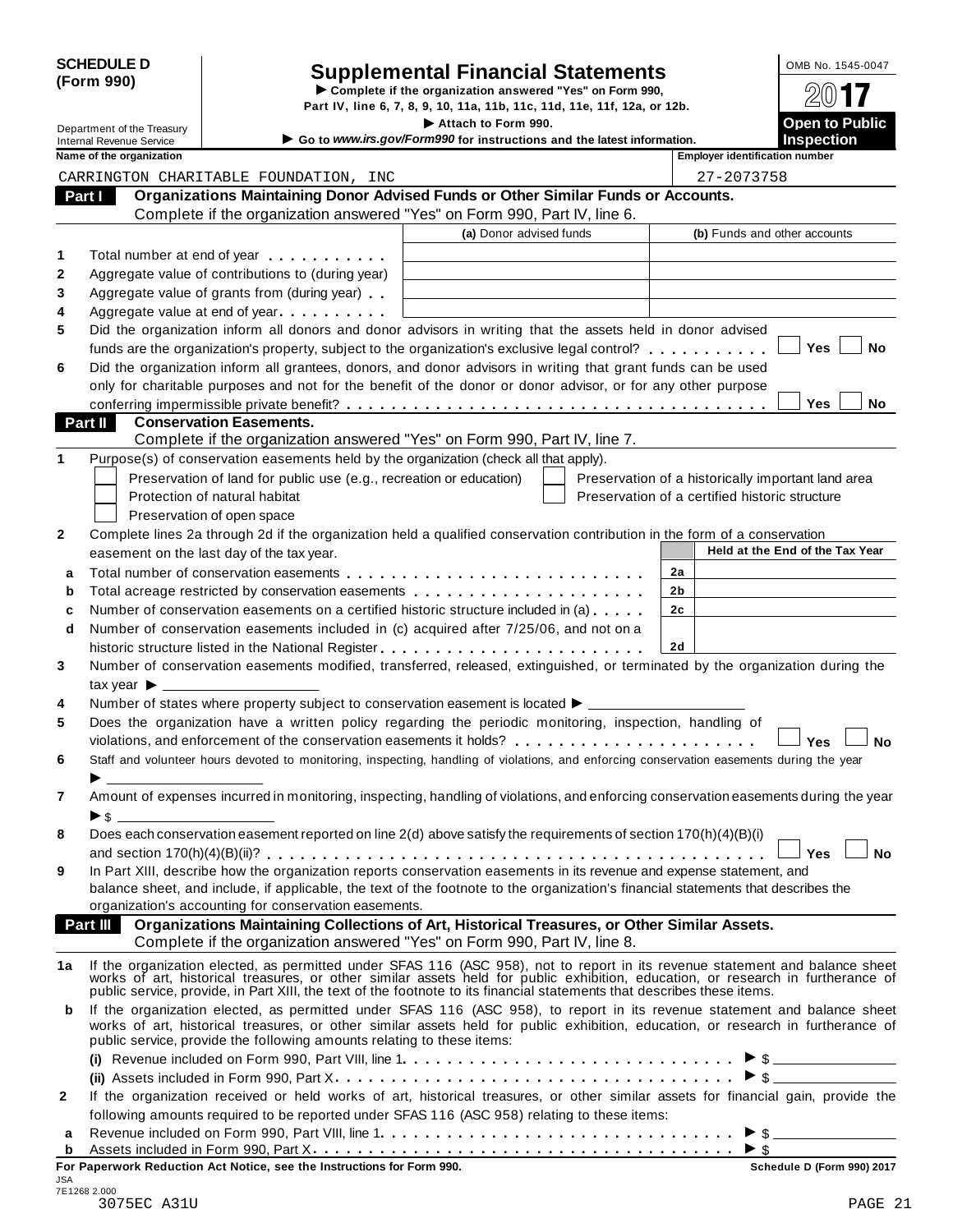CARRINGTON CHARITABLE FOUNDATION, INC 27-2073758

|                | Schedule D (Form 990) 2017                                                                                                            |                         |                |       |                           |                                                                                                                      |                     |          | Page 2 |
|----------------|---------------------------------------------------------------------------------------------------------------------------------------|-------------------------|----------------|-------|---------------------------|----------------------------------------------------------------------------------------------------------------------|---------------------|----------|--------|
|                | Organizations Maintaining Collections of Art, Historical Treasures, or Other Similar Assets (continued)<br>Part III                   |                         |                |       |                           |                                                                                                                      |                     |          |        |
| 3              | Using the organization's acquisition, accession, and other records, check any of the following that are a significant use of its      |                         |                |       |                           |                                                                                                                      |                     |          |        |
|                | collection items (check all that apply):                                                                                              |                         |                |       |                           |                                                                                                                      |                     |          |        |
| a              | Public exhibition                                                                                                                     |                         | d              |       | Loan or exchange programs |                                                                                                                      |                     |          |        |
| b              | Scholarly research                                                                                                                    |                         | е              | Other |                           | <u> 1980 - Jan Jawa Barat, prima prima prima prima prima prima prima prima prima prima prima prima prima prima p</u> |                     |          |        |
| c              | Preservation for future generations                                                                                                   |                         |                |       |                           |                                                                                                                      |                     |          |        |
| 4              | Provide a description of the organization's collections and explain how they further the organization's exempt purpose in Part        |                         |                |       |                           |                                                                                                                      |                     |          |        |
|                | XIII.                                                                                                                                 |                         |                |       |                           |                                                                                                                      |                     |          |        |
| 5              | During the year, did the organization solicit or receive donations of art, historical treasures, or other similar                     |                         |                |       |                           |                                                                                                                      |                     |          |        |
|                | assets to be sold to raise funds rather than to be maintained as part of the organization's collection?                               |                         |                |       |                           |                                                                                                                      | Yes                 |          | No     |
| <b>Part IV</b> | <b>Escrow and Custodial Arrangements.</b>                                                                                             |                         |                |       |                           |                                                                                                                      |                     |          |        |
|                | Complete if the organization answered "Yes" on Form 990, Part IV, line 9, or reported an amount on Form                               |                         |                |       |                           |                                                                                                                      |                     |          |        |
|                | 990, Part X, line 21.                                                                                                                 |                         |                |       |                           |                                                                                                                      |                     |          |        |
|                | 1a Is the organization an agent, trustee, custodian or other intermediary for contributions or other assets not                       |                         |                |       |                           |                                                                                                                      |                     |          |        |
|                |                                                                                                                                       |                         |                |       |                           |                                                                                                                      | Yes                 |          | No     |
|                | If "Yes," explain the arrangement in Part XIII and complete the following table:                                                      |                         |                |       |                           |                                                                                                                      |                     |          |        |
|                |                                                                                                                                       |                         |                |       |                           | Amount                                                                                                               |                     |          |        |
| c              |                                                                                                                                       |                         |                |       | 1с                        |                                                                                                                      |                     |          |        |
|                |                                                                                                                                       |                         |                |       | 1 <sub>d</sub>            |                                                                                                                      |                     |          |        |
| е              |                                                                                                                                       |                         |                |       | 1е                        |                                                                                                                      |                     |          |        |
| f              | Ending balance enterprise and a series of the series and series are series and series are series and series and                       |                         |                |       | 1f                        |                                                                                                                      |                     |          |        |
|                | 2a Did the organization include an amount on Form 990, Part X, line 21, for escrow or custodial account liability?                    |                         |                |       |                           |                                                                                                                      | <b>Yes</b>          |          | No     |
|                | b If "Yes," explain the arrangement in Part XIII. Check here if the explanation has been provided on Part XIII                        |                         |                |       |                           |                                                                                                                      |                     |          |        |
| <b>Part V</b>  | <b>Endowment Funds.</b>                                                                                                               |                         |                |       |                           |                                                                                                                      |                     |          |        |
|                | Complete if the organization answered "Yes" on Form 990, Part IV, line 10.                                                            |                         |                |       |                           |                                                                                                                      |                     |          |        |
|                |                                                                                                                                       | (a) Current year        | (b) Prior year |       | (c) Two years back        | (d) Three years back                                                                                                 | (e) Four years back |          |        |
|                | 1a Beginning of year balance <b>Fig.</b> [ <i>Compare secure secure secure secure secure secure secure secure secure secure</i>       |                         |                |       |                           |                                                                                                                      |                     |          |        |
| b              | Contributions                                                                                                                         |                         |                |       |                           |                                                                                                                      |                     |          |        |
| c              | Net investment earnings, gains,                                                                                                       |                         |                |       |                           |                                                                                                                      |                     |          |        |
|                | and losses $\ldots \ldots \ldots \ldots$                                                                                              |                         |                |       |                           |                                                                                                                      |                     |          |        |
|                | d Grants or scholarships                                                                                                              |                         |                |       |                           |                                                                                                                      |                     |          |        |
| е              | Other expenditures for facilities                                                                                                     |                         |                |       |                           |                                                                                                                      |                     |          |        |
|                | and programs $\ldots$ $\ldots$ $\ldots$ $\ldots$                                                                                      |                         |                |       |                           |                                                                                                                      |                     |          |        |
|                |                                                                                                                                       |                         |                |       |                           |                                                                                                                      |                     |          |        |
| g              | End of year balance example and contact the set of year balance                                                                       |                         |                |       |                           |                                                                                                                      |                     |          |        |
| 2              | Provide the estimated percentage of the current year end balance (line 1g, column (a)) held as:                                       |                         |                |       |                           |                                                                                                                      |                     |          |        |
|                | Board designated or quasi-endowment >                                                                                                 |                         |                |       |                           |                                                                                                                      |                     |          |        |
| b              | Permanent endowment ▶                                                                                                                 | ℅                       |                |       |                           |                                                                                                                      |                     |          |        |
| c              | Temporarily restricted endowment ▶                                                                                                    | %                       |                |       |                           |                                                                                                                      |                     |          |        |
|                | The percentages on lines 2a, 2b, and 2c should equal 100%.                                                                            |                         |                |       |                           |                                                                                                                      |                     |          |        |
|                | 3a Are there endowment funds not in the possession of the organization that are held and administered for the                         |                         |                |       |                           |                                                                                                                      |                     |          |        |
|                | organization by:                                                                                                                      |                         |                |       |                           |                                                                                                                      |                     | Yes      | No     |
|                |                                                                                                                                       |                         |                |       |                           |                                                                                                                      | 3a(i)               |          |        |
|                |                                                                                                                                       |                         |                |       |                           |                                                                                                                      | 3a(ii)              |          |        |
|                | <b>b</b> If "Yes" on line 3a(ii), are the related organizations listed as required on Schedule R?                                     |                         |                |       |                           |                                                                                                                      | 3 <sub>b</sub>      |          |        |
| 4              | Describe in Part XIII the intended uses of the organization's endowment funds.                                                        |                         |                |       |                           |                                                                                                                      |                     |          |        |
| <b>Part VI</b> | Land, Buildings, and Equipment.                                                                                                       |                         |                |       |                           |                                                                                                                      |                     |          |        |
|                | Complete if the organization answered "Yes" on Form 990, Part IV, line 11a. See Form 990, Part X, line 10.<br>Description of property | (a) Cost or other basis |                |       | (b) Cost or other basis   | (c) Accumulated                                                                                                      | (d) Book value      |          |        |
|                |                                                                                                                                       | (investment)            |                |       | (other)                   | depreciation                                                                                                         |                     |          |        |
| 1a             |                                                                                                                                       |                         |                |       | 200,000.                  |                                                                                                                      |                     | 200,000. |        |
| b              | <b>Buildings</b><br>.                                                                                                                 |                         |                |       | 212,199.                  | 33,661                                                                                                               |                     | 178,538. |        |
| c              | Leasehold improvements <b>Leasehold</b> improvements                                                                                  |                         |                |       |                           |                                                                                                                      |                     |          |        |
| d              | Equipment                                                                                                                             |                         |                |       |                           |                                                                                                                      |                     |          |        |
|                | Other                                                                                                                                 |                         |                |       |                           |                                                                                                                      |                     |          |        |
|                | Total. Add lines 1a through 1e. (Column (d) must equal Form 990, Part X, column (B), line 10c.)                                       |                         |                |       |                           |                                                                                                                      |                     | 378,538. |        |

**Schedule D (Form 990) 2017**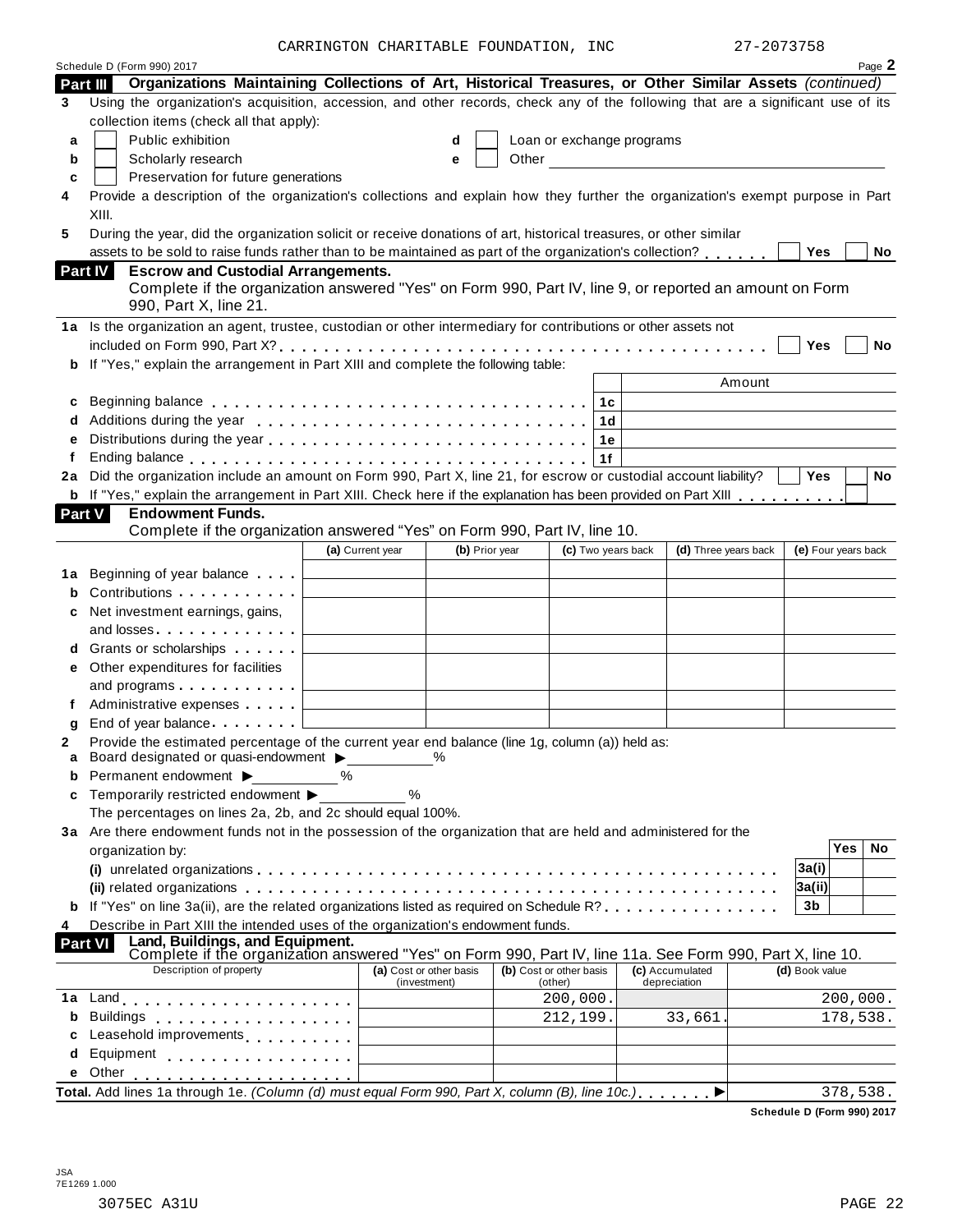| Schedule D (Form 990) 2017 |  |  |
|----------------------------|--|--|
|                            |  |  |

|                 | Schedule D (Form 990) 2017                                                                                                                           |                 |                                                              | Page 3         |
|-----------------|------------------------------------------------------------------------------------------------------------------------------------------------------|-----------------|--------------------------------------------------------------|----------------|
| <b>Part VII</b> | <b>Investments - Other Securities.</b><br>Complete if the organization answered "Yes" on Form 990, Part IV, line 11b. See Form 990, Part X, line 12. |                 |                                                              |                |
|                 | (a) Description of security or category<br>(including name of security)                                                                              | (b) Book value  | (c) Method of valuation:<br>Cost or end-of-year market value |                |
|                 | (1) Financial derivatives                                                                                                                            |                 |                                                              |                |
|                 | (2) Closely-held equity interests [1] [1] Closely-held equity interests                                                                              |                 |                                                              |                |
|                 | $(3)$ Other                                                                                                                                          |                 |                                                              |                |
| (A)             |                                                                                                                                                      |                 |                                                              |                |
| (B)             |                                                                                                                                                      |                 |                                                              |                |
| (C)             |                                                                                                                                                      |                 |                                                              |                |
| (D)             |                                                                                                                                                      |                 |                                                              |                |
| (E)             |                                                                                                                                                      |                 |                                                              |                |
| (F)             |                                                                                                                                                      |                 |                                                              |                |
| (G)             |                                                                                                                                                      |                 |                                                              |                |
| (H)             |                                                                                                                                                      |                 |                                                              |                |
| Part VIII       | Total. (Column (b) must equal Form 990, Part X, col. (B) line 12.) $\blacktriangleright$<br><b>Investments - Program Related.</b>                    |                 |                                                              |                |
|                 | Complete if the organization answered "Yes" on Form 990, Part IV, line 11c. See Form 990, Part X, line 13.                                           |                 |                                                              |                |
|                 | (a) Description of investment                                                                                                                        | (b) Book value  | (c) Method of valuation:                                     |                |
|                 |                                                                                                                                                      |                 | Cost or end-of-year market value                             |                |
| (1)             |                                                                                                                                                      |                 |                                                              |                |
| (2)             |                                                                                                                                                      |                 |                                                              |                |
| (3)             |                                                                                                                                                      |                 |                                                              |                |
| (4)             |                                                                                                                                                      |                 |                                                              |                |
| (5)             |                                                                                                                                                      |                 |                                                              |                |
| (6)             |                                                                                                                                                      |                 |                                                              |                |
| (7)             |                                                                                                                                                      |                 |                                                              |                |
| (8)<br>(9)      |                                                                                                                                                      |                 |                                                              |                |
|                 | Total. (Column (b) must equal Form 990, Part X, col. (B) line 13.) $\blacktriangleright$                                                             |                 |                                                              |                |
| Part IX         | <b>Other Assets.</b>                                                                                                                                 |                 |                                                              |                |
|                 | Complete if the organization answered "Yes" on Form 990, Part IV, line 11d. See Form 990, Part X, line 15.                                           |                 |                                                              |                |
|                 |                                                                                                                                                      | (a) Description |                                                              | (b) Book value |
| (1)             |                                                                                                                                                      |                 |                                                              |                |
| (2)             |                                                                                                                                                      |                 |                                                              |                |
| (3)             |                                                                                                                                                      |                 |                                                              |                |
| (4)             |                                                                                                                                                      |                 |                                                              |                |
| (5)             |                                                                                                                                                      |                 |                                                              |                |
| (6)             |                                                                                                                                                      |                 |                                                              |                |
| (7)             |                                                                                                                                                      |                 |                                                              |                |
| (8)             |                                                                                                                                                      |                 |                                                              |                |
| (9)             |                                                                                                                                                      |                 |                                                              |                |
|                 |                                                                                                                                                      |                 | ▶                                                            |                |
| Part X          | <b>Other Liabilities.</b><br>Complete if the organization answered "Yes" on Form 990, Part IV, line 11e or 11f. See Form 990, Part X,                |                 |                                                              |                |
|                 | line 25.                                                                                                                                             |                 |                                                              |                |
|                 | (a) Description of liability                                                                                                                         | (b) Book value  |                                                              |                |
|                 | (1) Federal income taxes                                                                                                                             |                 |                                                              |                |
| (2)             |                                                                                                                                                      |                 |                                                              |                |
| (3)             |                                                                                                                                                      |                 |                                                              |                |
| (4)             |                                                                                                                                                      |                 |                                                              |                |
| (5)             |                                                                                                                                                      |                 |                                                              |                |
| (6)             |                                                                                                                                                      |                 |                                                              |                |
| (7)<br>(8)      |                                                                                                                                                      |                 |                                                              |                |
| (9)             |                                                                                                                                                      |                 |                                                              |                |
|                 | Total. (Column (b) must equal Form 990, Part X, col. (B) line 25.) $\blacktriangleright$                                                             |                 |                                                              |                |
|                 | 2. Liability for uncertain tax positions. In Part XIII, provide the text of the footnote to the organization's financial statements that reports the |                 |                                                              |                |
|                 |                                                                                                                                                      |                 |                                                              |                |

organization's liability for uncertain tax positions under FIN 48 (ASC 740). Check here ifthe text of the footnote has been provided in Part XIII 3<br>7E1270 1.000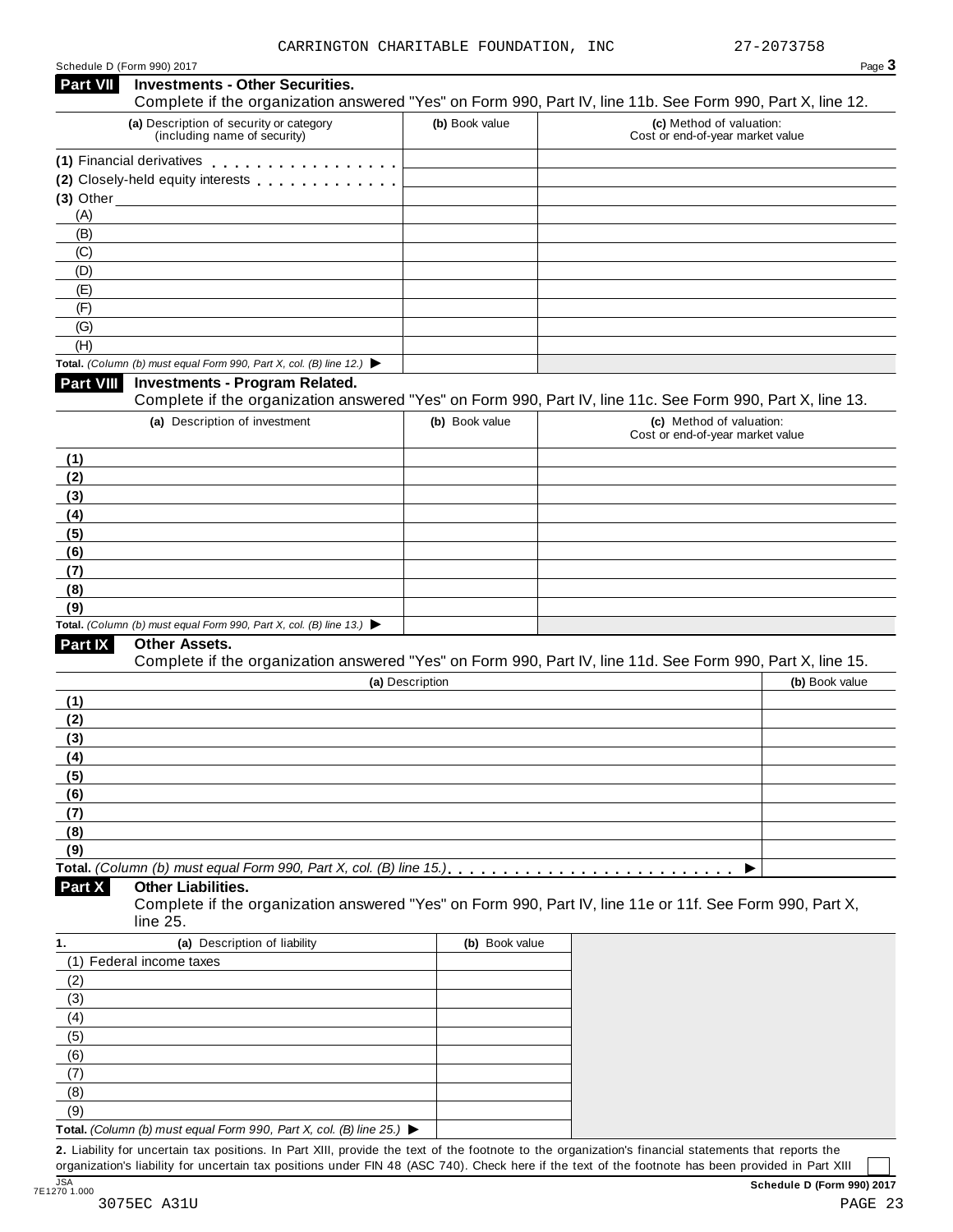|                | Schedule D (Form 990) 2017                                                                                                                                         |              | Page 4       |
|----------------|--------------------------------------------------------------------------------------------------------------------------------------------------------------------|--------------|--------------|
| <b>Part XI</b> | Reconciliation of Revenue per Audited Financial Statements With Revenue per Return.<br>Complete if the organization answered "Yes" on Form 990, Part IV, line 12a. |              |              |
| 1              | Total revenue, gains, and other support per audited financial statements                                                                                           | $\mathbf{1}$ | 3,367,506.   |
| $\mathbf{2}$   | Amounts included on line 1 but not on Form 990, Part VIII, line 12:                                                                                                |              |              |
| a              | 2a                                                                                                                                                                 |              |              |
| b              | 437,044.<br>2 <sub>b</sub>                                                                                                                                         |              |              |
| с              | 2 <sub>c</sub>                                                                                                                                                     |              |              |
| d              | 1,236,780.<br>2d                                                                                                                                                   |              |              |
| е              |                                                                                                                                                                    | 2e           | 1,673,824.   |
| 3              |                                                                                                                                                                    | 3            | 1,693,682.   |
| 4              | Amounts included on Form 990, Part VIII, line 12, but not on line 1:                                                                                               |              |              |
| a              | 4a<br>Investment expenses not included on Form 990, Part VIII, line 7b                                                                                             |              |              |
| b              | 4 <sub>b</sub>                                                                                                                                                     |              |              |
| C              |                                                                                                                                                                    | 4c           |              |
| 5.             | Total revenue. Add lines 3 and 4c. (This must equal Form 990, Part I, line 12.)                                                                                    | 5            | 1,693,682.   |
|                | Reconciliation of Expenses per Audited Financial Statements With Expenses per Return.<br><b>Part XII</b>                                                           |              |              |
|                | Complete if the organization answered "Yes" on Form 990, Part IV, line 12a.                                                                                        |              |              |
|                |                                                                                                                                                                    | $\mathbf{1}$ | 4, 123, 610. |
|                | Amounts included on line 1 but not on Form 990, Part IX, line 25:                                                                                                  |              |              |
| a              | 437,044.<br>2a                                                                                                                                                     |              |              |
| b              | 2 <sub>b</sub>                                                                                                                                                     |              |              |
| C              | 2 <sub>c</sub>                                                                                                                                                     |              |              |
| d              | 1,238,580.<br>2d                                                                                                                                                   |              |              |
| е              |                                                                                                                                                                    | 2е           | 1,675,624.   |
| 3              |                                                                                                                                                                    | 3            | 2,447,986.   |
| 4              | Amounts included on Form 990, Part IX, line 25, but not on line 1:                                                                                                 |              |              |
| a              | 4a<br>Investment expenses not included on Form 990, Part VIII, line 7b                                                                                             |              |              |
| b              | 4b                                                                                                                                                                 |              |              |
| C              |                                                                                                                                                                    | 4c           |              |
| 5.             | Total expenses. Add lines 3 and 4c. (This must equal Form 990, Part I, line 18.)                                                                                   | 5            | 2,447,986.   |
|                | Part XIII Supplemental Information.                                                                                                                                |              |              |

SEE PAGE 5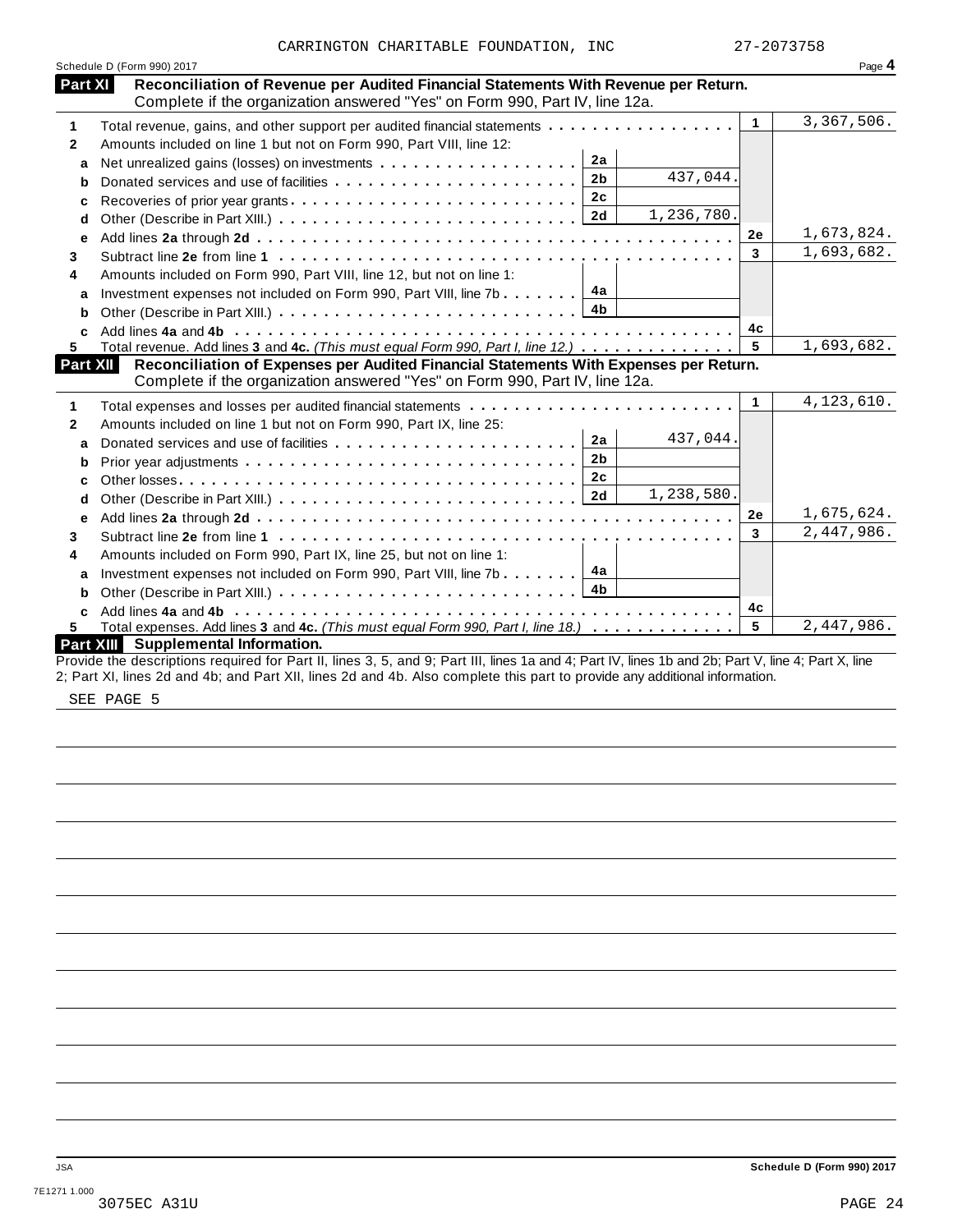CONTRIBUTED SERVICES AND FACILITIES

PART XI LN 2B & PART XII 2A. THE AMOUNT OF SERVICES DONATED OR GOODS AND SERVICES PAID FOR BY THIRD PARTY SPONSORS, INCLUDED IN THE AUDITED REPORT BOTH IN INCOME AND AGAIN AS A DEDUCTED EXPENSE. AMOUNTS CONTRIBUTED PER AUDITED STATEMENTS BUT NOT REPORTED ON FORM 990. \$437,044 IN EACH CASE.

## FUNDRAISING ACTIVITIES REPORTS NET

FORM 990 PART VIII LINE 12 INLUDES THE DIRECT EXPENSES ASSOCIATED WITH THE FOUNDATIONS FUNDRAISING EVENTS. THE AUDITED FINANCIAL STATEMENTS REPORTS THE FUNDRAISING EVENT BROADLY IN BOTH INCOME AND EXPENSE. THIS SCHEDULE MUST THEREFORE REDUCE BOTH REVENUE AND EXPENSE TO REFLECT THE DIRECT EXPENSES ASSOCIATED WITH THE EVENTS OF \$1,232,477 SHOWN ON PAGE ONE, LINE 12 AND AGAIN IN EXPENSES ON LINE 18.

### UNCOLLECTABLE PLEDGE RECEIVABLE EXPENSE

THE AUDITED FINANCIAL STATMENTS INCLUDES AN EXPENSE OF \$1,800 RELATED TO UNCOLLECTABLE PLEDGE RECEIVABLES. THIS AMOUNT IS NOT INCLUDED AS AN EXPENSE ON THE TAX RETURN.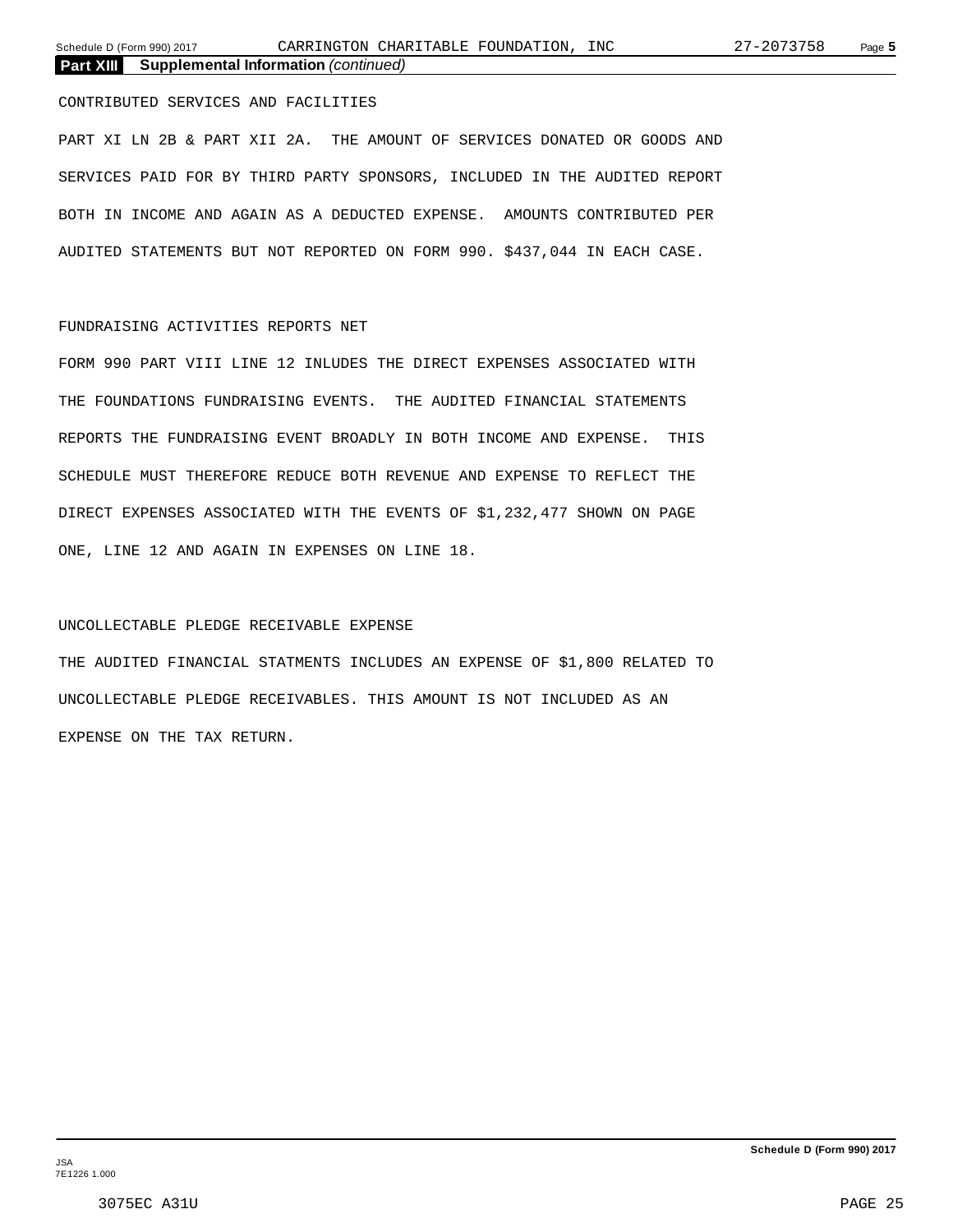| <b>SCHEDULE F</b> |                                                               |                              |                                                                        |                                                                                           | <b>Statement of Activities Outside the United States</b>                                                                                                                                                                       |                                                                                                                 | OMB No. 1545-0047                                                 |
|-------------------|---------------------------------------------------------------|------------------------------|------------------------------------------------------------------------|-------------------------------------------------------------------------------------------|--------------------------------------------------------------------------------------------------------------------------------------------------------------------------------------------------------------------------------|-----------------------------------------------------------------------------------------------------------------|-------------------------------------------------------------------|
|                   | (Form 990)                                                    |                              |                                                                        |                                                                                           | > Complete if the organization answered "Yes" on Form 990, Part IV, line 14b, 15, or 16.                                                                                                                                       |                                                                                                                 |                                                                   |
|                   | Department of the Treasury<br><b>Internal Revenue Service</b> |                              | Go to www.irs.gov/Form990 for instructions and the latest information. | <b>Open to Public</b><br><b>Inspection</b>                                                |                                                                                                                                                                                                                                |                                                                                                                 |                                                                   |
|                   | Name of the organization                                      |                              |                                                                        |                                                                                           |                                                                                                                                                                                                                                |                                                                                                                 | <b>Employer identification number</b>                             |
|                   | CARRINGTON CHARITABLE FOUNDATION, INC                         |                              |                                                                        |                                                                                           |                                                                                                                                                                                                                                |                                                                                                                 | 27-2073758                                                        |
| Part I            |                                                               | Form 990, Part IV, line 14b. |                                                                        |                                                                                           | General Information on Activities Outside the United States. Complete if the organization answered "Yes" on                                                                                                                    |                                                                                                                 |                                                                   |
| 1                 |                                                               |                              |                                                                        |                                                                                           | For grantmakers. Does the organization maintain records to substantiate the amount of its grants and other<br>assistance, the grantees' eligibility for the grants or assistance, and the selection criteria used to award the |                                                                                                                 | No<br>Yes                                                         |
| $\mathbf{2}$      | assistance outside the United States.                         |                              |                                                                        |                                                                                           | For grantmakers. Describe in Part V the organization's procedures for monitoring the use of its grants and other                                                                                                               |                                                                                                                 |                                                                   |
| 3                 |                                                               |                              |                                                                        |                                                                                           | Activities per Region. (The following Part I, line 3 table can be duplicated if additional space is needed.)                                                                                                                   |                                                                                                                 |                                                                   |
|                   | (a) Region                                                    |                              | (b) Number of<br>offices in the<br>region                              | (c) Number of<br>employees,<br>agents, and<br>independent<br>contractors<br>in the region | (d) Activities conducted in the<br>region (by type) (such as,<br>fundraising, program services,<br>investments, grants to recipients<br>located in the region)                                                                 | (e) If activity listed in (d) is<br>a program service,<br>describe specific type of<br>service(s) in the region | (f) Total<br>expenditures for<br>and investments<br>in the region |
| (1)               |                                                               |                              |                                                                        |                                                                                           |                                                                                                                                                                                                                                |                                                                                                                 |                                                                   |
| (2)               |                                                               |                              |                                                                        |                                                                                           |                                                                                                                                                                                                                                |                                                                                                                 |                                                                   |
| (3)               |                                                               |                              |                                                                        |                                                                                           |                                                                                                                                                                                                                                |                                                                                                                 |                                                                   |
| (4)               |                                                               |                              |                                                                        |                                                                                           |                                                                                                                                                                                                                                |                                                                                                                 |                                                                   |
| (5)               |                                                               |                              |                                                                        |                                                                                           |                                                                                                                                                                                                                                |                                                                                                                 |                                                                   |
| (6)               |                                                               |                              |                                                                        |                                                                                           |                                                                                                                                                                                                                                |                                                                                                                 |                                                                   |
| (7)               |                                                               |                              |                                                                        |                                                                                           |                                                                                                                                                                                                                                |                                                                                                                 |                                                                   |
| (8)               |                                                               |                              |                                                                        |                                                                                           |                                                                                                                                                                                                                                |                                                                                                                 |                                                                   |
| (9)               |                                                               |                              |                                                                        |                                                                                           |                                                                                                                                                                                                                                |                                                                                                                 |                                                                   |
| (10)              |                                                               |                              |                                                                        |                                                                                           |                                                                                                                                                                                                                                |                                                                                                                 |                                                                   |
| (11)              |                                                               |                              |                                                                        |                                                                                           |                                                                                                                                                                                                                                |                                                                                                                 |                                                                   |
| (12)              |                                                               |                              |                                                                        |                                                                                           |                                                                                                                                                                                                                                |                                                                                                                 |                                                                   |
| (13)              |                                                               |                              |                                                                        |                                                                                           |                                                                                                                                                                                                                                |                                                                                                                 |                                                                   |
| (14)              |                                                               |                              |                                                                        |                                                                                           |                                                                                                                                                                                                                                |                                                                                                                 |                                                                   |
| (15)              |                                                               |                              |                                                                        |                                                                                           |                                                                                                                                                                                                                                |                                                                                                                 |                                                                   |
| (16)              |                                                               |                              |                                                                        |                                                                                           |                                                                                                                                                                                                                                |                                                                                                                 |                                                                   |
| (17)              |                                                               |                              |                                                                        |                                                                                           |                                                                                                                                                                                                                                |                                                                                                                 |                                                                   |
| Зa                | Sub-total                                                     |                              |                                                                        |                                                                                           |                                                                                                                                                                                                                                |                                                                                                                 |                                                                   |
| b                 | Total from<br>sheets to Part I                                | continuation                 |                                                                        |                                                                                           |                                                                                                                                                                                                                                |                                                                                                                 |                                                                   |
|                   | Totals (add lines 3a and 3b)                                  |                              |                                                                        |                                                                                           |                                                                                                                                                                                                                                |                                                                                                                 |                                                                   |

**For Paperwork Reduction Act Notice, see the Instructions for Form 990. Schedule F (Form 990) 2017** JSA 7E1274 1.000 3075EC A31U PAGE 26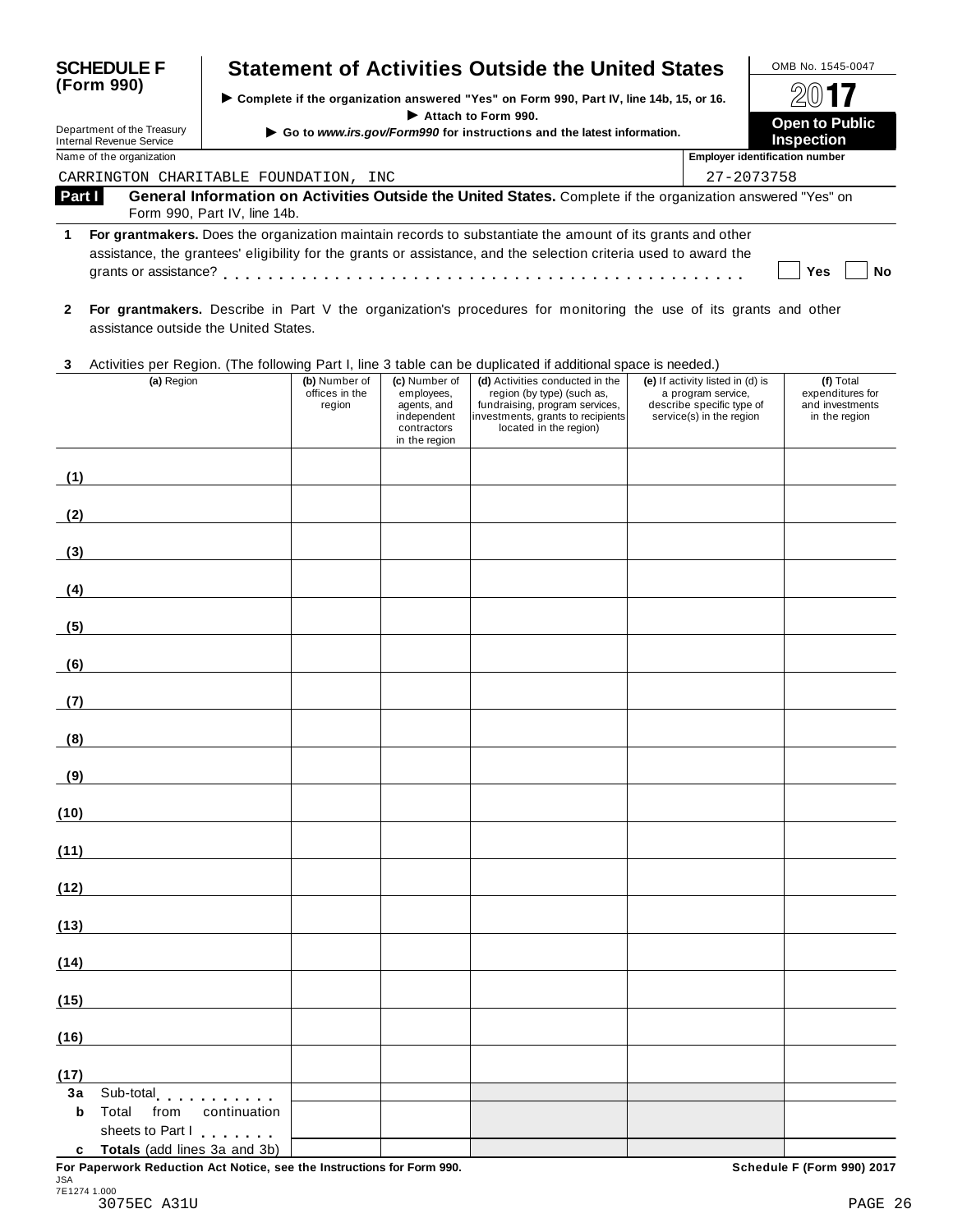Schedule F (Form 990) 2017<br>**External Concepts on dights Assistance to Organizations or Entities Qutside the United States, Complete it the organization engulared "Yes" on Form 000** 

| Part II      |                             |                                                    | Grants and Other Assistance to Organizations or Entities Outside the United States. Complete if the organization answered "Yes" on Form 990,<br>Part IV, line 15, for any recipient who received more than \$5,000. Part II can be duplicated if additional space is needed. |                         |                             |                                    |                                        |                                             |                                                                |
|--------------|-----------------------------|----------------------------------------------------|------------------------------------------------------------------------------------------------------------------------------------------------------------------------------------------------------------------------------------------------------------------------------|-------------------------|-----------------------------|------------------------------------|----------------------------------------|---------------------------------------------|----------------------------------------------------------------|
| $\mathbf{1}$ | (a) Name of<br>organization | (b) IRS code<br>section and EIN<br>(if applicable) | (c) Region                                                                                                                                                                                                                                                                   | (d) Purpose of<br>grant | (e) Amount of<br>cash grant | (f) Manner of cash<br>disbursement | (g) Amount of<br>noncash<br>assistance | (h) Description<br>of noncash<br>assistance | (i) Method of<br>valuation<br>(book, FMV,<br>appraisal, other) |
| (1)          |                             |                                                    | EUROPE/ICELAND/GREENLAND                                                                                                                                                                                                                                                     | GENERAL SUPP            | 5,298.                      | ${\tt CHECK}$                      |                                        | N/A                                         | N/A                                                            |
| (2)          |                             |                                                    |                                                                                                                                                                                                                                                                              |                         |                             |                                    |                                        |                                             |                                                                |
| (3)          |                             |                                                    |                                                                                                                                                                                                                                                                              |                         |                             |                                    |                                        |                                             |                                                                |
| (4)          |                             |                                                    |                                                                                                                                                                                                                                                                              |                         |                             |                                    |                                        |                                             |                                                                |
| (5)          |                             |                                                    |                                                                                                                                                                                                                                                                              |                         |                             |                                    |                                        |                                             |                                                                |
| (6)          |                             |                                                    |                                                                                                                                                                                                                                                                              |                         |                             |                                    |                                        |                                             |                                                                |
| (7)          |                             |                                                    |                                                                                                                                                                                                                                                                              |                         |                             |                                    |                                        |                                             |                                                                |
| (8)          |                             |                                                    |                                                                                                                                                                                                                                                                              |                         |                             |                                    |                                        |                                             |                                                                |
| (9)          |                             |                                                    |                                                                                                                                                                                                                                                                              |                         |                             |                                    |                                        |                                             |                                                                |
| (10)         |                             |                                                    |                                                                                                                                                                                                                                                                              |                         |                             |                                    |                                        |                                             |                                                                |
| (11)         |                             |                                                    |                                                                                                                                                                                                                                                                              |                         |                             |                                    |                                        |                                             |                                                                |
| (12)         |                             |                                                    |                                                                                                                                                                                                                                                                              |                         |                             |                                    |                                        |                                             |                                                                |
| (13)         |                             |                                                    |                                                                                                                                                                                                                                                                              |                         |                             |                                    |                                        |                                             |                                                                |
| (14)         |                             |                                                    |                                                                                                                                                                                                                                                                              |                         |                             |                                    |                                        |                                             |                                                                |
| (15)         |                             |                                                    |                                                                                                                                                                                                                                                                              |                         |                             |                                    |                                        |                                             |                                                                |
| (16)         |                             |                                                    |                                                                                                                                                                                                                                                                              |                         |                             |                                    |                                        |                                             |                                                                |

**2** Enter total number of recipient organizations listed above that are recognized as charities by the foreign country, recognized as tax-exempt

 $\blacksquare$ <br>by the IRS, or for which the grantee or counsel has provided a section 501(c)(3) equivalency letter<br>3 Enter total number of other organizations or entities

**Schedule F (Form 990) 2017**

 $\overline{\phantom{a}}$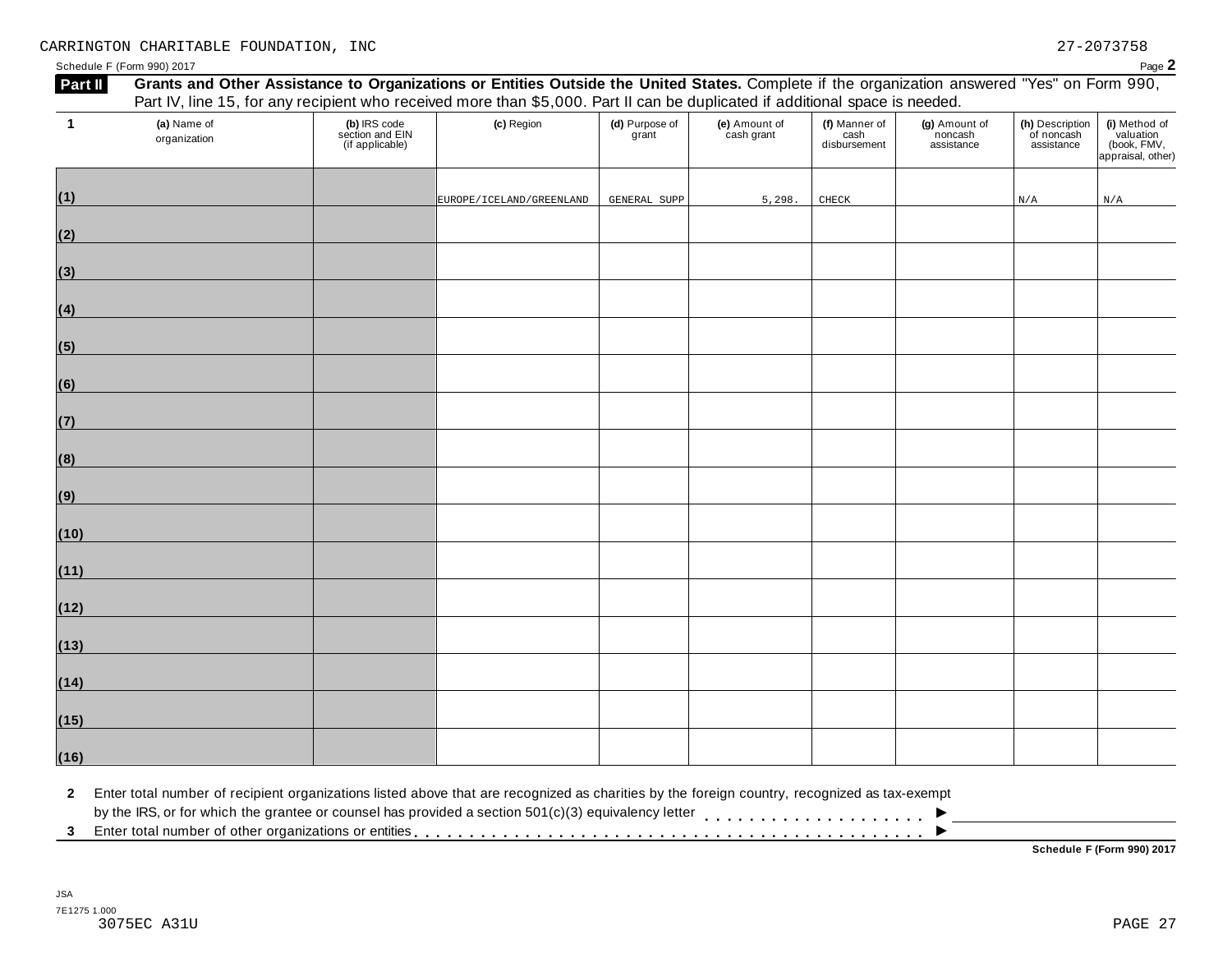Schedule <sup>F</sup> (Form 990) <sup>2017</sup> Page **3**

| (a) Type of grant or assistance                                                                                             | (b) Region | (c) Number of<br>recipients | (d) Amount of<br>cash grant | (e) Manner of<br>cash<br>disbursement | (f) Amount of<br>noncash<br>assistance | (g) Description<br>of noncash<br>assistance | (h) Method of<br>valuation<br>(book, FMV,<br>appraisal, other) |
|-----------------------------------------------------------------------------------------------------------------------------|------------|-----------------------------|-----------------------------|---------------------------------------|----------------------------------------|---------------------------------------------|----------------------------------------------------------------|
| (1)                                                                                                                         |            |                             |                             |                                       |                                        |                                             |                                                                |
| (2)                                                                                                                         |            |                             |                             |                                       |                                        |                                             |                                                                |
| (3)                                                                                                                         |            |                             |                             |                                       |                                        |                                             |                                                                |
| (4)                                                                                                                         |            |                             |                             |                                       |                                        |                                             |                                                                |
| (5)<br><u> 1989 - Johann Barn, mars ann an t-Amhain Aonaich an t-Aonaich an t-Aonaich ann an t-Aonaich ann an t-Aonaich</u> |            |                             |                             |                                       |                                        |                                             |                                                                |
| (6)<br><u> 1980 - Andrea Station, amerikansk politik (</u>                                                                  |            |                             |                             |                                       |                                        |                                             |                                                                |
| (7)                                                                                                                         |            |                             |                             |                                       |                                        |                                             |                                                                |
| (8)<br><u> 1989 - Johann Barn, mars ann an t-</u>                                                                           |            |                             |                             |                                       |                                        |                                             |                                                                |
| (9)                                                                                                                         |            |                             |                             |                                       |                                        |                                             |                                                                |
| (10)                                                                                                                        |            |                             |                             |                                       |                                        |                                             |                                                                |
| (11)<br><u> 1980 - Johann Barbara, martxa alemaniar a</u>                                                                   |            |                             |                             |                                       |                                        |                                             |                                                                |
| (12)                                                                                                                        |            |                             |                             |                                       |                                        |                                             |                                                                |
| (13)                                                                                                                        |            |                             |                             |                                       |                                        |                                             |                                                                |
| (14)<br><u> 1989 - Andrea State Barbara, politik e</u>                                                                      |            |                             |                             |                                       |                                        |                                             |                                                                |
| (15)<br><u> 1980 - Johann Barbara, martxa a</u>                                                                             |            |                             |                             |                                       |                                        |                                             |                                                                |
| (16)                                                                                                                        |            |                             |                             |                                       |                                        |                                             |                                                                |
| (17)                                                                                                                        |            |                             |                             |                                       |                                        |                                             |                                                                |
| (18)                                                                                                                        |            |                             |                             |                                       |                                        |                                             |                                                                |

**Schedule F (Form 990) 2017**

## JSA

7E1276 1.000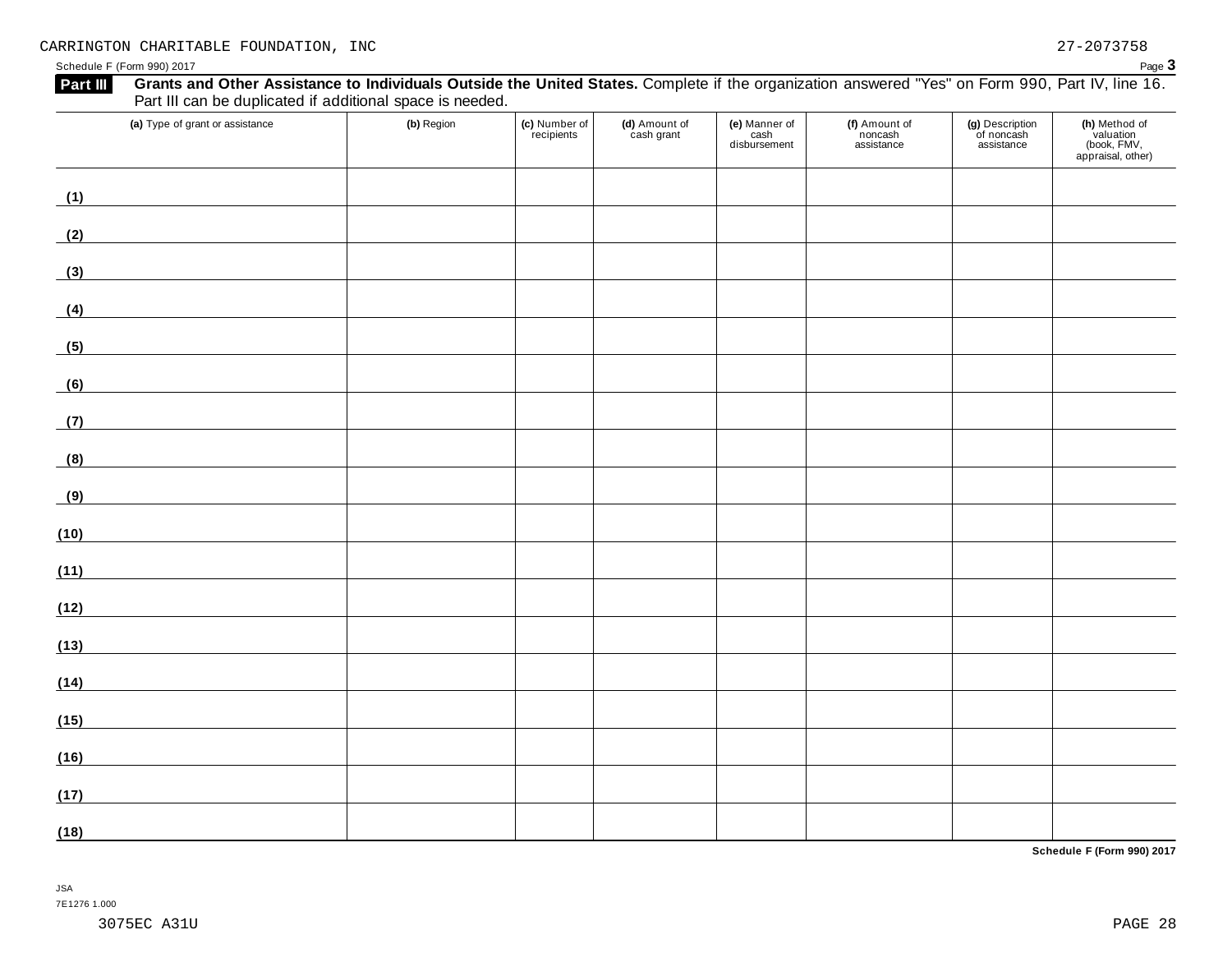CARRINGTON CHARITABLE FOUNDATION, INC 27-2073758

|              | Schedule F (Form 990) 2017                                                                                                                                                                                                                                                                                                                                                                                             |     |                 | Page 4    |
|--------------|------------------------------------------------------------------------------------------------------------------------------------------------------------------------------------------------------------------------------------------------------------------------------------------------------------------------------------------------------------------------------------------------------------------------|-----|-----------------|-----------|
| Part IV      | <b>Foreign Forms</b>                                                                                                                                                                                                                                                                                                                                                                                                   |     |                 |           |
| 1            | Was the organization a U.S. transferor of property to a foreign corporation during the tax year? If "Yes,"<br>the organization may be required to file Form 926, Return by a U.S. Transferor of Property to a Foreign                                                                                                                                                                                                  | Yes | X               | <b>No</b> |
| $\mathbf{2}$ | Did the organization have an interest in a foreign trust during the tax year? If "Yes," the organization<br>may be required to separately file Form 3520, Annual Return To Report Transactions With Foreign<br>Trusts and Receipt of Certain Foreign Gifts, and/or Form 3520-A, Annual Information Return of Foreign<br>Trust With a U.S. Owner (see Instructions for Forms 3520 and 3520-A; don't file with Form 990) | Yes | X               | <b>No</b> |
| 3            | Did the organization have an ownership interest in a foreign corporation during the tax year? If "Yes,"<br>the organization may be required to file Form 5471, Information Return of U.S. Persons With Respect To<br>Certain Foreign Corporations (see Instructions for Form 5471)                                                                                                                                     | Yes | $\vert X \vert$ | <b>No</b> |
| 4            | Was the organization a direct or indirect shareholder of a passive foreign investment company or a<br>qualified electing fund during the tax year? If "Yes," the organization may be required to file Form 8621,<br>Information Return by a Shareholder of a Passive Foreign Investment Company or Qualified Electing<br>Fund (see Instructions for Form 8621)                                                         | Yes | X               | <b>No</b> |
| 5            | Did the organization have an ownership interest in a foreign partnership during the tax year? If "Yes,"<br>the organization may be required to file Form 8865, Return of U.S. Persons With Respect to Certain                                                                                                                                                                                                          | Yes | X               | <b>No</b> |
| 6            | Did the organization have any operations in or related to any boycotting countries during the tax year? If<br>"Yes," the organization may be required to separately file Form 5713, International Boycott Report (see                                                                                                                                                                                                  | Yes | X               | <b>No</b> |

**Schedule F (Form 990) 2017**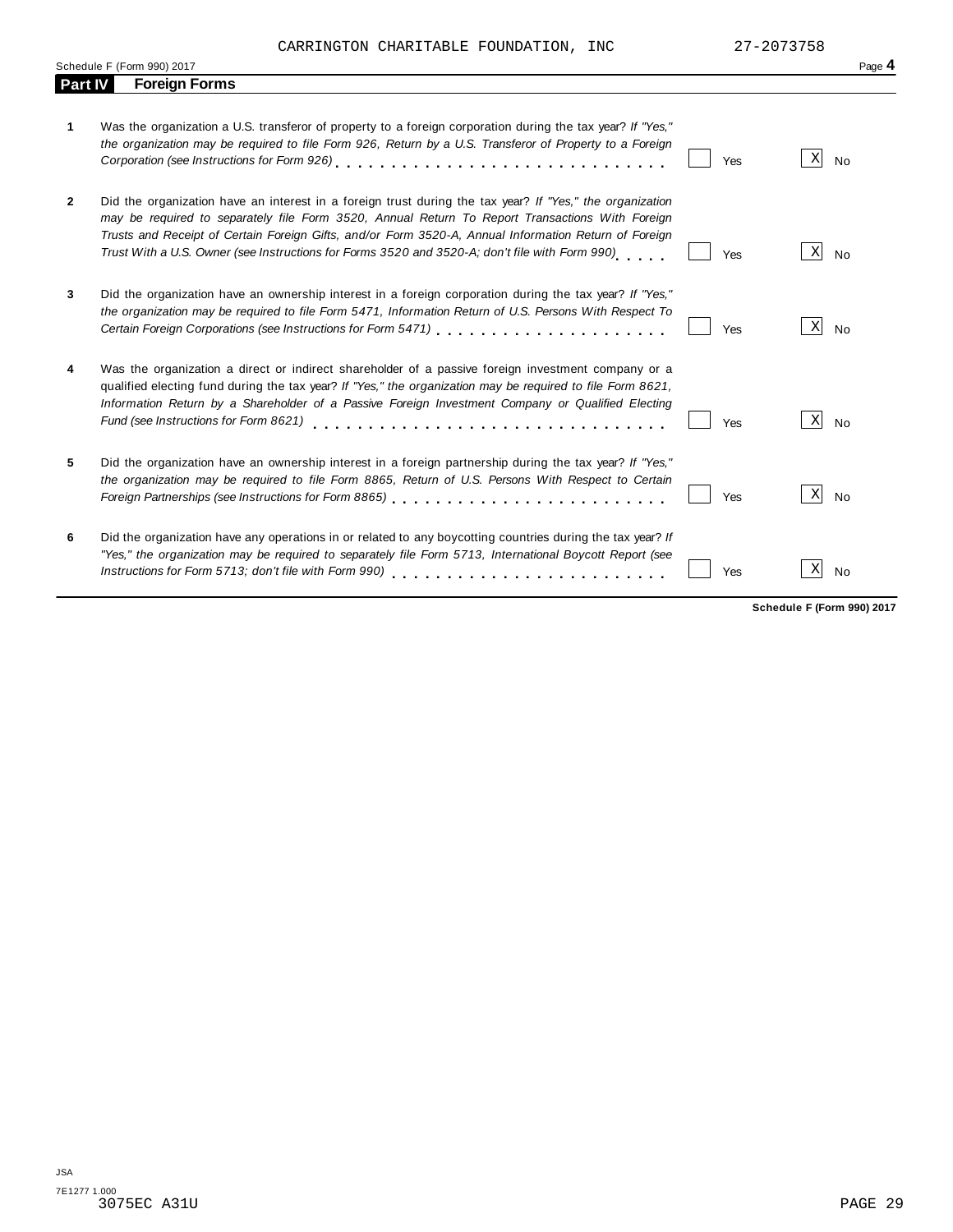## **Part V Supplemental Information**

Provide the information required by Part I, line 2 (monitoring of funds); Part I, line 3, column (f) (accounting method; amounts of investments vs. expenditures per region); Part II, line 1 (accounting method); Part III (accounting method); and Part III, column (c) (estimated number of recipients), as applicable. Also complete this part to provide any additional information (see instructions).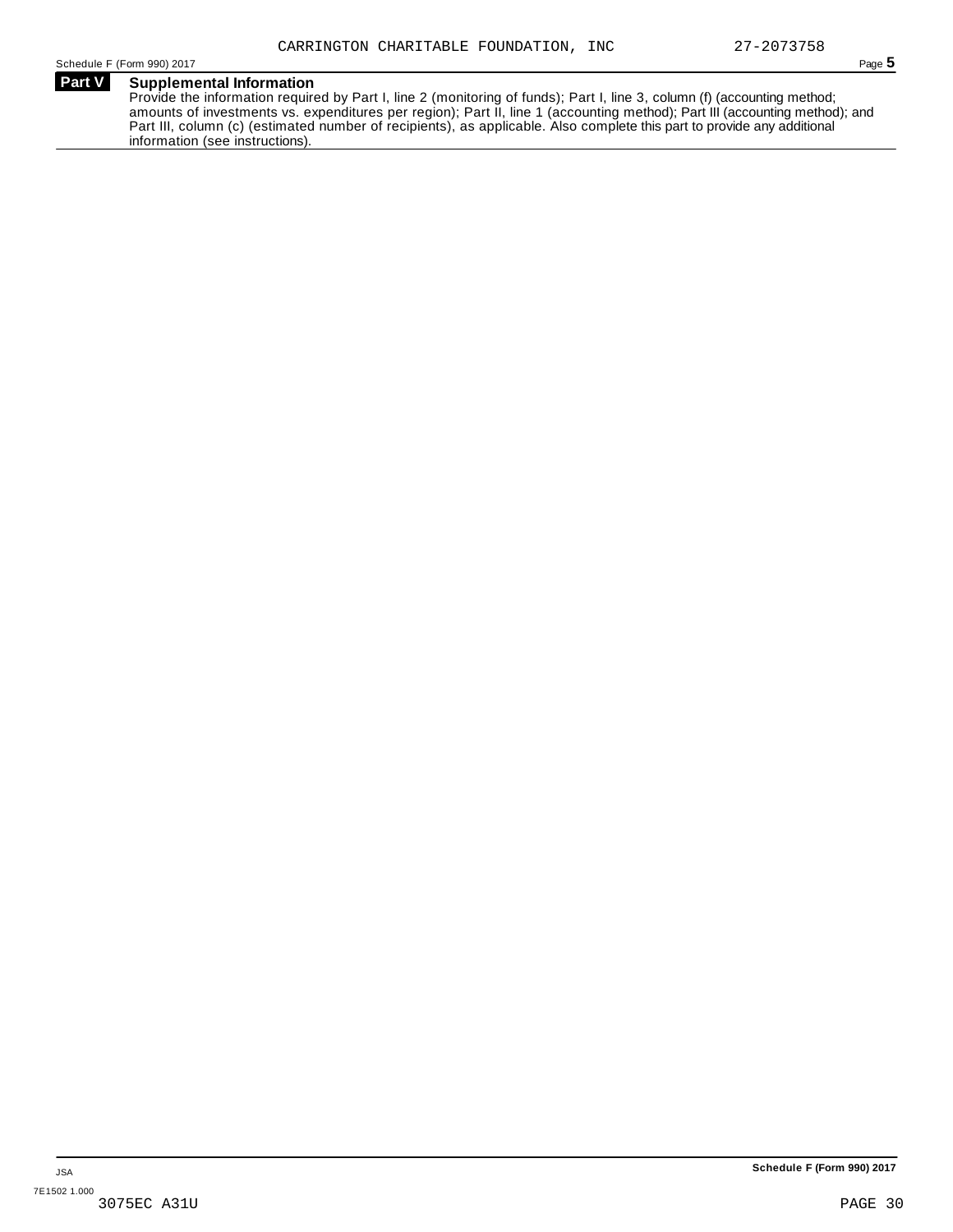| <b>SCHEDULE G</b>                                                                                                                            |                                                                                                                                                                     | <b>Supplemental Information Regarding Fundraising or Gaming Activities</b> |                       |                                                    |                                       |                                       | OMB No. 1545-0047                       |
|----------------------------------------------------------------------------------------------------------------------------------------------|---------------------------------------------------------------------------------------------------------------------------------------------------------------------|----------------------------------------------------------------------------|-----------------------|----------------------------------------------------|---------------------------------------|---------------------------------------|-----------------------------------------|
| (Form 990 or 990-EZ)                                                                                                                         | Complete if the organization answered "Yes" on Form 990, Part IV, line 17, 18, or 19, or if the<br>organization entered more than \$15,000 on Form 990-EZ, line 6a. |                                                                            |                       |                                                    |                                       |                                       |                                         |
| Department of the Treasury                                                                                                                   |                                                                                                                                                                     |                                                                            | <b>Open to Public</b> |                                                    |                                       |                                       |                                         |
| <b>Internal Revenue Service</b>                                                                                                              |                                                                                                                                                                     | Go to www.irs.gov/Form990 for the latest instructions.                     |                       |                                                    |                                       |                                       | Inspection                              |
| Name of the organization                                                                                                                     |                                                                                                                                                                     |                                                                            |                       |                                                    |                                       | <b>Employer identification number</b> |                                         |
| CARRINGTON CHARITABLE FOUNDATION, INC                                                                                                        |                                                                                                                                                                     |                                                                            |                       |                                                    |                                       | 27-2073758                            |                                         |
| Part I                                                                                                                                       | Fundraising Activities. Complete if the organization answered "Yes" on Form 990, Part IV, line 17.                                                                  |                                                                            |                       |                                                    |                                       |                                       |                                         |
|                                                                                                                                              | Form 990-EZ filers are not required to complete this part.                                                                                                          |                                                                            |                       |                                                    |                                       |                                       |                                         |
| 1                                                                                                                                            | Indicate whether the organization raised funds through any of the following activities. Check all that apply.                                                       |                                                                            |                       |                                                    |                                       |                                       |                                         |
| Mail solicitations<br>a                                                                                                                      |                                                                                                                                                                     | е                                                                          |                       |                                                    | Solicitation of non-government grants |                                       |                                         |
| b                                                                                                                                            | Internet and email solicitations                                                                                                                                    | f                                                                          |                       |                                                    | Solicitation of government grants     |                                       |                                         |
| Phone solicitations<br>c                                                                                                                     |                                                                                                                                                                     | g                                                                          |                       |                                                    | Special fundraising events            |                                       |                                         |
| In-person solicitations<br>d                                                                                                                 |                                                                                                                                                                     |                                                                            |                       |                                                    |                                       |                                       |                                         |
| 2a Did the organization have a written or oral agreement with any individual (including officers, directors, trustees,                       |                                                                                                                                                                     |                                                                            |                       |                                                    |                                       |                                       |                                         |
|                                                                                                                                              | or key employees listed in Form 990, Part VII) or entity in connection with professional fundraising services?                                                      |                                                                            |                       |                                                    |                                       |                                       | Yes<br>No                               |
| <b>b</b> If "Yes," list the 10 highest paid individuals or entities (fundraisers) pursuant to agreements under which the fundraiser is to be | compensated at least \$5,000 by the organization.                                                                                                                   |                                                                            |                       |                                                    |                                       |                                       |                                         |
|                                                                                                                                              |                                                                                                                                                                     |                                                                            |                       |                                                    |                                       |                                       |                                         |
|                                                                                                                                              |                                                                                                                                                                     |                                                                            |                       |                                                    |                                       | (v) Amount paid to                    |                                         |
| (i) Name and address of individual                                                                                                           |                                                                                                                                                                     | (ii) Activity                                                              |                       | (iii) Did fundraiser have<br>custody or control of | (iv) Gross receipts                   | (or retained by)                      | (vi) Amount paid to<br>(or retained by) |
| or entity (fundraiser)                                                                                                                       |                                                                                                                                                                     |                                                                            |                       | contributions?                                     | from activity                         | fundraiser listed in<br>col. (i)      | organization                            |
|                                                                                                                                              |                                                                                                                                                                     |                                                                            | Yes                   | No.                                                |                                       |                                       |                                         |
| 1                                                                                                                                            |                                                                                                                                                                     |                                                                            |                       |                                                    |                                       |                                       |                                         |
|                                                                                                                                              |                                                                                                                                                                     |                                                                            |                       |                                                    |                                       |                                       |                                         |
| $\mathbf{2}$                                                                                                                                 |                                                                                                                                                                     |                                                                            |                       |                                                    |                                       |                                       |                                         |
|                                                                                                                                              |                                                                                                                                                                     |                                                                            |                       |                                                    |                                       |                                       |                                         |
| 3                                                                                                                                            |                                                                                                                                                                     |                                                                            |                       |                                                    |                                       |                                       |                                         |
|                                                                                                                                              |                                                                                                                                                                     |                                                                            |                       |                                                    |                                       |                                       |                                         |
| 4                                                                                                                                            |                                                                                                                                                                     |                                                                            |                       |                                                    |                                       |                                       |                                         |
|                                                                                                                                              |                                                                                                                                                                     |                                                                            |                       |                                                    |                                       |                                       |                                         |
| 5                                                                                                                                            |                                                                                                                                                                     |                                                                            |                       |                                                    |                                       |                                       |                                         |
|                                                                                                                                              |                                                                                                                                                                     |                                                                            |                       |                                                    |                                       |                                       |                                         |
| 6                                                                                                                                            |                                                                                                                                                                     |                                                                            |                       |                                                    |                                       |                                       |                                         |
|                                                                                                                                              |                                                                                                                                                                     |                                                                            |                       |                                                    |                                       |                                       |                                         |
| 7                                                                                                                                            |                                                                                                                                                                     |                                                                            |                       |                                                    |                                       |                                       |                                         |
|                                                                                                                                              |                                                                                                                                                                     |                                                                            |                       |                                                    |                                       |                                       |                                         |
| 8                                                                                                                                            |                                                                                                                                                                     |                                                                            |                       |                                                    |                                       |                                       |                                         |
|                                                                                                                                              |                                                                                                                                                                     |                                                                            |                       |                                                    |                                       |                                       |                                         |
| 9                                                                                                                                            |                                                                                                                                                                     |                                                                            |                       |                                                    |                                       |                                       |                                         |
|                                                                                                                                              |                                                                                                                                                                     |                                                                            |                       |                                                    |                                       |                                       |                                         |
| 10                                                                                                                                           |                                                                                                                                                                     |                                                                            |                       |                                                    |                                       |                                       |                                         |
|                                                                                                                                              |                                                                                                                                                                     |                                                                            |                       |                                                    |                                       |                                       |                                         |
|                                                                                                                                              |                                                                                                                                                                     |                                                                            |                       |                                                    |                                       |                                       |                                         |
|                                                                                                                                              |                                                                                                                                                                     |                                                                            |                       |                                                    |                                       |                                       |                                         |
| Total<br>3                                                                                                                                   | List all states in which the organization is registered or licensed to solicit contributions or has been notified it is exempt from                                 |                                                                            |                       |                                                    |                                       |                                       |                                         |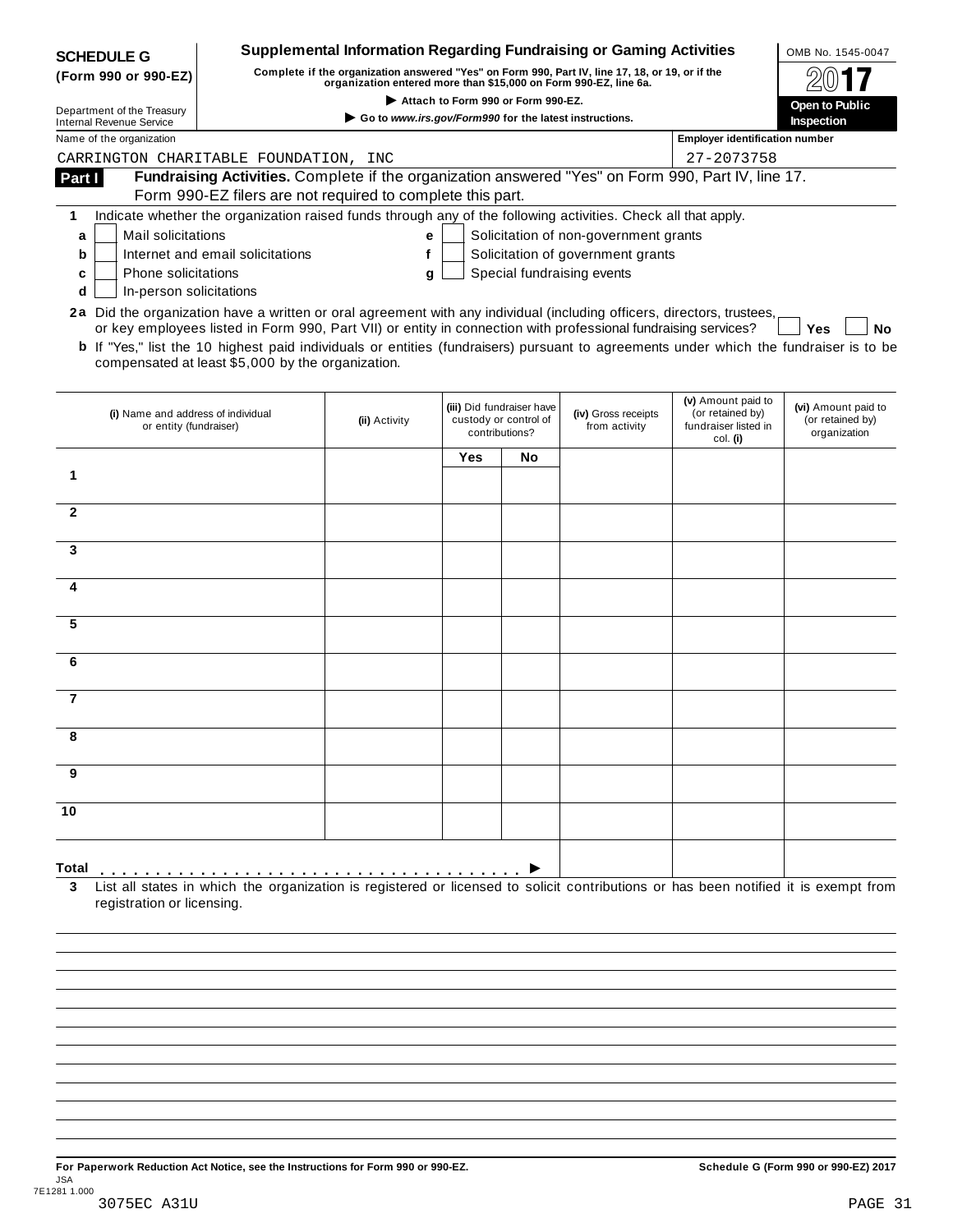### Schedule <sup>G</sup> (Form <sup>990</sup> or 990-EZ) <sup>2017</sup> Page **2**

Fundraising Events. Complete if the organization answered "Yes" on Form 990, Part IV, line 18, or reported more than \$15,000 of fundraising event contributions and gross income on Form 990-EZ, lines 1 and 6b. List events with  $r_{\text{e}}$  receipts greater than  $\mathfrak{E}$  5,000. **Part II**

|                 |   | gross receipts greater than \$5,000.                                                                                                                                                                                           |                                 |                                                  |                   |                                                     |
|-----------------|---|--------------------------------------------------------------------------------------------------------------------------------------------------------------------------------------------------------------------------------|---------------------------------|--------------------------------------------------|-------------------|-----------------------------------------------------|
|                 |   |                                                                                                                                                                                                                                | (a) Event $#1$<br>GOLF & DINNER | (b) Event $#2$<br>GALA                           | (c) Other events  | (d) Total events<br>(add col. (a) through           |
|                 |   |                                                                                                                                                                                                                                | (event type)                    | (event type)                                     | (total number)    | col. (c)                                            |
| Revenue         | 1 | Gross receipts <b>Container and Street Street Street Street Street Street Street Street Street</b>                                                                                                                             | 1,898,474.                      | 576,673.                                         |                   | 2, 475, 147.                                        |
|                 |   | 2 Less: Contributions<br>3 Gross income (line 1 minus                                                                                                                                                                          |                                 |                                                  |                   |                                                     |
|                 |   |                                                                                                                                                                                                                                |                                 | 576,673.                                         |                   | 2, 475, 147.                                        |
|                 |   | 4 Cash prizes                                                                                                                                                                                                                  |                                 |                                                  |                   |                                                     |
|                 |   | 5 Noncash prizes [19]                                                                                                                                                                                                          |                                 |                                                  |                   |                                                     |
|                 |   |                                                                                                                                                                                                                                | 295, 240.                       | 75,364.                                          |                   | 370,604.                                            |
| Direct Expenses |   | 7 Food and beverages [1, 1, 1, 1, 1, 1]                                                                                                                                                                                        | 387,054.                        | 54,760.                                          |                   | 441,814.                                            |
|                 |   | 8 Entertainment [1999] [1999] Superintending the set of the set of the set of the set of the set of the set of the set of the set of the set of the set of the set of the set of the set of the set of the set of the set of t | 7,594.                          | 21,608.                                          |                   | 29,202.                                             |
|                 |   | 9 Other direct expenses [1994]                                                                                                                                                                                                 | 256,913.                        | 67,204.                                          |                   | 324, 117.                                           |
|                 |   |                                                                                                                                                                                                                                |                                 |                                                  |                   | 1,165,737.                                          |
| Part III        |   | Gaming. Complete if the organization answered "Yes" on Form 990, Part IV, line 19, or reported more<br>than \$15,000 on Form 990-EZ, line 6a.                                                                                  |                                 |                                                  |                   | 1,309,410.                                          |
|                 |   |                                                                                                                                                                                                                                | (a) Bingo                       | (b) Pull tabs/instant<br>bingo/progressive bingo | (c) Other gaming  | (d) Total gaming (add<br>col. (a) through col. (c)) |
| Revenue         |   | 1 Gross revenue                                                                                                                                                                                                                |                                 |                                                  |                   |                                                     |
|                 |   | 2 Cash prizes <b>contained 2</b> Cash prizes                                                                                                                                                                                   |                                 |                                                  |                   |                                                     |
|                 |   |                                                                                                                                                                                                                                |                                 |                                                  |                   |                                                     |
| Direct Expenses |   | 4 Rent/facility costs                                                                                                                                                                                                          |                                 |                                                  |                   |                                                     |
|                 | 5 | Other direct expenses expension of the state of the state of the state of the state of the state of the state o                                                                                                                |                                 |                                                  |                   |                                                     |
|                 |   | 6 Volunteer labor entry and the Volunteer labor                                                                                                                                                                                | %<br>Yes<br>No                  | $\%$<br>Yes<br>No                                | $\%$<br>Yes<br>No |                                                     |
|                 |   | 7 Direct expense summary. Add lines 2 through 5 in column (d)                                                                                                                                                                  |                                 |                                                  |                   |                                                     |
|                 |   | 8 Net gaming income summary. Subtract line 7 from line 1, column (d)                                                                                                                                                           |                                 |                                                  |                   |                                                     |
| 9               |   | Enter the state(s) in which the organization conducts gaming activities:                                                                                                                                                       |                                 |                                                  |                   |                                                     |

Is the organization licensed to conduct gaming activities in each of these states? **a** m m m m m m m m m m m m m m m m m **Yes No b** If "No," explain:

**10a** Were any of the organization's gaming licenses revoked, suspended, or terminated during the tax year?<br> **a** *Were* **and** *a* **b** If "Yes," explain: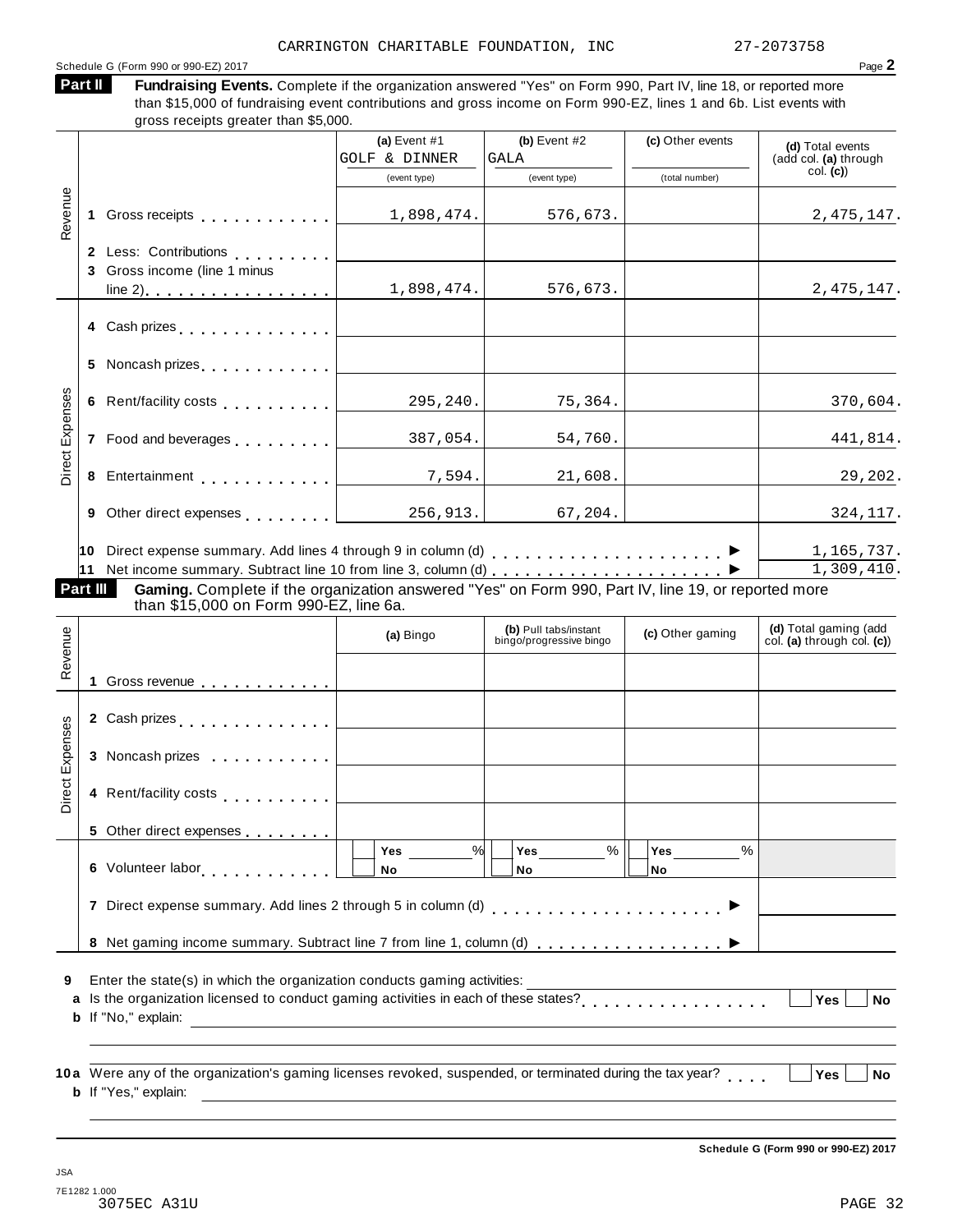|  | CARRINGTON CHARITABLE FOUNDATION, INC |  |
|--|---------------------------------------|--|
|  |                                       |  |

|    | 27-2073758<br>CARRINGTON CHARITABLE FOUNDATION, INC                                                                                                                                                                                                             |      |
|----|-----------------------------------------------------------------------------------------------------------------------------------------------------------------------------------------------------------------------------------------------------------------|------|
|    | Page 3<br>Schedule G (Form 990 or 990-EZ) 2017                                                                                                                                                                                                                  |      |
| 11 | Yes<br>No                                                                                                                                                                                                                                                       |      |
| 12 | Is the organization a grantor, beneficiary or trustee of a trust or a member of a partnership or other entity                                                                                                                                                   |      |
|    | Yes<br>No                                                                                                                                                                                                                                                       |      |
| 13 | Indicate the percentage of gaming activity conducted in:                                                                                                                                                                                                        |      |
| a  |                                                                                                                                                                                                                                                                 | $\%$ |
| b  | An outside facility enterpreteration of the control of the control of the control of the control of the control of the control of the control of the control of the control of the control of the control of the control of th                                  | $\%$ |
| 14 | Enter the name and address of the person who prepares the organization's gaming/special events books and<br>records:                                                                                                                                            |      |
|    |                                                                                                                                                                                                                                                                 |      |
|    |                                                                                                                                                                                                                                                                 |      |
|    | 15a Does the organization have a contract with a third party from whom the organization receives gaming                                                                                                                                                         |      |
|    | Yes  <br>No                                                                                                                                                                                                                                                     |      |
|    | If "Yes," enter the amount of gaming revenue received by the organization $\triangleright$ \$ ______________ and the                                                                                                                                            |      |
|    | amount of gaming revenue retained by the third party $\triangleright$ \$ _______________.                                                                                                                                                                       |      |
|    | If "Yes," enter name and address of the third party:                                                                                                                                                                                                            |      |
|    |                                                                                                                                                                                                                                                                 |      |
|    |                                                                                                                                                                                                                                                                 |      |
| 16 | Gaming manager information:                                                                                                                                                                                                                                     |      |
|    |                                                                                                                                                                                                                                                                 |      |
|    | Gaming manager compensation $\triangleright$ \$ ________________                                                                                                                                                                                                |      |
|    | Description of services provided ▶                                                                                                                                                                                                                              |      |
|    | Director/officer<br>Employee<br>Independent contractor                                                                                                                                                                                                          |      |
| 17 | Mandatory distributions:                                                                                                                                                                                                                                        |      |
| a  | Is the organization required under state law to make charitable distributions from the gaming proceeds to                                                                                                                                                       |      |
|    | $\begin{array}{ c c c }\n\hline\n\hline\n\end{array}$ Yes $\begin{array}{ c c c }\n\hline\n\end{array}$ No                                                                                                                                                      |      |
|    | <b>b</b> Enter the amount of distributions required under state law to be distributed to other exempt organizations                                                                                                                                             |      |
|    | or spent in the organization's own exempt activities during the tax year $\triangleright$ \$                                                                                                                                                                    |      |
|    | Supplemental Information. Provide the explanation required by Part I, line 2b, columns (iii) and (v), and<br><b>Part IV</b><br>Part III, lines 9, 9b, 10b, 15b, 15c, 16, and 17b, as applicable. Also provide any additional information<br>(see instructions). |      |

**Schedule G (Form 990 or 990-EZ) 2017**

 $\ddot{\phantom{a}}$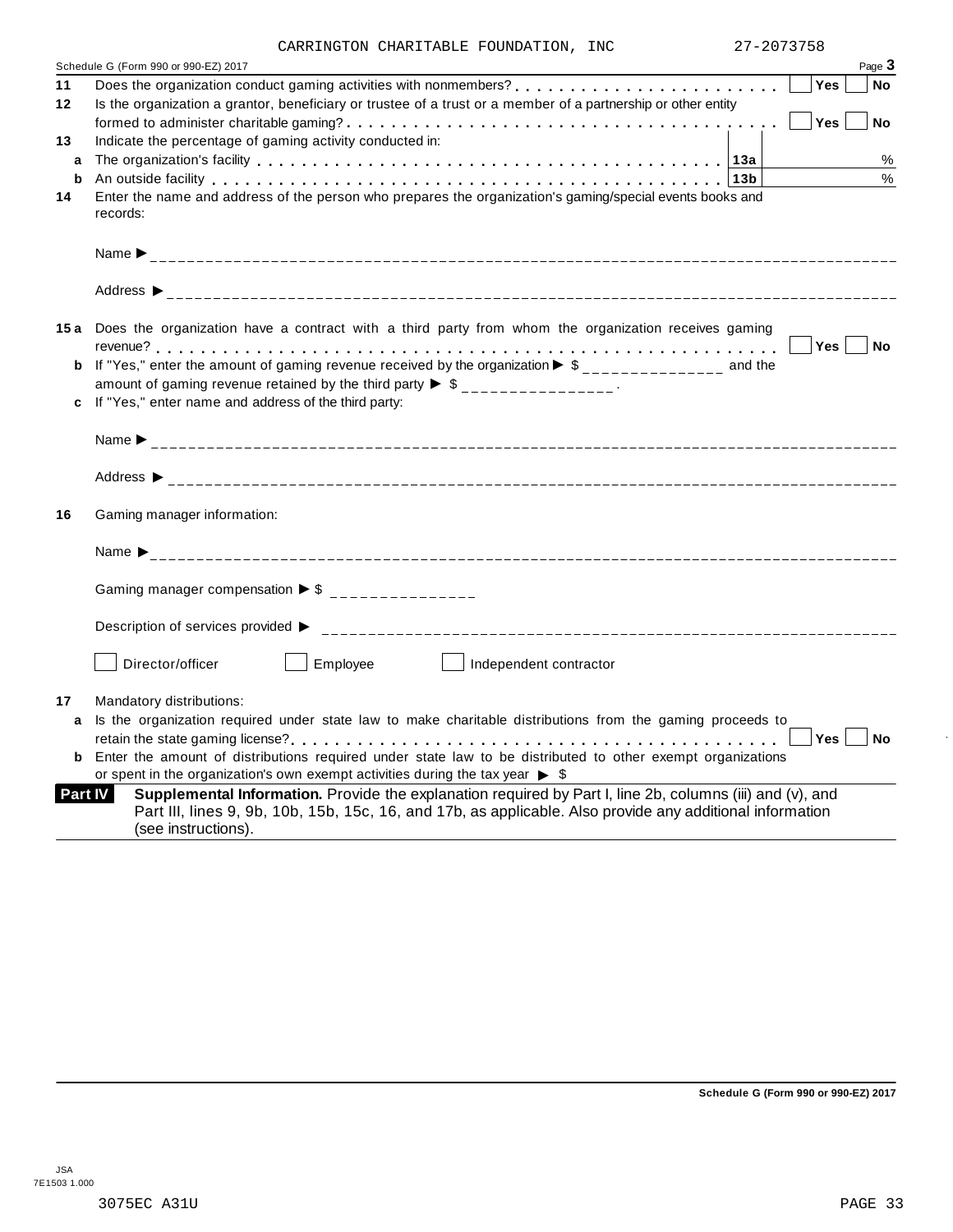| <b>SCHEDULE I</b><br>(Form 990)                                                                                                                                  |                         |                                    | <b>Grants and Other Assistance to Organizations,</b><br>Governments, and Individuals in the United States |                                       |                                                             |                                          | OMB No. 1545-0047<br>$201$ <b>17</b>  |
|------------------------------------------------------------------------------------------------------------------------------------------------------------------|-------------------------|------------------------------------|-----------------------------------------------------------------------------------------------------------|---------------------------------------|-------------------------------------------------------------|------------------------------------------|---------------------------------------|
|                                                                                                                                                                  |                         |                                    | Complete if the organization answered "Yes" on Form 990, Part IV, line 21 or 22.                          |                                       |                                                             |                                          |                                       |
| Department of the Treasury                                                                                                                                       |                         |                                    | $\blacktriangleright$ Attach to Form 990.                                                                 |                                       |                                                             |                                          | <b>Open to Public</b>                 |
| <b>Internal Revenue Service</b>                                                                                                                                  |                         | Inspection                         |                                                                                                           |                                       |                                                             |                                          |                                       |
| Name of the organization                                                                                                                                         |                         |                                    |                                                                                                           |                                       |                                                             | <b>Employer identification number</b>    |                                       |
| CARRINGTON CHARITABLE FOUNDATION, INC                                                                                                                            |                         |                                    |                                                                                                           |                                       |                                                             | 27-2073758                               |                                       |
| <b>General Information on Grants and Assistance</b><br>Part I                                                                                                    |                         |                                    |                                                                                                           |                                       |                                                             |                                          |                                       |
| Does the organization maintain records to substantiate the amount of the grants or assistance, the grantees' eligibility for the grants or assistance, and<br>1. |                         |                                    |                                                                                                           |                                       |                                                             |                                          |                                       |
|                                                                                                                                                                  |                         |                                    |                                                                                                           |                                       |                                                             |                                          | $X$ Yes<br>No                         |
| Describe in Part IV the organization's procedures for monitoring the use of grant funds in the United States.<br>$\mathbf{2}$                                    |                         |                                    |                                                                                                           |                                       |                                                             |                                          |                                       |
| Grants and Other Assistance to Domestic Organizations and Domestic Governments. Complete if the organization answered "Yes" on Form<br><b>Part II</b>            |                         |                                    |                                                                                                           |                                       |                                                             |                                          |                                       |
| 990, Part IV, line 21, for any recipient that received more than \$5,000. Part II can be duplicated if additional space is needed.                               |                         |                                    |                                                                                                           |                                       |                                                             |                                          |                                       |
|                                                                                                                                                                  |                         |                                    |                                                                                                           |                                       |                                                             |                                          |                                       |
| 1 (a) Name and address of organization<br>or government                                                                                                          | $(b)$ EIN               | (c) IRC section<br>(if applicable) | (d) Amount of cash<br>grant                                                                               | (e) Amount of non-<br>cash assistance | (f) Method of valuation<br>(book, FMV, appraisal,<br>other) | (g) Description of<br>noncash assistance | (h) Purpose of grant<br>or assistance |
| (1) VETERANS AIRLIFT COMMAND                                                                                                                                     |                         |                                    |                                                                                                           |                                       |                                                             |                                          | TO ASSIST IN THE PRO                  |
| 5775 WAYZATA BLVD. ST. LOUIS PARK, MN 55416                                                                                                                      | 20-4567769              | 501(C)(3)                          | 500,000.                                                                                                  |                                       |                                                             |                                          | PROVIDING VET TRANSP                  |
| (2) SUSAN G KOMEN FOUNDATION                                                                                                                                     |                         |                                    |                                                                                                           |                                       |                                                             |                                          | TO SUPPORT THE MISSI                  |
| 5005 LBJ FREEWAY DALLAS, TX 75244                                                                                                                                | 75-1835298              | 501(C)(3)                          | 9,674.                                                                                                    |                                       |                                                             |                                          | CANCER                                |
| $(3)$ GALLANTFEW, INC.                                                                                                                                           |                         |                                    |                                                                                                           |                                       |                                                             |                                          |                                       |
| PO BOX 1157 ROANOKE, TX 76262                                                                                                                                    | 27-1779772              | 501(C)(3)                          | 25,088                                                                                                    |                                       |                                                             |                                          | GENERAL SUPPORT OF O                  |
| (4) SEMPER FI FUND                                                                                                                                               |                         |                                    |                                                                                                           |                                       |                                                             |                                          |                                       |
| 825 COLLEGE BLVD. OCEANSIDE, CA 92057                                                                                                                            | 26-0086305              | 501(C)(3)                          | 6,000.                                                                                                    |                                       |                                                             |                                          | GENERAL SUPPORT OF O                  |
| (5) SPECIAL OLYMPICS SOUTHERN CA                                                                                                                                 |                         |                                    |                                                                                                           |                                       |                                                             |                                          |                                       |
| 1600 FORBES WAY LONG BEACH, CA 90810                                                                                                                             | 95-4538450              | 501(C)(3)                          | 10,000.                                                                                                   |                                       |                                                             |                                          | GENERAL SUPPORT OF O                  |
| (6) CHOC CHILDRENS HOSPITAL                                                                                                                                      |                         |                                    |                                                                                                           |                                       |                                                             |                                          |                                       |
| 1201 WEST LA VETA ORANGE, CA 92868                                                                                                                               | 95-6097416              | 501(C)(3)                          | 6,000.                                                                                                    |                                       |                                                             |                                          | GENERAL SUPPORT OF O                  |
| (7) WARRIOR CANINE CONNECTION                                                                                                                                    |                         |                                    |                                                                                                           |                                       |                                                             |                                          |                                       |
| 14934 SCHAEFFER ROAD BOYDS, MD 20841                                                                                                                             | 45-2981579              | 501(C)(3)                          | 50,000.                                                                                                   |                                       |                                                             |                                          | GENERAL SUPPORT OF O                  |
| (8) THE LEUKEMIA & LYMPHOMA SOCIETY                                                                                                                              |                         |                                    |                                                                                                           |                                       |                                                             |                                          |                                       |
| 3 INTERNATIONAL DRIVE RYE BROOK, NY 10573                                                                                                                        | 13-5644916              | 501(C)(3)                          | 12,980.                                                                                                   |                                       |                                                             |                                          | GENERAL SUPPORT OF O                  |
| (9) SAMARITAN'S PURSE                                                                                                                                            |                         |                                    |                                                                                                           |                                       |                                                             |                                          |                                       |
| W. FRANKLIN GRAHAM III, PO BOX 3000                                                                                                                              | 58-1437002              | 501(C)(3)                          | 5,325.                                                                                                    |                                       |                                                             |                                          | GENERAL SUPPORT OF O                  |
| (10) THE HONOR FOUNDATION                                                                                                                                        |                         |                                    |                                                                                                           |                                       |                                                             |                                          |                                       |
| 7770 REGENTS RD SAN DIEGO, CA 92122                                                                                                                              | $46 - 2952873$ 501(C) 3 |                                    | 400,000.                                                                                                  |                                       |                                                             |                                          | GENERAL SUPPORT OF O                  |
| (11) THE GREATER HOUSTON COMMUNITY FOUNDATION                                                                                                                    |                         |                                    |                                                                                                           |                                       |                                                             |                                          |                                       |
| 515 POST OAK BLVD. HOUSTON, TX 77027                                                                                                                             | 23-7160400 501(C)3      |                                    | 6,445.                                                                                                    |                                       |                                                             |                                          | SUPPORT FOR HURRICAN                  |
| (12)                                                                                                                                                             |                         |                                    |                                                                                                           |                                       |                                                             |                                          |                                       |
| $\mathbf{2}$                                                                                                                                                     |                         |                                    |                                                                                                           |                                       |                                                             |                                          |                                       |
| 3                                                                                                                                                                |                         |                                    |                                                                                                           |                                       |                                                             |                                          |                                       |
| For Paperwork Reduction Act Notice, see the Instructions for Form 990.                                                                                           |                         |                                    |                                                                                                           |                                       |                                                             |                                          | Schedule I (Form 990) (2017)          |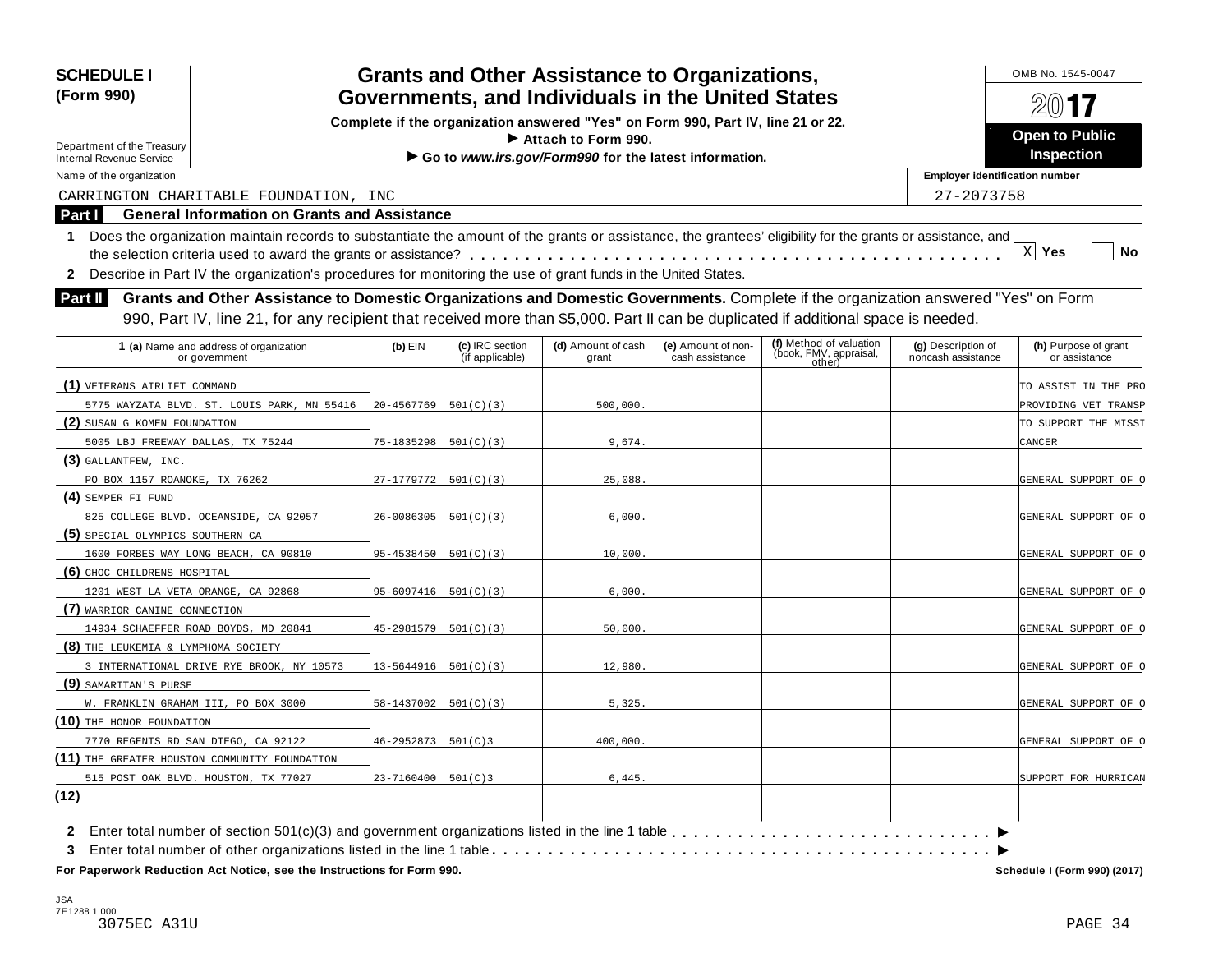## **Grants and Other Assistance to Domestic Individuals.** Complete ifthe organization answered "Yes" on Form 990, Part IV, line 22. **Part III** Grants and Other Assistance to Domestic Individuals<br>Part III can be duplicated if additional space is needed.

| (a) Type of grant or assistance                                                                                                                         | (b) Number of<br>recipients | (c) Amount of<br>cash grant | (d) Amount of<br>non-cash assistance | (e) Method of valuation (book,<br>FMV, appraisal, other) | (f) Description of non-cash assistance |
|---------------------------------------------------------------------------------------------------------------------------------------------------------|-----------------------------|-----------------------------|--------------------------------------|----------------------------------------------------------|----------------------------------------|
|                                                                                                                                                         |                             |                             |                                      |                                                          |                                        |
| $\overline{2}$                                                                                                                                          |                             |                             |                                      |                                                          |                                        |
| 3                                                                                                                                                       |                             |                             |                                      |                                                          |                                        |
| 4                                                                                                                                                       |                             |                             |                                      |                                                          |                                        |
| 5                                                                                                                                                       |                             |                             |                                      |                                                          |                                        |
| -6                                                                                                                                                      |                             |                             |                                      |                                                          |                                        |
|                                                                                                                                                         |                             |                             |                                      |                                                          |                                        |
| Part IV<br>Supplemental Information. Provide the information required in Part I, line 2, Part III, column (b); and any other additional<br>information. |                             |                             |                                      |                                                          |                                        |

SCHEDULE I

THE CARRINGTON CHARITABLE FOUNDATION HAS AMENDED ITS ORIGINAL CHARTER AND

NOW BOTH GRANTS FUNDS TO CHARITABLE ORGANIZATIONS WHO QUALIFY UNDER

SECTION 501 (C) (3) OF THE IRC AND HAS A PROGRAM OF DIRECT ASSISTANCE FOR

SEVERELY WOUNDED U.S. MILITARY VETERANS. WE MAINTAIN EVIDENCE THAT THE

ORGANIZATION IS CURRENT IN ALL ITS FILINGS WITH THE IRS (AS ARE WE) AND

THAT ITS MISSION STATEMENT AND GOALS ARE CONSISTENT WITH THOSE OF THIS

FOUNDATION. THIS INCLUDES A THOROUGH EXAMINATION OF THE MOST CURRENT

FORM 990 ON FILE WITH THE IRS BY CCF 'S TREASURER OR HIS DESIGNEE.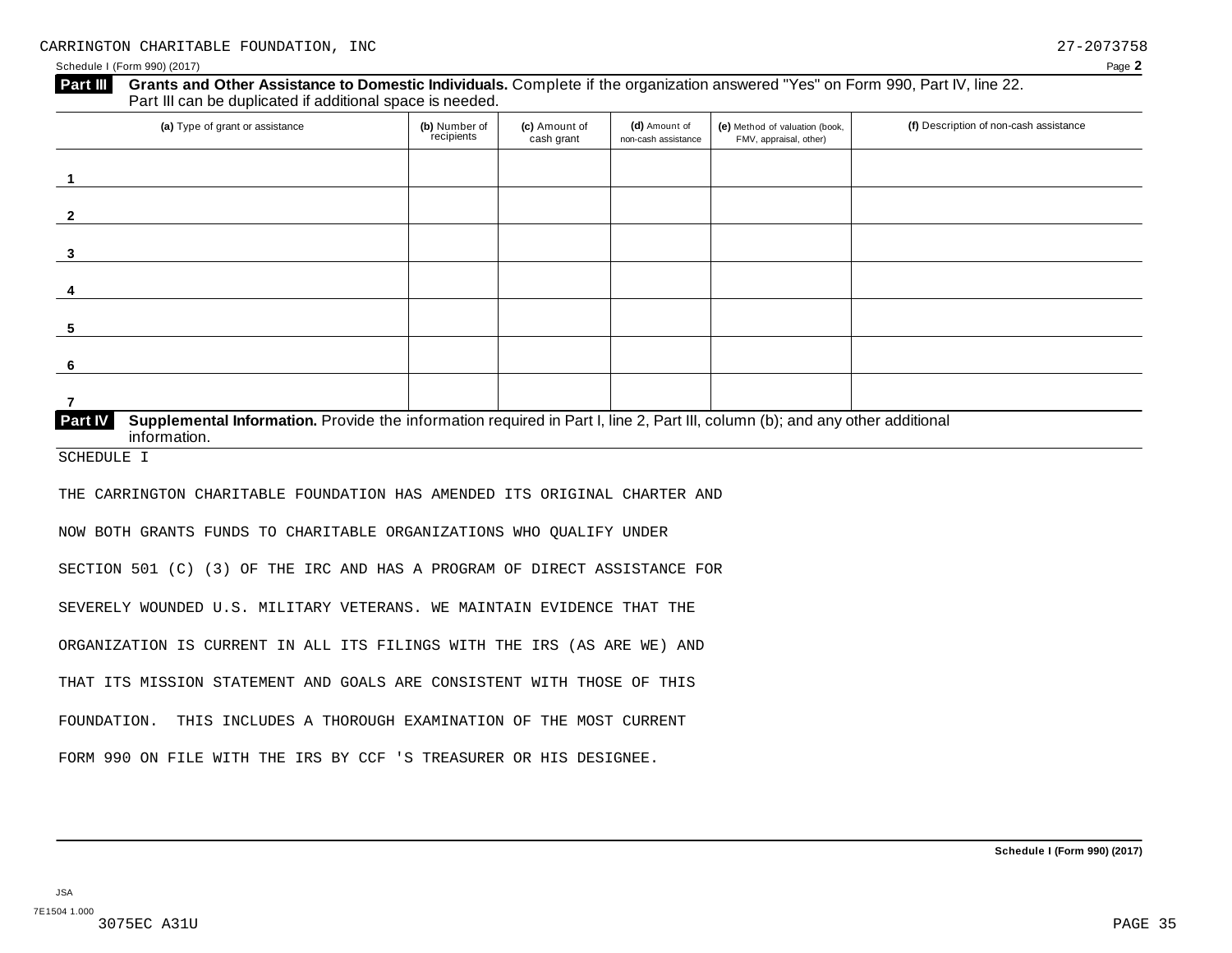## SCHEDULE M<br>
(Form 990) **Schedule Moncash Contributions**<br>  $\begin{array}{r} \hline \text{OMB No. 1545-0047} \\ \hline \text{Complete if the organizations answered "Yes" on Form 990 Part IV lines 29 or 30.} \end{array}$

**Department of the Treasury<br>Internal Revenue Service** 

**Examplete** if the organizations answered "Yes" on Form 990, Part IV, lines 29 or 30. △△○■■<br>▶ Attach to Form 990. **Department of the Treasury ▶ Attach to Form 990.**<br>Internal Revenue Service ▶ Go to *www.irs.gov/Form990* for the latest information.<br>Nome of the organization, authorities in a support of the latest information.

|              | Name of the organization                                                                                                                                                                                                             |                                   |                                                                            |                                                                                    | <b>Employer identification number</b>                        |
|--------------|--------------------------------------------------------------------------------------------------------------------------------------------------------------------------------------------------------------------------------------|-----------------------------------|----------------------------------------------------------------------------|------------------------------------------------------------------------------------|--------------------------------------------------------------|
|              | CARRINGTON CHARITABLE FOUNDATION, INC                                                                                                                                                                                                |                                   |                                                                            |                                                                                    | 27-2073758                                                   |
|              | <b>Types of Property</b><br>Part I                                                                                                                                                                                                   |                                   |                                                                            |                                                                                    |                                                              |
|              |                                                                                                                                                                                                                                      | (a)<br>Check if<br>applicable     | (b)<br>Number of contributions or<br>items contributed                     | (c)<br>Noncash contribution<br>amounts reported on<br>Form 990, Part VIII, line 1g | (d)<br>Method of determining<br>noncash contribution amounts |
| 1.           |                                                                                                                                                                                                                                      |                                   |                                                                            |                                                                                    |                                                              |
| $\mathbf{2}$ | Art - Historical treasures                                                                                                                                                                                                           |                                   |                                                                            |                                                                                    |                                                              |
| 3            | Art - Fractional interests                                                                                                                                                                                                           |                                   |                                                                            |                                                                                    |                                                              |
| 4            | Books and publications expansion and publications                                                                                                                                                                                    |                                   |                                                                            |                                                                                    |                                                              |
| 5            | Clothing and household                                                                                                                                                                                                               |                                   |                                                                            |                                                                                    |                                                              |
|              |                                                                                                                                                                                                                                      |                                   |                                                                            |                                                                                    |                                                              |
| 6            | Cars and other vehicles <b>Cars</b>                                                                                                                                                                                                  |                                   |                                                                            |                                                                                    |                                                              |
| 7            | Boats and planes <b>Exercise 2</b>                                                                                                                                                                                                   |                                   |                                                                            |                                                                                    |                                                              |
| 8            | Intellectual property entering the state of                                                                                                                                                                                          |                                   |                                                                            |                                                                                    |                                                              |
| 9            | Securities - Publicly traded                                                                                                                                                                                                         |                                   |                                                                            |                                                                                    |                                                              |
| 10           | Securities - Closely held stock                                                                                                                                                                                                      |                                   |                                                                            |                                                                                    |                                                              |
| 11           | Securities - Partnership, LLC,                                                                                                                                                                                                       |                                   |                                                                            |                                                                                    |                                                              |
|              | or trust interests experience that the set of the set of the set of the set of the set of the set of the set of the set of the set of the set of the set of the set of the set of the set of the set of the set of the set of        |                                   |                                                                            |                                                                                    |                                                              |
| 12           | Securities - Miscellaneous                                                                                                                                                                                                           |                                   |                                                                            |                                                                                    |                                                              |
| 13           | Qualified conservation                                                                                                                                                                                                               |                                   |                                                                            |                                                                                    |                                                              |
|              | contribution - Historic                                                                                                                                                                                                              |                                   |                                                                            |                                                                                    |                                                              |
|              | structures <b>and the structures</b>                                                                                                                                                                                                 |                                   |                                                                            |                                                                                    |                                                              |
| 14           | Qualified conservation                                                                                                                                                                                                               |                                   |                                                                            |                                                                                    |                                                              |
|              | contribution - Other <b>Contribution</b>                                                                                                                                                                                             |                                   |                                                                            |                                                                                    |                                                              |
| 15           | Real estate - Residential                                                                                                                                                                                                            |                                   |                                                                            |                                                                                    |                                                              |
| 16           | Real estate - Commercial                                                                                                                                                                                                             |                                   |                                                                            |                                                                                    |                                                              |
| 17           | Real estate - Other <b>Called a Strategie and Taylor</b>                                                                                                                                                                             |                                   |                                                                            |                                                                                    |                                                              |
| 18           | Collectibles                                                                                                                                                                                                                         |                                   |                                                                            |                                                                                    |                                                              |
| 19           | Food inventory                                                                                                                                                                                                                       |                                   |                                                                            |                                                                                    |                                                              |
| 20           | Drugs and medical supplies                                                                                                                                                                                                           |                                   |                                                                            |                                                                                    |                                                              |
| 21<br>22     | Taxidermy <b>Communist Communist Communist Communist Communist Communist Communist Communist Communist Communist Communist Communist Communist Communist Communist Communist Communist Communist Communist Communist Communist C</b> |                                   |                                                                            |                                                                                    |                                                              |
| 23           | Historical artifacts <b>All Accords</b><br>Scientific specimens <b>Scientific specimens</b>                                                                                                                                          |                                   |                                                                            |                                                                                    |                                                              |
| 24           | Archeological artifacts <b>Archeological</b>                                                                                                                                                                                         |                                   | the control of the control of the control of the control of the control of |                                                                                    |                                                              |
| 25           | Other $\blacktriangleright$ ( $\blacktriangle$ ATCH 1<br>$\overline{\phantom{a}}$                                                                                                                                                    | <b>Contract Contract Contract</b> | 97.                                                                        | 133,609.                                                                           |                                                              |
| 26           | Other $\blacktriangleright$ ( $\_\_\_\_\_\_\_\_$ )                                                                                                                                                                                   |                                   |                                                                            |                                                                                    |                                                              |
| 27           | Other $\blacktriangleright$ (                                                                                                                                                                                                        |                                   |                                                                            |                                                                                    |                                                              |
| 28           | Other $\blacktriangleright$ (                                                                                                                                                                                                        |                                   |                                                                            |                                                                                    |                                                              |
| 29           | Number of Forms 8283 received by the organization during the tax year for contributions for                                                                                                                                          |                                   |                                                                            |                                                                                    |                                                              |
|              | which the organization completed Form 8283, Part IV, Donee Acknowledgement                                                                                                                                                           |                                   |                                                                            |                                                                                    | 29                                                           |
|              |                                                                                                                                                                                                                                      |                                   |                                                                            |                                                                                    | Yes<br>No                                                    |
|              | 30a During the year, did the organization receive by contribution any property reported in Part I, lines 1 through                                                                                                                   |                                   |                                                                            |                                                                                    |                                                              |
|              | 28, that it must hold for at least three years from the date of the initial contribution, and which isn't required                                                                                                                   |                                   |                                                                            |                                                                                    |                                                              |
|              |                                                                                                                                                                                                                                      |                                   |                                                                            |                                                                                    | Χ<br>30a                                                     |
|              |                                                                                                                                                                                                                                      |                                   |                                                                            |                                                                                    |                                                              |

|    | <b>b</b> If "Yes," describe the arrangement in Part II.                                                           |  |              |
|----|-------------------------------------------------------------------------------------------------------------------|--|--------------|
|    | 31 Does the organization have a gift acceptance policy that requires the review of any nonstandard                |  |              |
|    |                                                                                                                   |  |              |
|    | 32a Does the organization hire or use third parties or related organizations to solicit, process, or sell noncash |  |              |
|    |                                                                                                                   |  | $\mathbf{X}$ |
|    | <b>b</b> If "Yes." describe in Part II.                                                                           |  |              |
| 33 | If the organization didn't report an amount in column (c) for a type of property for which column (a) is checked, |  |              |
|    | describe in Part II.                                                                                              |  |              |

**For Paperwork Reduction Act Notice, see the Instructions for Form 990. Schedule M (Form 990) (2017)**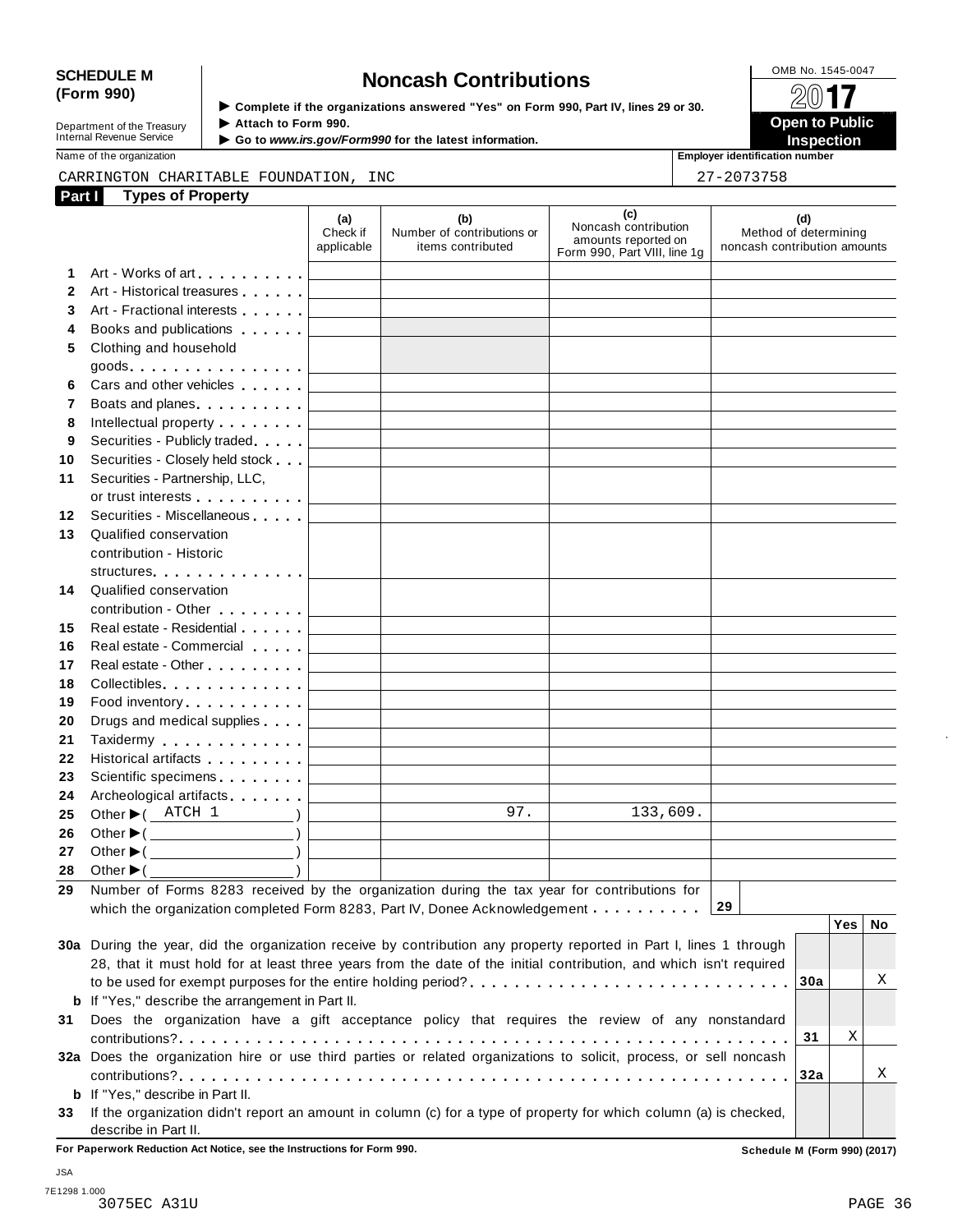<span id="page-36-0"></span>**Supplemental Information.** Provide the information required by Part I, lines 30b, 32b, and 33, and whether the organization is reporting in Part I, column (b), the number of contributions, the number of items received, or a combination of both. Also complete this part for any additional information. **Part II**

ATTACHMENT 1

## SCHEDULE M, PART I - OTHER NONCASH CONTRIBUTIONS

| DESCRIPTION               | (A) CHECK | (B) NUMBER OF<br>CONTRIBUTIONS | (C)<br>REVENUES<br>REPORTED | (D) METHOD OF<br>DETERMINING |
|---------------------------|-----------|--------------------------------|-----------------------------|------------------------------|
| TRIPS AND TRAVEL AUCTON P | X         | 5.                             | 21,151.                     | SALES PRICE                  |
| SPORTS OR RECREATION EVEN | X         | 22.                            | 32,659.                     | SALES PRICE                  |
| DINING & FOOD GIFTS FOR A | X         | 17.                            | 17,015.                     | SALES PRICE                  |
| HEALTH & LIESURE AUCTION  | X         | 20.                            | 22,884.                     | SALES PRICE                  |
| GOLF AUCTION PACKAGES     | X         | 4.                             | 10,110.                     | SALES PRICE                  |
| WINES AND SPIRTS AUCTION  | X         | 24.                            | 25,658.                     | SALES PRICE                  |
| JEWELRY AUCTION PACKAGES  | X         | 5.                             | 4,132.                      | SALES PRICE                  |
| TOTALS                    |           | 97.                            | 133,609.                    |                              |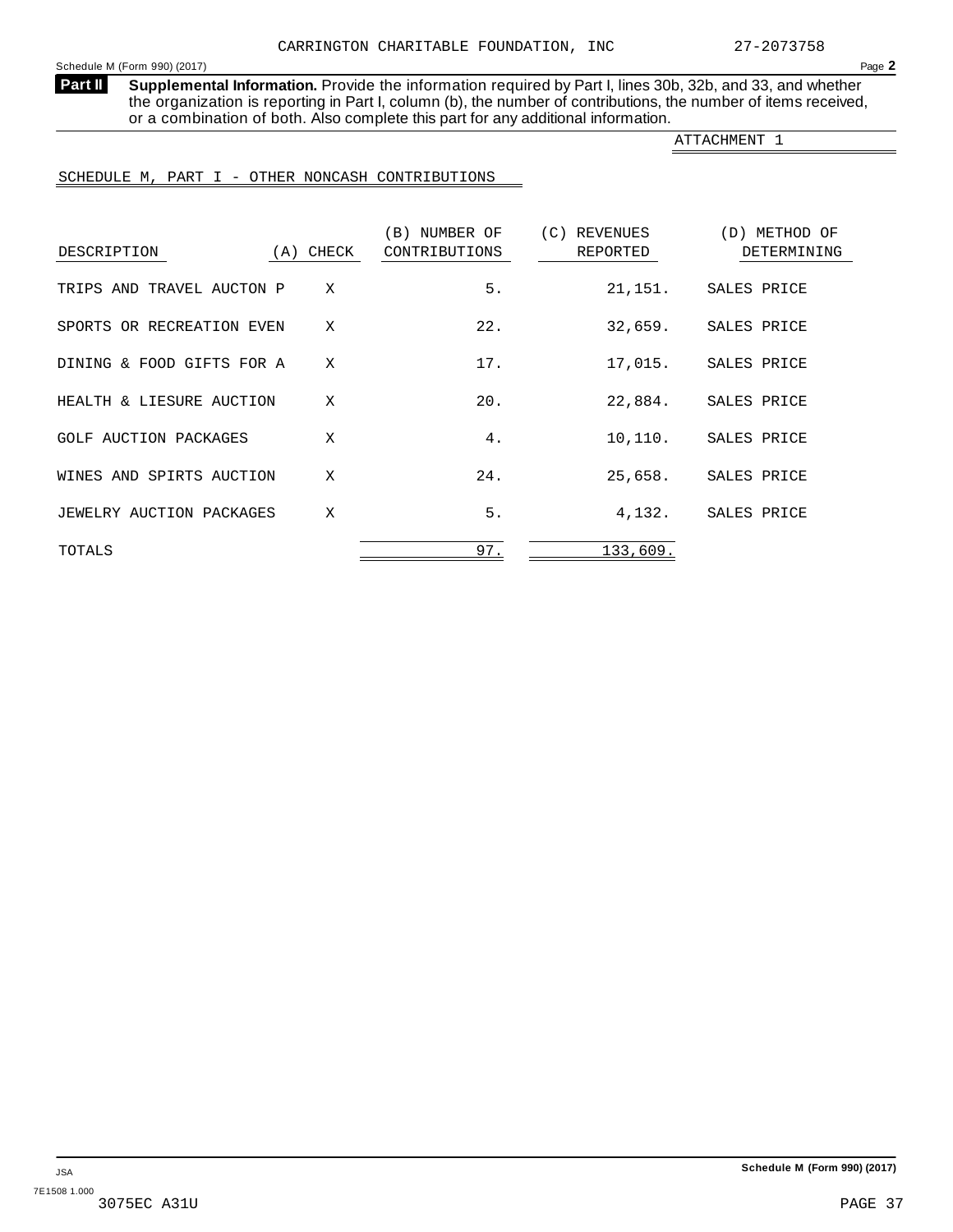## **SCHEDULE O** Supplemental Information to Form 990 or 990-EZ DMB No. 1545-0047

**(Form 990 or 990-EZ) Complete to provide information for responses to specific questions on** plete to provide information for responses to specific questions on  $\Box$   $\Box$   $\Box$ I**Attach to Form <sup>990</sup> or 990-EZ. Open to Public**



Department of the Treasury<br>Internal Revenue Service

Department of the Treasury <br>Depen to Public<br>Name of the organization<br>Name of the organization<br>Name of the organization<br>Name of the organization

CARRINGTON CHARITABLE FOUNDATION, INC  $\begin{array}{|c|c|c|c|c|c|}\hline & 27-2073758 & & & \\ \hline \end{array}$ 

FORM 990, PART VI, SECTION B, LINE 12C:

THE FOUNDATION HAS NO EMPLOYEES, ONLY VOLUNTEER DIRECTORS AND OFFICERS WHO ARE ASSOCIATED WITH, OR EMPLOYEES OF, ONE OF 16 COMPANIES IN THE COMBINED "CARRINGTON FAMILY OF COMPANIES". AS SUCH, EACH VOLUNTEER IS GOVERNED BY CONFLICT OF INTEREST POLICIES, ETHICIAL/PROFESSIONAL STANDARDS, AND ACCOUNTABILITY, INCLUDED BEING BONDED, UNDER THEIR EMPLOYMENT TERMS WITH A CARRINGTON "FOR-PROFIT" COMPANY. THE EXECUTIVE VP OF HUMAN RESOURCES FOR ALL CARRINGTON COMPANIES SERVES AS A VOLUNTEER OFFICER FOR THE CCF FOUNDATION, IN PART TO ASSURE ALL INVOLVED, INCLUDING THE CCF DIRECTORS THAT THE SAME HIGH PROFESSIONAL STANDARDS EMPLOYED IN THE FOR-PROFIT COMPANIES ARE APPLIED WHEN VOLUNTEERING FOR CCF ACTIVITIES AND GOVERNANCE. THAT WOULD INCLUDE ALL MATTERS OF POTENTIAL CONFLICTS, DISCLOSURE, DUE DILIGENCE, DOCUMENT RETENTION AND ACCESSABILITY AS WELL AS AN ABILITY TO REPORT ANY DEVIATION FROM THOSE POLICIES. WITH NO EMPLOYEES, CCF DOES NOT HAVE IT'S OWN POLICIES, RATHER IT MONITORS THIS TYPE OF PROFESSIONAL CONDUCT VIA THE REGULAR EMPLOYMENT CHANNELS WITHIN THE CARRINGTON FAMILY OF COMPANIES.

FORM 990, PART VI, SECTION C, LINE 19:

THE ORGANIZATION'S FINANCIAL STATEMENT ARE AVAILABLE ON ITS WEBSITE AND ALSO MADE AVAILABLE UPON REQUEST. THE ORGANIZATION DOES NOT MAKE ITS GOVERNING DOCUMENTS OR CONFLICT OF INTEREST POLICY PUBLIC.

FORM 990, PART VII - COMPENSATION

CCF IS A 100% VOLUNTEER MANAGED AND OPERATED ORGANIZATION. ALL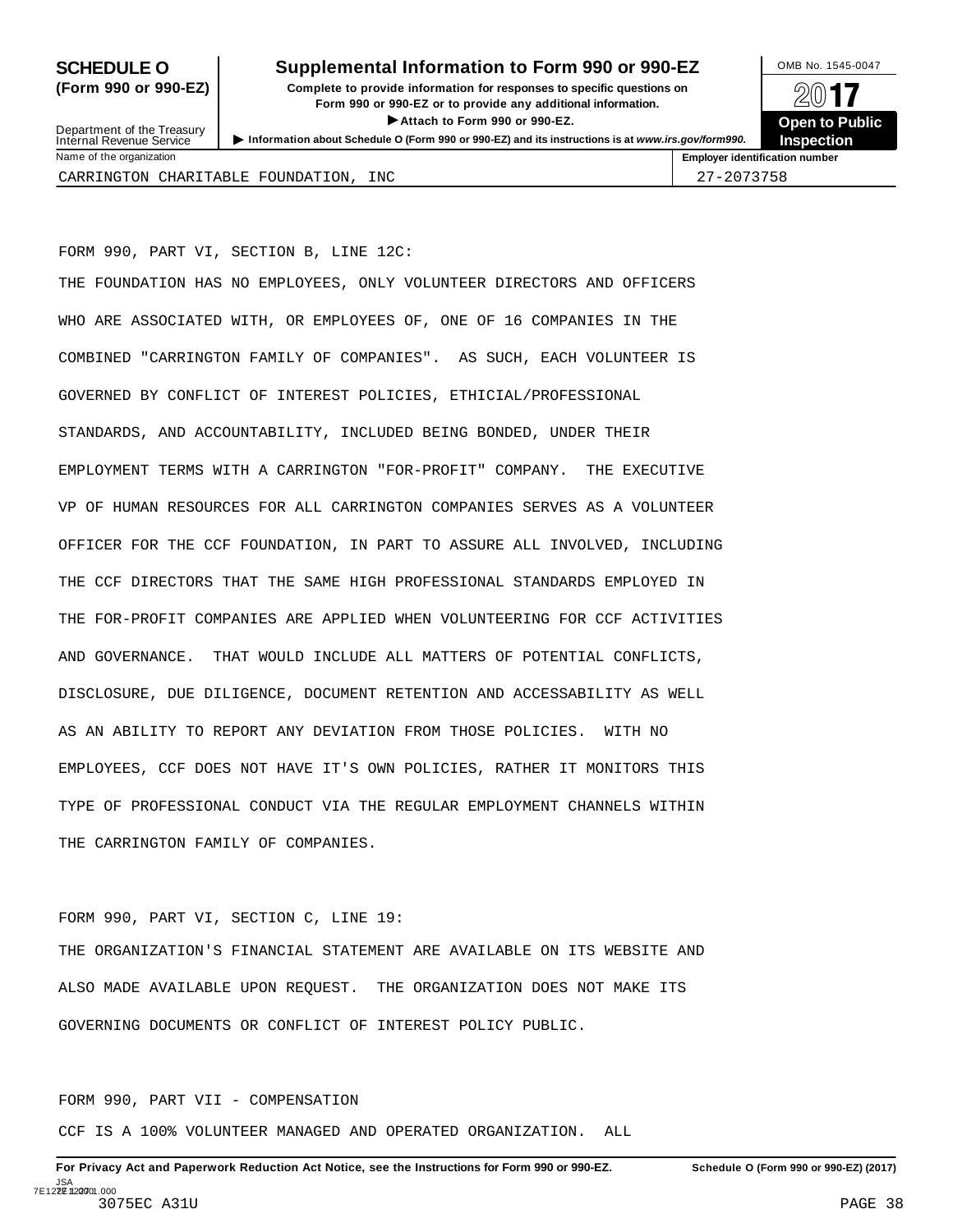| Schedule O (Form 990 or 990-EZ) 2017     | Page                                  |
|------------------------------------------|---------------------------------------|
| Name of the organization                 | <b>Employer identification number</b> |
| INC<br>CARRINGTON CHARITABLE FOUNDATION. | 27-2073758                            |

VOLUNTEERS PERFORM SERVICES FOR CCF ON THEIR OWN PERSONAL TIME, AND WITHOUT ANY COMPENSATION, EXPENSE ALLOWANCE OR PRIVLEGE, MONETARY OR OTHERWISE, OTHER THAN THE OPPORTUNITY TO BE INVOLVED IN CCF AND THE COMMUNITY IT SERVES. CCF ITSELF HAS NO EMPLOYEES AND ALMOST NO OVERHEAD OTHER THAN THAT DONATED BY THE CARRINGTON FAMILY OF COMPANIES AND SHOWN IN THE AUDITED FINANCIAL STATEMENTS PURSUANT THE GAAP REQUIREMENTS OF ASC958. THE GREATER CARRINGTON FAMILY OF COMPANIES ALSO GENERALLY SUPPORTS THE MISC. OFFICE SUPPLIES AND ADMINISTRATIVE NEEDS OF THE FOUNDATION. THE AUDITED FINANCIAL STATEMENTS SHOW THAT THE SUM TOTAL OF THE VOLUNTEER TIME AND THE SUPPORTED EXPENSES AND USE OF FACIITIES DONATED VIA THE CARRINGTON COMPANIES WAS \$437,044 AND \$240,029 IN 2017 AND 2016 RESPECTIVELY.

## FORM 990, PART XI, LINE 9

CONTRIBUTED SERVICES: CCF, INC. RECEIVES SERVICES FROM OVER 700 VOLUNTEERS AND THE USE OF FACILITIES FROM VIRTUALLY ALL OF THE 16 COMPANIES COMPRISING THE "CARRINGTON FAMILY OF COMPANIES" AS DESCRIBED ELSEWHERE HEREIN. AS DISCLOSED IN THE AUDITED FINANCIAL STATEMENTS, THOSE SERVICES, TOTALING \$437,044 ARE "GROSSED UP" ON THE AUDITED FINANCIAL STATEMENT SHOWING THE AMOUNT CONTRIBUTED BOTH AS A DONATION IN KIND, AND AS AN EXPENSE OF OPERATING THE FOUNDATION. NEITHER THE DONATED SERVICES OR THEIR PARRELLEL EXPENSE ARE REQUIRED FOR TAX REPORTING PURPOSES, THUS THE INCOME AND THE EXPENSE IN THE SAME AMOUNT ARE NETTED OUT AND NOT REPORTED IN ALL YEARS SINCE INCEPTION. THE AUDITED FINANCIAL STATEMENTS INCLUDED AN AMOUNT OF \$1,800 RELATED TO UNCOLLECTED PLEDGE RECEIVABLES FROM PRIOR YEARS.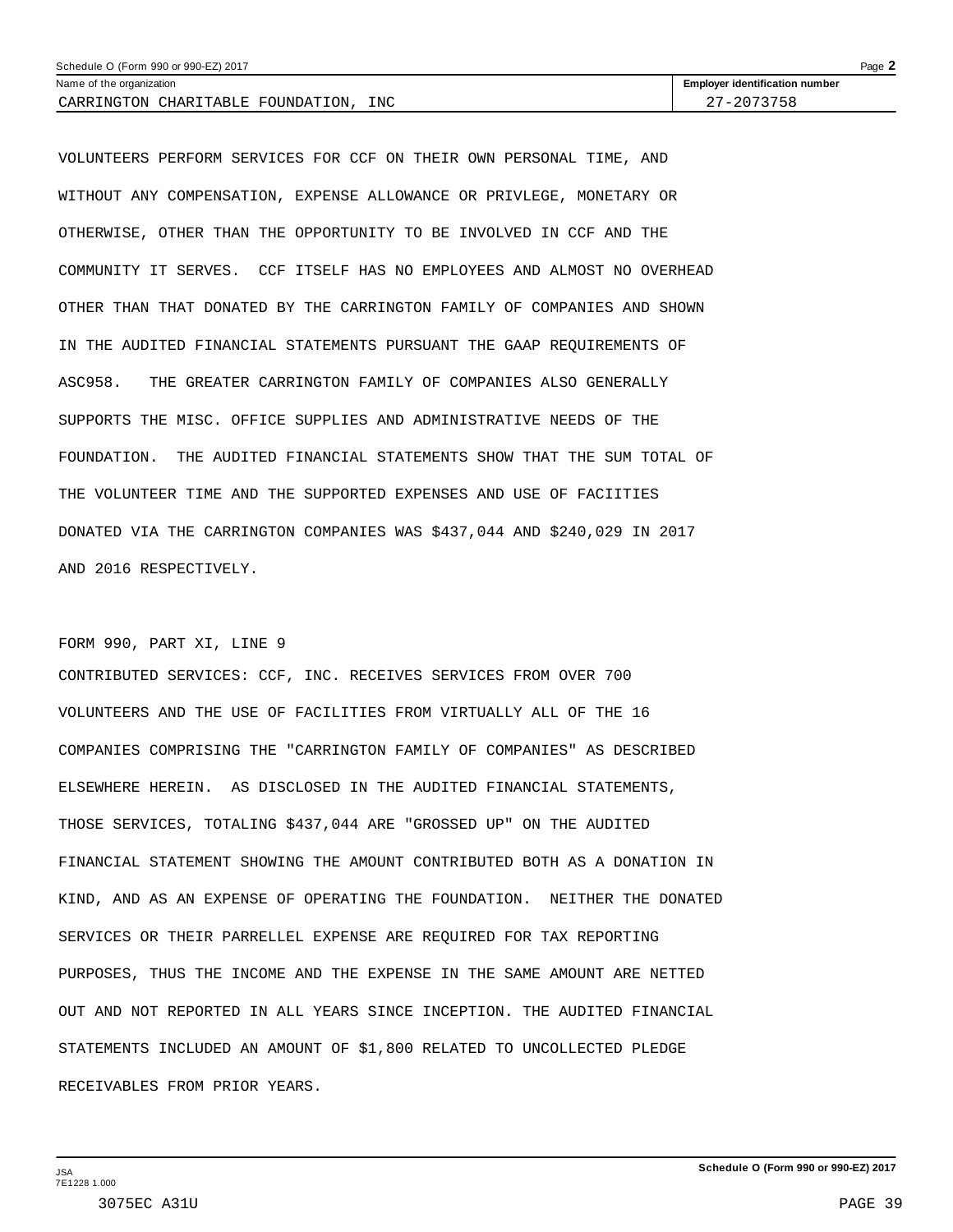<span id="page-39-0"></span>

| Schedule O (Form 990 or 990-EZ) 2017                                  | Page 2                                |
|-----------------------------------------------------------------------|---------------------------------------|
| Name of the organization                                              | <b>Employer identification number</b> |
| CARRINGTON CHARITABLE FOUNDATION, INC                                 | 27-2073758                            |
| FORM 990, PART III, LINE 1 - ORGANIZATION'S MISSION                   | ATTACHMENT 1                          |
| CCF'S OBJECTIVE IS TO WORK TOGETHER AS A COMMUNITY OF SUPPORT FOR     |                                       |
| RECOGNIZED CHARITABLE ORGANIZATIONS PRESENTED TO CCF BY THE EMPLOYEES |                                       |
| AND ASSOCIATES OF THE CARRINGTON FAMILY OF COMPANIES. CCF WILL SEEK   |                                       |
| TO RAISE FUNDS FOR THE ORGANIZATIONS IT SUPPORTS AND TO SOLICIT AND   |                                       |
| FACILITATE THE VOLUNTEER ACTIVITIES OF ALMOST 4,600 EMPLOYEES AND     |                                       |
| ASSOCIATES IN THE VARIOUS CARRINGTON AFFILIATED COMPANIES             |                                       |
| VOLUNTEERING IN THE COMMUNITIES. OUR VETERAN FOCUSED SIGNATURE        |                                       |
| PROGRAMS FOCUS ON PROVIDING MOBILITY, STABILITY, PURPOSE AND          |                                       |
| PROSPERITY FOR VETERANS RETURNING FROM THE POST 9/11 CONFLICT         |                                       |
| THROUGH THESE PROGRAMS, THE FOUNDATION HONORS THE<br>BATTLEFIELDS.    |                                       |

THEIR LIVES TO PROTECTING OUR COUNTRYS FREEDOM.

SACRIFICES OF OUR NATION'S SERVICEMEN AND WOMEN WHO HAVE DEDICATED

ATTACHMENT 2

## FORM 990, PART III - PROGRAM SERVICE, LINE 4A

THE FOUNDATION'S MILITARY VETERAN-FOCUSED SIGNATURE PROGRAMS OFFER DIVERSE SUPPORT FOR U.S. MILITARY VETERANS BY PROVIDING SUPPORT UNDER THE PRINCIPLES OF MOBILITY, STABILITY, PURPOSE AND PROSPERITY. CCF PROVIDES MOBILITY BY FINANCIALLY SUPPORTING THE VETERAN'S AIRLIFT COMMAND, ENSURING STABILITY BY BUILDING AND/OR RETROFITTING CUSTOM, ADAPTIVE HOMES FOR INJURED MILITARY VETERANS THROUGH CARRINGTON HOUSE, AND PROMOTES PURPOSE AND PROSPERITY BY PROVIDING MILITARY VETERANS WITH NEW ENTREPRENEURSHIP OPPORTUNITIES AND SUPPORTING OTHER NONPROFITS FOCUSED ON ASSISTING OUR MILITARY VETERANS' RETURN TO CIVILIAN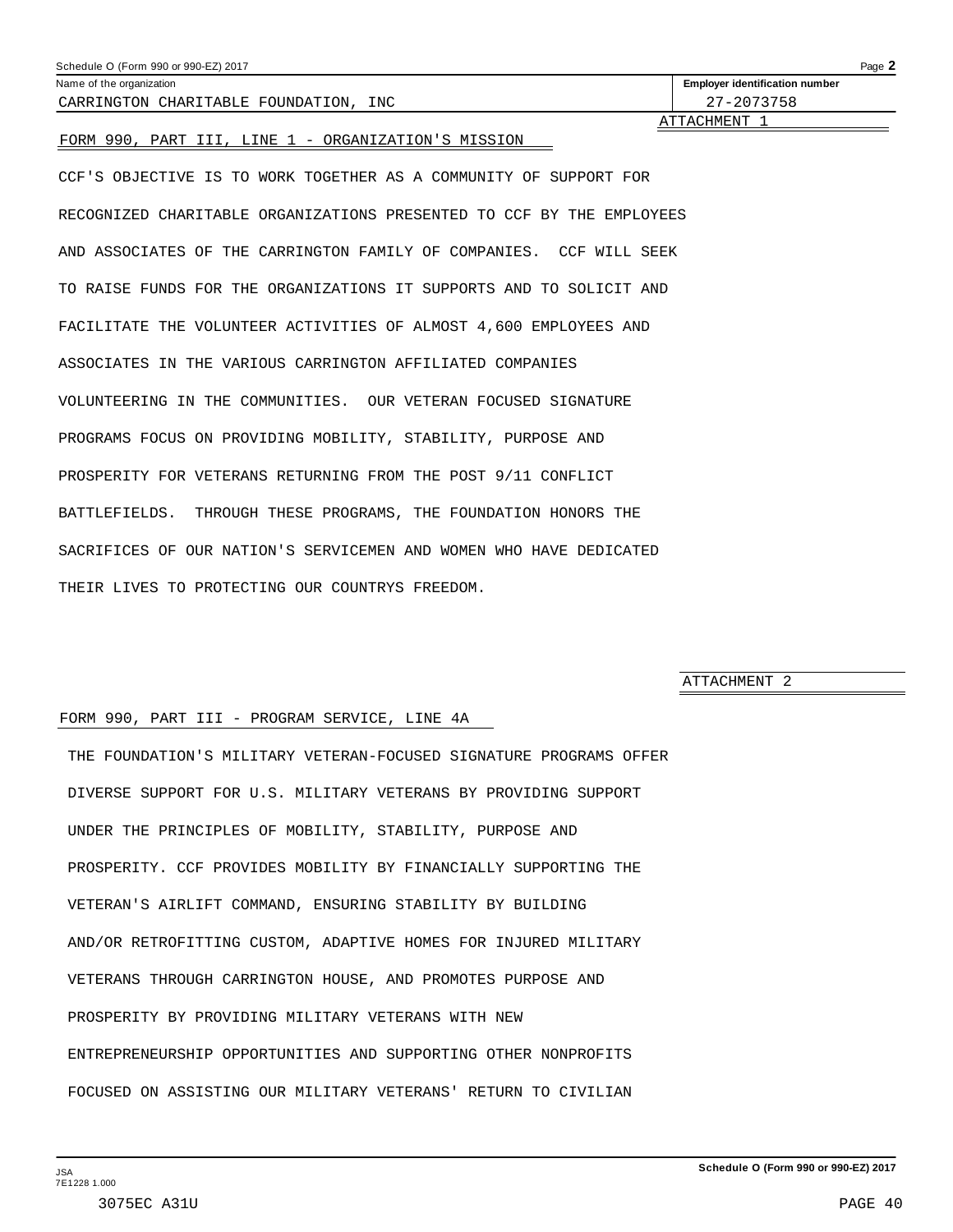<span id="page-40-0"></span>

| Schedule O (Form 990 or 990-EZ) 2017     | Page $\blacktriangle$                 |
|------------------------------------------|---------------------------------------|
| Name of the organization                 | <b>Employer identification number</b> |
| CARRINGTON CHARITABLE FOUNDATION.<br>INC | 27-2073758                            |

ATTACHMENT 2 (CONT'D)

LIFE. CARRINGTON HOUSE PROVIDES WOUNDED MILITARY VETERANS OF THE IRAQ AND AFGHANISTAN CONFLICTS A HOME TO MAKE THEIR OWN AND MODIFIED TO THEIR PARTICULAR NEEDS. THE PROGRAM INCLUDES ONE CONTRIBUTED REAL PROPERTY LOCATED NEAR A KEY MILITARY HOSPITAL WHICH WAS CONVERTED INTO TEMPORARY HOUSING FOR SEVERELY WOUNDED MILITARY VETERANS DURING THE POST-INJURY RECOVERY PROCESS. THE PROGRAM ALSO INCLUDES CONTRIBUTED REAL PROPERTIES WHICH ARE REHABILITATED AND SOLD. BEGINNING IN EARLY 2017, THE FOUNDATION LAUNCHED A PROGRAM TO GRANT NEW OR SUBSTANTIALLY MODIFIED AND INDIVIDUALLY ADAPTED RETROFITTED HOMES TO QUALIFYING WOUNDED MILITARY VETERAN FAMILIES, TO ENABLE THE WOUNDED MILITARY VETERANS AND THEIR FAMILIES TO LIVE INDEPENDENTLY AND OVERCOME THE NEW CHALLENGES IN THEIR LIVES RESULTING FROM THEIR INJURIES SUSTAINED WHILE SERVING OUR COUNTRY. EACH HOME IS DESIGNED TO MEET THE SPECIAL NEEDS OF EACH SEVERELY WOUNDED MILITARY VETERAN AND THEIR FAMILY.

|                                                                       | ATTACHMENT 3            |              |
|-----------------------------------------------------------------------|-------------------------|--------------|
| 990, PART VII- COMPENSATION OF THE FIVE HIGHEST PAID IND. CONTRACTORS |                         |              |
| NAME AND ADDRESS                                                      | DESCRIPTION OF SERVICES | COMPENSATION |
| PELICAN HILL RESORT & CC<br>22701 PELICAN HILL ROAD SOUTH             | HOTEL / FACILITIES      | 385,084.     |

NEWPORT COAST, CA 92657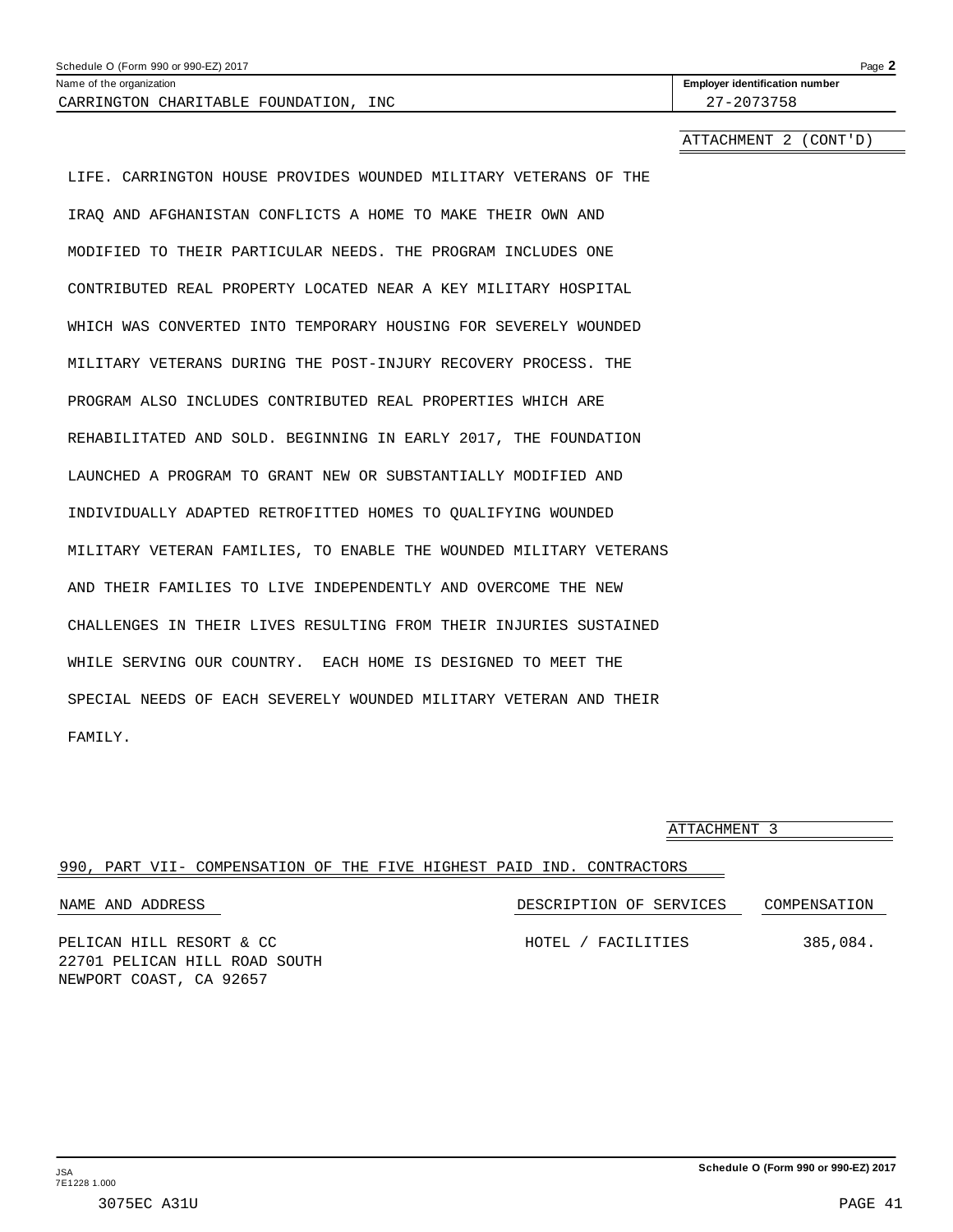<span id="page-41-0"></span>

| Schedule O (Form 990 or 990-EZ) 2017       |              |                               |                                       | Page 2          |
|--------------------------------------------|--------------|-------------------------------|---------------------------------------|-----------------|
| Name of the organization                   |              |                               | <b>Employer identification number</b> |                 |
| CARRINGTON CHARITABLE FOUNDATION, INC      |              |                               | 27-2073758                            |                 |
|                                            |              |                               | ATTACHMENT 4                          |                 |
| FORM 990, PART VIII - INVESTMENT<br>INCOME |              |                               |                                       |                 |
|                                            | (A)<br>TOTAL | $\vert B \vert$<br>RELATED OR | (C)<br>UNRELATED                      | (D)<br>EXCLUDED |
| DESCRIPTION                                | REVENUE      | EXEMPT REVENUE                | BUSINESS REV.                         | REVENUE         |
| INTEREST<br>INCOME                         |              | $2$ .                         |                                       | 2.              |
| TOTALS                                     |              | 2.                            |                                       | 2.              |

|                            |  |  | FORM 990, PART VIII - EXCLUDED CONTRIBUTIONS |            |  |
|----------------------------|--|--|----------------------------------------------|------------|--|
| DESCRIPTION                |  |  |                                              | AMOUNT     |  |
| ANNUAL GOLF CLASSIC & GALA |  |  |                                              | 2,475,147. |  |
| TOTAL                      |  |  |                                              | 2,475,147. |  |

|--|

| DESCRIPTION                | DIRECT<br>EXPENSES | NET<br>INCOME |
|----------------------------|--------------------|---------------|
| ANNUAL GOLF CLASSIC & GALA | 1,236,780.         | $-1,236,780.$ |
| TOTALS                     | 1,236,780.         | $-1,236,780.$ |

|  |  |  | FORM 990, PART IX - OTHER EXPENSES |
|--|--|--|------------------------------------|
|  |  |  |                                    |

|                               | (A)             | $\mathbf{B}$ | C)          | $\sqrt{D}$  |
|-------------------------------|-----------------|--------------|-------------|-------------|
|                               | TOTAL           | PROGRAM      | MANAGEMENT  | FUNDRAISING |
| DESCRIPTION                   | <b>EXPENSES</b> | SERVICE EXP. | AND GENERAL | EXPENSES    |
|                               |                 |              |             |             |
| PROPERTY TAX REFUND           | $-1,833.$       | $-1.833.$    |             |             |
|                               |                 |              |             |             |
| VETERAN HOME CONSTRUCTION EXP | 1,281,127.      | 1,281,127.   |             |             |
|                               |                 |              |             |             |
| TOTALS                        | 1,279,294.      | 1,279,294.   |             |             |

ATTACHMENT 5

ATTACHMENT 6

ATTACHMENT 7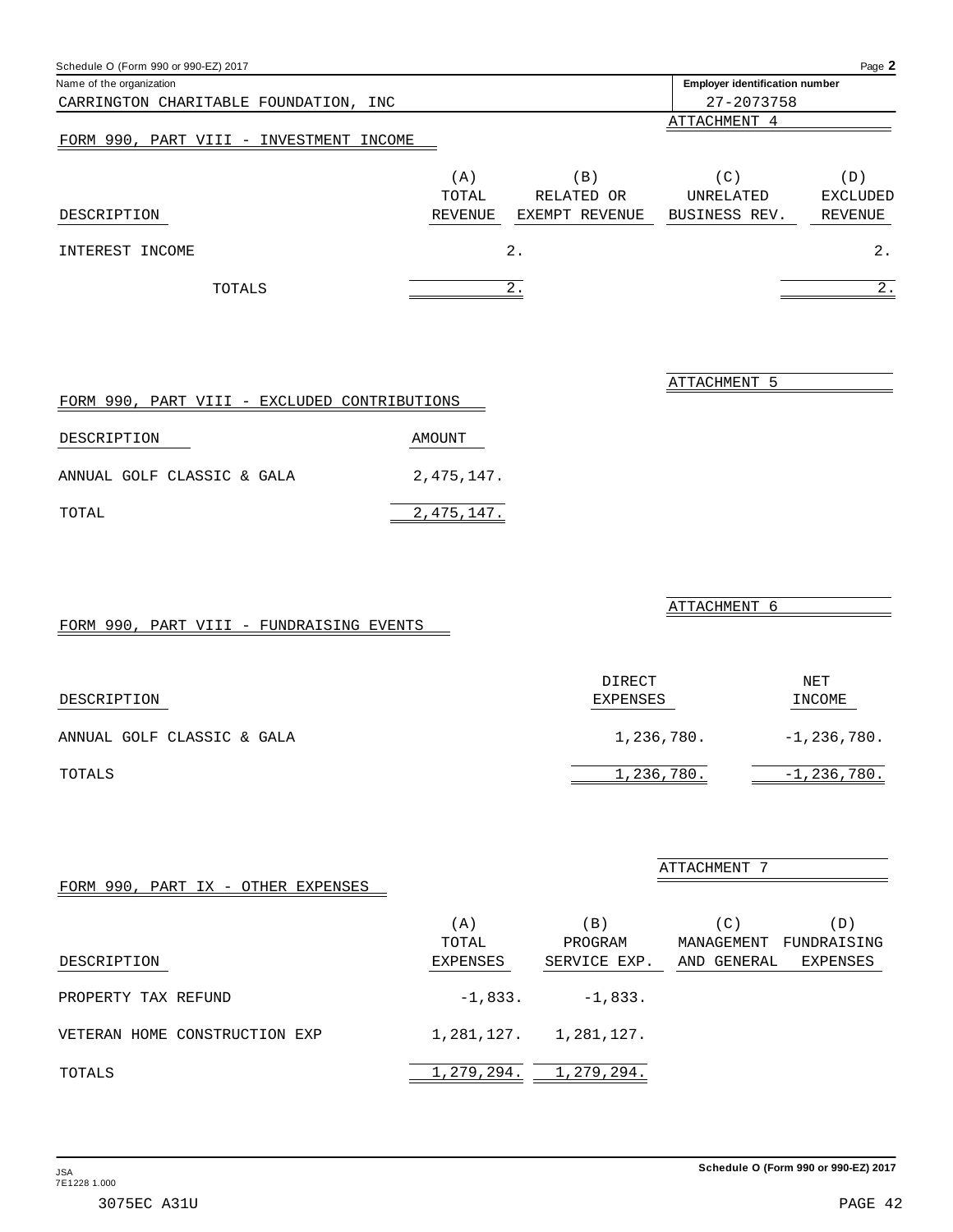<span id="page-42-0"></span>

| Schedule O (Form 990 or 990-EZ) 2017                     |            | Page 2                                |
|----------------------------------------------------------|------------|---------------------------------------|
| Name of the organization                                 |            | <b>Employer identification number</b> |
| CARRINGTON CHARITABLE FOUNDATION, INC                    |            | 27-2073758                            |
|                                                          |            | ATTACHMENT 8                          |
| FORM 990, PART X - PREPAID EXPENSES AND DEFERRED CHARGES |            |                                       |
|                                                          | BEGINNING  | ENDING                                |
| DESCRIPTION                                              | BOOK VALUE | <b>BOOK VALUE</b>                     |
| EXPENSES<br>PREPAID                                      | 294,263.   | 225,416.                              |
| TOTALS                                                   | 294, 263.  | 225,416.                              |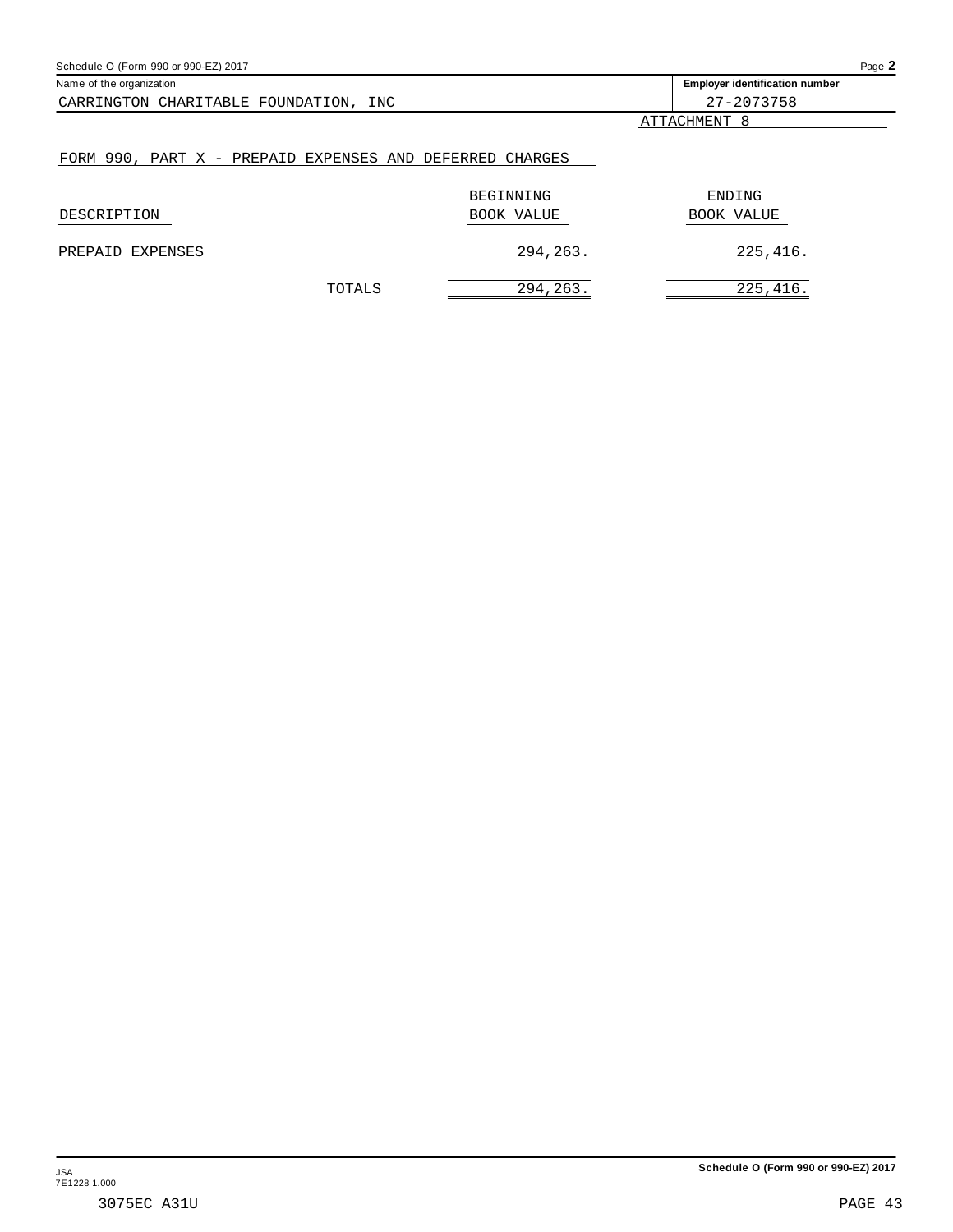## OMB No. 1545-0047 **SCHEDULE R (Form 990) Related Organizations and Unrelated Partnerships**

 $\triangleright$  Complete if the organization answered "Yes" on Form 990, Part IV, line 33, 34, 35b, 36, or 37.



Department of the Treasury<br>Internal Revenue Service

CARRINGTON CHARITABLE FOUNDATION, INC 27-2073758

## **Part I Identification of Disregarded Entities.** Complete if the organization answered "Yes" on Form 990, Part IV, line 33.

| (a)<br>Name, address, and EIN (if applicable) of disregarded entity | (b)<br>Primary activity | (c)<br>Legal domicile (state<br>or foreign country) | (d)<br>Total income | (e)<br>End-of-year assets | (f)<br>Direct controlling<br>entity |
|---------------------------------------------------------------------|-------------------------|-----------------------------------------------------|---------------------|---------------------------|-------------------------------------|
| (1) CARRINGTON HOUSE, LLC                                           |                         |                                                     |                     |                           |                                     |
| 25 ENTERPRISE - 5TH FLOOR<br>ALISO VIEJO, CA 92656                  | HOLD TITLE              | CA                                                  | 6,000.              | 378, 537. CCF, INC        |                                     |
| 46-4591403<br>(2) CARRINGTON HOUSE PROPERTY DONATION CO LL          |                         |                                                     |                     |                           |                                     |
| 25 ENTERPRISE - 5TH FLOOR<br>ALISO VIEJO, CA 92656                  | DONATIONS               | DE                                                  |                     | 1,773,732. CCF, INC       |                                     |
| (3)                                                                 |                         |                                                     |                     |                           |                                     |
|                                                                     |                         |                                                     |                     |                           |                                     |
| (4)                                                                 |                         |                                                     |                     |                           |                                     |
|                                                                     |                         |                                                     |                     |                           |                                     |
| (5)                                                                 |                         |                                                     |                     |                           |                                     |
|                                                                     |                         |                                                     |                     |                           |                                     |
| (6)                                                                 |                         |                                                     |                     |                           |                                     |
|                                                                     |                         |                                                     |                     |                           |                                     |

**Identification of Related Tax-Exempt Organizations.** Complete if the organization answered "Yes" on Form 990, Part IV, line 34, because it had **Part II** one or more related tax-exempt organizations during the tax year.

| (a)<br>Name, address, and EIN of related organization | (b)<br>Primary activity | (c)<br>Legal domicile (state<br>or foreign country) | (d)<br>Exempt Code section | (e)<br>Public charity status<br>(if section $501(c)(3)$ ) | (f)<br>Direct controlling<br>entity | <b>(g)</b><br>Section 512(b)(13)<br>controlled<br>entity? |           |
|-------------------------------------------------------|-------------------------|-----------------------------------------------------|----------------------------|-----------------------------------------------------------|-------------------------------------|-----------------------------------------------------------|-----------|
|                                                       |                         |                                                     |                            |                                                           |                                     | Yes                                                       | <b>No</b> |
| (1)                                                   |                         |                                                     |                            |                                                           |                                     |                                                           |           |
| (2)                                                   |                         |                                                     |                            |                                                           |                                     |                                                           |           |
| (3)                                                   |                         |                                                     |                            |                                                           |                                     |                                                           |           |
| (4)                                                   |                         |                                                     |                            |                                                           |                                     |                                                           |           |
| (5)                                                   |                         |                                                     |                            |                                                           |                                     |                                                           |           |
| (6)                                                   |                         |                                                     |                            |                                                           |                                     |                                                           |           |
| (7)                                                   |                         |                                                     |                            |                                                           |                                     |                                                           |           |

**For Paperwork Reduction Act Notice, see the Instructions for Form 990. Schedule R (Form 990) 2017**

JSA 7E1307 1.000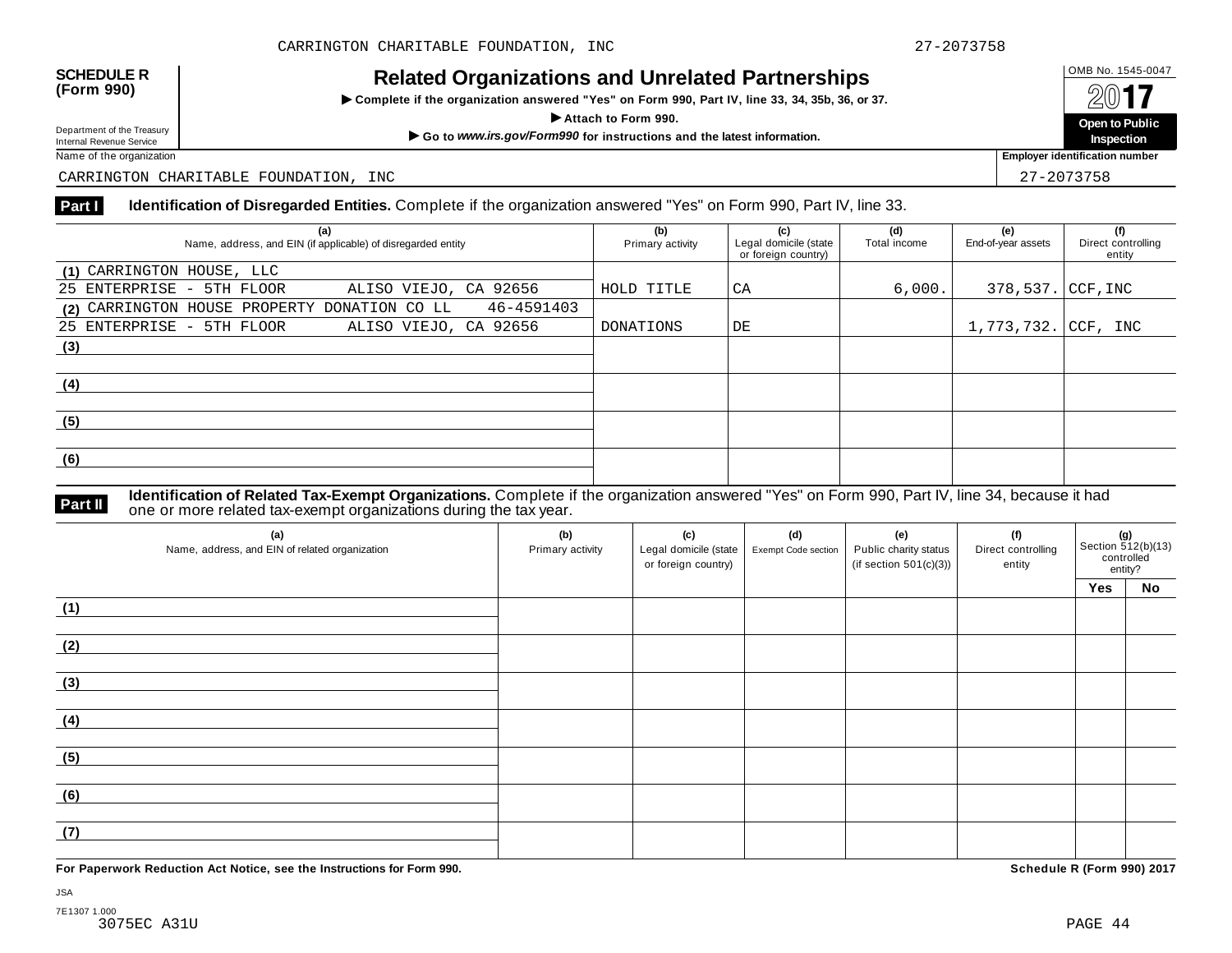Schedule <sup>R</sup> (Form 990) <sup>2017</sup> Page **2**

**Identification of Related Organizations Taxable as a Partnership.** Complete if the organization answered "Yes" on Form 990, Part IV, line 34, **because it had one or more related organizations Taxable as a Partnership.** Complete if the organization of Related organizations treated as a partnership during the tax year.

| (a)<br>Name, address, and EIN of<br>related organization | (b)<br>Primary activity | (c)<br>Legal<br>domicile<br>(state or<br>foreign<br>country) | (d)<br>Direct controlling<br>entity | (e)<br>Predominant<br>Frecomman<br>income (related,<br>unrelated,<br>excluded from<br>sections 512 - 514) | (f)<br>Share of total<br>income | (g)<br>Share of end-of-<br>year assets | (h)<br>Disproportionate<br>allocations? | (i)<br>Code V - UBI<br>amount in box 20<br>of Schedule K-1<br>(Form 1065) | (j)<br>managing<br>partner? | General or | (k)<br>Percentage<br>ownership |
|----------------------------------------------------------|-------------------------|--------------------------------------------------------------|-------------------------------------|-----------------------------------------------------------------------------------------------------------|---------------------------------|----------------------------------------|-----------------------------------------|---------------------------------------------------------------------------|-----------------------------|------------|--------------------------------|
|                                                          |                         |                                                              |                                     |                                                                                                           |                                 |                                        | Yes No                                  |                                                                           | Yes   No                    |            |                                |
| (1)                                                      |                         |                                                              |                                     |                                                                                                           |                                 |                                        |                                         |                                                                           |                             |            |                                |
| (2)                                                      |                         |                                                              |                                     |                                                                                                           |                                 |                                        |                                         |                                                                           |                             |            |                                |
| (3)                                                      |                         |                                                              |                                     |                                                                                                           |                                 |                                        |                                         |                                                                           |                             |            |                                |
| (4)                                                      |                         |                                                              |                                     |                                                                                                           |                                 |                                        |                                         |                                                                           |                             |            |                                |
| (5)                                                      |                         |                                                              |                                     |                                                                                                           |                                 |                                        |                                         |                                                                           |                             |            |                                |
| (6)                                                      |                         |                                                              |                                     |                                                                                                           |                                 |                                        |                                         |                                                                           |                             |            |                                |
| (7)                                                      |                         |                                                              |                                     |                                                                                                           |                                 |                                        |                                         |                                                                           |                             |            |                                |

## **Part IV** Identification of Related Organizations Taxable as a Corporation or Trust. Complete if the organization answered "Yes" on Form 990, Part IV,<br>line 34, because it had one or more related organizations treated as a

| (a)<br>Name, address, and EIN of related organization | (b)<br>Primary activity | (c)<br>Legal domicile<br>(state or foreign<br>country) | (d)<br>Direct controlling<br>entity | (e)<br>Type of entity<br>(C corp, S corp, or trust) | (f)<br>Share of total<br>income | (g) $\left\{\n\begin{array}{ccc}\n\text{(g)} & \text{(h)} & \text{(i)} \\ \text{Share of } & \text{Percentage} & \text{Section} \\ \text{end-of-year assets} & \text{ ownership} & \text{controlled} \\ \text{contribution} & \text{entity?} \\ \end{array}\n\right.$ |        |
|-------------------------------------------------------|-------------------------|--------------------------------------------------------|-------------------------------------|-----------------------------------------------------|---------------------------------|-----------------------------------------------------------------------------------------------------------------------------------------------------------------------------------------------------------------------------------------------------------------------|--------|
|                                                       |                         |                                                        |                                     |                                                     |                                 |                                                                                                                                                                                                                                                                       | Yes No |
| (1)                                                   |                         |                                                        |                                     |                                                     |                                 |                                                                                                                                                                                                                                                                       |        |
| (2)                                                   |                         |                                                        |                                     |                                                     |                                 |                                                                                                                                                                                                                                                                       |        |
| (3)                                                   |                         |                                                        |                                     |                                                     |                                 |                                                                                                                                                                                                                                                                       |        |
| (4)                                                   |                         |                                                        |                                     |                                                     |                                 |                                                                                                                                                                                                                                                                       |        |
| (5)                                                   |                         |                                                        |                                     |                                                     |                                 |                                                                                                                                                                                                                                                                       |        |
| (6)                                                   |                         |                                                        |                                     |                                                     |                                 |                                                                                                                                                                                                                                                                       |        |
| (7)                                                   |                         |                                                        |                                     |                                                     |                                 |                                                                                                                                                                                                                                                                       |        |

JSA **Schedule R (Form 990) 2017**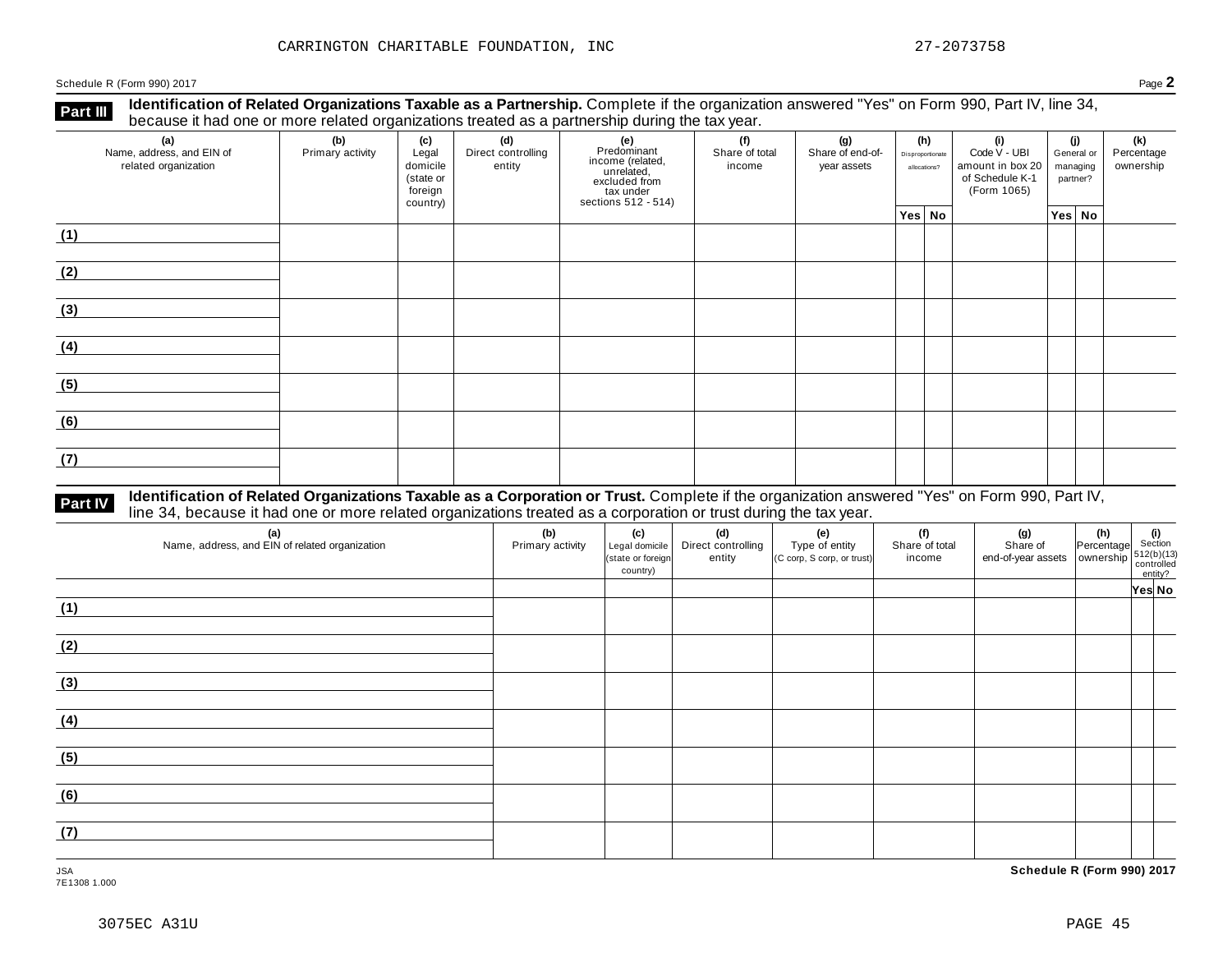Schedule R (Form 990) 2017 Page 3

| Part V              | Transactions With Related Organizations. Complete if the organization answered "Yes" on Form 990, Part IV, line 34, 35b, or 36.                                              |                                    |                        |                                                 |        |  |  |  |  |
|---------------------|------------------------------------------------------------------------------------------------------------------------------------------------------------------------------|------------------------------------|------------------------|-------------------------------------------------|--------|--|--|--|--|
|                     | Note: Complete line 1 if any entity is listed in Parts II, III, or IV of this schedule.                                                                                      |                                    |                        |                                                 | Yes No |  |  |  |  |
|                     | During the tax year, did the organization engage in any of the following transactions with one or more related organizations listed in Parts II-IV?                          |                                    |                        |                                                 |        |  |  |  |  |
| a                   |                                                                                                                                                                              |                                    |                        | 1a                                              |        |  |  |  |  |
| b                   |                                                                                                                                                                              |                                    |                        | 1 <sub>b</sub>                                  |        |  |  |  |  |
|                     |                                                                                                                                                                              |                                    |                        | 1c                                              |        |  |  |  |  |
| d                   |                                                                                                                                                                              |                                    |                        | 1 <sub>d</sub>                                  |        |  |  |  |  |
|                     |                                                                                                                                                                              |                                    |                        | 1e                                              |        |  |  |  |  |
| f                   |                                                                                                                                                                              |                                    |                        | 1f                                              |        |  |  |  |  |
|                     |                                                                                                                                                                              |                                    |                        | 1 <sub>g</sub>                                  |        |  |  |  |  |
| h.                  |                                                                                                                                                                              |                                    |                        | 1h                                              |        |  |  |  |  |
|                     |                                                                                                                                                                              |                                    |                        | 11                                              |        |  |  |  |  |
|                     |                                                                                                                                                                              |                                    |                        | 1j                                              |        |  |  |  |  |
|                     |                                                                                                                                                                              |                                    |                        | 1 k                                             |        |  |  |  |  |
|                     |                                                                                                                                                                              |                                    |                        | 11                                              |        |  |  |  |  |
| m                   | 1 <sub>m</sub>                                                                                                                                                               |                                    |                        |                                                 |        |  |  |  |  |
|                     |                                                                                                                                                                              |                                    |                        | 1 n                                             |        |  |  |  |  |
|                     |                                                                                                                                                                              |                                    |                        | 1o                                              |        |  |  |  |  |
| D                   |                                                                                                                                                                              |                                    |                        | 1p                                              |        |  |  |  |  |
| α                   |                                                                                                                                                                              |                                    |                        | 1q                                              |        |  |  |  |  |
|                     |                                                                                                                                                                              |                                    |                        | 1r                                              |        |  |  |  |  |
|                     |                                                                                                                                                                              |                                    |                        | 1s                                              |        |  |  |  |  |
| $\mathbf{2}$        | If the answer to any of the above is "Yes," see the instructions for information on who must complete this line, including covered relationships and transaction thresholds. |                                    |                        |                                                 |        |  |  |  |  |
|                     | Name of related organization                                                                                                                                                 | (b)<br>Transaction<br>type $(a-s)$ | (c)<br>Amount involved | (d)<br>Method of determining<br>amount involved |        |  |  |  |  |
| (1)                 |                                                                                                                                                                              |                                    |                        |                                                 |        |  |  |  |  |
| (2)                 |                                                                                                                                                                              |                                    |                        |                                                 |        |  |  |  |  |
| (3)                 |                                                                                                                                                                              |                                    |                        |                                                 |        |  |  |  |  |
| (4)                 |                                                                                                                                                                              |                                    |                        |                                                 |        |  |  |  |  |
| (5)                 |                                                                                                                                                                              |                                    |                        |                                                 |        |  |  |  |  |
| (6)                 |                                                                                                                                                                              |                                    |                        |                                                 |        |  |  |  |  |
| JSA<br>7E1309 2.000 |                                                                                                                                                                              |                                    |                        | Schedule R (Form 990) 2017                      |        |  |  |  |  |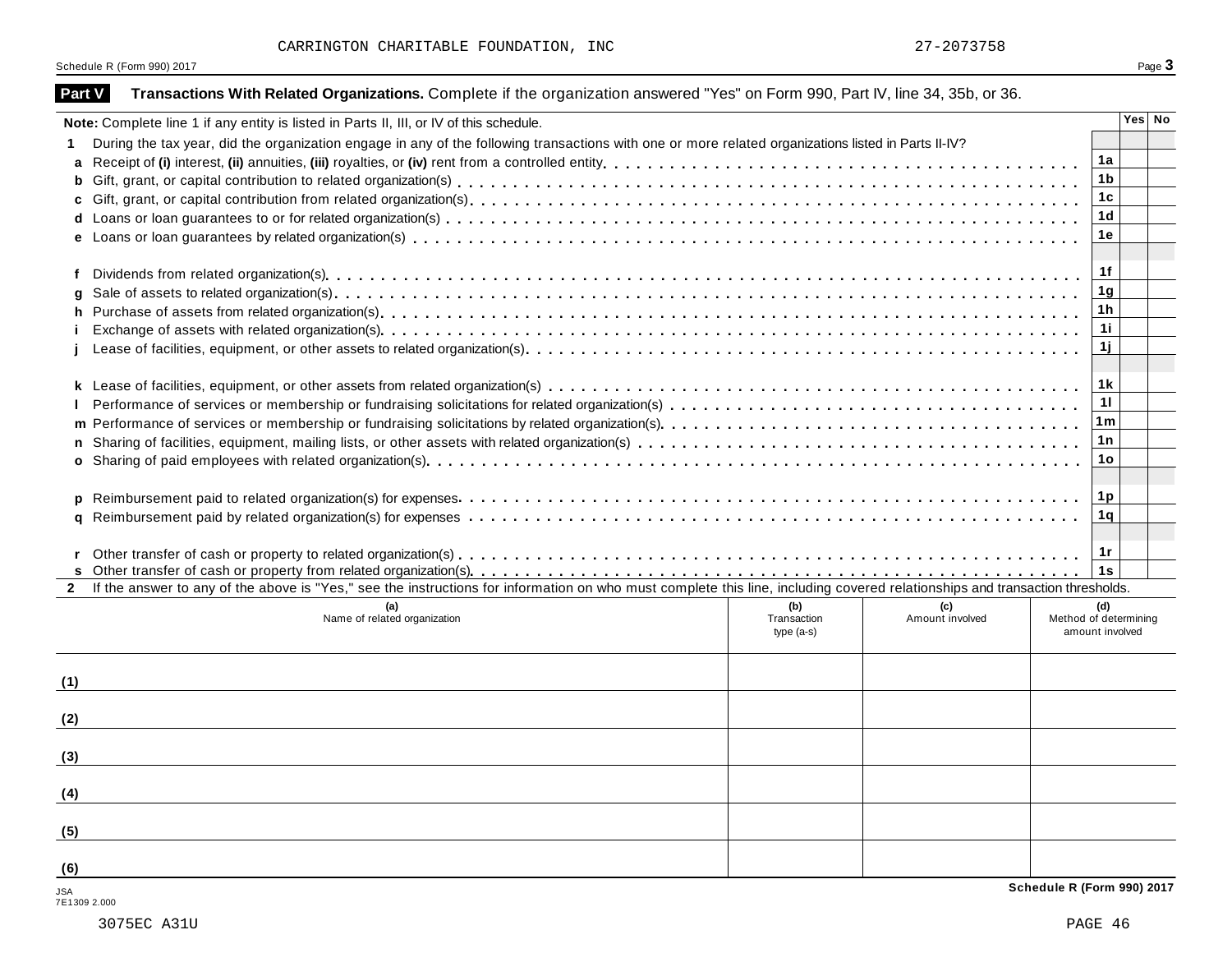## **Part VI Unrelated Organizations Taxable as a Partnership.** Complete if the organization answered "Yes" on Form 990, Part IV, line 37.

Provide the following information for each entity taxed as a partnership through which the organization conducted more than five percent of its activities (measured by total assets or gross revenue) that was not a related organization. See instructions regarding exclusion for certain investment partnerships.

| ັ<br>$\mathbf{z}$<br>(a)<br>Name, address, and EIN of entity | ັ<br>(b)<br>Primary activity | ັ<br>(c)<br>Legal domicile<br>(state or foreign<br>country) | ັ<br>(d)<br>Predominant<br>income (related,<br>unrelated, excluded<br>from tax under |        | (e)<br>Are all partners<br>section<br>501(c)(3)<br>organizations? | . .<br>(f)<br>Share of<br>total income | . .<br>(g)<br>Share of<br>end-of-year<br>assets | (h)<br>Disproportionate<br>allocations? | $(i)$<br>Code $\vee$ - UBI<br>amount in box 20<br>of Schedule K-1<br>(Form 1065) | (j)<br>General or<br>managing<br>partner? |    | (k)<br>Percentage<br>ownership |
|--------------------------------------------------------------|------------------------------|-------------------------------------------------------------|--------------------------------------------------------------------------------------|--------|-------------------------------------------------------------------|----------------------------------------|-------------------------------------------------|-----------------------------------------|----------------------------------------------------------------------------------|-------------------------------------------|----|--------------------------------|
|                                                              |                              |                                                             | sections 512-514)                                                                    | Yes No |                                                                   |                                        |                                                 | Yes No                                  |                                                                                  | Yes                                       | No |                                |
| (1)                                                          |                              |                                                             |                                                                                      |        |                                                                   |                                        |                                                 |                                         |                                                                                  |                                           |    |                                |
| (2)                                                          |                              |                                                             |                                                                                      |        |                                                                   |                                        |                                                 |                                         |                                                                                  |                                           |    |                                |
| (3)                                                          |                              |                                                             |                                                                                      |        |                                                                   |                                        |                                                 |                                         |                                                                                  |                                           |    |                                |
| (4)                                                          |                              |                                                             |                                                                                      |        |                                                                   |                                        |                                                 |                                         |                                                                                  |                                           |    |                                |
| (5)                                                          |                              |                                                             |                                                                                      |        |                                                                   |                                        |                                                 |                                         |                                                                                  |                                           |    |                                |
| (6)                                                          |                              |                                                             |                                                                                      |        |                                                                   |                                        |                                                 |                                         |                                                                                  |                                           |    |                                |
| (7)                                                          |                              |                                                             |                                                                                      |        |                                                                   |                                        |                                                 |                                         |                                                                                  |                                           |    |                                |
| (8)                                                          |                              |                                                             |                                                                                      |        |                                                                   |                                        |                                                 |                                         |                                                                                  |                                           |    |                                |
| (9)                                                          |                              |                                                             |                                                                                      |        |                                                                   |                                        |                                                 |                                         |                                                                                  |                                           |    |                                |
| (10)                                                         |                              |                                                             |                                                                                      |        |                                                                   |                                        |                                                 |                                         |                                                                                  |                                           |    |                                |
| (11)                                                         |                              |                                                             |                                                                                      |        |                                                                   |                                        |                                                 |                                         |                                                                                  |                                           |    |                                |
| (12)                                                         |                              |                                                             |                                                                                      |        |                                                                   |                                        |                                                 |                                         |                                                                                  |                                           |    |                                |
| (13)                                                         |                              |                                                             |                                                                                      |        |                                                                   |                                        |                                                 |                                         |                                                                                  |                                           |    |                                |
| (14)                                                         |                              |                                                             |                                                                                      |        |                                                                   |                                        |                                                 |                                         |                                                                                  |                                           |    |                                |
| (15)                                                         |                              |                                                             |                                                                                      |        |                                                                   |                                        |                                                 |                                         |                                                                                  |                                           |    |                                |
| (16)                                                         |                              |                                                             |                                                                                      |        |                                                                   |                                        |                                                 |                                         |                                                                                  |                                           |    |                                |
| <b>JSA</b>                                                   |                              |                                                             |                                                                                      |        |                                                                   |                                        |                                                 |                                         |                                                                                  |                                           |    | Schedule R (Form 990) 2017     |